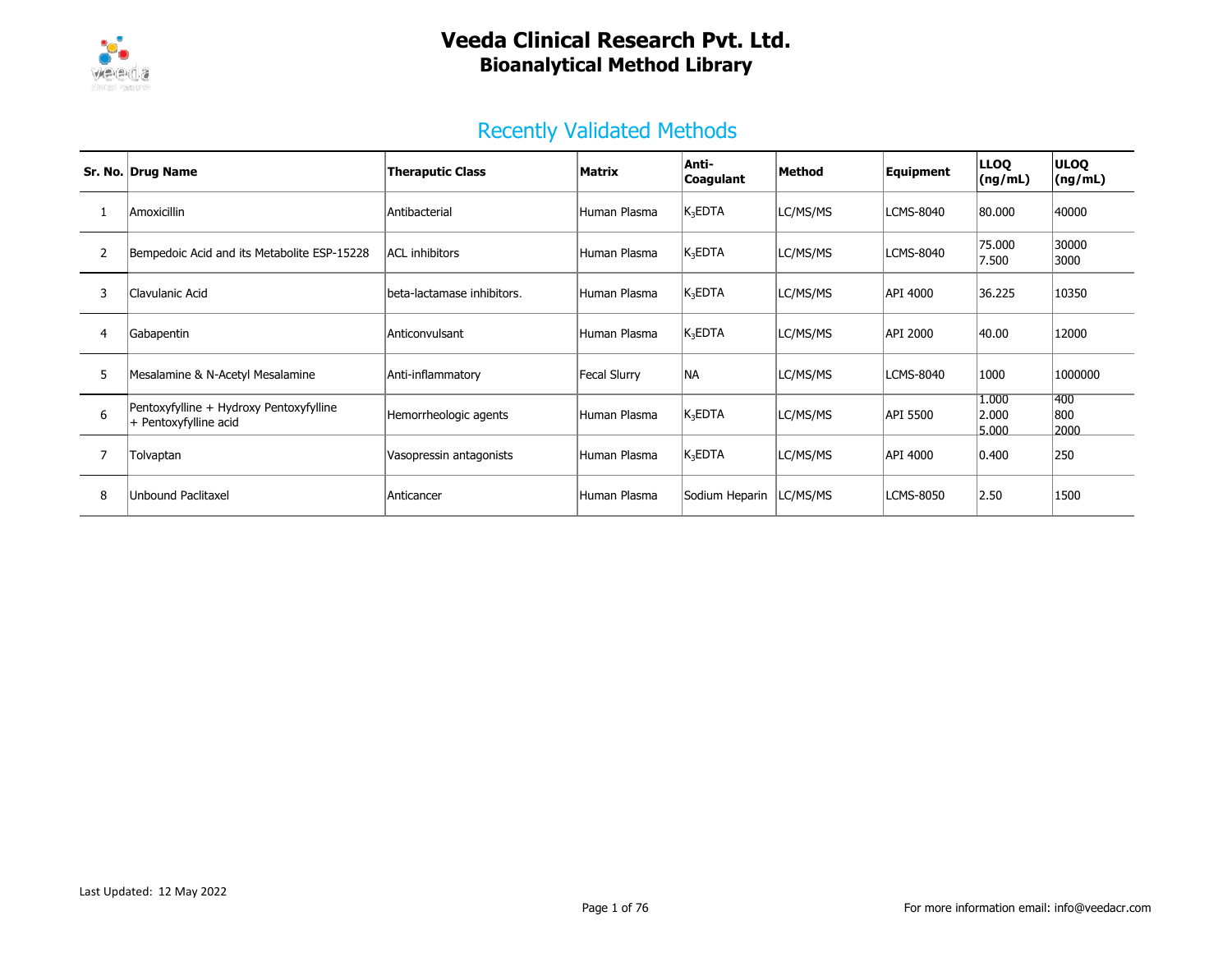

| Sr.<br>No.     | <b>Drug Name</b>                                                                                                  | <b>Theraputic Class</b>                 | Matrix       | Anti-<br>Coagulant  | <b>Method</b> | Equipment  | <b>LLOO</b><br>(ng/mL)                  | <b>ULOQ</b><br>(ng/mL)                  |
|----------------|-------------------------------------------------------------------------------------------------------------------|-----------------------------------------|--------------|---------------------|---------------|------------|-----------------------------------------|-----------------------------------------|
| $\mathbf{1}$   | 4-Plex Amino acid (O-Acetyl-L-Carnitine, L-<br>Carnitine, Creatine and L-Citrulline).                             | Amino acids                             | Human Plasma | $K_3$ EDTA          | LC/MS/MS      | LCMS-8040  | 40.0<br> 80.0                           | 8000<br>16000                           |
| $\overline{2}$ | 6-Mercaptopurine                                                                                                  | Purine antagonists.                     | Human Plasma | K <sub>3</sub> EDTA | LC/MS/MS      | API 4000   | 1.00                                    | 400                                     |
| 3              | Acitretin +<br>13 - Cis Acitretin                                                                                 | Psoriasis                               | Human Plasma | Na Heparin          | LC/MS/MS      | API 4000   | 2.00                                    | 500                                     |
| 4              | Amino Acids (20 amino acids)                                                                                      | Amino Acids                             | Human Plasma | $\mathsf{K}_3$ EDTA | LC/MS/MS      | LCMS-8040  | 100<br>150<br>500<br>1000<br>2000       | 4000<br>6000<br>20000<br>40000<br>80000 |
| 5              | Amphotericin B (Free)                                                                                             | Antifungal                              | Human Plasma | K <sub>3</sub> EDTA | LC/MS/MS      | LCMS-8050  | 5.00                                    | 2500                                    |
| 6              | Amphotericin B (Liposomal)                                                                                        | Antifungal                              | Human Plasma | $K_3$ EDTA          | LC/MS/MS      | LCMS-8050  | 100                                     | 40000                                   |
| $\overline{7}$ | Aspirin                                                                                                           | anti-inflammatory                       | Human Plasma | K <sub>3</sub> EDTA | LC/MS/MS      | API 4000   | 5.00                                    | 3000                                    |
| 8              | Aspirin +<br>Salicylic acid (Sensitive)                                                                           | Analgesic                               | Human Plasma | K <sub>3</sub> EDTA | LC/MS/MS      | API 4000   | 2.00<br>150                             | 1200<br>10000                           |
| 9              | Atorvastatin +<br>2 - Hydroxy Atorvastatin+<br>4 - Hydroxy Atorvastatin+<br>Glimpride+<br>Glimpride M1 Metabolite | Antihyperlipidemic<br>Antidiabetic      | Human Plasma | $K_3$ EDTA          | LC/MS/MS      | API 4000   | 0.10<br> 0.10<br>0.05<br> 0.50<br> 0.50 | 40<br>40<br>20<br>200<br>200            |
| 10             | 5-Azacitidine                                                                                                     | Anticancer                              | Human Plasma | $K_3$ EDTA          | LC/MS/MS      | Premier XE | 10.0                                    | 2500                                    |
| 11             | Bupropion +<br>Hydroxy Bupropion+<br>Erythro Bupropion +<br>Threo Bupropion                                       | Antidepressant and Smoking<br>cessation | Human Plasma | Sodium Heparin      | LC/MS/MS      | Premier XE | 3.00<br>10.0<br>3.00<br>5.00            | 900<br>3000<br>900<br>1500              |
| 12             | Bupropion +<br>Hydroxy<br>Bupropion +<br>Erythro Bupropion +<br>Threo Bupropion                                   | Antidepressant                          | Human Plasma | Na Heparin          | LC/MS/MS      | Premier XE | 1.00<br>3.00<br>0.80<br>2.50            | 300<br>900<br>240<br>750                |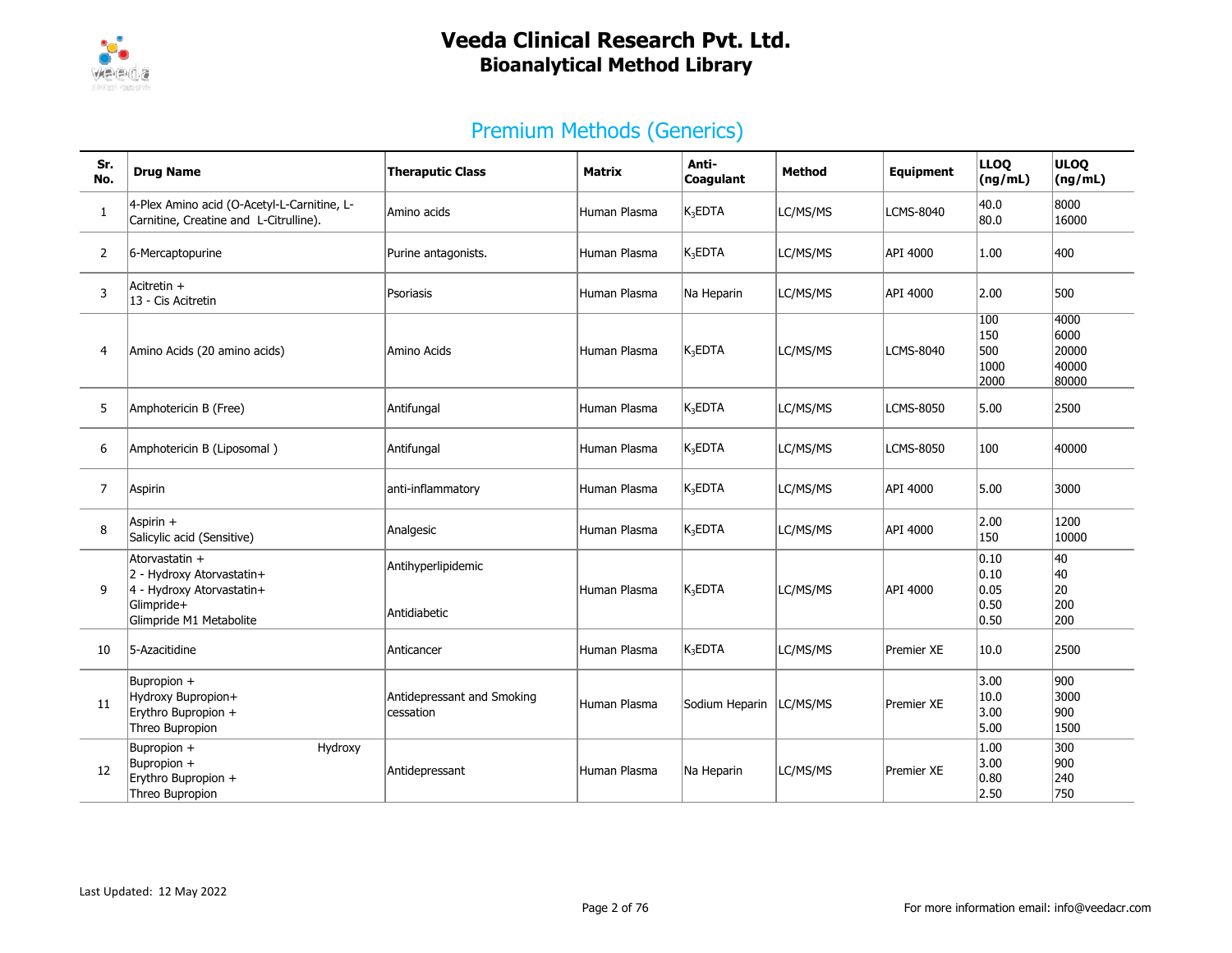

| Sr.<br>No. | <b>Drug Name</b>                                                                      | <b>Theraputic Class</b> | Matrix       | Anti-<br><b>Coagulant</b> | <b>Method</b> | Equipment        | <b>LLOQ</b><br>(ng/mL)       | <b>ULOQ</b><br>(ng/mL)    |
|------------|---------------------------------------------------------------------------------------|-------------------------|--------------|---------------------------|---------------|------------------|------------------------------|---------------------------|
| 13         | Bupropion +<br>Hydroxy Bupropion+<br>Erythrohydro Bupropion +<br>Threohydro Bupropion | Antidepressant          | Human Plasma | Na Heparin                | LC/MS/MS      | <b>LCMS-8050</b> | 0.60<br>4.00<br>0.30<br>1.20 | 300<br>2000<br>150<br>600 |
| 14         | Coproporphyrine-I                                                                     | Porphyrins              | Human Plasma | $K_3$ EDTA                | LC/MS/MS      | <b>LCMS-8050</b> | 0.05                         | 5.00                      |
| 15         | Calcitriol                                                                            | vitamin D analogs       | Human Plasma | $K_3EDTA$                 | LC/MS/MS      | LCMS-8050        | 0.020                        | 0.600                     |
| 16         | Caffine                                                                               | Stimulant               | Human Plasma | $K_3$ EDTA                | LC/MS/MS      | <b>LCMS-8060</b> | 20.0                         | 5000                      |
| 17         | Dabigatran(Total)                                                                     | Thrombin Inhibitor      | Human Plasma | Sodium citrate            | LC/MS/MS      | LCMS-8050        | 1.00                         | 400                       |
| 18         | Digoxin                                                                               | Digitalis glycosides    | Human Plasma | $\mathsf{K}_3$ EDTA       | LC/MS/MS      | <b>LCMS-8050</b> | 0.02                         | 4.0                       |
| 19         | Disulfiram                                                                            | For Chronic Alcoholism  | Human Plasma | Na Heparin                | LC/MS/MS      | API 3000         | 25.0                         | 5000                      |
| 20         | Docetaxel(Free)                                                                       | Anticancer              | Human Plasma | $K_3$ EDTA                | LC/MS/MS      | API 4000         | 1.00                         | 600                       |
| 21         | Doxorubicin Metabolite (Doxorubicinol)                                                | Anticancer              | Human Plasma | $K_3EDTA$                 | LC/MS/MS      | API 4000         | 0.25                         | 20                        |
| 22         | Doxorubicin(Free)                                                                     | Anticancer              | Human Plasma | $K_3$ EDTA                | LC/MS/MS      | API 4000         | 50.0                         | 5000                      |
| 23         | Doxorubicin(Liposomal)                                                                | Anticancer              | Human Plasma | $K_3EDTA$                 | LC/MS/MS      | API 4000         | 250                          | 50000                     |
| 24         | Doxorubicin (Total)                                                                   | Anticancer              | Human Plasma | $K_3$ EDTA                | LC/MS/MS      | API 4000         | 250                          | 50000                     |
| 25         | Doxorubicin (Free)                                                                    | Anticancer              | Human Plasma | $K_3$ EDTA                | LC/MS/MS      | API 5500         | 10                           | 5000                      |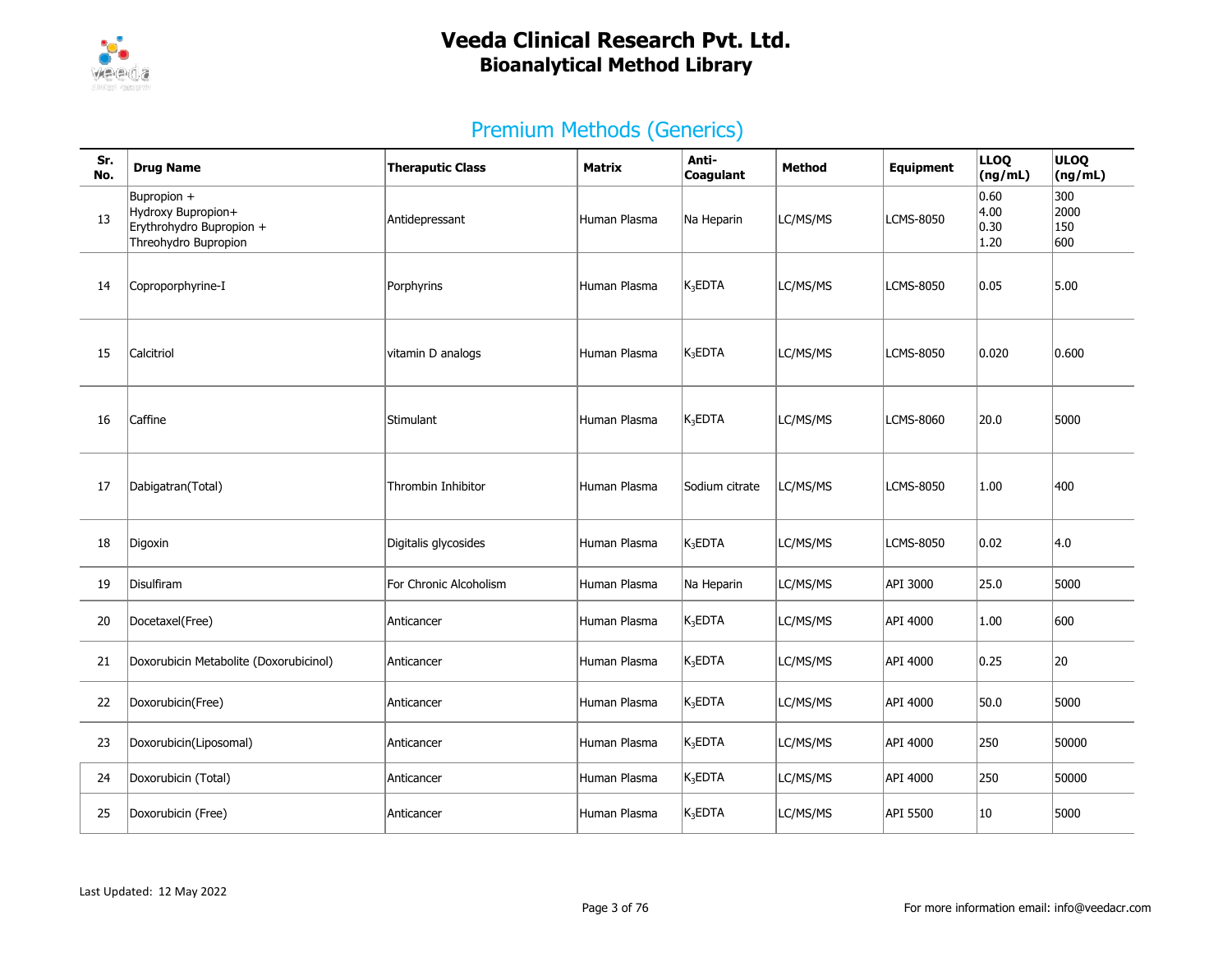

| Sr.<br>No. | <b>Drug Name</b>                                                                               | <b>Theraputic Class</b>               | <b>Matrix</b> | Anti-<br><b>Coagulant</b> | <b>Method</b> | Equipment        | <b>LLOQ</b><br>(ng/mL)      | <b>ULOQ</b><br>(ng/mL)   |
|------------|------------------------------------------------------------------------------------------------|---------------------------------------|---------------|---------------------------|---------------|------------------|-----------------------------|--------------------------|
| 26         | Doxorubicin (Liposomal)                                                                        | Anticancer                            | Human Plasma  | $K_3EDTA$                 | LC/MS/MS      | API 5500         | 150                         | 60000                    |
| 27         | Doxorubicin (Free)                                                                             | Anticancer                            | Human Plasma  | $K_3$ EDTA                | LC/MS/MS      | API 4000         | 10.0                        | 2000                     |
| 28         | Doxorubicin (Liposomal)                                                                        | Anticancer                            | Human Plasma  | $K_3EDTA$                 | LC/MS/MS      | API 4000         | 150                         | 60000                    |
| 29         | Ergocalciferol                                                                                 | Vitamin D2                            | Human Plasma  | $K_3$ EDTA                | LC/MS/MS      | API 5500         | 0.10                        | 100                      |
| 30         | Estrone Unconjugated +<br>Estradiol Unconjugated +<br>Norethindrone                            | Oestrogen<br>Oestrogen<br>Progestogen | Human Plasma  | K <sub>3</sub> EDTA       | LC/MS/MS      | API 5500         | 0.003<br> 0.001<br> 0.100   | 0.400<br> 0.133<br>13.3  |
| 31         | Estrone (Total)                                                                                | Oestrogen                             | Human Plasma  | $K_3EDTA$                 | LC/MS/MS      | <b>LCMS-8050</b> | 0.050                       | 50.0                     |
| 32         | Ethinyl Estradiol(Sensitive) +<br>Levonorgestrel                                               | Oestrogen<br>Progestogen              | Human Plasma  | Na Heparin                | LC/MS/MS      | API 5500         | 0.002<br> 0.100             | 0.250<br>25.0            |
| 33         | Equilin Total +<br>∆8,9-dehydroestrone Total                                                   | Oestrogen                             | Human Plasma  | $K_3EDTA$                 | LC/MS/MS      | API 5500         | 0.050<br>0.025              | 8.00<br>4.00             |
| 34         | Estrone Total                                                                                  | Oestrogen                             | Human Plasma  | $K_3EDTA$                 | LC/MS/MS      | API 5500         | 0.050                       | 15.0                     |
| 35         | Estrone Uncojugated +<br>Equilin<br>Unconjugated +<br>$\Delta$ 8,9 Dehydroestrone Unconjugated | Oestrogen                             | Human Plasma  | $K_3EDTA$                 | LC/MS/MS      | LCMS-8050        | 0.0030<br>0.0045<br> 0.0045 | 0.400<br>0.600<br> 0.600 |
| 36         | Estrone (Unconjugated) +<br>Estradiol (Unconjugated)                                           | Oestrogen                             | Human Plasma  | $K_3EDTA$                 | LC/MS/MS      | API 5500         | 0.003<br> 0.001             | 0.48<br>0.16             |
| 37         | Fesoterodine +<br>5-OH Methyl Tolterodine                                                      | Urinary Iincontinence                 | Human Plasma  | K <sub>3</sub> EDTA       | LC/MS/MS      | API 4000         | 0.01<br> 0.02               | 7.5<br>15.0              |
| 38         | Fingolimod +<br>Fingolimod Phosphate                                                           | Multiple sclerosis                    | Human Blood   | K <sub>2</sub> EDTA       | LC/MS/MS      | API5500          | 0.04<br> 0.04               | 5.00<br>5.00             |
| 39         | Fingolimod +<br>Fingolimod phosphate                                                           | Multiple sclerosis                    | Human Blood   | K <sub>2</sub> EDTA       | LC/MS/MS      | API 5500         | 0.010<br> 0.010             | 5.00<br>5.00             |
| 40         | Fluphenazine                                                                                   | Antipsychotic                         | Human Plasma  | K <sub>3</sub> EDTA       | LC/MS/MS      | <b>LCMS-8050</b> | 0.003                       | 2.10                     |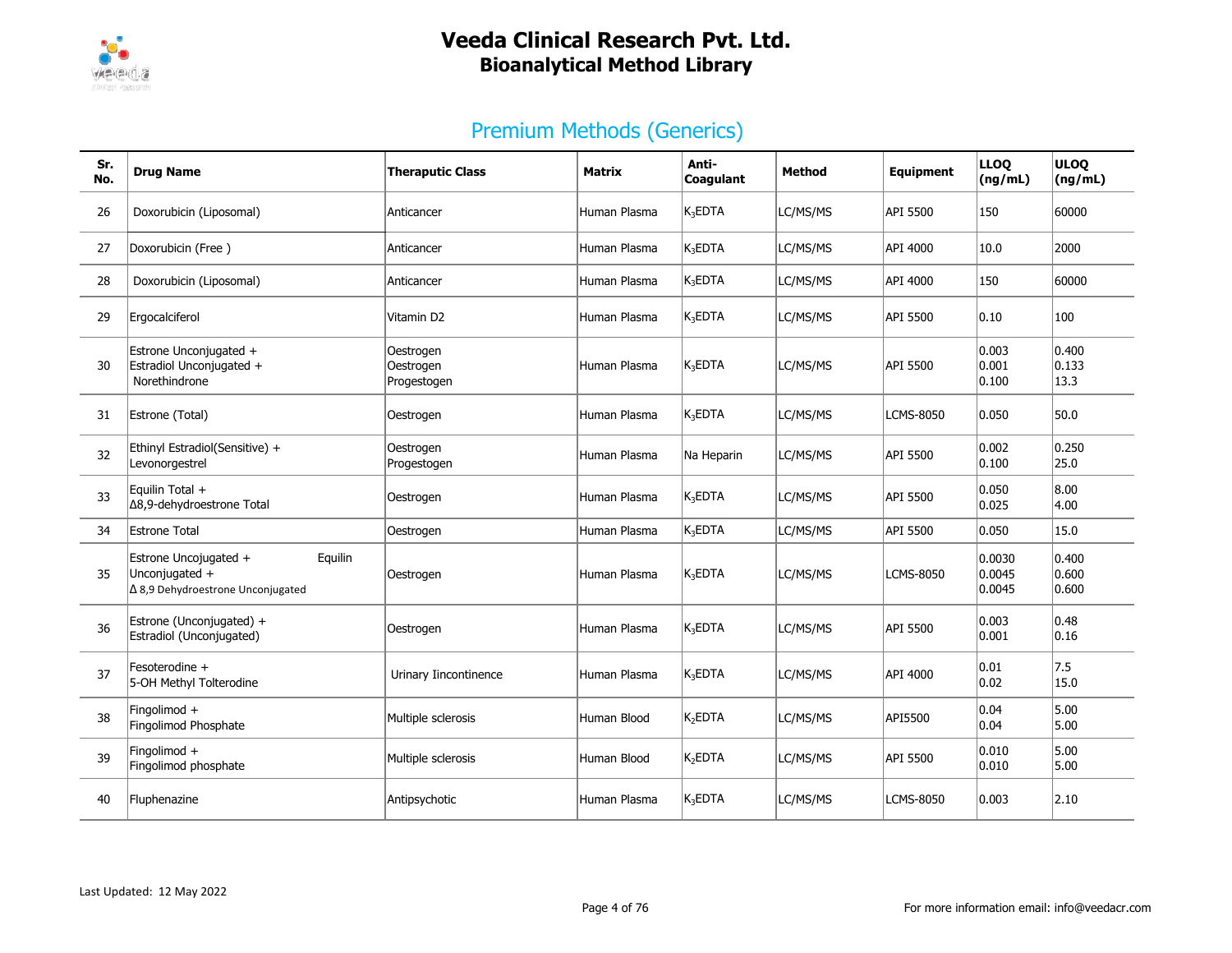

| Sr.<br>No. | <b>Drug Name</b>                                                                   | <b>Theraputic Class</b>                      | <b>Matrix</b> | Anti-<br>Coagulant  | <b>Method</b> | Equipment        | <b>LLOQ</b><br>(ng/mL) | <b>ULOQ</b><br>(ng/mL) |
|------------|------------------------------------------------------------------------------------|----------------------------------------------|---------------|---------------------|---------------|------------------|------------------------|------------------------|
| 41         | $(+)$ -3R 5S Fluvastatin +<br>(-)-3S 5R Fluvastatin                                | Antihyperlipidemic                           | Human Plasma  | $K_3$ EDTA          | LC/MS/MS      | LCMS-8050        | 0.60<br> 0.60          | 300<br>300             |
| 42         | Fluticasone Propionate                                                             | Corticosteroid, Asthma                       | Human Plasma  | $K_3$ EDTA          | LC/MS/MS      | LCMS-8060        | 0.0020                 | 500.000                |
| 43         | Fluticasone Propionate                                                             | Corticosteroid, Asthma                       | Human Plasma  | K <sub>2</sub> EDTA | LC/MS/MS      | <b>LCMS-8060</b> | 0.0008                 | 0.500                  |
| 44         | Formoterol                                                                         | long-acting beta agonists                    | Human Plasma  | $K_3$ EDTA          | LC/MS/MS      | LCMS-8060        | 0.0004                 | 0.100                  |
| 45         | Formoterol                                                                         | Asthma                                       | Human Plasma  | $K_3$ EDTA          | LC/MS/MS      | LCMS-8060        | 0.0004                 | 0.20                   |
| 46         | Glycopyrronium                                                                     | Anticholinergics                             | Human Plasma  | $K_3EDTA$           | LC/MS/MS      | <b>LCMS-8050</b> | 0.002                  | 1.2                    |
| 47         | Indacaterol                                                                        | long-acting beta agonists                    | Human Plasma  | $K_3$ EDTA          | LC/MS/MS      | <b>LCMS-8050</b> | 0.002                  | 0.700                  |
| 48         | Isosorbide Dinitrate +<br>Isosorbide 2-mono nitrate +<br>Isosorbide 5-mono nitrate | Angina Pectoris, Congestive Heart<br>Failure | Human Plasma  | K <sub>3</sub> EDTA | LC/MS/MS      | API 5500         | 0.40<br> 2.00<br> 2.00 | 100<br>500<br>500      |
| 49         | Ivermectin                                                                         | Anthelmintics                                | Human Plasma  | K <sub>2</sub> EDTA | LC/MS/MS      | API 5500         | 0.01                   | 1.2                    |
| 50         | Melatonin                                                                          | Acetamides                                   | Human Plasma  | K <sub>3</sub> EDTA | LC/MS/MS      | API 4000         | 0.005                  | 5.00                   |
| 51         | Mesalamine& N-Acetyl Mesalamine                                                    | Anti-inflammatory                            | Human Plasma  | $K_3$ EDTA          | LC/MS/MS      | LCMS-8040        | 5.0<br>10.0            | 5000<br>10000          |
| 52         | Progesterone                                                                       | Progestogen                                  | Human Plasma  | $K_3$ EDTA          | LC/MS/MS      | API 5500         | 0.02                   | 40.0                   |
| 53         | R & S Oxybutynin                                                                   | Anticholinergic                              | Human Plasma  | $K_3$ EDTA          | LC/MS/MS      | <b>LCMS-8050</b> | 0.02<br> 0.04          | 10.0<br>20.0           |
| 54         | 13-cis-Retinoic Acid+<br>4-Keto 13-cis-Retinoic Acid                               | Vitamin A                                    | Human Plasma  | $K_3$ EDTA          | LC/MS/MS      | Premier XE       | 5.00<br>10.0           | 1000<br>2000           |
| 55         | 2-Hydroxy Oleic Acid                                                               | Synthetic derivative of Oleic Acid           | Human Plasma  | Na-Heparin          | LC/MS/MS      | API 4000         | 25.0                   | 25000                  |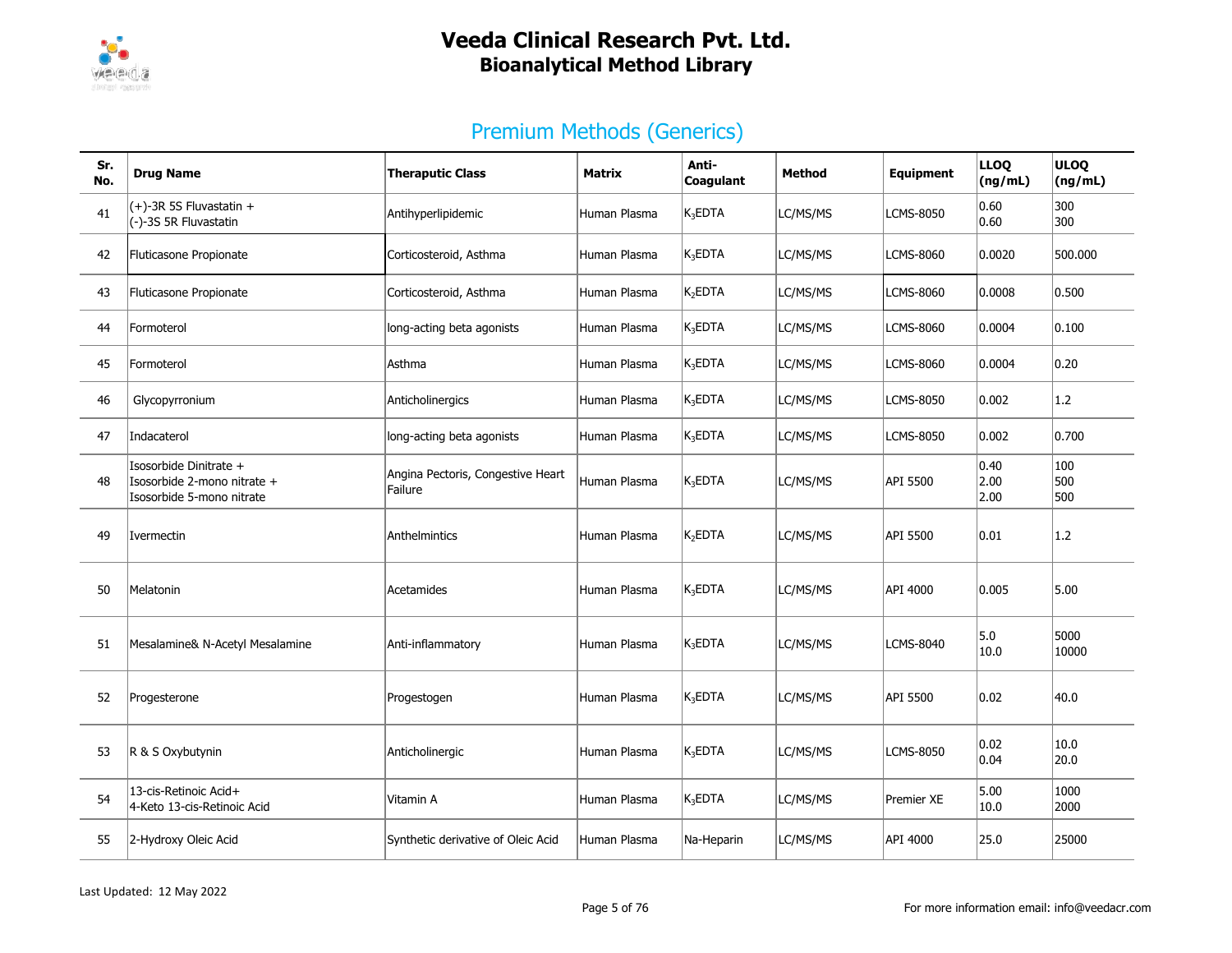

| - -<br>CC. | -Ibuprofen<br>IS-Ibuprofen | nsaid | --<br>'Human Plasma | $\nu$ cnt $\nu$<br>$ K_2EU A$ | C/MS/MS | API 4000 | 1000 | 32000 |
|------------|----------------------------|-------|---------------------|-------------------------------|---------|----------|------|-------|
|------------|----------------------------|-------|---------------------|-------------------------------|---------|----------|------|-------|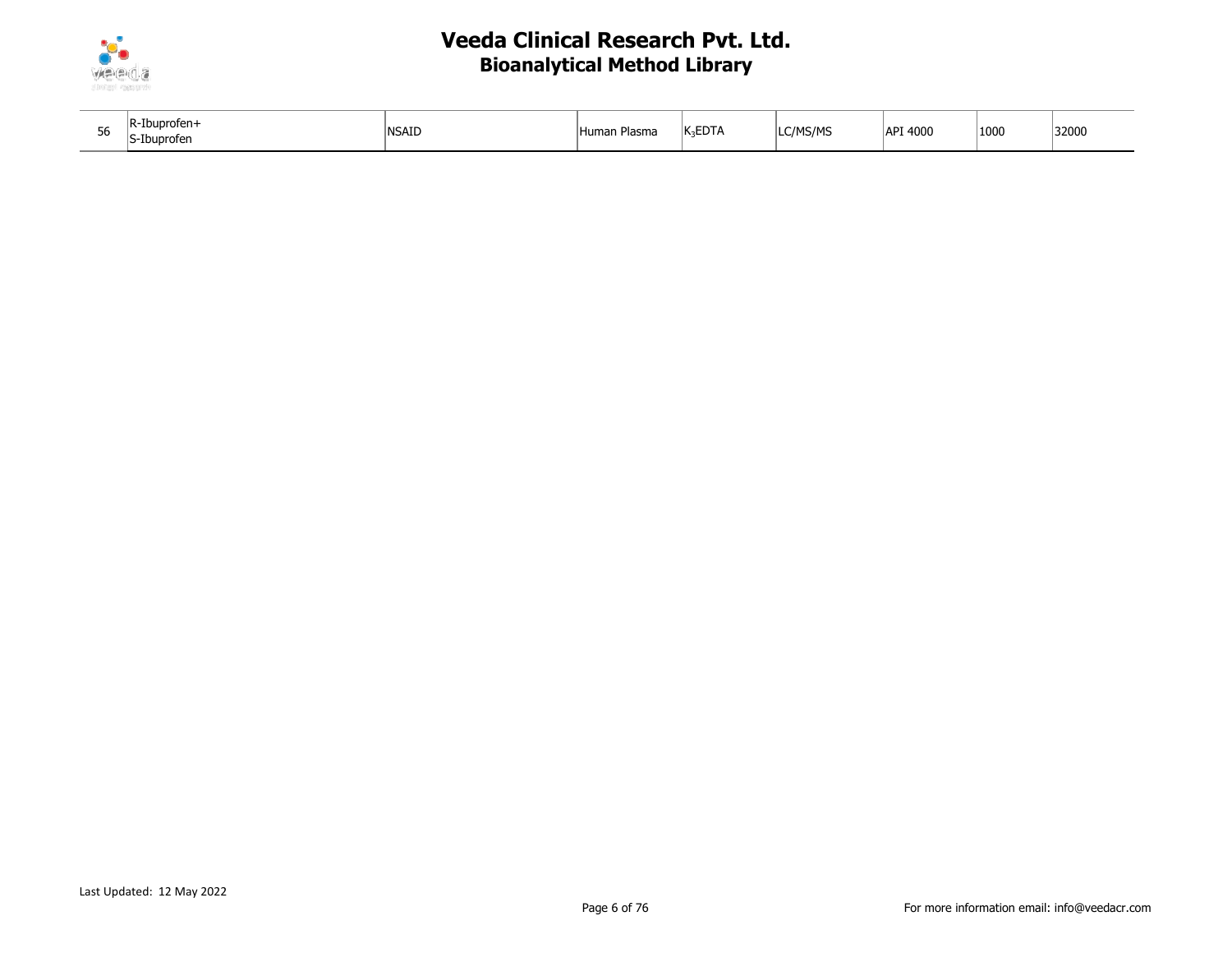

| Sr.<br>No. | <b>Drug Name</b>                                                                          | <b>Theraputic Class</b>                          | Matrix       | Anti-<br><b>Coagulant</b> | Method   | Equipment         | <b>LLOO</b><br>(ng/mL)      | <b>ULOO</b><br>(ng/mL)                |
|------------|-------------------------------------------------------------------------------------------|--------------------------------------------------|--------------|---------------------------|----------|-------------------|-----------------------------|---------------------------------------|
| 57         | $R$ -Ibuprofen +<br>S-Ibuprofen                                                           | <b>NSAID</b>                                     | Human Plasma | $K_3$ EDTA                | LC/MS/MS | <b>Premier XE</b> | 200<br>200                  | 70000<br>70000                        |
| 58         | Isoniazide +<br>Rifampicin +<br>25 -Desacetyl Rifampicin+<br>Ethambutol +<br>Pyrazinamide | Antitubercular                                   | Human Plasma | Na Heparin                | LC/MS/MS | API 4000          | 60<br>15<br>25<br>15<br>200 | 6000<br>1500<br>2500<br>1500<br>20000 |
| 59         | R-Ketoprofen +<br>S-Ketoprofen                                                            | <b>NSAID</b>                                     | Human Plasma | K <sub>3</sub> EDTA       | LC/MS/MS | API 4000          | 25.0<br>25.0                | 15000<br>15000                        |
| 60         | $R$ -Lercanidipine +<br>S-Lercanidipine                                                   | Antihypertensive                                 | Human Plasma | $K_3$ EDTA                | LC/MS/MS | LCMS-8050         | 0.025<br>0.025              | 20.0<br>20.0                          |
| 61         | Levodapa & 3-O-Methyldopa                                                                 | central nervous system agents                    | Human Plasma | $K_3$ EDTA                | LC/MS/MS | LCMS-8040         | 25.0<br>10.0                | 5000<br>5000                          |
| 62         | Lurasidone Metabolite 14283                                                               | Antipsychotic                                    | Human Plasma | $K_3$ EDTA                | LC/MS/MS | API 4000          | 1.00                        | 1000                                  |
| 63         | Medroxy Progesterone acetate                                                              | Antineoplastics                                  | Human Plasma | $K_3$ EDTA                | LC/MS/MS | API 5500          | 0.025                       | 10.0                                  |
| 64         | Metformin+<br>Pioglitazone+<br><b>Hydroxy Pioglitazone</b>                                | Antidiabetic                                     | Human Plasma | K <sub>3</sub> EDTA       | LC/MS/MS | API 2000          | 10.00                       | 2400                                  |
| 65         | Mycophenolate Mofetil +<br>Mycophenolic acid                                              | Immunosuppressant                                | Human Plasma | K <sub>3</sub> EDTA       | LC/MS/MS | API 5500          | 0.02<br>40.0                | 20.0<br>40000                         |
| 66         | R-Metoprolol+<br>S-Metoprolol                                                             | Antihypertensive                                 | Human Plasma | K <sub>3</sub> EDTA       | LC/MS/MS | API 4000          | 2.00                        | 500                                   |
| 67         | S-Methyl N, N- Diethyl dithiocarbamate<br>(Disulfiram Secondary Metabolite)               | For Chronic Alcoholism (Disulfiram) Human Plasma |              | Na Heparin                | LC/MS/MS | API 3000          | 5.00                        | 1000                                  |
| 68         | RSSS -Nebivolol +<br>SRRR-Nebivolol                                                       | Antihypertensive                                 | Human Plasma | $K_3$ EDTA                | LC/MS/MS | API 5500          | 0.020<br> 0.020             | 6.00<br>6.00                          |
| 69         | N-Acetyl-L-Cysteine                                                                       | Chronic bronchopulmonary disease Human Plasma    |              | K <sub>3</sub> EDTA       | LC/MS/MS | LCMS-8040         | 20.0                        | 4000                                  |
| 70         | Niacin $+$<br>Nicotinuric Acid(Metabolite)                                                | Vitamin                                          | Human Plasma | K <sub>3</sub> EDTA       | LC/MS/MS | API 4000          | 5.00<br>15.0                | 1000<br>3000                          |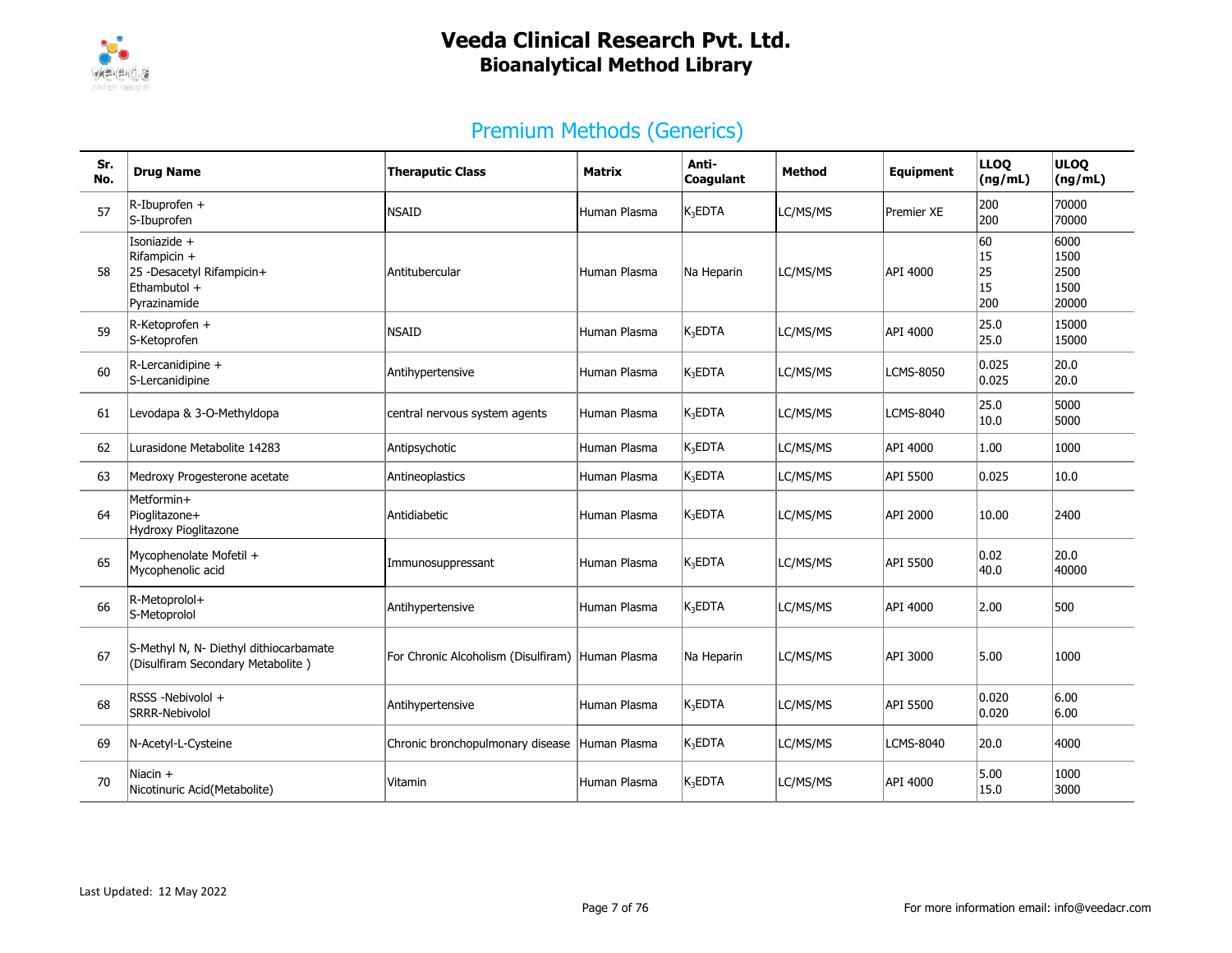

| Sr.<br>No. | <b>Drug Name</b>                                                      | <b>Theraputic Class</b>                         | Matrix       | Anti-<br>Coaqulant       | <b>Method</b> | Equipment        | <b>LLOQ</b><br>(ng/mL)    | <b>ULOQ</b><br>(ng/mL) |
|------------|-----------------------------------------------------------------------|-------------------------------------------------|--------------|--------------------------|---------------|------------------|---------------------------|------------------------|
| 71         | Nitroglycerin +<br>$ 1, 2$ -Dinitroglycerin +<br>1, 3-Dinitroglycerin | Vasodilator                                     | Human Plasma | $K_3$ EDTA               | LC/MS/MS      | API 5500         | 0.020<br>0.050<br> 0.050  | 2.00<br>5.00<br>5.00   |
| 72         | Nitroglycerin +<br>$ 1,2$ -Dinitroglycerin +<br>1,3-Dinitroglycerin   | Vasodilator                                     | Human Plasma | K3EDTA                   | LC/MS/MS      | API 5500         | 0.010<br> 0.020<br> 0.010 | 5.00<br>10.0<br>5.00   |
| 73         | Paclitaxel (Free, Unbound)                                            | Anticancer                                      | Human Plasma | Na Heparin               | LC/MS/MS      | API 4000         | 1.00                      | 1500                   |
| 74         | Paclitaxel (Free)                                                     | Anticancer                                      | Human Plasma | Na Heparin               | LC/MS/MS      | API 4000         | 10.0                      | 2000                   |
| 75         | Penicillamine                                                         | Chelating Agent                                 | Human Plasma | K <sub>3</sub> EDTA      | LC/MS/MS      | Premier XE       | 15.0                      | 4000                   |
| 76         | Phenindione                                                           | Anticoagulant/Vitamin K antagonist Human Plasma |              | $K_3$ EDTA               | LC/MS/MS      | API 4000         | 50.0                      | 20000                  |
| 77         | Prednisolone                                                          | Corticosteroid                                  | Human Plasma | <b>K<sub>3</sub>EDTA</b> | LC/MS/MS      | API 3000         | 2.00                      | 1000                   |
| 78         | Prednisolone                                                          | Corticosteroid                                  | Human Plasma | $K_3$ EDTA               | LC/MS/MS      | <b>LCMS-8050</b> | 0.30                      | 70.0                   |
| 79         | Propranolol (Total) +<br>4- Hydroxy Propranolol (Total)               | Antihypertensive                                | Human Plasma | $K_3$ EDTA               | LC/MS/MS      | LCMS-8040        | 1.00<br> 0.500            | 500<br>250             |
| 80         | Propranolol & 4- Hydroxy Propranolol                                  | Antihypertensive                                | Human Plasma | $K_3$ EDTA               | LC/MS/MS      | LCMS-8040        | 1.00<br> 0.50             | 500<br>250             |
| 81         | cis & trans-Phytonadione                                              | Vitamin K                                       | Human Plasma | $K_3$ EDTA               | LC/MS/MS      | API4000          | 0.100<br> 0.100           | 150<br>150             |
| 82         | R-Praziquantel +<br>S-Praziquantel                                    | Anthelmintic                                    | Human Plasma | $K_3$ EDTA               | LC/MS/MS      | API 4000         | 2.00<br>2.00              | 2000<br>2000           |
| 83         | Progesterone                                                          | Progestogen                                     | Human Plasma | $K_3EDTA$                | LC/MS/MS      | API 5500         | 0.025                     | 25.0                   |
| 84         | Propranolol Total +<br>4-OH Propranolol Total                         | Beta-adrenoceptor Blocking Agent                | Human Plasma | $K_3EDTA$                | LC/MS/MS      | Premier XE       | 2.00                      | 500                    |
| 85         | $R-(+)$ -trans -tranylcypromine +<br>S-(-) -trans-tranylcypromine     | Antidepressant and Anxiolytic                   | Human Plasma | $K_3EDTA$                | LC/MS/MS      | API 4000         | 0.100<br> 0.200           | 40.0<br>80.0           |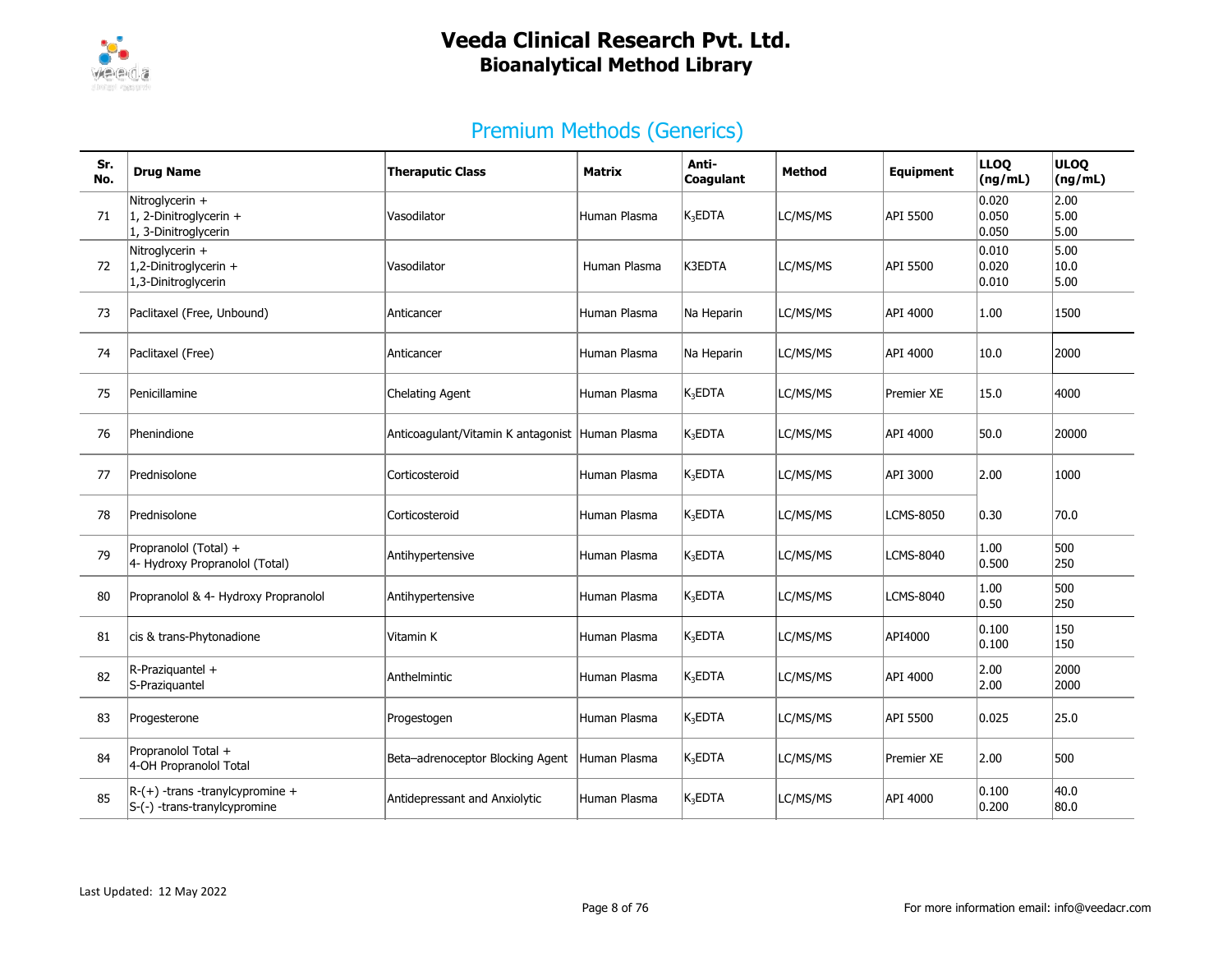

| Sr.<br>No. | <b>Drug Name</b>                                                                           | <b>Theraputic Class</b>           | <b>Matrix</b> | Anti-<br>Coagulant | <b>Method</b> | <b>Equipment</b> | <b>LLOQ</b><br>(ng/mL) | <b>ULOO</b><br>(ng/mL) |
|------------|--------------------------------------------------------------------------------------------|-----------------------------------|---------------|--------------------|---------------|------------------|------------------------|------------------------|
| 86         | Rivastigmine(Sensitive)                                                                    | Alzheimer's & Parkinson's Disease | Human Plasma  | $K_3$ EDTA         | LC/MS/MS      | Premier XE       | 0.05                   | 20.0                   |
| 87         | $R-Warfarin +$<br>S-Warfarin                                                               | Anticoagulant                     | Human Plasma  | $K_3$ EDTA         | LC/MS/MS      | API 4000         | 1.00<br>1.00           | 1000<br>1000           |
| 88         | Trientine +<br>N1 -Acetyl triethylenetetramine                                             | Chelating agent                   | Human Plasma  | K3EDTA             | LC/MS/MS      | API 3000         | 6.00<br>10.0           | 1500<br>2500           |
| 89         | Trientine +<br>N1 -Acetyl triethylenetetramine + N1,N10 -<br>Diacetyl triethylenetetramine | Chelating agent                   | Human Plasma  | $K_3$ EDTA         | LC/MS/MS      | API3000          | 10.0<br>10.0<br>3.00   | 2000<br>2000<br>600    |
| 90         | Tiopronin                                                                                  | Cystinuria                        | Human Plasma  | $K_3EDTA$          | LC/MS/MS      | <b>LCMS-8040</b> | 20.0                   | 12000                  |
| 91         | Tiotropium                                                                                 | Anticholinergic                   | Human Plasma  | $K_3EDTA$          | LC/MS/MS      | <b>LCMS-8060</b> | $0.20$ pg/mL           | $100$ pg/mL            |
| 92         | <b>Total Amphotericin</b>                                                                  | Antifungal                        | Human Plasma  | $K_3EDTA$          | LC/MS/MS      | <b>LCMS-8050</b> | 100                    | 40000                  |
| 93         | Total Iron                                                                                 | Iron Defficiency Anaemia          | Human Serum   | <b>NA</b>          | ICP OES       | Optima 8000      | 400.00                 | 800000                 |
| 94         | Transferrin Bound Iron                                                                     | Iron Defficiency Anaemia          | Human Serum   | <b>NA</b>          | ICP OES       | Optima 8000      | 400.00                 | 50000                  |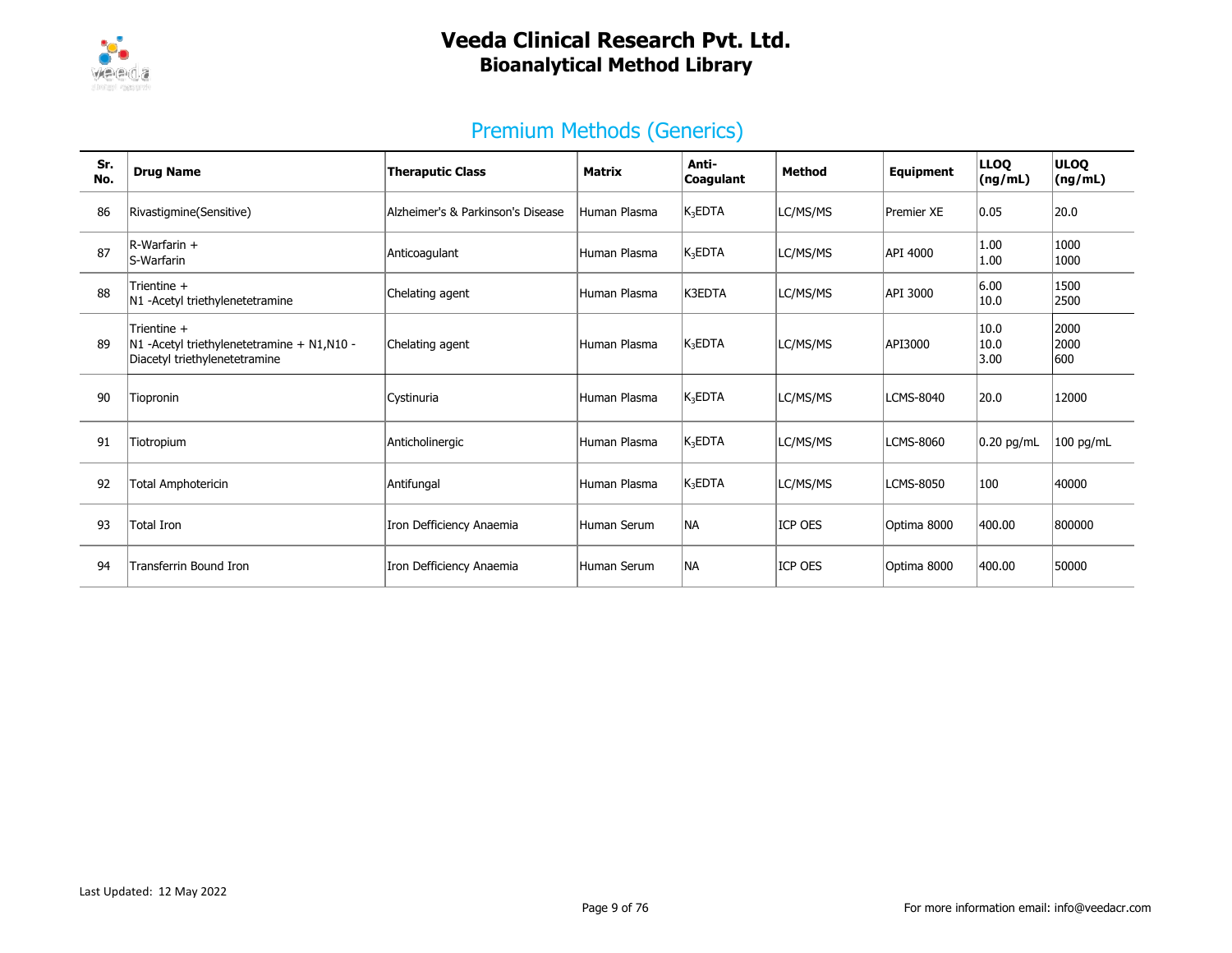

### Pharmacodynamic / Pharmacokinetic / Immunogenicity Determination (Validated Kit / LCMSMS Method)

| Sr.<br>No.     | <b>Activity/Marker</b> | <b>Purpose</b>                                                                                                                                                                                                             | Matrix       | Anti-<br>Coagulant | <b>Method</b>               | Equipment               | <b>LLOQ</b>           | <b>ULOQ</b> |
|----------------|------------------------|----------------------------------------------------------------------------------------------------------------------------------------------------------------------------------------------------------------------------|--------------|--------------------|-----------------------------|-------------------------|-----------------------|-------------|
| $\mathbf{1}$   | Nitrate                | Marker For the Activity of Nitric<br>oxide synthase and the production<br>of Nitric oxide radicals                                                                                                                         | Human Plasma | $K_3$ EDTA         | Colourimetric               | Microplate<br>Reader    | $5 \mu M$             | 35 µM       |
| $\overline{2}$ | Nitrite                | Marker For the Activity of Nitric<br>oxide synthase and the production<br>of Nitric oxide radicals                                                                                                                         | Human Plasma | $K_3$ EDTA         | Colourimetric               | Microplate<br>Reader    | $5 \mu M$             | 35 µM       |
| 3              | Anti Xa                | LMWH therapy is monitored by the<br>ratio of anti-factor Xa and Anti<br>Factor IIa assay, The amount of<br>residual factor Xa or Factor IIa is<br>inversely proportional to the<br>amount of heparin/LMWH in the<br>plasma | Human Plasma | Na-Citrate         | Chromogenic                 | Microplate<br>Reader    | $0.1$ IU/mL           | 1 IU/mL     |
| 4              | Anti IIa               | LMWH therapy is monitored by the<br>ratio of anti-factor Xa and Anti<br>Factor IIa assay, The amount of<br>residual factor Xa or Factor IIa is<br>inversely proportional to the<br>amount of heparin/LMWH in the<br>plasma | Human Plasma | Na-Citrate         | Chromogenic                 | Microplate<br>Reader    | 0.05 IU/mL            | 0.2 IU/mL   |
| 5              | <b>TFPI</b>            | Extrinsic Pathway- Tissue Factor<br>Pathway Inhibitor, For<br>Determination of heparin Presence.                                                                                                                           | Human Plasma | <b>CTAD</b>        | ELISA- Colorimetric         | Microplate<br>Reader    | 31.25 pg/mL 2.0 ng/mL |             |
| 6              | C-Peptide              | NA                                                                                                                                                                                                                         | Human Serum  | NA                 | <b>ELISA</b>                | Microplate<br>Reader    | 28.89 pM              | 1850 pM     |
| $\overline{7}$ | C-Peptide (Human)      | <b>NA</b>                                                                                                                                                                                                                  | Human Serum  | <b>NA</b>          | <b>ECLIA</b>                | Cobas e411              | 40 pmol/L             | 4000 pmol/L |
| 8              | G-CSF                  | Febrile Neutropenia                                                                                                                                                                                                        | Human Serum  | NA                 | <b>ELISA</b>                | Microplate<br>Reader    | 2.014                 | 50.0        |
| 9              | Heparin Clotting Assay | To determine the clotting time<br>difference in presence of LMWH                                                                                                                                                           | Human Plasma | <b>CTAD</b>        | <b>Clotting Assay</b>       | Coagulation<br>Analyzer | 0.15 IU/mL            | 1.0 IU/mL   |
| 10             | IgG                    | Immunoglobulin- IgG, specific<br>Heparin antibody qualitative<br>detection for immunogenicity of<br><b>LMWH</b>                                                                                                            | Human Serum  | NA                 | Qualitative-ELISA<br>Method | Microplate<br>Reader    | <b>NA</b>             | <b>NA</b>   |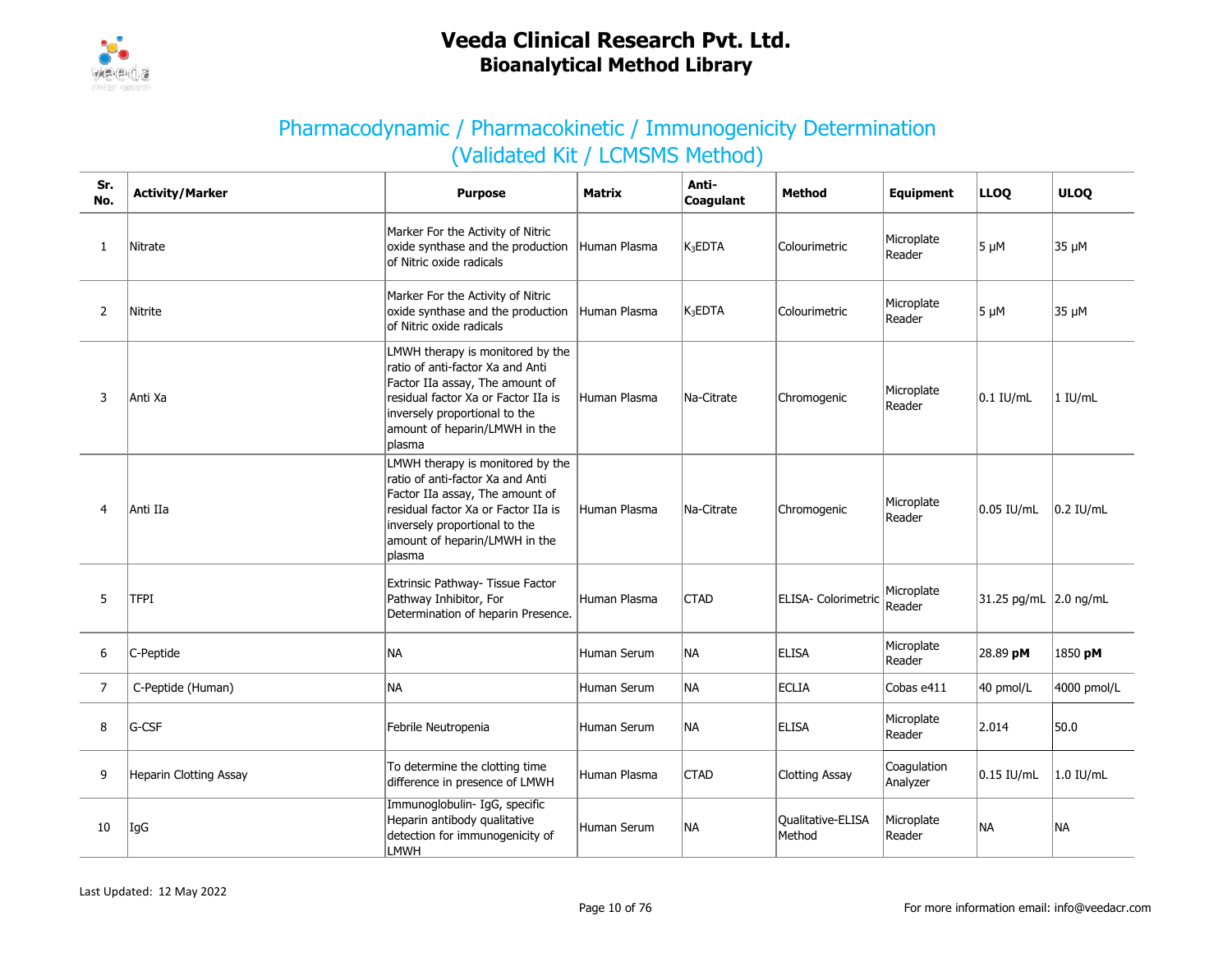

### Pharmacodynamic / Pharmacokinetic / Immunogenicity Determination (Validated Kit / LCMSMS Method)

| Sr.<br>No. | <b>Activity/Marker</b>      | <b>Purpose</b>                                                                                                          | <b>Matrix</b> | Anti-<br>Coagulant  | <b>Method</b>                      | Equipment                                 | <b>LLOO</b> | <b>ULOO</b> |
|------------|-----------------------------|-------------------------------------------------------------------------------------------------------------------------|---------------|---------------------|------------------------------------|-------------------------------------------|-------------|-------------|
| 11         | IgA                         | Immunoglobulin- IgA, specific<br>Heparin antibody qualitative<br>detection for immunogenicity of<br>LMWH                | Human Serum   | <b>NA</b>           | <b>Qualitative-ELISA</b><br>Method | Microplate<br>Reader                      | NA.         | <b>NA</b>   |
| 12         | IgM                         | Immunoglobulin- IgM, specific<br>Heparin antibody qualitative<br>detection for immunogenicity of<br><b>LMWH</b>         | Human Serum   | <b>NA</b>           | <b>Qualitative-ELISA</b><br>Method | Microplate<br>Reader                      | <b>NA</b>   | <b>NA</b>   |
| 13         | IgGAM                       | Immunoglobulin- IgG, IgM and IgA,<br>specific Heparin antibodies<br>qualitative detection for<br>immunogenicity of LMWH | Human Serum   | <b>NA</b>           | <b>Qualitative-ELISA</b><br>Method | Microplate<br>Reader                      | <b>NA</b>   | <b>NA</b>   |
| 14         | Insulin Human               | Antidiabetic                                                                                                            | Human Serum   | <b>NA</b>           | <b>ECLIA</b>                       | Cobas e411                                | $10$ pmol/L | 2500 pmol/L |
| 15         | Insulin Aspart              | Antidiabetic                                                                                                            | Human Serum   | <b>NA</b>           | <b>ELISA</b>                       | Microplate<br>Reader<br><b>SYNERGY H1</b> | 15.714 pM   | 500 pM      |
| 16         | Insulin Aspart              | Antidiabetic                                                                                                            | Human Plasma  | K <sub>2</sub> EDTA | LC/MS/MS                           | <b>LCMS-8060</b>                          | 0.100       | 5.00        |
| 17         | A-H-PF4                     | Anti Heparin Platlate factor                                                                                            | Human Plasma  | <b>CTAD</b>         | ELISA- Colorimetric                | Microplate<br>Reader                      | <b>NA</b>   | <b>NA</b>   |
| 18         | <b>Total Iron</b>           | For Estimation of total Iron after<br>Iron sucrose therepy                                                              | Human Serum   | <b>NA</b>           | Colourimetric                      | Microplate<br>Reader                      | 500 ng/mL   | 60000 ng/mL |
| 19         | Teriperatide (PTH)          | Osteoporosis                                                                                                            | Human Plasma  | $K_3$ EDTA          | ELISA                              | Microplate<br>Reader                      | 0.015       | 0.20        |
| 20         | Transferrin bound Iron(TBI) | For Estimation of transferrin bound<br>Iron after Iron sucrose therapy                                                  | Human Serum   | <b>NA</b>           | Colorimetric                       | Microplate<br>Reader                      | 200 ng/mL   | 8000 ng/mL  |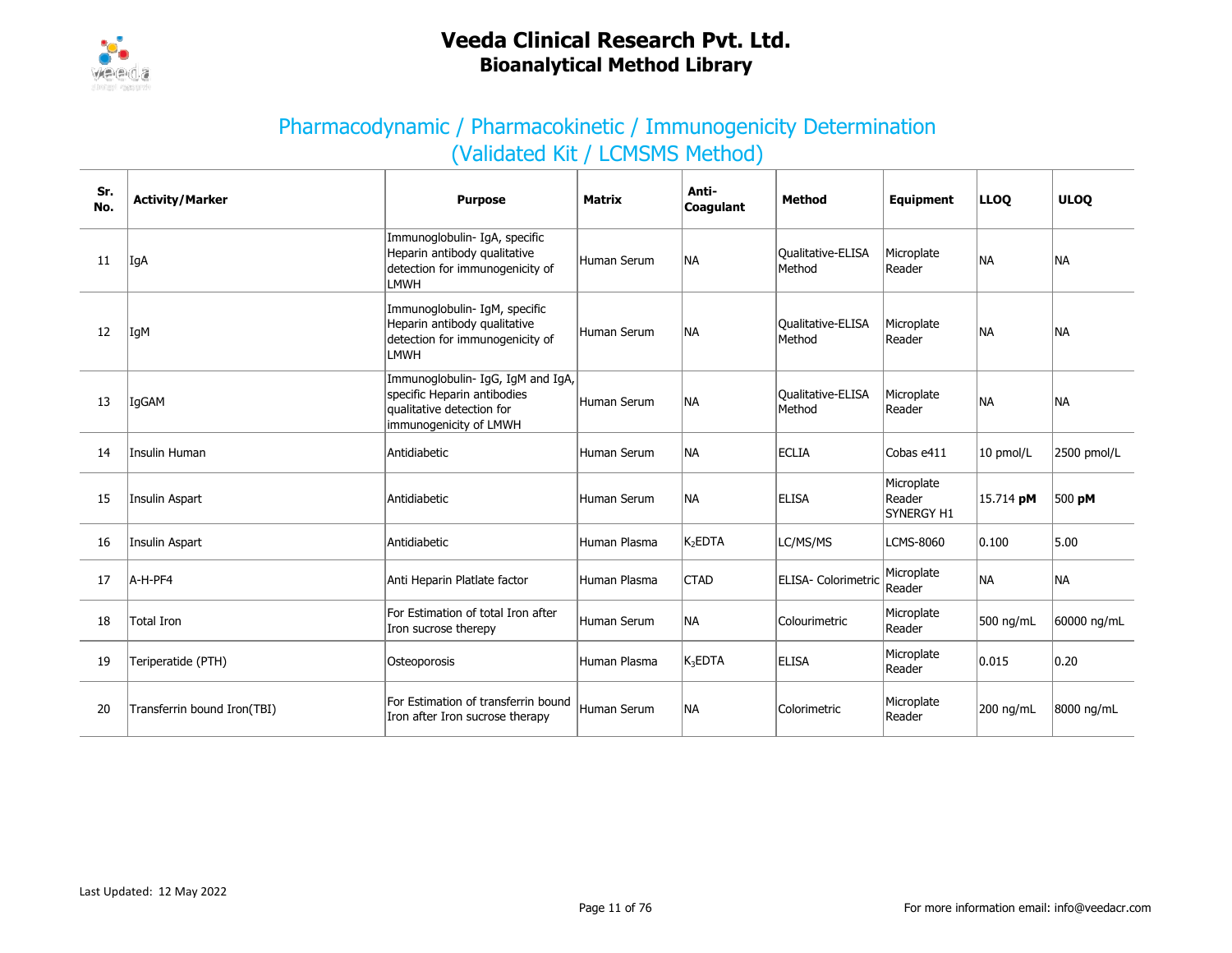

| Sr.<br>No.     | <b>In-House ID</b>      | <b>Matrix</b> | <b>Anti-Coagulant</b> | Method   | <b>Equipment</b> | <b>LLOQ</b><br>(ng/mL) | ULOQ<br>(ng/mL) |
|----------------|-------------------------|---------------|-----------------------|----------|------------------|------------------------|-----------------|
| $\mathbf{1}$   | VIN-NCE-001 PL-1        | Human Plasma  | Na Heparin            | LC/MS/MS | API 4000         | 0.5                    | 500             |
| $\overline{2}$ | <b>VIN-NCE-001 UR-1</b> | Human Urine   | NA                    | LC/MS/MS | API 4000         | 5.0                    | 5000            |
| 3              | VIN-NCE-002 PL          | Human Plasma  | Na Heparin            | LC/MS/MS | API 4000         | 10.0                   | 2000            |
| 4              | VIN-NCE-003 PL          | Human Plasma  | Na Heparin            | LC/MS/MS | API 4000         | 20.0                   | 5000            |
| 5              | VIN-NCE-004 PL          | Human Plasma  | Na Heparin            | LC/MS/MS | API 4000         | 0.020                  | 10.0            |
| 6              | VIN-NCE-005 PL          | Human Plasma  | Na Heparin            | LC/MS/MS | API 4000         | 0.50                   | 100             |
| 7              | VIN-NCE-006 PL          | Human Plasma  | Na Heparin            | LC/MS/MS | API 3000         | 1.00                   | 1000            |
| 8              | VIN-NCE-007 PL          | Human Plasma  | Na Heparin            | LC/MS/MS | API 3000         | 5.00                   | 5000            |
| 9              | VIN-NCE-008 PL          | Human Plasma  | $K_2$ EDTA            | LC/MS/MS | API 4000         | $ 0.10\rangle$         | 100             |
| 10             | VIN-NCE-008 UR          | Human Urine   | NA                    | LC/MS/MS | API 4000         | 1.00                   | 1000            |
| 11             | VIN-NCE-009 PL          | Human Plasma  | Na Heparin            | LC/MS/MS | API 4000         | 0.10                   | 100             |
| 12             | VIN-NCE-009 UR          | Human Urine   | NA                    | LC/MS/MS | API 4000         | 1.00                   | 1000            |
| 13             | VIN-NCE-010 PL          | Human Plasma  | $K_3$ EDTA            | LC/MS/MS | API 3000         | 5.00                   | 5000            |
| 14             | VIN-NCE-011 PL          | Human Plasma  | Na Heparin            | LC/MS/MS | API 3000         | 5.00                   | 5000            |
| 15             | VIN-NCE-012 PL          | Human Plasma  | Na Heparin            | LC/MS/MS | API 3000         | 0.50                   | 500             |
| 16             | VIN-NCE-014 PL          | Human Plasma  | Na Heparin            | LC/MS/MS | Premier XE       | 25.0                   | 1000            |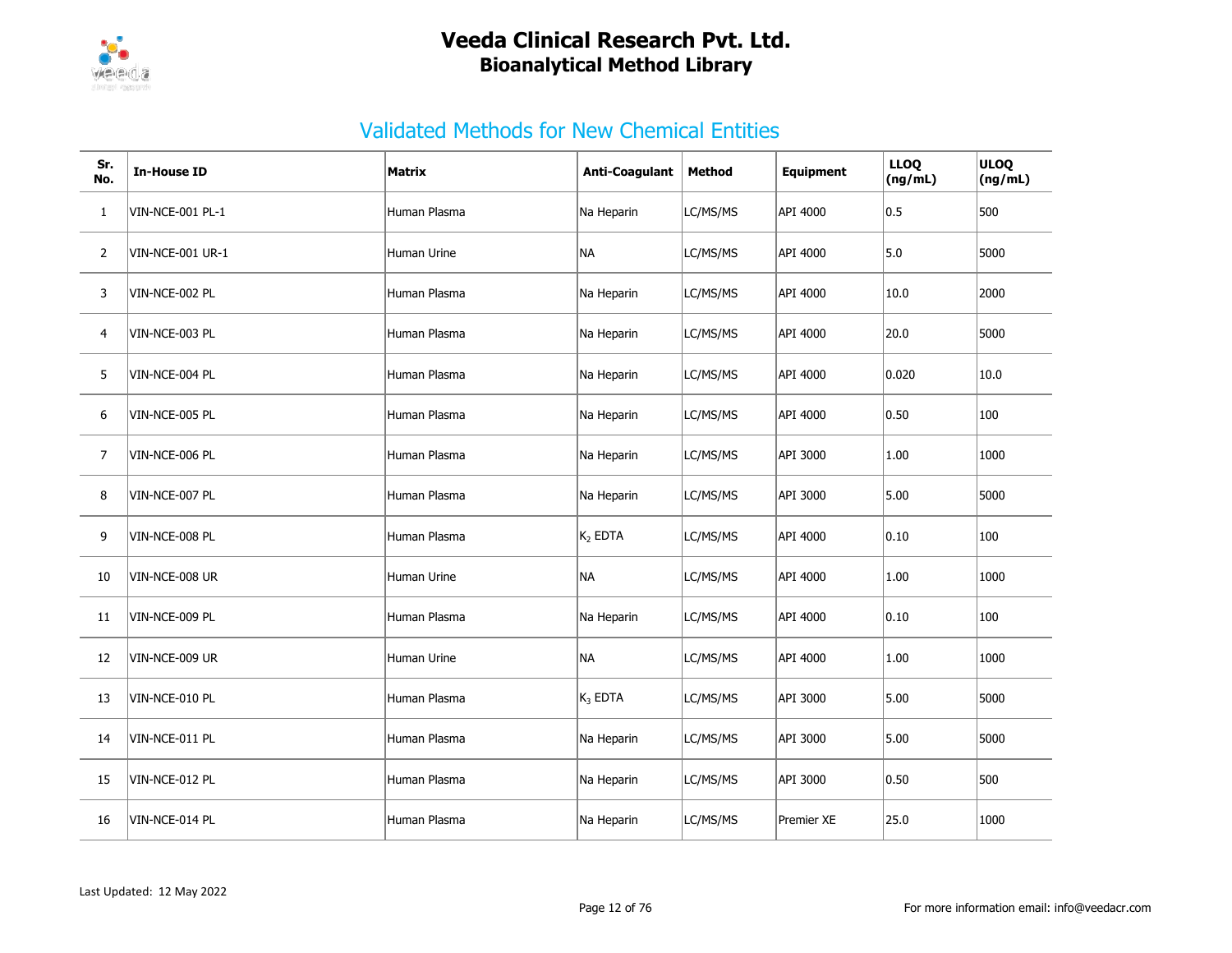

| Sr.<br>No. | <b>In-House ID</b> | Matrix       | <b>Anti-Coagulant</b> | <b>Method</b> | <b>Equipment</b> | <b>LLOQ</b><br>(ng/mL) | ULOQ<br>(ng/mL) |
|------------|--------------------|--------------|-----------------------|---------------|------------------|------------------------|-----------------|
| 17         | VIN-NCE-013 PL     | Human Plasma | Na Heparin            | LC/MS/MS      | Premier XE       | 0.50                   | 500             |
| 18         | VIN-NCE-015 PL     | Human Plasma | Na Heparin            | LC/MS/MS      | API 3000         | 1.00                   | 500             |
| 19         | VIN-NCE-016 PL     | Human Plasma | Na Heparin            | LC/MS/MS      | Premier XE       | 0.10                   | 100             |
| 20         | VIN-NCE-017 BL     | Human Blood  | Na Heparin            | LC/MS/MS      | Premier XE       | 0.50                   | 100             |
| 21         | VIN-NCE-018 BL     | Human Blood  | Na Heparin            | LC/MS/MS      | API 3000         | 3.0                    | 1200            |
| 22         | VIN-NCE-019 PL     | Human Plasma | <b>EDTA</b>           | LC/MS/MS      | API 2000         | 10.0                   | 250             |
| 23         | VIN-NCE-020 PL     | Human Plasma | Na Heparin            | LC/MS/MS      | API 2000         | 1.00                   | 25.0            |
| 24         | VIN-NCE-021 PL     | Human Plasma | Na Heparin            | LC/MS/MS      | Premier XE       | 0.030                  | 100             |
| 25         | VIN-NCE-022 SK     | Human Skin   | Na Heparin            | LC/MS/MS      | API 3000         | 12.0                   | 9000            |
| 26         | VIN-NCE-023 PL     | Human Plasma | Na Heparin            | LC/MS/MS      | API 3000         | 3.00                   | 2400            |
| 27         | VIN-NCE-024 PL     | Human Plasma | Na Heparin            | LC/MS/MS      | Premier XE       | 0.50                   | 1000            |
| 28         | VIN-NCE-025 UR     | Human Urine  | Na Heparin            | LC/MS/MS      | Premier XE       | 0.50                   | 1000            |
| 29         | VIN-NCE-026 PL     | Human Blood  | <b>EDTA</b>           | LC/MS/MS      | API 3000         | $ 0.30\rangle$         | 200             |
| 30         | VIN-NCE-027 PL     | Human Plasma | <b>EDTA</b>           | LC/MS/MS      | API 4000         | 2.00                   | 1000            |
| 31         | VIN-NCE-028 PL     | Human Plasma | <b>EDTA</b>           | LC/MS/MS      | Premier XE       | 5.00                   | 3000            |
| 32         | VIN-NCE-029 PL     | Human Plasma | Na Heparin            | LC/MS/MS      | Premier XE       | 2.00                   | 2500            |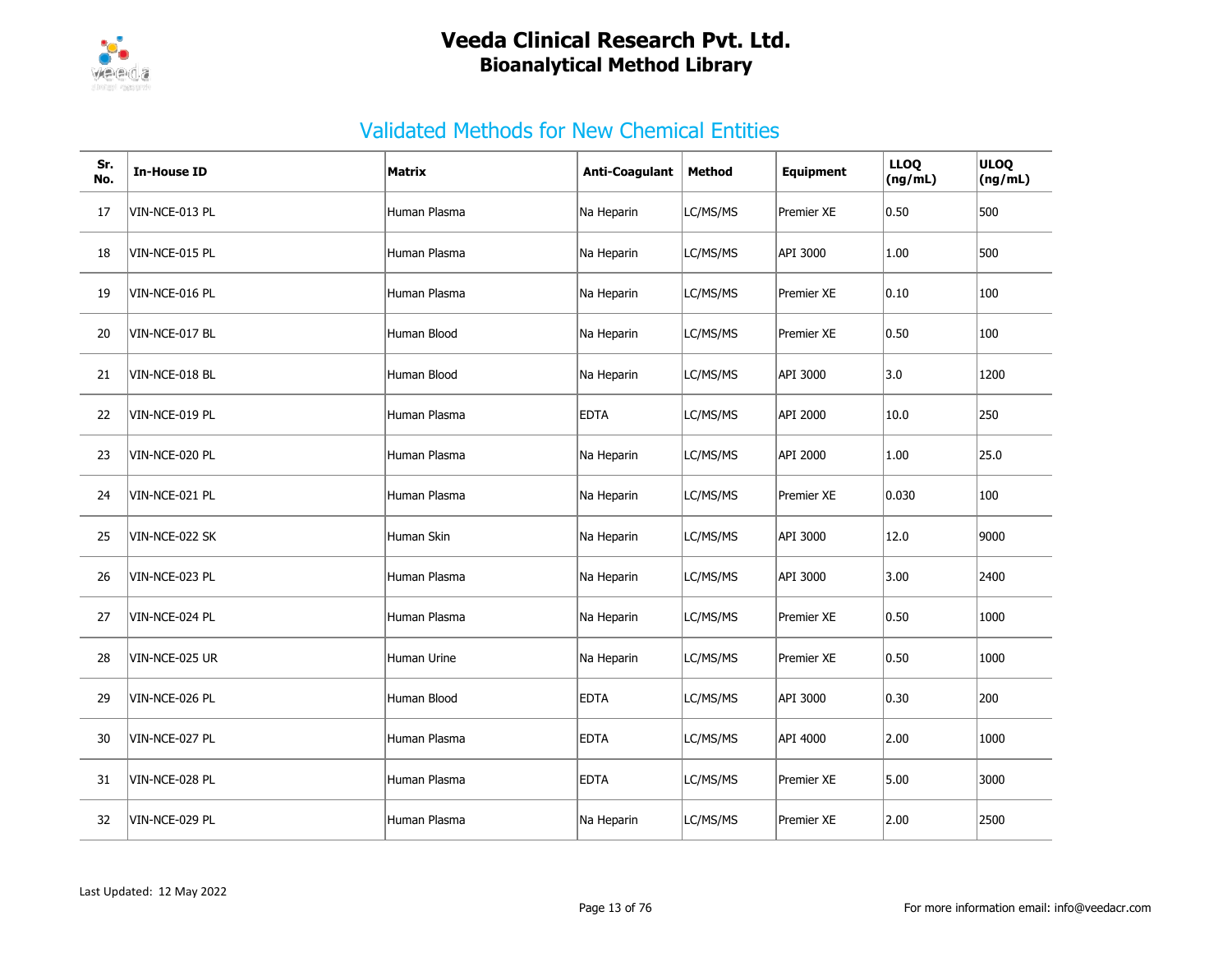

| Sr.<br>No. | <b>In-House ID</b>                | Matrix       | <b>Anti-Coagulant</b> | Method   | <b>Equipment</b> | <b>LLOQ</b><br>(ng/mL) | ULOQ<br>(ng/mL) |
|------------|-----------------------------------|--------------|-----------------------|----------|------------------|------------------------|-----------------|
| 33         | VIN-NCE-030 TI                    | Colon tissue | NA                    | LC/MS/MS | API 3000         | 12.0                   | 9000            |
| 34         | VIN-NCE-022 CT                    | Colon tissue | NA                    | LC/MS/MS | API 3000         | 12.0                   | 9000            |
| 35         | VIN-NCE-031 PL                    | Human Plasma | K2EDTA                | LC/MS/MS | API 4000         | 0.50                   | 5000            |
| 36         | VIN-NCE-032 PL                    | Human Plasma | K <sub>2</sub> EDTA   | LC/MS/MS | API 5500         | 0.050                  | 50.0            |
| 37         | VIN-NCE-034 PL                    | Human Plasma | K2EDTA                | LC/MS/MS | API 4000         | 0.005                  | 5.50            |
| 38         | VIN-NCE-038 UR                    | Human Urine  | NA                    | LC/MS/MS | API 3200         | 1.00                   | 1000            |
| 39         | VIN-NCE-037 UR                    | Human Urine  | <b>NA</b>             | LC/MS/MS | API 3200         | 10.0                   | 10000           |
| 40         | VIN-NCE-035 PL                    | Human Plasma | $K_2EDTA$             | LC/MS/MS | API 3200         | 5.00                   | 5000            |
| 41         | VIN-NCE-041 PL                    | Human Plasma | $K_3EDTA$             | LC/MS/MS | <b>LCMS-8050</b> | 1.00                   | 2000            |
| 42         | VIN-NCE-039PL                     | Human Plasma | $K_2EDTA$             | LC/MS/MS | <b>LCMS-8060</b> | 1.00                   | 1000            |
| 43         | VIN-NCE-043 PL                    | Human Plasma | $K_2EDTA$             | LC/MS/MS | API 4000         | 2.00                   | 1000            |
| 44         | VIN-NCE-037UR                     | Human Urine  | NA                    | LC/MS/MS | API 3200         | 10.0                   | 10000           |
| 45         | VIN-NCE-042PL                     | Human Plasma | $K_2EDTA$             | LC/MS/MS | <b>LCMS-8050</b> | 0.020                  | 10.0            |
| 46         | VIN-NCE-044PL (Drug + Metabolite) | Human Plasma | $K_3EDTA$             | LC/MS/MS | Premier XE       | 1.00<br>1.00           | 1000<br>1000    |
| 47         | VIN-NCE-040PL                     | Human Plasma | $K_2EDTA$             | LC/MS/MS | <b>LCMS-8050</b> | 1.00                   | 1000            |
| 48         | VIN-NCE-045PL                     | Human Plasma | $K_2$ EDTA            | LC/MS/MS | <b>LCMS-8050</b> | 0.50                   | 2000            |
| 49         | VIN-NCE-046PL (Drug + Metabolite) | Human Plasma | $K_3EDTA$             | LC/MS/MS | API 4000         | 5.00<br>1.00           | 5000<br>1000    |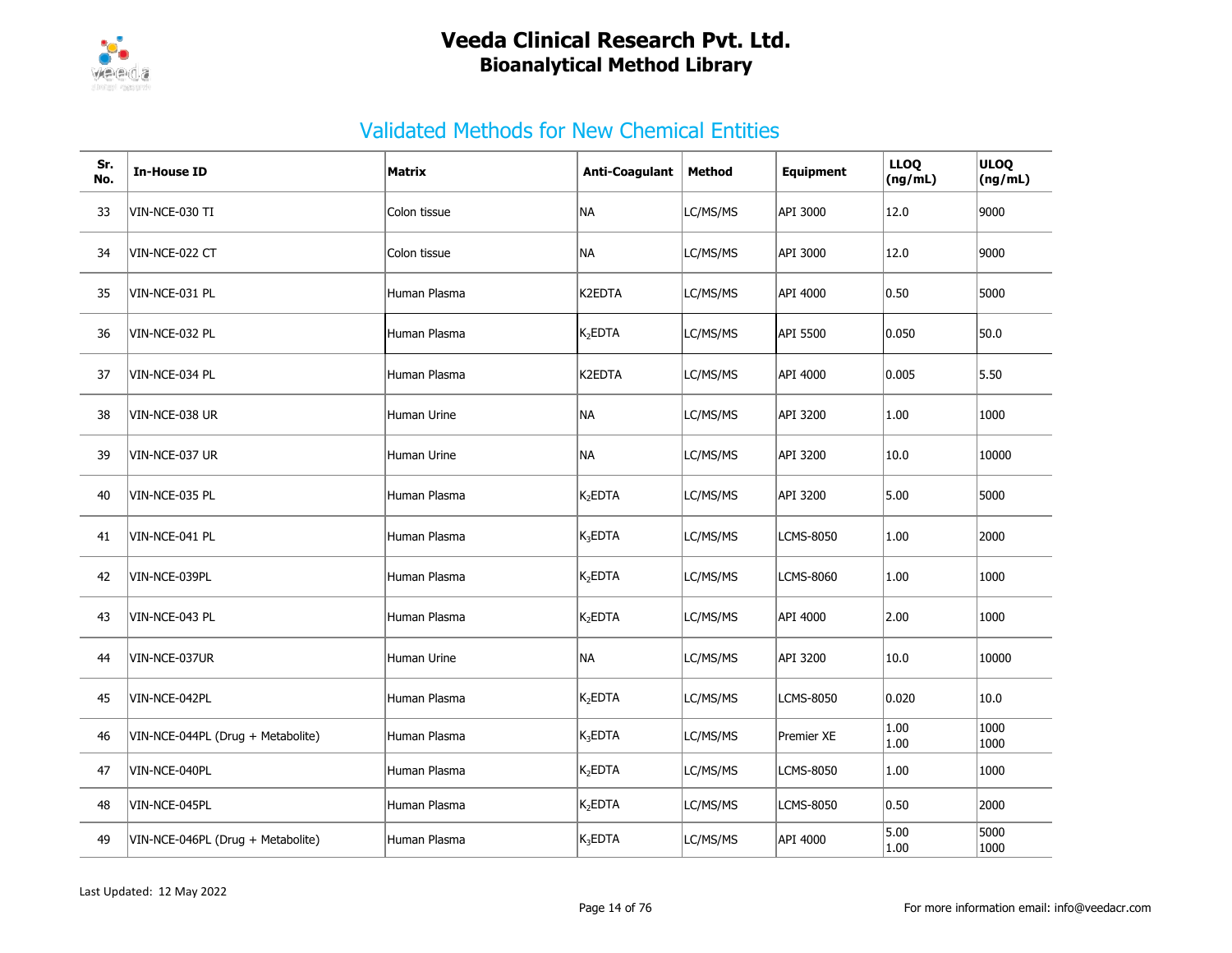

| Sr.<br>No. | <b>In-House ID</b>                | <b>Matrix</b>      | Anti-Coagulant      | <b>Method</b>  | <b>Equipment</b> | <b>LLOQ</b><br>(ng/mL) | <b>ULOQ</b><br>(ng/mL) |
|------------|-----------------------------------|--------------------|---------------------|----------------|------------------|------------------------|------------------------|
| 50         | VIN-NCE-047UR                     | Humna Urine        | <b>NA</b>           | LC/MS/MS       | API 4000         | 1.00                   | 2000                   |
| 51         | VIN-NCE-048PL                     | Human Plasma       | $K_3$ EDTA          | LC/MS/MS       | API 3200         | 1.00                   | 5000                   |
| 52         | VIN-NCE-049PL (Drug + Metabolite) | Human Plasma       | $K_3$ EDTA          | LC/MS/MS       | <b>LCMS-8050</b> | 0.005<br> 0.20         | 5.00<br>20.0           |
| 53         | VIN-NCE-050PL                     | Human Plasma       | K <sub>2</sub> EDTA | LC/MS/MS       | <b>LCMS-8050</b> | 1.0                    | 5000                   |
| 54         | VIN-NCE-51PL                      | Human Plasma       | K <sub>2</sub> EDTA | LC/MS/MS       | <b>LCMS-8060</b> | 0.50<br> 0.50          | 1000<br>1000           |
| 55         | VIN-NCE-52PL                      | Human Plasma       | K <sub>2</sub> EDTA | LC/MS/MS       | API 5500         | 0.020                  | 50.0                   |
| 56         | VIN-NCE-53UR                      | <b>Human Urine</b> | NA)                 | LC/MS/MS       | API 5500         | 10.0                   | 50.0                   |
| 57         | VIN-NCE-54PL                      | Human Plasma       | K <sub>2</sub> EDTA | LC/MS/MS       | API 4000         | 50.0                   | 20000                  |
| 58         | VIN-NCE-55PL                      | Human Plasma       | K <sub>3</sub> EDTA | <b>HPLC-UV</b> | <b>NA</b>        | 300µg/mL               | 5000µg/mL              |
| 59         | VIN-NCE-56PL                      | Human Plasma       | $K_3$ EDTA          | LC/MS/MS       | <b>LCMS-8050</b> | 0.020                  | 20.0                   |
| 60         | VIN-NCE-57PL                      | Human Plasma       | $K_3$ EDTA          | LC/MS/MS       | <b>LCMS-8050</b> | 1.00                   | 1000                   |
| 61         | VIN-NCE-58PL                      | Human Plasma       | K <sub>2</sub> EDTA | LC/MS/MS       | <b>LCMS-8060</b> | 1.00                   | 10000                  |
| 62         | VIN-NCE-59PL                      | Human Plasma       | $K_3$ EDTA          | LC/MS/MS       | <b>LCMS-8060</b> | 2.00                   | 1000                   |
| 63         | VIN-NCE-60PL                      | Na Heparin         | Na Heparin          | LC/MS/MS       | API 4000         | 2.00                   | 2500                   |
| 64         | VIN-NCE-61PL                      | Human Plasma       | K <sub>2</sub> EDTA | LC/MS/MS       | API 4000         | 0.50                   | 1500                   |
| 65         | VIN-NCE-62UR                      | Human Urine        | NA                  | LC/MS/MS       | API 3200         | 2.00                   | 4000                   |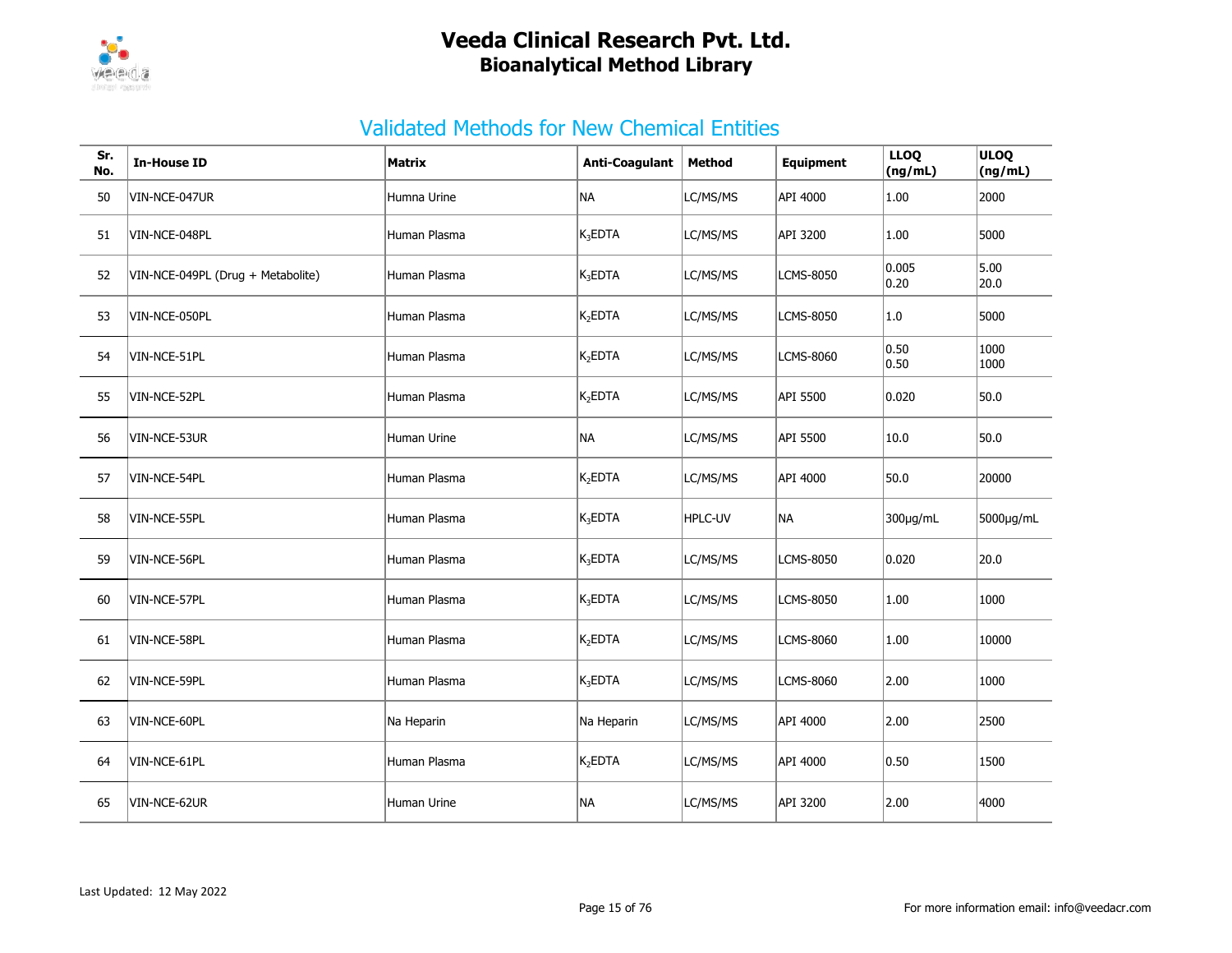

| Sr.<br>No. | <b>In-House ID</b> | Matrix       | <b>Anti-Coagulant</b> | <b>Method</b> | Equipment        | <b>LLOQ</b><br>(ng/mL)  | <b>ULOQ</b><br>(ng/mL) |
|------------|--------------------|--------------|-----------------------|---------------|------------------|-------------------------|------------------------|
| 66         | VIN-NCE-63PL       | Human Plasma | $K_2EDTA$             | LC/MS/MS      | <b>LCMS-8050</b> | $ 0.01\rangle$          | 20.0                   |
| 67         | VIN-NCE-64PL       | Human Plasma | $K_2EDTA$             | LC/MS/MS      | LCMS-8050        | 2.00                    | 1000.0                 |
| 68         | VIN-NCE-65PL       | Human Plasma | $K_3$ EDTA            | LC/MS/MS      | <b>LCMS-8050</b> | 1.0<br>5.0<br>10.0      | 2000<br>10000<br>20000 |
| 69         | VIN-NCE-66PL       | Human Plasma | $K_2EDTA$             | LC/MS/MS      | <b>LCMS-8050</b> | 5.0                     | 5000                   |
| 70         | VIN-NCE-67PL       | Human Urine  | <b>NA</b>             | LC/MS/MS      | API 3200         | 1.000                   | 2000                   |
| 71         | VIN-NCE-68PL       | Human Plasma | K3EDTA                | LC/MS/MS      | API 4000         | 1.000                   | 6000                   |
| 72         | VIN-NCE-69PL       | Human Plasma | K3EDTA                | LC/MS/MS      | LCMS-8060        | $ 0.04\rangle$<br>0.040 | 80.0<br>80.0           |
| 73         | VIN-NCE-70UR       | Human Urine  | <b>NA</b>             | LC/MS/MS      | API 4000         | 2.000                   | 1000                   |
| 74         | VIN-NCE-71PL       | Human Plasma | K3EDTA                | LC/MS/MS      | API 4000         | 1.000                   | 1000                   |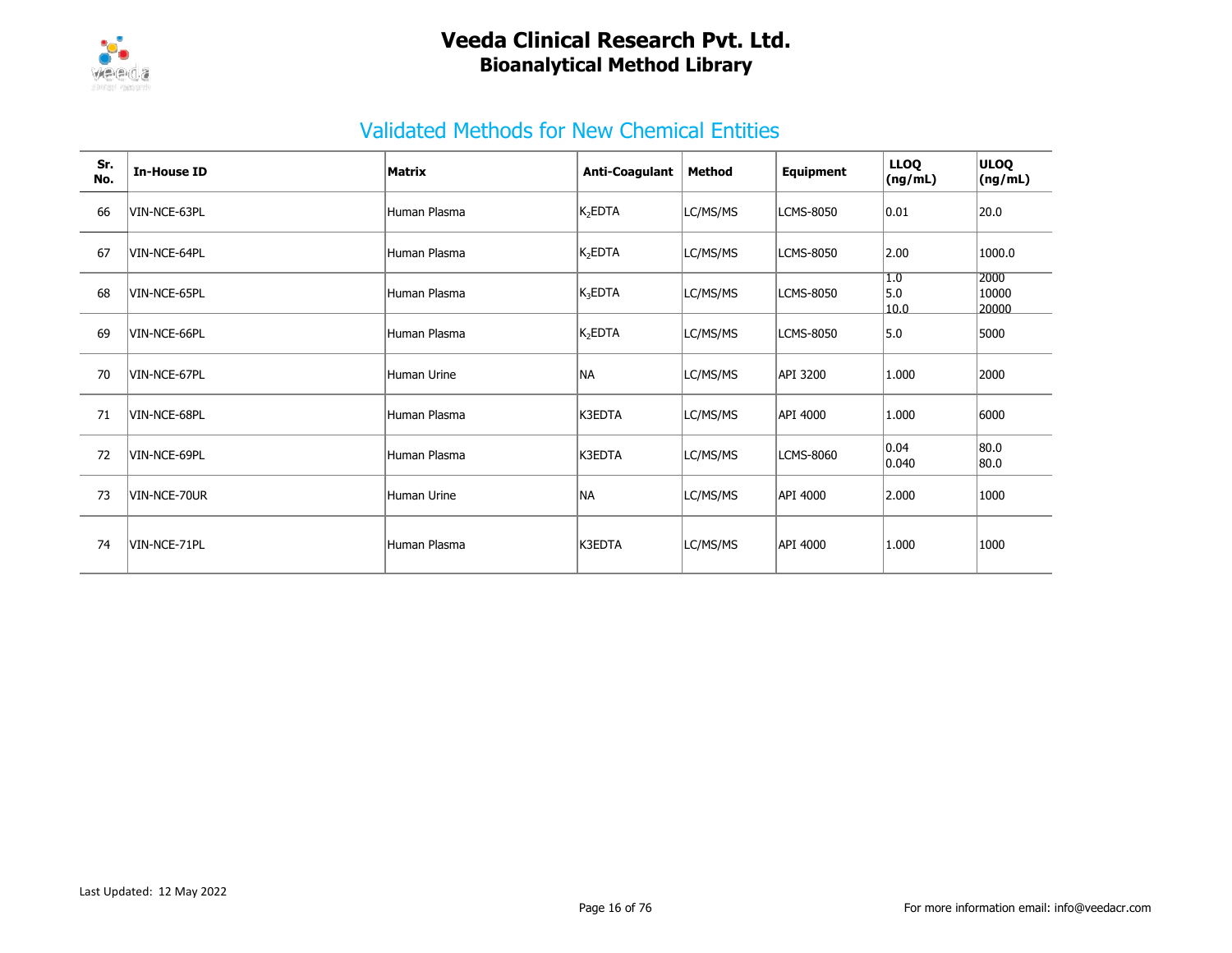

# Methods Under Development / Validation

| Sr.<br>No.     | <b>Drug Name</b>                                                    | <b>Theraputic Class</b>   | <b>Matrix</b>      | Anti-<br>Coagulant  | <b>Method</b> | Equipment        | <b>LLOQ</b><br>(ng/mL)                    | <b>ULOQ</b><br>(ng/mL) |
|----------------|---------------------------------------------------------------------|---------------------------|--------------------|---------------------|---------------|------------------|-------------------------------------------|------------------------|
| 1              | 20 Amino Acid (UR)                                                  | Amino acids               | <b>Human Urine</b> | NA                  | LC/MS/MS      | LCMS-8040        | 38.0                                      | 60000                  |
| 2              | All Trans Acitretin & 13-Cis Acitretin                              | Psoriasis                 | Human Plasma       | Sodium heparin      | LC/MS/MS      | <b>LCMS-8050</b> | 1.000<br> 0.200                           | 400<br>80.000          |
| 3              | Amifampridine                                                       | potassium channel blocker | Human Plasma       | $K_3$ EDTA          | LC/MS/MS      | API 4000         | 0.140                                     | 70.000                 |
| $\overline{4}$ | Amlodipine +<br>Valsartan                                           | Antihypertensive          | Human Plasma       | $K_3EDTA$           | LC/MS/MS      | API 5500         | 0.025<br>20.0                             | 15.0<br>12000          |
| 5              | Beclomethasone dipropionate and<br>beclomethasone 17 monopropionate | Corticosteroids           | Human Plasma       | $K_3EDTA$           | LC/MS/MS      | LCMS-8050        | 10.000<br>10.000                          | 5000<br>5000           |
| 6              | Buspirone                                                           | Anxiolytic                | Human Plasma       | $K_3EDTA$           | LC/MS/MS      | LCMS-8050        | 0.50                                      | 500                    |
| $\overline{7}$ | Cariprazine                                                         | Antipsychotic             | Human Plasma       | $K_3$ EDTA          | LC/MS/MS      | LCMS-8050        | 0.10                                      | 50.0                   |
| 8              | Clozapine                                                           | Antipsychotic             | Human Plasma       | $K_3$ EDTA          | LC/MS/MS      | LCMS-8040        | 0.40                                      | 100                    |
| 9              | Dexmedetomidine                                                     | Sedatives                 | Human Plasma       | $K_3$ EDTA          | LC/MS/MS      | LCMS-8050        | 0.005                                     | 5.00                   |
| 10             | Dimenhydrinate                                                      | Antihistamine             | Human Plasma       | $K_3$ EDTA          | LC/MS/MS      | API 4000         | 0.50                                      | 200                    |
| 11             | Edoxaban                                                            | Factor Xa inhibitors      | Human Plasma       | $K_3$ EDTA          | LC/MS/MS      | API 2000         | 3.000                                     | 720                    |
| 12             | Favipiravir                                                         | Antiviral                 | Human Plasma       | $K_3$ EDTA          | LC/MS/MS      | API 3200         | 50.00                                     | 20000                  |
| 13             | Flecainide                                                          | anti-arrhythmic           | Human Plasma       | $K_3$ EDTA          | LC/MS/MS      | API 3000         | 2.00                                      | 800                    |
| 14             | Fludrocortisone                                                     | Glucocorticoid            | Human Plasma       | $K_3$ EDTA          | LC/MS/MS      | API 5500         | 0.010                                     | 1.500                  |
| 15             | Fluvoxamine                                                         | Antidepressant            | Human Plasma       | K <sub>3</sub> EDTA | LC/MS/MS      | <b>LCMS-8050</b> | 0.40                                      | 400                    |
| 16             | Insulin Glargine +<br>Metabolite M1 +<br>Metabolite M2              | Antidiabetic              | Human Plasma       | K <sub>2</sub> EDTA | LC/MS/MS      | LCMS-8060        | $ 0.10\rangle$<br>$ 0.10\rangle$<br> 0.10 | 5.00<br>5.00<br>5.00   |
| 17             | Lapatinib                                                           | Anticancer                | Human Plasma       | $K_3EDTA$           | LC/MS/MS      | API 3200         | 10.0                                      | 8000                   |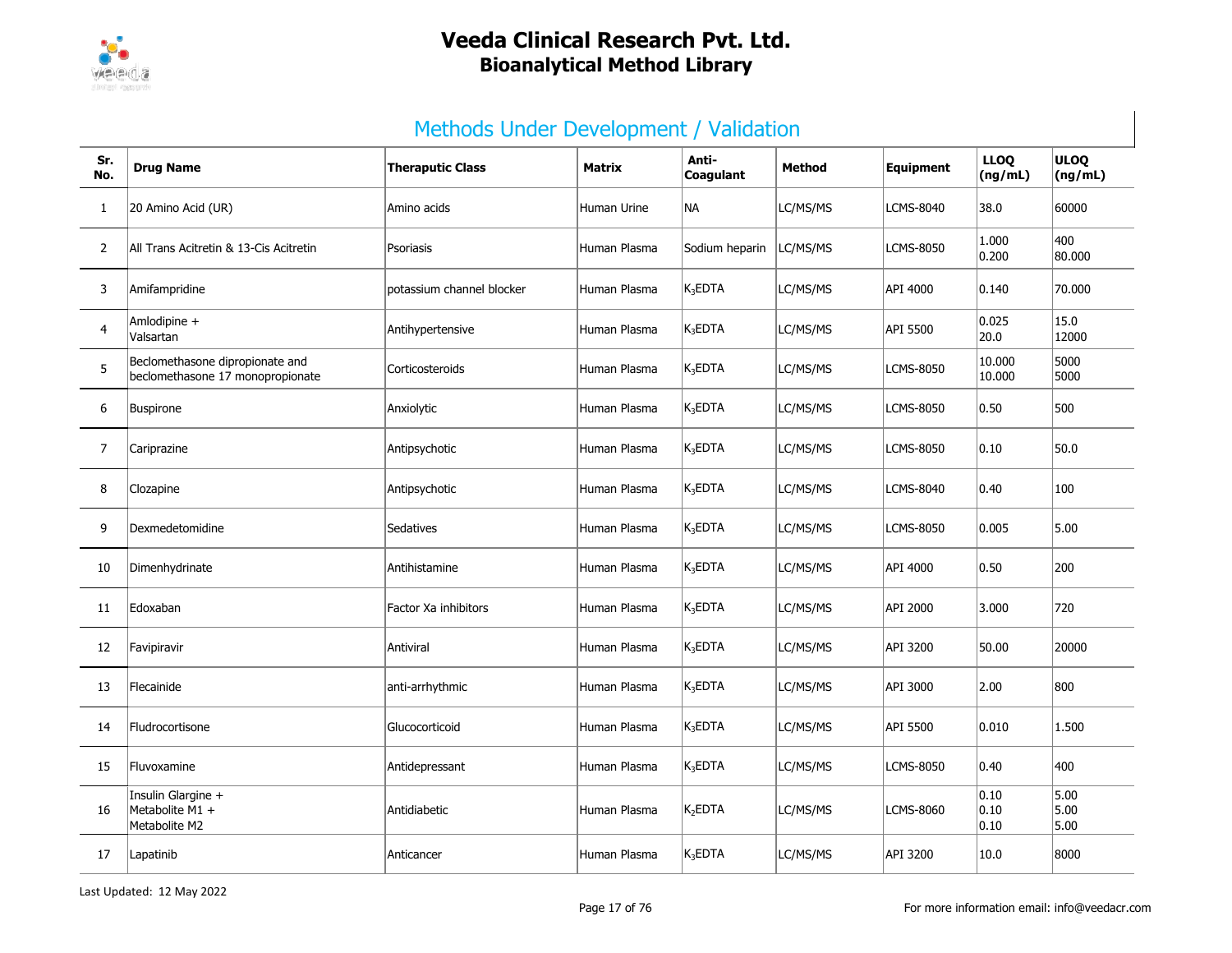

# Methods Under Development / Validation

| Sr.<br>No. | <b>Drug Name</b>                       | <b>Theraputic Class</b>        | <b>Matrix</b> | Anti-<br>Coagulant  | <b>Method</b> | Equipment        | <b>LLOQ</b><br>(ng/mL) | <b>ULOQ</b><br>(ng/mL) |
|------------|----------------------------------------|--------------------------------|---------------|---------------------|---------------|------------------|------------------------|------------------------|
| 18         | Mirabegron                             | Urinary incontinence           | Human Plasma  | Na Heparin          | LC/MS/MS      | API 5500         | 0.10                   | 80.0                   |
| 19         | N-Acetyl -L-Cysteine (UR)              | Amino acids                    | Human Urine   | NA.                 | LC/MS/MS      | <b>LCMS-8040</b> | 20.00                  | 4000.0                 |
| 20         | Norethisterone (Norethindrone)         | Progestogen                    | Human Plasma  | K <sub>3</sub> EDTA | LC/MS/MS      | <b>LCMS-8050</b> | 0.050                  | 20.0                   |
| 21         | Ondansetron                            | Anti-emetic                    | Human Plasma  | $K_3$ EDTA          | LC/MS/MS      | API 3000         | 0.200                  | 80.0                   |
| 22         | Pantoprazole                           | Proton pump inhibitor          | Human Plasma  | K <sub>3</sub> EDTA | LC/MS/MS      | API 3000         | 10.000                 | 8000                   |
| 23         | Perindropril +<br>Perindoprilat        | Antihypertensive               | Human Plasma  | K <sub>3</sub> EDTA | LC/MS/MS      | <b>LCMS-8050</b> | 1.00<br>0.20           | 300<br>60.0            |
| 24         | Cis & Trans-Phytonadione               | Vitamin K                      | Human Plasma  | $K_3$ EDTA          | LC/MS/MS      | API 5500         | 0.1<br>0.2             | 200<br>400             |
| 25         | Leuprolide                             | Prostate cancer, Breast cancer | Human Plasma  | K <sub>3</sub> EDTA | LC/MS/MS      | LCMS-8050        | 0.020                  | 120.00                 |
| 26         | Prazosin                               | alpha-blockers                 | Human Plasma  | K <sub>3</sub> EDTA | LC/MS/MS      | API 3200         | 1.00                   | 400                    |
| 27         | Progesterone                           | Progestogen                    | Human Plasma  | $K_3EDTA$           | LC/MS/MS      | API 5500         | 0.10                   | 100                    |
| 28         | Saxagliptin +<br>5-Hydroxy Saxagliptin | Antidiabetic                   | Human Plasma  | $K_3$ EDTA          | LC/MS/MS      | API 4000         | 0.20<br>0.40           | 100<br>200             |
| 29         | Selexipag & Its Metabolite             | Antihypertensive               | Human Plasma  | K <sub>3</sub> EDTA | LC/MS/MS      | <b>LCMS-8050</b> | 0.05<br>0.05           | 50.0<br>50.0           |
| 30         | Upadacitinib                           | Janus kinase (JAK) inhibitor   | Human Plasma  | K <sub>3</sub> EDTA | LC/MS/MS      | API 3200         | 0.400                  | 120.0                  |
| 31         | Verapamil +<br>Norverapamil            | Antihypertensive               | Human Plasma  | K <sub>3</sub> EDTA | LC/MS/MS      | <b>LCMS-8040</b> | 0.50<br>0.50           | 250<br>250             |
| 32         | Vigabatrin                             | Antiepileptic                  | Human Plasma  | $K_3$ EDTA          | LC/MS/MS      | API 4000         | 500                    | 300000                 |
| 33         | Zileuton                               | Asthma                         | Human Plasma  | K <sub>3</sub> EDTA | LC/MS/MS      | API 3200         | 20.0                   | 10000                  |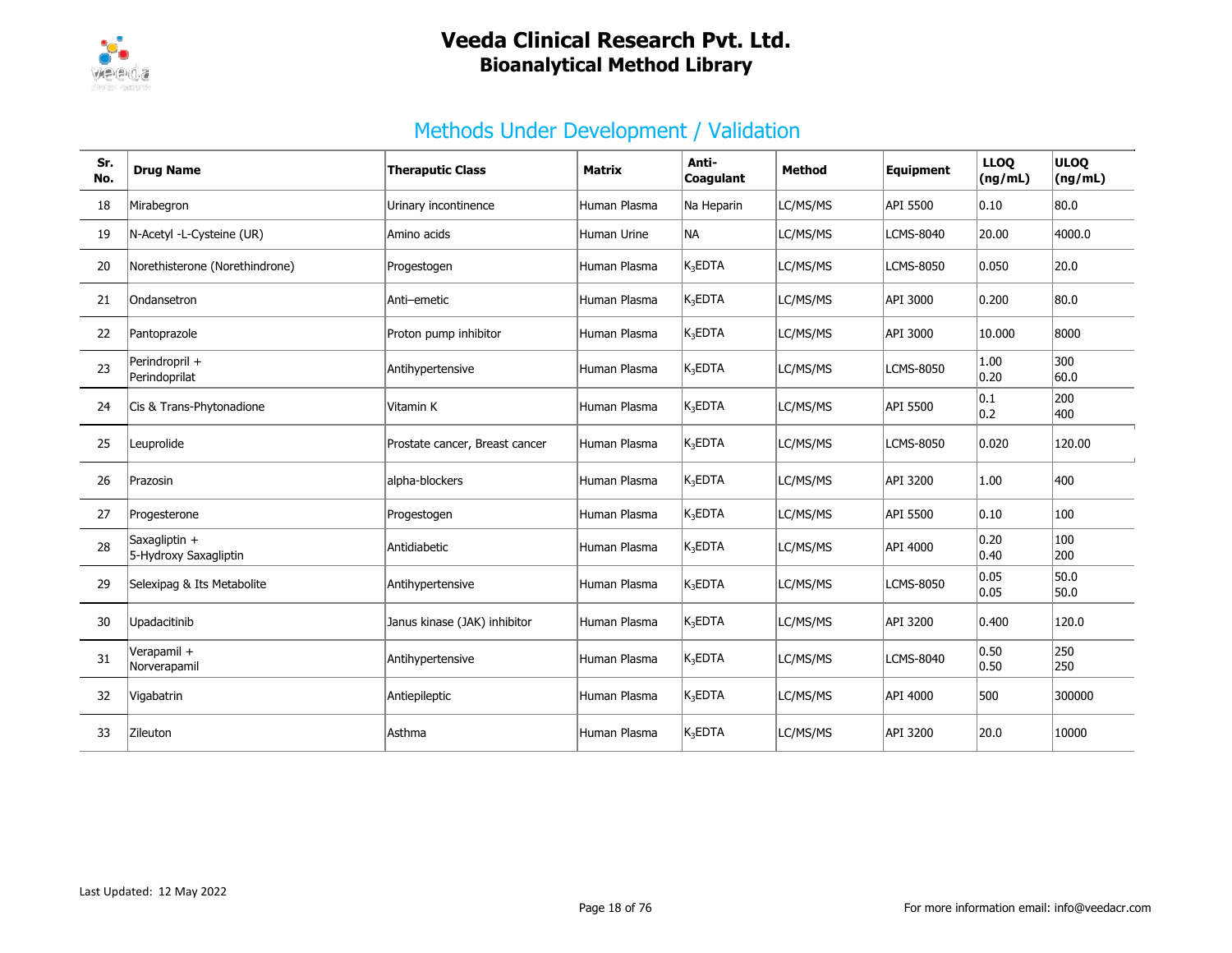

| Sr.<br>No.     | <b>Drug Name</b>                 | <b>Theraputic Class</b>                   | <b>Matrix</b> | Anti-<br>Coagulant  | Method   | <b>Equipment</b>   | <b>LLOQ</b><br>(ng/mL) | <b>ULOQ</b><br>(ng/mL) |
|----------------|----------------------------------|-------------------------------------------|---------------|---------------------|----------|--------------------|------------------------|------------------------|
| $\mathbf{1}$   | 4-Methyl amino antipyrine        | Antipyrine                                | Human Plasma  | $K_3$ EDTA          | LC/MS/MS | <b>Premier XE</b>  | 300                    | 90000                  |
| $\overline{2}$ | Abacavir                         | Antiviral                                 | Human Plasma  | K <sub>3</sub> EDTA | LC/MS/MS | API 2000           | 30.0                   | 7500                   |
| 3              | Abacavir                         | Antiviral                                 | Human Plasma  | $K_3$ EDTA          | LC/MS/MS | API 3000           | 30.0                   | 9000                   |
| $\overline{4}$ | Abacavir +<br>Lamivudine         | Antiviral                                 | Human Plasma  | $K_3EDTA$           | LC/MS/MS | API 3000           | 24.0<br>60.0           | 6000<br>15000          |
| 5              | Abiraterone                      | Metastatic prostate cancer                | Human Plasma  | $K_3$ EDTA          | LC/MS/MS | LCMS-8050          | 0.50                   | 200                    |
| 6              | Abiraterone                      | Metastatic prostate cancer                | Human Plasma  | $K_3EDTA$           | LC/MS/MS | LCMS-8050          | 5.00                   | 2000                   |
| 7              | Abiraterone                      | Metastatic prostate cancer                | Human Plasma  | $K_3EDTA$           | LC/MS/MS | <b>LCMS-8050</b>   | 0.40                   | 500                    |
| 8              | Acetaminophen (Paracetamol)      | Antipyretic, Analgesic                    | Human Plasma  | Na Heparin          | LC/MS/MS | API 3000           | 300.00                 | 20000                  |
| 9              | Acetaminophen (Paracetamol)      | Antipyretic, Analgesic                    | Human Plasma  | $K_3EDTA$           | LC/MS/MS | API 3000           | 200                    | 20000                  |
| 10             | Acetazolamide                    | Carbonic anhydrase inhibitor,<br>diuretic | Human Plasma  | $K_3$ EDTA          | LC/MS/MS | API 2000           | 20.00                  | 20000                  |
| 11             | Acetazolamide                    | Carbonic anhydrase inhibitor,<br>diuretic | Human Plasma  | <b>EDTA</b>         | LC/MS/MS | API 2000           | 10.00                  | 5000                   |
| 12             | Acetazolamide                    | Carbonic anhydrase inhibitor,<br>diuretic | Human Plasma  | $K_3$ EDTA          | LC/MS/MS | API 2000           | 30.00                  | 18000                  |
| 13             | Acetazolamide                    | Carbonic anhydrase inhibitor,<br>diuretic | Human Plasma  | $K_3$ EDTA          | LC/MS/MS | <b>LCMS - 8050</b> | 60.0                   | 30000                  |
| 14             | Acitretin                        | Psoriasis                                 | Human Plasma  | Na Heparin          | LC/MS/MS | <b>LCMS-8050</b>   | 0.20                   | 300                    |
| 15             | Acitretin+<br>13 - Cis Acitretin | Psoriasis                                 | Human Plasma  | $K_3EDTA$           | LC/MS/MS | API 4000           | 5.00                   | 500                    |
| 16             | Acyclovir                        | Antiviral                                 | Human Plasma  | K <sub>3</sub> EDTA | LC/MS/MS | API 4000           | 5.00                   | 2500                   |
| 17             | Afatinib                         | Anticancer                                | Human Plasma  | $K_3$ EDTA          | LC/MS/MS | API 4000           | 0.50                   | 200                    |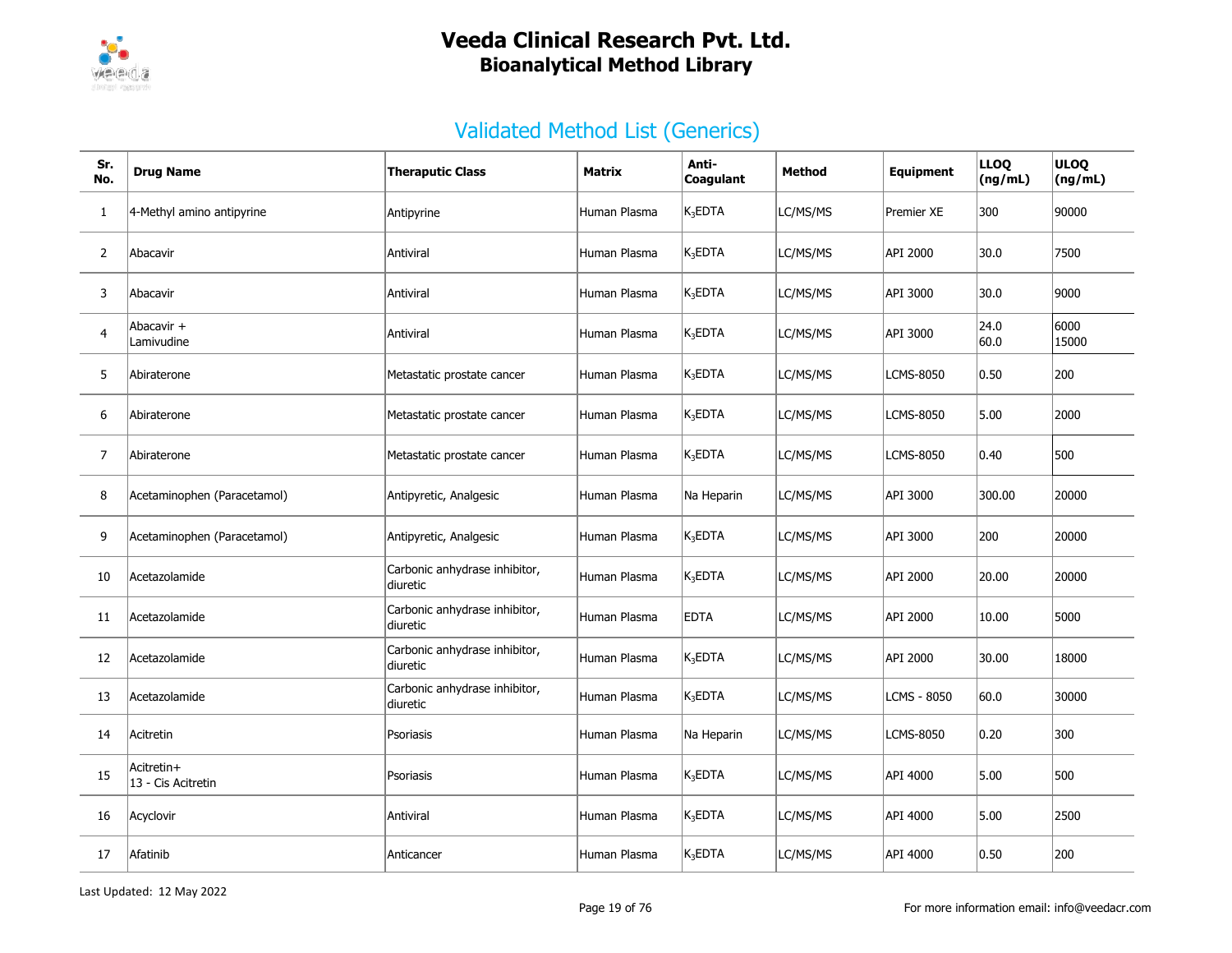

| Sr.<br>No. | <b>Drug Name</b>                 | <b>Theraputic Class</b>      | Matrix       | Anti-<br>Coagulant | <b>Method</b> | <b>Equipment</b> | <b>LLOQ</b><br>(ng/mL) | <b>ULOQ</b><br>(ng/mL) |
|------------|----------------------------------|------------------------------|--------------|--------------------|---------------|------------------|------------------------|------------------------|
| 18         | Agomelatine                      | Antidepressant               | Human Plasma | $K_3$ EDTA         | LC/MS/MS      | API 4000         | 0.005                  | 10.0                   |
| 19         | Agomelatine                      | Antidepressant               | Human Plasma | $K_3$ EDTA         | LC/MS/MS      | API 4000         | 0.005                  | 50.0                   |
| 20         | Alfuzosin                        | Benign prostatic hyperplasia | Human Plasma | $K_3$ EDTA         | LC/MS/MS      | API 4000         | 0.050                  | 30.0                   |
| 21         | Alfuzosin                        | Antihypertensive             | Human Plasma | <b>EDTA</b>        | LC/MS/MS      | API 4000         | 0.40                   | 80                     |
| 22         | Alimemazine                      | Antihistamine                | Human Plasma | $\rm\,K_{3}$ EDTA  | LC/MS/MS      | LCMS-8050        | 0.020                  | 10.0                   |
| 23         | Aliskiren                        | Renin inhibitor              | Human Plasma | $K_3EDTA$          | LC/MS/MS      | API 3000         | 0.30                   | 300                    |
| 24         | Alogliptin                       | Antidiabetic                 | Human Plasma | $K_3$ EDTA         | LC/MS/MS      | API 3000         | 0.80                   | 400                    |
| 25         | Alosetron                        | 5-HT3 Antagonist             | Human Plasma | $K_3$ EDTA         | LC/MS/MS      | API 4000         | 0.05                   | 20                     |
| 26         | Alprazolam                       | Anxiolytic                   | Human Plasma | Na Heparin         | LC/MS/MS      | Premier XE       | 0.20                   | 40                     |
| 27         | Allopurinol                      | Anti gout                    | Human Plasma | $K_3$ EDTA         | LC/MS/MS      | LCMS-8050        | 15.0                   | 9000                   |
| 28         | Alverine +<br>4-Hydroxy Alverine | Smooth muscle relaxant       | Human Plasma | $K_3$ EDTA         | LC/MS/MS      | LCMS-8040        | 0.01<br> 0.05          | 3.00<br>15.0           |
| 29         | Aminocaproic acid                | <b>Bleeding Disorders</b>    | Human Plasma | $K_3$ EDTA         | LC/MS/MS      | API 3200         | 500                    | 100000                 |
| 30         | Amisulpride                      | Antipsychotic                | Human Plasma | $K_3$ EDTA         | LC/MS/MS      | API 4000         | 5.00                   | 2500                   |
| 31         | Amlodipine + Valsartan           | Antihypertensive             | Human Plasma | $K_3$ EDTA         | LC/MS/MS      | API 4000         | 0.10<br>100            | 10.0<br>10000          |
| 32         | Amlodipine + Valsartan           | Antihypertensive             | Human Plasma | $K_3$ EDTA         | LC/MS/MS      | API 4000         | 0.10<br>40.0           | 12.0<br>4800           |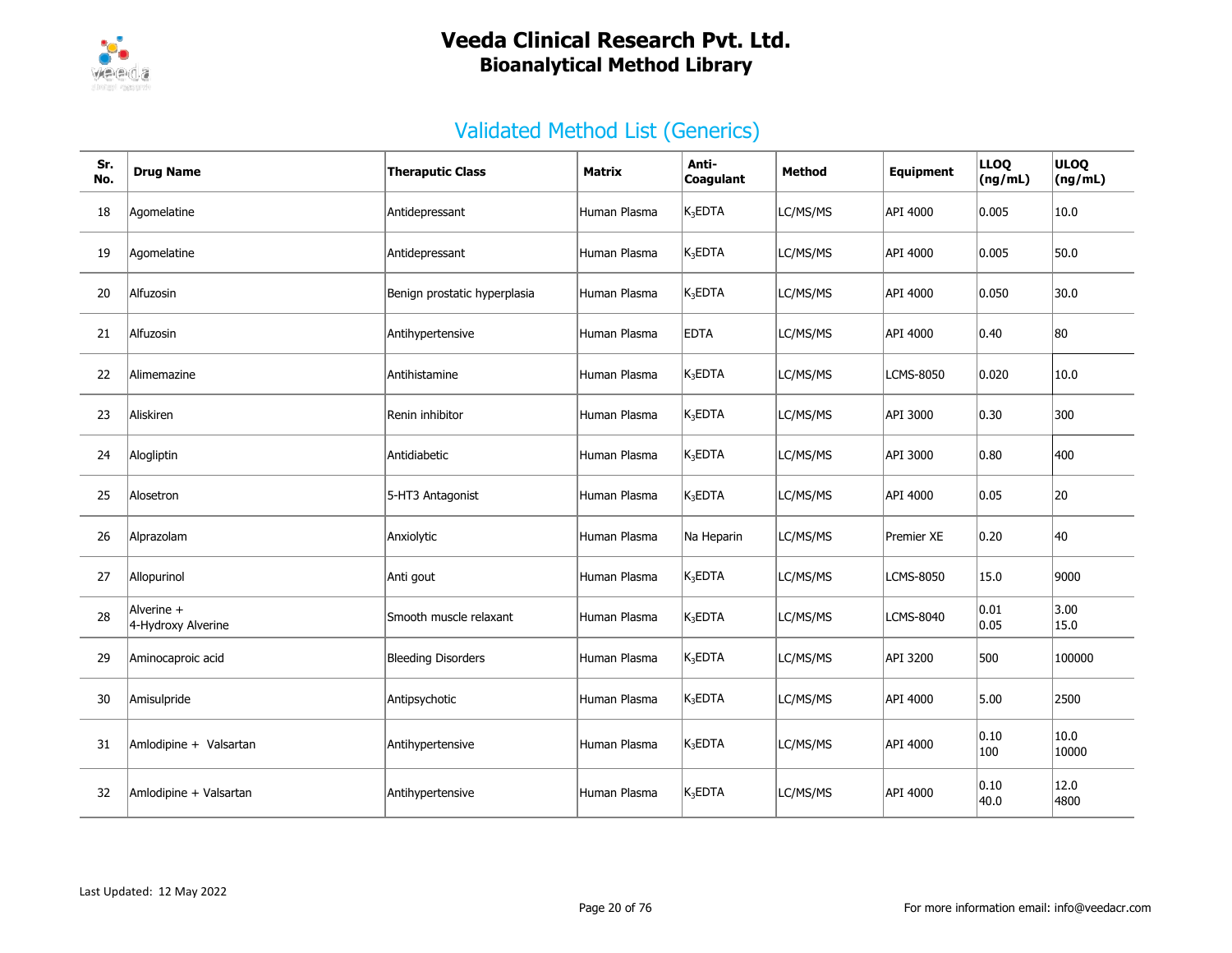

| Sr.<br>No. | <b>Drug Name</b>                         | <b>Theraputic Class</b>                   | Matrix       | Anti-<br>Coagulant  | Method   | Equipment        | <b>LLOQ</b><br>(ng/mL) | <b>ULOQ</b><br>(ng/mL) |
|------------|------------------------------------------|-------------------------------------------|--------------|---------------------|----------|------------------|------------------------|------------------------|
| 33         | Albendazole + Albendazole Sulfoxide      | Anthelmintic                              | Human Plasma | $K_3EDTA$           | LC/MS/MS | API 4000         | 0.20<br>4.00           | 100<br>2000            |
| 34         | Amantadine                               | Antiviral and an Antiparkinsonian<br>drug | Human Plasma | $K_3$ EDTA          | LC/MS/MS | API 2000         | 2.00                   | 1000                   |
| 35         | Ambroxol +<br>Gauifenesin                | Expectorant                               | Human Plasma | $K_3$ EDTA          | LC/MS/MS | API 4000         | 0.40<br>5.00           | 200<br>2500            |
| 36         | Amiodarone                               | Antiarrhythmic                            | Human Plasma | $K_3$ EDTA          | LC/MS/MS | API 4000         | 2.00                   | 1000                   |
| 37         | Amitriptyline+<br>Nortriptyline          | Antidepressant                            | Human Plasma | K <sub>2</sub> EDTA | LC/MS/MS | Premier XE       | 0.20<br> 0.08          | 120<br>48.0            |
| 38         | Amitriptyline+<br>Nortriptyline          | Antidepressant                            | Human Plasma | K <sub>2</sub> EDTA | LC/MS/MS | Premier XE       | 0.20<br> 0.09          | 120<br>48.1            |
| 39         | Amitriptyline+<br>Nortriptyline          | Antidepressant                            | Human Plasma | $K_3$ EDTA          | LC/MS/MS | <b>LCMS-8050</b> | 0.20<br> 0.050         | 80.0<br>20.0           |
| 40         | Amlodipine                               | Antihypertensive                          | Human Plasma | K <sub>3</sub> EDTA | LC/MS/MS | API 4000         | 0.03                   | 10.0                   |
| 41         | Amlodipine +<br>Celecoxib                | Antihypertensive / NSAID                  | Human Plasma | $K_3$ EDTA          | LC/MS/MS | API 4000         | 0.10<br> 10.0          | 25.0<br>2500           |
| 42         | Amlodipine +<br>$HCTZ +$<br>Olmesartan   | Antihypertensive                          | Human Plasma | $K_3$ EDTA          | LC/MS/MS | API 4000         | 0.05<br> 1.00<br> 10.0 | 15.0<br>300<br>3000    |
| 43         | Amlodipine +                             | Olmesartan Antihypertensive               | Human Plasma | K <sub>3</sub> EDTA | LC/MS/MS | API 4000         | 0.040<br> 10.0         | 12.0<br>3000           |
| 44         | Amlodipine +<br>Telmisartan              | Antihypertensive                          | Human Plasma | $K_3$ EDTA          | LC/MS/MS | API 4000         | 0.05<br>5.00           | 10.0<br>1000           |
| 45         | Amlodipine +<br>Valsartan                | Antihypertensive                          | Human Plasma | $K_3$ EDTA          | LC/MS/MS | API 4000         | 0.10<br>40.0           | 12.0<br>4800           |
| 46         | S-Amlodipine                             | Antihypertensive                          | Human Plasma | $K_3$ EDTA          | LC/MS/MS | API 4000         | 0.03                   | 12.0                   |
| 47         | S-Amlodipine+<br>Hydrochlorothiazide     | Antihypertensive                          | Human Plasma | K <sub>3</sub> EDTA | LC/MS/MS | API4000          | 0.03<br> 1.00          | 12.0<br>400            |
| 48         | $ S-Amlodipine +$<br>Hydrochlorothiazide | Antihypertensive                          | Human Plasma | K <sub>3</sub> EDTA | LC/MS/MS | API4000          | 0.03<br> 1.00          | 12.0<br>400            |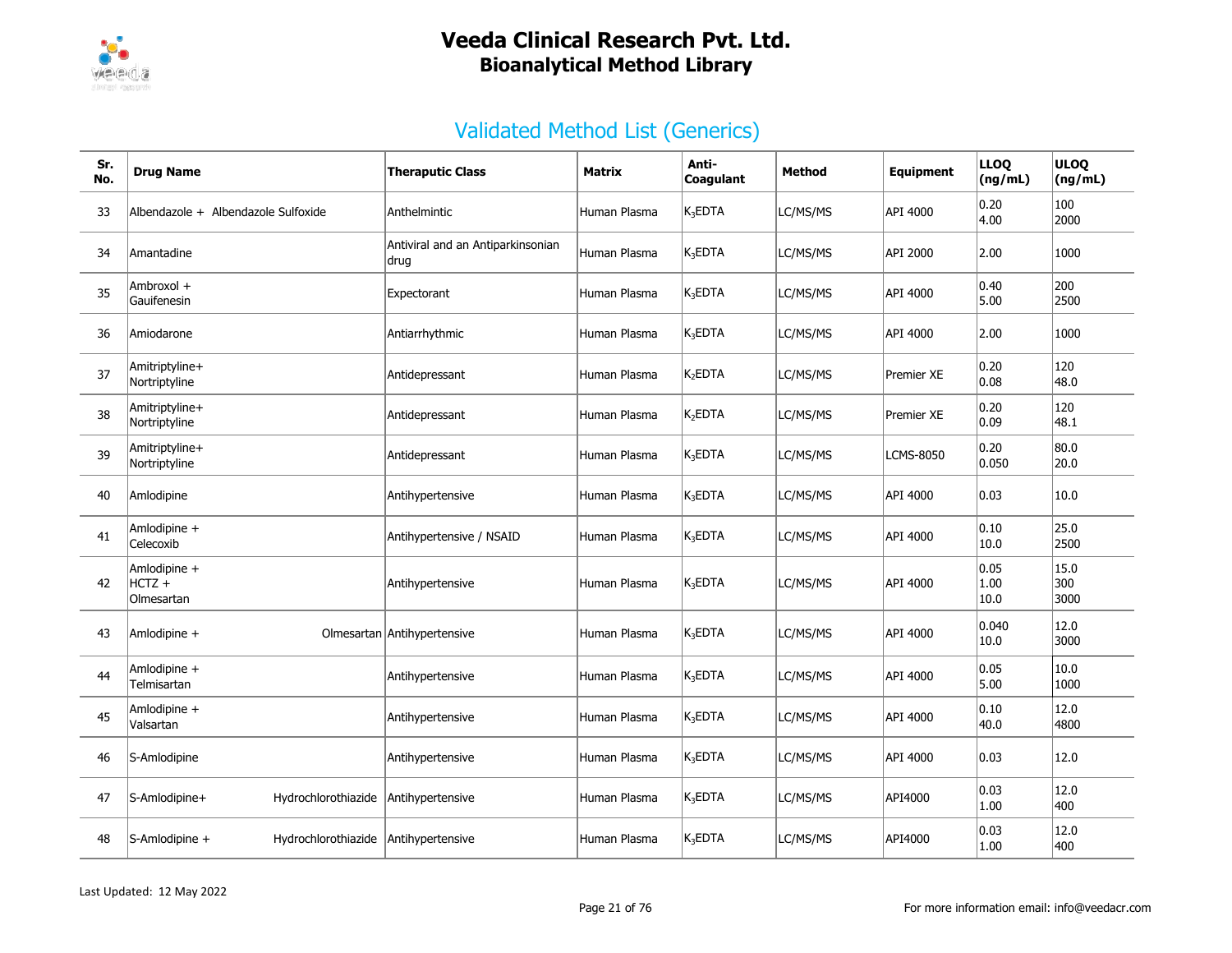

| Sr.<br>No. | <b>Drug Name</b>                   | <b>Theraputic Class</b>       | <b>Matrix</b> | Anti-<br>Coagulant  | Method   | Equipment         | <b>LLOQ</b><br>(ng/mL) | <b>ULOQ</b><br>(ng/mL) |
|------------|------------------------------------|-------------------------------|---------------|---------------------|----------|-------------------|------------------------|------------------------|
| 49         | Amoxicillin                        | Antibacterial                 | Human Plasma  | $K_3$ EDTA          | LC/MS/MS | API 3000          | 160                    | 30000                  |
| 50         | Amoxicillin                        | Antibacterial                 | Human Plasma  | $K_3EDTA$           | LC/MS/MS | API 3000          | 200                    | 30000                  |
| 51         | Amoxicillin                        | Antibacterial                 | Human Plasma  | $K_3EDTA$           | LC/MS/MS | API 3000          | 50.0                   | 25000                  |
| 52         | Anastrozole                        | Anticancer                    | Human Plasma  | K <sub>3</sub> EDTA | LC/MS/MS | API 3000          | 0.20                   | 60                     |
| 53         | Apalutamide                        | Anti-Androgens                | Human Plasma  | $K_3$ EDTA          | LC/MS/MS | API 3200          | 50.00                  | 20000                  |
| 54         | Apixaban                           | Oral Anticoagulant            | Human Plasma  | $K_3EDTA$           | LC/MS/MS | API 2000          | 1.00                   | 400                    |
| 55         | Apremilast                         | <b>Psoriatic Arthritis</b>    | Human Plasma  | $K_3$ EDTA          | LC/MS/MS | <b>Premier XE</b> | 4.00                   | 800                    |
| 56         | Aprepitant                         | Antiemetic                    | Human Plasma  | $K_3EDTA$           | LC/MS/MS | API 3000          | 20.0                   | 4000                   |
| 57         | Aprepitant                         | Antiemetic                    | Human Plasma  | $K_3EDTA$           | LC/MS/MS | API 3000          | 20.0                   | 8000                   |
| 58         | Aripriprazole                      | Antipsychotic                 | Human Plasma  | $K_3EDTA$           | LC/MS/MS | API 3000          | 0.50                   | 400                    |
| 59         | Aripiprazole                       | Antipsychotic                 | Human Plasma  | $K_3EDTA$           | LC/MS/MS | API 3000          | 0.50                   | 200                    |
| 60         | Aripiprazole                       | Antipsychotic                 | Human Plasma  | K <sub>3</sub> EDTA | LC/MS/MS | API 3000          | 2.00                   | 800                    |
| 61         | Aripriprazole +<br>Escitalopram    | Antipsychotic, Antidepressant | Human Plasma  | $K_3$ EDTA          | LC/MS/MS | <b>LCMS-8050</b>  | 0.25<br> 0.10          | 65.0<br>24.0           |
| 62         | Armodafinil                        | Wakefulness promoting agent   | Human Plasma  | $K_3EDTA$           | LC/MS/MS | API 3000          | 50                     | 15000                  |
| 63         | Artemether+<br>Dihydroartimisnin   | Antimalarial                  | Human Plasma  | Na Heparin          | LC/MS/MS | API 4000          | 3.00                   | 360                    |
| 64         | Artimether +<br>Dihydroartemisinin | Antimalarial                  | Human Plasma  | $K_3$ EDTA          | LC/MS/MS | API 4000          | 0.50<br> 0.50          | 300<br>300             |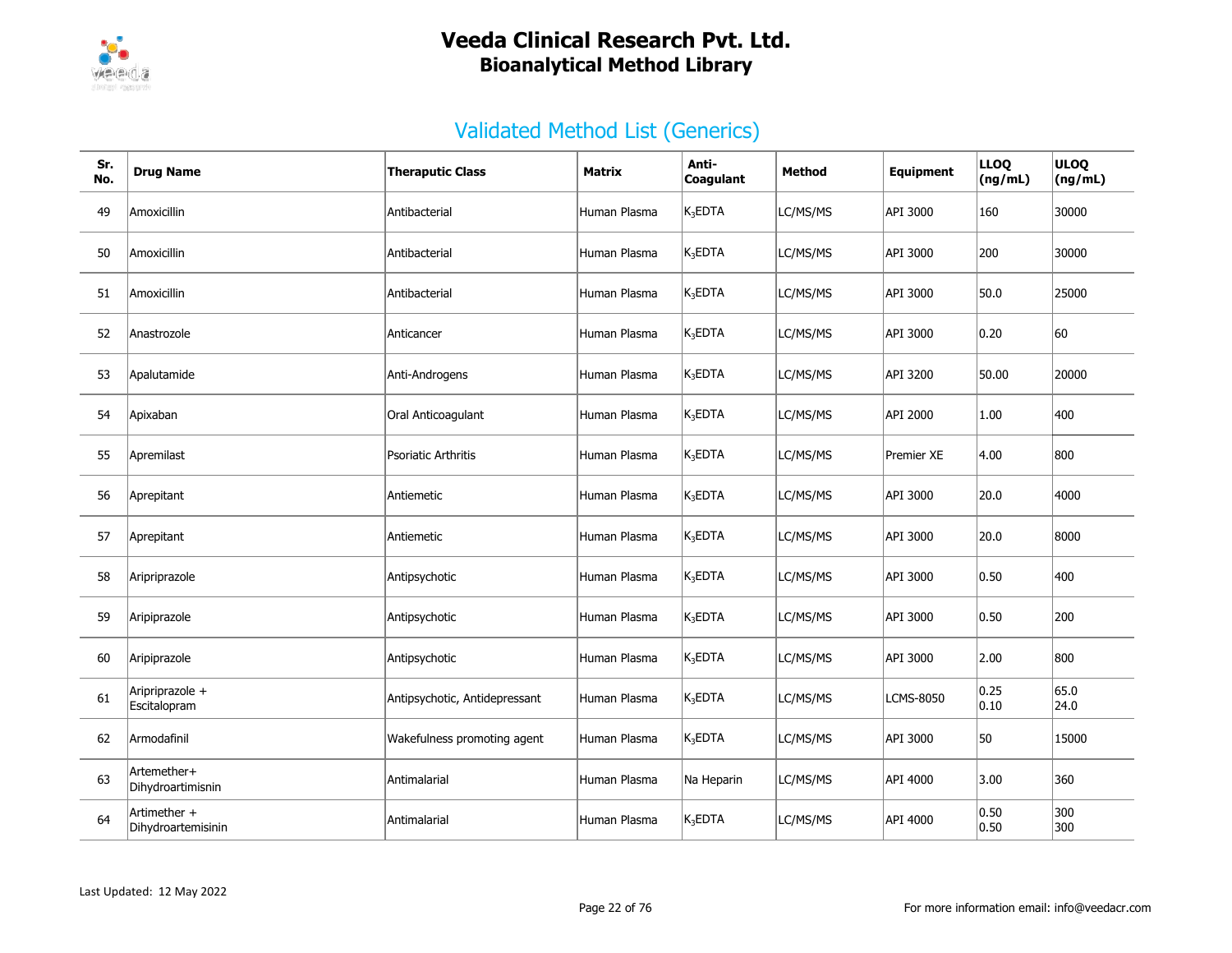

| Sr.<br>No. | <b>Drug Name</b>                                                        | <b>Theraputic Class</b>       | Matrix       | Anti-<br><b>Coagulant</b> | Method   | <b>Equipment</b> | <b>LLOQ</b><br>(ng/mL) | <b>ULOQ</b><br>(ng/mL) |
|------------|-------------------------------------------------------------------------|-------------------------------|--------------|---------------------------|----------|------------------|------------------------|------------------------|
| 65         | Artesunate +<br>Dihydroartemisinin                                      | Antimalarial                  | Human Plasma | $K_3$ EDTA                | LC/MS/MS | <b>LCMS-8040</b> | 0.800<br>0.800         | 500<br>500             |
| 66         | Asenapine                                                               | Antipsychotic                 | Human Plasma | $K_3EDTA$                 | LC/MS/MS | API 3000         | 0.10                   | 20.0                   |
| 67         | Asenapine                                                               | Antipsychotic                 | Human Plasma | $K_3$ EDTA                | LC/MS/MS | API 4000         | 0.10                   | 20.0                   |
| 68         | Aspirin +<br>Salicylic Acid                                             | Analgesic                     | Human Plasma | Na Heparin                | LC/MS/MS | API 2000         | 2000.00                | 80000                  |
| 69         | Aspirin +<br>Salicylic acid                                             | Analgesic                     | Human Plasma | $K_3$ EDTA                | LC/MS/MS | API 4000         | 4.0<br>100             | 2000<br>7000           |
| 70         | Aspirin(Sensitive)                                                      | Analgesic                     | Human Plasma | $K_3$ EDTA                | LC/MS/MS | Premier XE       | 10.00                  | 2000                   |
| 71         | Atazanavir                                                              | Antiviral                     | Human Plasma | $K_3$ EDTA                | LC/MS/MS | API 3200         | 30.0                   | 15000                  |
| 72         | Atazanavir                                                              | Antiviral                     | Human Plasma | $K_3EDTA$                 | LC/MS/MS | LCMS - 8050      | 20.0                   | 8000                   |
| 73         | Atenolol                                                                | Antihypertensive              | Human Plasma | $K_3EDTA$                 | LC/MS/MS | API 3000         | 8.00                   | 2200                   |
| 74         | Atenolol                                                                | Antihypertensive              | Human Plasma | $K_3EDTA$                 | LC/MS/MS | API 5500         | 10.0                   | 1500                   |
| 75         | Atomoxetine                                                             | Hyperactivity disorder (ADHD) | Human Plasma | <b>EDTA</b>               | LC/MS/MS | API 4000         | 5.00                   | 2000                   |
| 76         | Atorvastatin                                                            | Antihyperlipidemic            | Human Plasma | $K_3$ EDTA                | LC/MS/MS | API 5500         | 0.20                   | 200                    |
| 77         | Atorvastatin                                                            | Antihyperlipidemic            | Human Plasma | CPDA, EDTA                | LC/MS/MS | API 4000         | 0.50                   | 300                    |
| 78         | Atorvastatin                                                            | Antihyperlipidemic            | Human Plasma | $K_3$ EDTA                | LC/MS/MS | API 4000         | 0.25                   | 400                    |
| 79         | Atorvastatin +<br>2 - Hydroxy Atorvastatin+<br>4 - Hydroxy Atorvastatin | Antihyperlipidemic            | Human Plasma | <b>EDTA</b>               | LC/MS/MS | API 3000         | 0.25<br> 0.50<br>0.50  | 50<br>100<br>100       |
| 80         | Atorvastatin +<br>2 - Hydroxy Atorvastatin+<br>4 - Hydroxy Atorvastatin | Antihyperlipidemic            | Human Plasma | $K_3$ EDTA                | LC/MS/MS | API 4000         | 0.10<br>0.10<br>0.05   | 100<br>100<br>50       |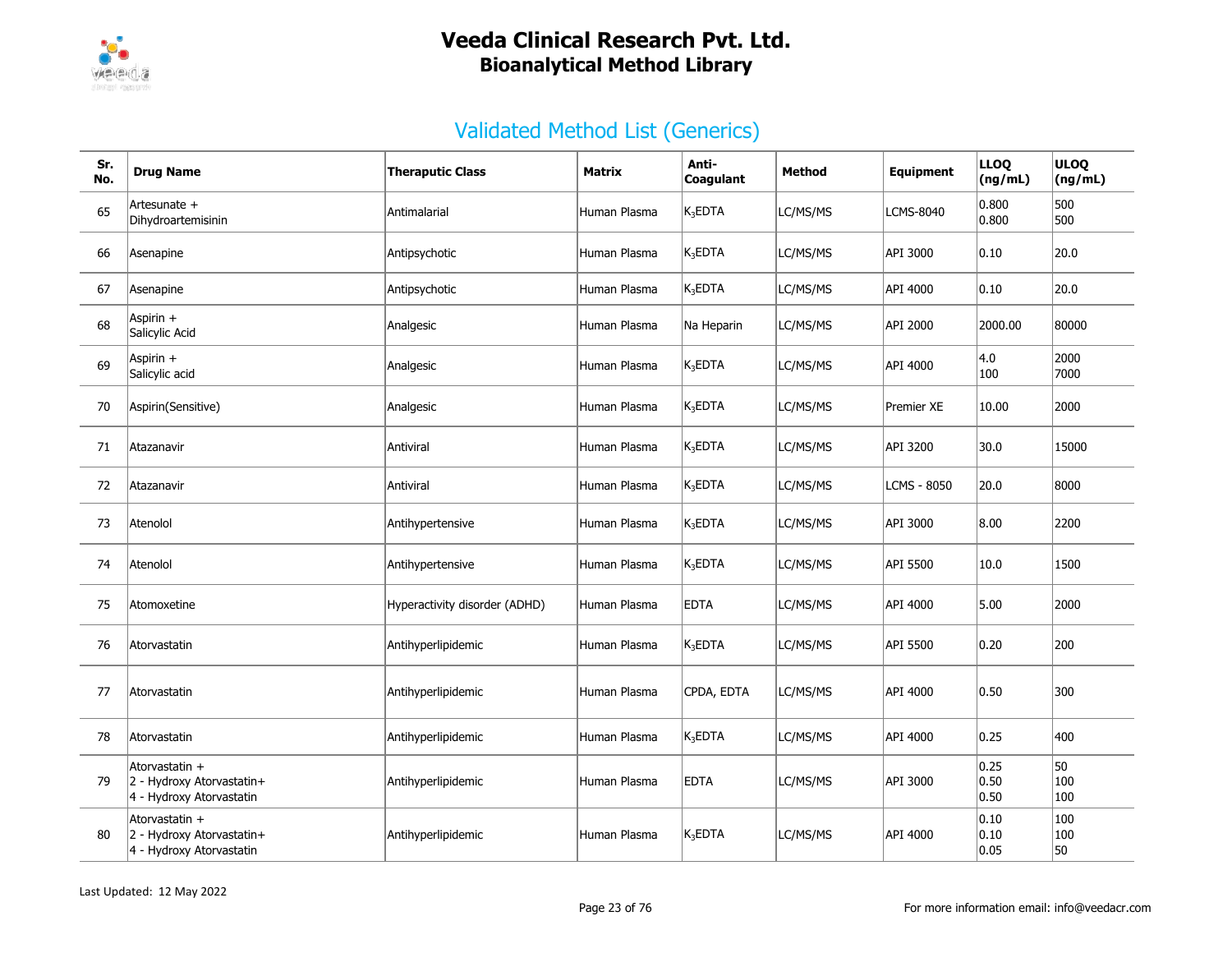

| Sr.<br>No. | <b>Drug Name</b>                                                                      | <b>Theraputic Class</b>            | <b>Matrix</b> | Anti-<br><b>Coagulant</b> | Method   | Equipment          | <b>LLOQ</b><br>(ng/mL)                      | <b>ULOQ</b><br>(ng/mL)             |
|------------|---------------------------------------------------------------------------------------|------------------------------------|---------------|---------------------------|----------|--------------------|---------------------------------------------|------------------------------------|
| 81         | Atorvastatin+<br>2 - Hydroxy Atorvastatin+<br>4 - Hydroxy Atorvastatin                | Antihyperlipidemic                 | Human Plasma  | $K_3$ EDTA                | LC/MS/MS | API 4000           | 0.2 <br> 0.2 <br> 0.1                       | 200<br>200<br>100                  |
| 82         | Atorvastatin +<br>2- Hydroxy Atorvastatin +<br>4- Hydroxy Atorvastatin                | Antihyperlipidemic                 | Human Plasma  | $K_3EDTA$                 | LC/MS/MS | LCMS-8050          | 0.020<br>0.020<br>0.010                     | 20.0<br>20.0<br>10.0               |
| 83         | Atorvastatin +<br>2 - Hydroxy Atorvastatin+<br>4 - Hydroxy Atorvastatin+<br>Glimpride | Antihyperlipidemic<br>Antidiabetic | Human Plasma  | K <sub>3</sub> EDTA       | LC/MS/MS | API 4000           | $\overline{0.1}$<br> 0.1 <br> 0.05<br> 0.50 | $\overline{40}$<br>40<br>20<br>200 |
| 84         | Atorvastatin +<br>2 - Hydroxy Atorvastatin+<br>4 - Hydroxy Atorvastatin               | Antihyperlipidemic                 | Human Plasma  | $K_3$ EDTA                | LC/MS/MS | API 4000           | 0.32 <br> 0.224<br> 0.048                   | 200<br>140<br>30.0                 |
| 85         | Atovaguone                                                                            | Antiprotozoal                      | Human Plasma  | K <sub>3</sub> EDTA       | LC/MS/MS | API 3000           | 100.00                                      | 20000                              |
| 86         | Axitinib                                                                              | Anticancer                         | Human Plasma  | $K_3$ EDTA                | LC/MS/MS | Premier XE         | 0.200                                       | 100                                |
| 87         | Axitinib                                                                              | Anticancer                         | Human Plasma  | K3EDTA                    | LC/MS/MS | API 4000           | 0.075                                       | 100                                |
| 88         | Axitinib                                                                              | Anticancer                         | Human Plasma  | $K_3EDTA$                 | LC/MS/MS | <b>Waters QPXE</b> | 0.250                                       | 150                                |
| 89         | Azilsartan                                                                            | Antihypertensive                   | Human Plasma  | $K_3$ EDTA                | LC/MS/MS | API 4000           | 30.0                                        | 15000                              |
| 90         | Azilsartan +<br>Chlorthalidone                                                        | Antihypertensive                   | Human Plasma  | $K_3EDTA$                 | LC/MS/MS | <b>LCMS-8040</b>   | 10.0<br> 2.00                               | 5000<br>1000                       |
| 91         | Azithromycin                                                                          | Antibiotics                        | Human Plasma  | $K_3EDTA$                 | LC/MS/MS | API 3000           | 5.00                                        | 1000                               |
| 92         | Azithromycin                                                                          | Antibiotic                         | Human Plasma  | $K_3EDTA$                 | LC/MS/MS | API3000            | 5.00                                        | 2000                               |
| 93         | Azythromycin                                                                          | Antibiotic                         | Human Plasma  | $K_3$ EDTA                | LC/MS/MS | API 3000           | 1.00                                        | 400                                |
| 94         | Azithromycin                                                                          | Antibiotics                        | Human Plasma  | K <sub>2</sub> EDTA       | LC/MS/MS | API 3000           | 1.00                                        | 700                                |
| 95         | Baclofen                                                                              | Muscle relaxant and antispastic    | Human Plasma  | $K_3$ EDTA                | LC/MS/MS | API 4000           | 5.00                                        | 1000                               |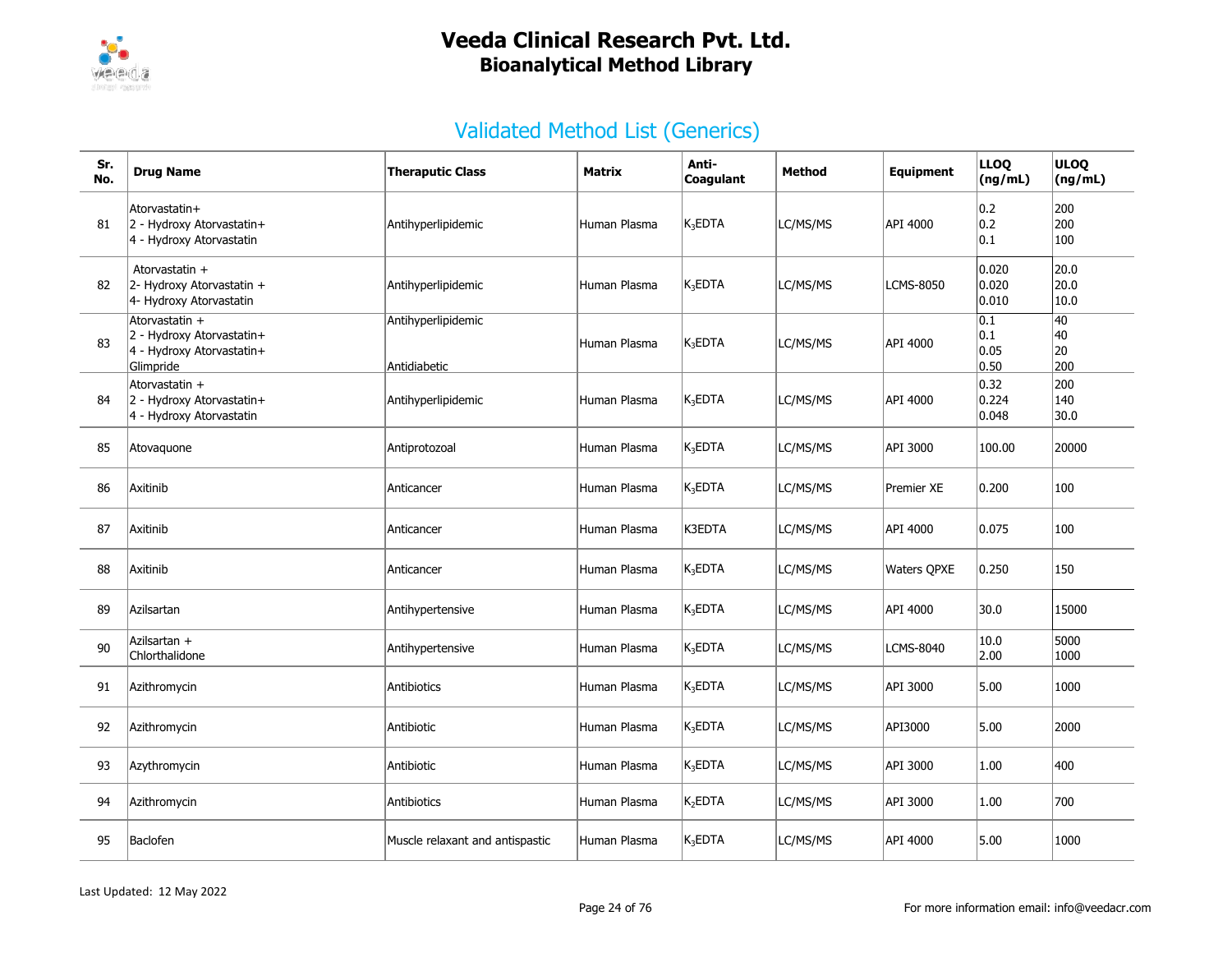

| Sr.<br>No. | <b>Drug Name</b>                           | <b>Theraputic Class</b>         | <b>Matrix</b> | Anti-<br>Coagulant | Method   | <b>Equipment</b> | <b>LLOQ</b><br>(ng/mL) | <b>ULOQ</b><br>(ng/mL) |
|------------|--------------------------------------------|---------------------------------|---------------|--------------------|----------|------------------|------------------------|------------------------|
| 96         | Baclofen                                   | Muscle relaxant and antispastic | Human Plasma  | $K_3$ EDTA         | LC/MS/MS | API 4000         | 3.00                   | 2400                   |
| 97         | Barnidipine                                | Antihypertensive                | Human Plasma  | $K_3$ EDTA         | LC/MS/MS | API 3000         | 0.02                   | 10                     |
| 98         | Barnidipine                                | Antihypertensive                | Human Plasma  | $K_3$ EDTA         | LC/MS/MS | LCMS - 8050      | 0.004                  | 8.00                   |
| 99         | Bempedoic Acid                             | <b>ACL</b> inhibitors           | Human Plasma  | $K_3$ EDTA         | LC/MS/MS | <b>LCMS-8040</b> | 200.00                 | 24000                  |
| 100        | Benazepril +<br>Benazeprilat               | Antihypertensive                | Human Plasma  | K3EDTA             | LC/MS/MS | API 5500         | 1.00<br>2.00           | 400<br>800             |
| 101        | Bendroflumethiazide                        | Antihypertensive                | Human Plasma  | $K_3$ EDTA         | LC/MS/MS | Premier XE       | 0.50                   | 200                    |
| 102        | Benzonatate +<br>4-Butylamino Benzoic Acid | Symptomatic relief of cough.    | Human Plasma  | $K_3$ EDTA         | LC/MS/MS | LCMS - 8050      | 0.050<br>3.00          | 100<br>6000            |
| 103        | Bexarotene                                 | Anticancer                      | Human Plasma  | $K_3$ EDTA         | LC/MS/MS | API 4000         | 0.50                   | 200                    |
| 104        | Bilastine                                  | Antihistamine                   | Human Plasma  | $K_3$ EDTA         | LC/MS/MS | <b>LCMS-8050</b> | 2.00                   | 600                    |
| 105        | Binimetinib                                | anti-cancer                     | Human Plasma  | Li-Heparine        | LC/MS/MS | <b>LCMS-8050</b> | 1.00                   | 500                    |
| 106        | Bisoprolol                                 | Antihypertensive                | Human Plasma  | $K_3$ EDTA         | LC/MS/MS | API 2000         | 0.50                   | 100                    |
| 107        | Bisoprolol                                 | Antihypertensive                | Human Plasma  | $K_3EDTA$          | LC/MS/MS | LCMS-8050        | 0.20                   | 150                    |
| 108        | Bisoprolol +<br>Hydrochlorothiazide        | Antihypertensive                | Human Plasma  | $K_3EDTA$          | LC/MS/MS | LCMS-8040        | 0.50<br>0.50           | 100<br>100             |
| 109        | Bortezomib                                 | Anticancer                      | Human Plasma  | $K_3$ EDTA         | LC/MS/MS | <b>LCMS-8040</b> | 2.00                   | 1400                   |
| 110        | Bortezomib                                 | Anticancer                      | Human Plasma  | Na Heparin         | LC/MS/MS | <b>LCMS-8040</b> | 0.225                  | 50.0                   |
| 111        | Bortezomib                                 | Anticancer                      | Human Plasma  | Na Heparin         | LC/MS/MS | <b>LCMS-8040</b> | 0.225                  | 50.0                   |
| 112        | Bosentan                                   | Antihypertensive                | Human Plasma  | $K_3$ EDTA         | LC/MS/MS | API 4000         | 50.00                  | 5000                   |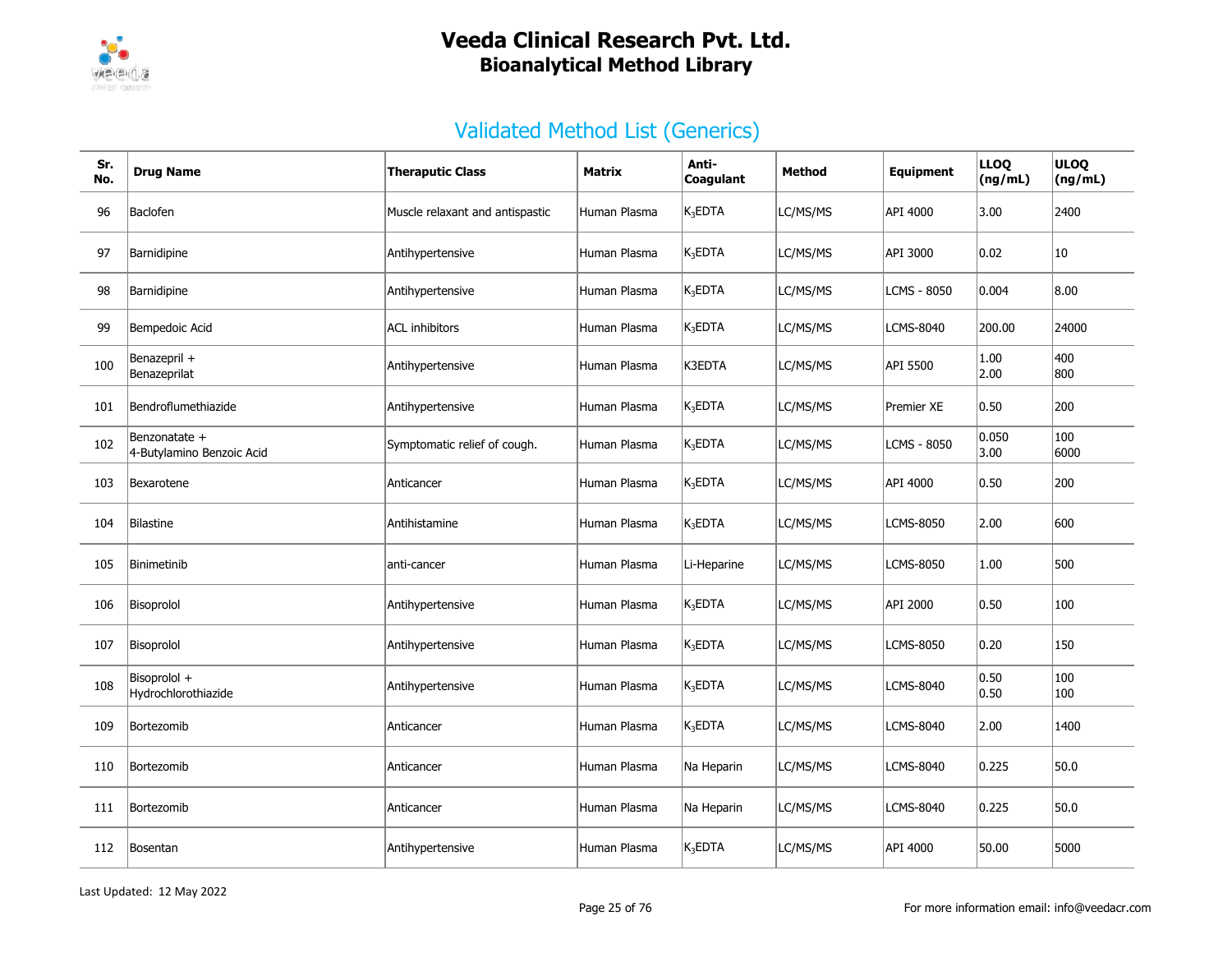

| Sr.<br>No. | <b>Drug Name</b>                 | <b>Theraputic Class</b>        | Matrix       | Anti-<br>Coagulant  | <b>Method</b> | Equipment         | <b>LLOQ</b><br>(ng/mL) | <b>ULOQ</b><br>(ng/mL) |
|------------|----------------------------------|--------------------------------|--------------|---------------------|---------------|-------------------|------------------------|------------------------|
| 113        | Bosentan(Sensitive)              | Endothelin receptor antagonist | Human Plasma | $K_3$ EDTA          | LC/MS/MS      | API 4000          | 20.00                  | 5000                   |
| 114        | Bosentan                         | Antihypertensive               | Human Plasma | $K_3EDTA$           | LC/MS/MS      | API 4000          | 10.0                   | 5000                   |
| 115        | Bosutinib                        | Anticancer                     | Human Plasma | $K_3EDTA$           | LC/MS/MS      | API 4000          | 0.20                   | 120                    |
| 116        | Bosutinib                        | Anti cancer                    | Human Plasma | $K_3EDTA$           | LC/MS/MS      | API 3200          | 1.00                   | 600                    |
| 117        | Brexpiprazole                    | Antipsychotic                  | Human Plasma | $K_3EDTA$           | LC/MS/MS      | API 5500          | 0.20                   | 60.0                   |
| 118        | Brexpiprazole                    | Antipsychotic                  | Human Plasma | K <sub>3</sub> EDTA | LC/MS/MS      | API 5500          | 0.20                   | 150                    |
| 119        | Briquinor + Dipyridamole         | Vasodilator                    | Human Plasma | K <sub>2</sub> EDTA | LC/MS/MS      | <b>LCMS-8040</b>  | 5.000                  | 2000                   |
| 120        | Brivaracetam                     | anticonvulsants                | Human Plasma | K <sub>3</sub> EDTA | LC/MS/MS      | <b>Premier XE</b> | 20.0                   | 8000                   |
| 121        | Budesonide                       | Glucocorticoid                 | Human Plasma | $K_3$ EDTA          | LC/MS/MS      | <b>LCMS-8050</b>  | 0.010                  | 4.50                   |
| 122        | Budesonide                       | Glucocorticoid                 | Human Plasma | K <sub>3</sub> EDTA | LC/MS/MS      | <b>LCMS-8050</b>  | 0.015                  | 4.50                   |
| 123        | Budesonide                       | Glucocorticoid                 | Human Plasma | K <sub>3</sub> EDTA | LC/MS/MS      | <b>LCMS-8050</b>  | 0.010                  | 8.00                   |
| 124        | Bumetanide                       | Diuretic                       | Human Plasma | $K_3$ EDTA          | LC/MS/MS      | API 3200          | 1.00                   | 200                    |
| 125        | Bupivacaine                      | Local Anesthetic               | Human Plasma | $K_3EDTA$           | LC/MS/MS      | Premiere XE       | 5.00                   | 2500                   |
| 126        | Bupivacaine                      | Local Anesthetic               | Human Plasma | $K_3$ EDTA          | LC/MS/MS      | API 4000          | 1.00                   | 500                    |
| 127        | Bupropion +<br>Hydroxy Bupropion | Antidepressant                 | Human Plasma | $K_3EDTA$           | LC/MS/MS      | API 3000          | 1.50                   | 300                    |
| 128        | Buspiron                         | Anxiolytic                     | Human Plasma | $K_3$ EDTA          | LC/MS/MS      | API 3000          | 0.05                   | 5.00                   |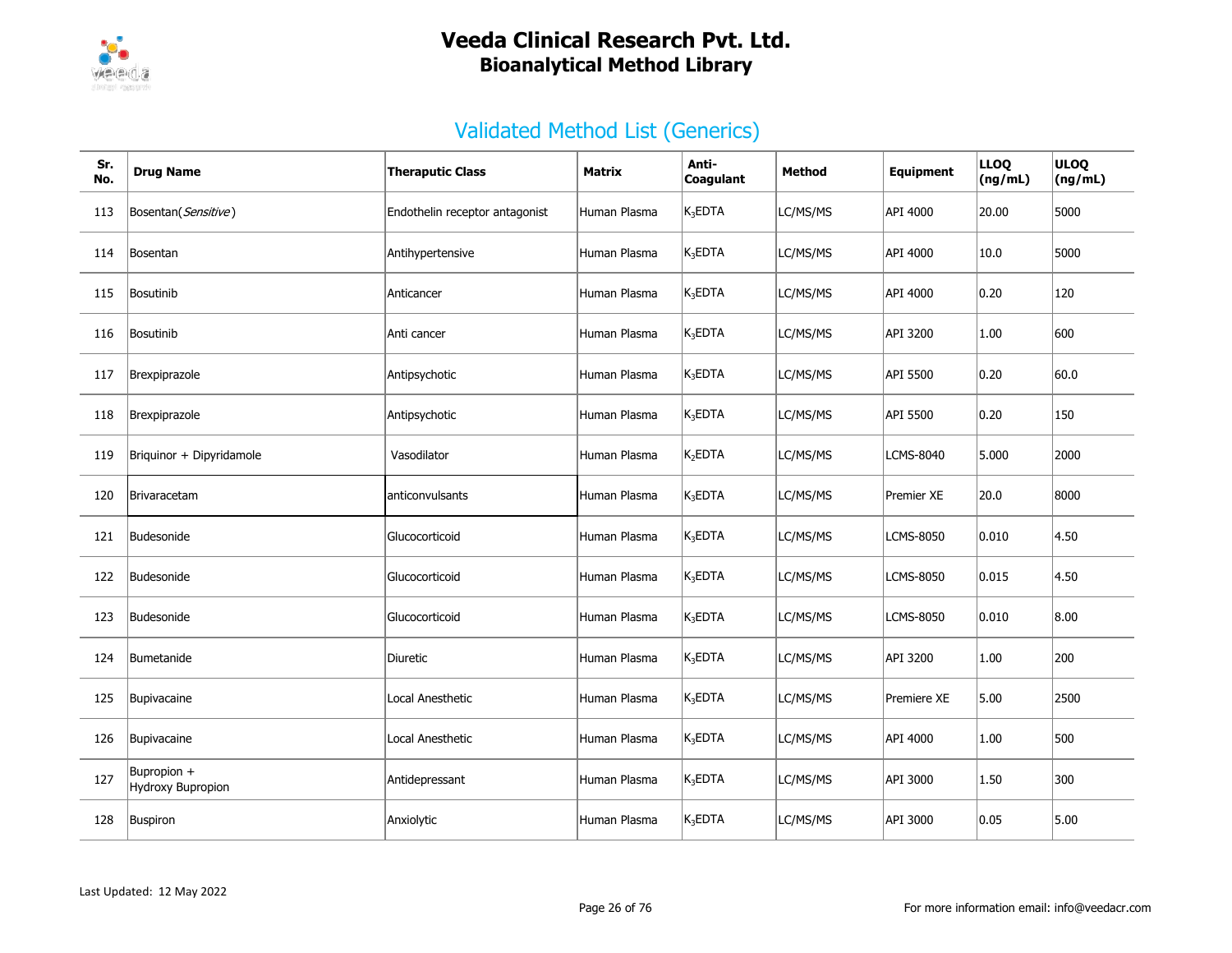

| Sr.<br>No. | <b>Drug Name</b>                     | <b>Theraputic Class</b>      | <b>Matrix</b> | Anti-<br>Coagulant  | <b>Method</b> | Equipment         | <b>LLOQ</b><br>(ng/mL) | <b>ULOQ</b><br>(ng/mL) |
|------------|--------------------------------------|------------------------------|---------------|---------------------|---------------|-------------------|------------------------|------------------------|
| 129        | Butylscopolamine (Butylhyoscine)     | Abdominal pain               | Human Plasma  | K <sub>3</sub> EDTA | LC/MS/MS      | API 5500          | 0.002                  | 0.25                   |
| 130        | Butylscopolamine (Butylhyoscine)     | Abdominal pain               | Human Plasma  | $K_3$ EDTA          | LC/MS/MS      | API 5500          | 0.002                  | 800                    |
| 131        | Cabergoline                          | Dopamine receptor agonist    | Human Plasma  | $K_3$ EDTA          | LC/MS/MS      | API 5500          | 0.0015                 | 0.100                  |
| 132        | Cabergoline                          | Dopamine receptor agonist    | Human Plasma  | $K_3$ EDTA          | LC/MS/MS      | <b>LCMS-8050</b>  | 0.0015                 | 0.100                  |
| 133        | Cabozanitinib                        | Anticancer                   | Human Plasma  | K <sub>3</sub> EDTA | LC/MS/MS      | API 4000          | 2.00                   | 1000                   |
| 134        | Canagliflozin                        | Antidiabetic                 | Human Plasma  | K <sub>3</sub> EDTA | LC/MS/MS      | API 4000          | 10.0                   | 6000                   |
| 135        | Canagliflozin +<br>Metformin         | Antidiabetic                 | Human Plasma  | $K_3$ EDTA          | LC/MS/MS      | API 4000          | 5.00<br>5.00           | 3000<br>3000           |
| 136        | Candesartan                          | Antihypertensive             | Human Plasma  | K <sub>3</sub> EDTA | LC/MS/MS      | <b>Premier XE</b> | 1.00                   | 500                    |
| 137        | Candesartan                          | Antihypertensive             | Human Plasma  | $K_3$ EDTA          | LC/MS/MS      | API 3000          | 2.00                   | 700                    |
| 138        | Candesartan +<br>Hydrochlorothiazide | Antihypertensive<br>Diuretic | Human Plasma  | $K_3$ EDTA          | LC/MS/MS      | API 3000          | 2.0<br>$1.0\,$         | 1000<br>500            |
| 139        | Capecitabine                         | Anticancer                   | Human Plasma  | $K_3$ EDTA          | LC/MS/MS      | API 4000          | 10.00                  | 10000                  |
| 140        | Captopril                            | Antihypertensive             | Human Plasma  | K <sub>3</sub> EDTA | LC/MS/MS      | <b>LCMS-8050</b>  | 5.00                   | 1000                   |
| 141        | Carbamazepine                        | Antiepileptic                | Human Plasma  | K <sub>3</sub> EDTA | LC/MS/MS      | API 2000          | 20.00                  | 5000                   |
| 142        | Carbamazepine                        | Anticonvulsant               | Human Plasma  | $K_3$ EDTA          | LC/MS/MS      | API 2000          | 20.00                  | 10000                  |
| 143        | Carbamazepine                        | Antiepileptic                | Human Plasma  | K <sub>3</sub> EDTA | LC/MS/MS      | API 3200          | 10.0                   | 3000                   |
| 144        | Carbidopa+<br>Levodopa               | Parkinson's disease          | Human Plasma  | $K_3$ EDTA          | LC/MS/MS      | Premier XE        | 2.00<br>20.0           | 400<br>4000            |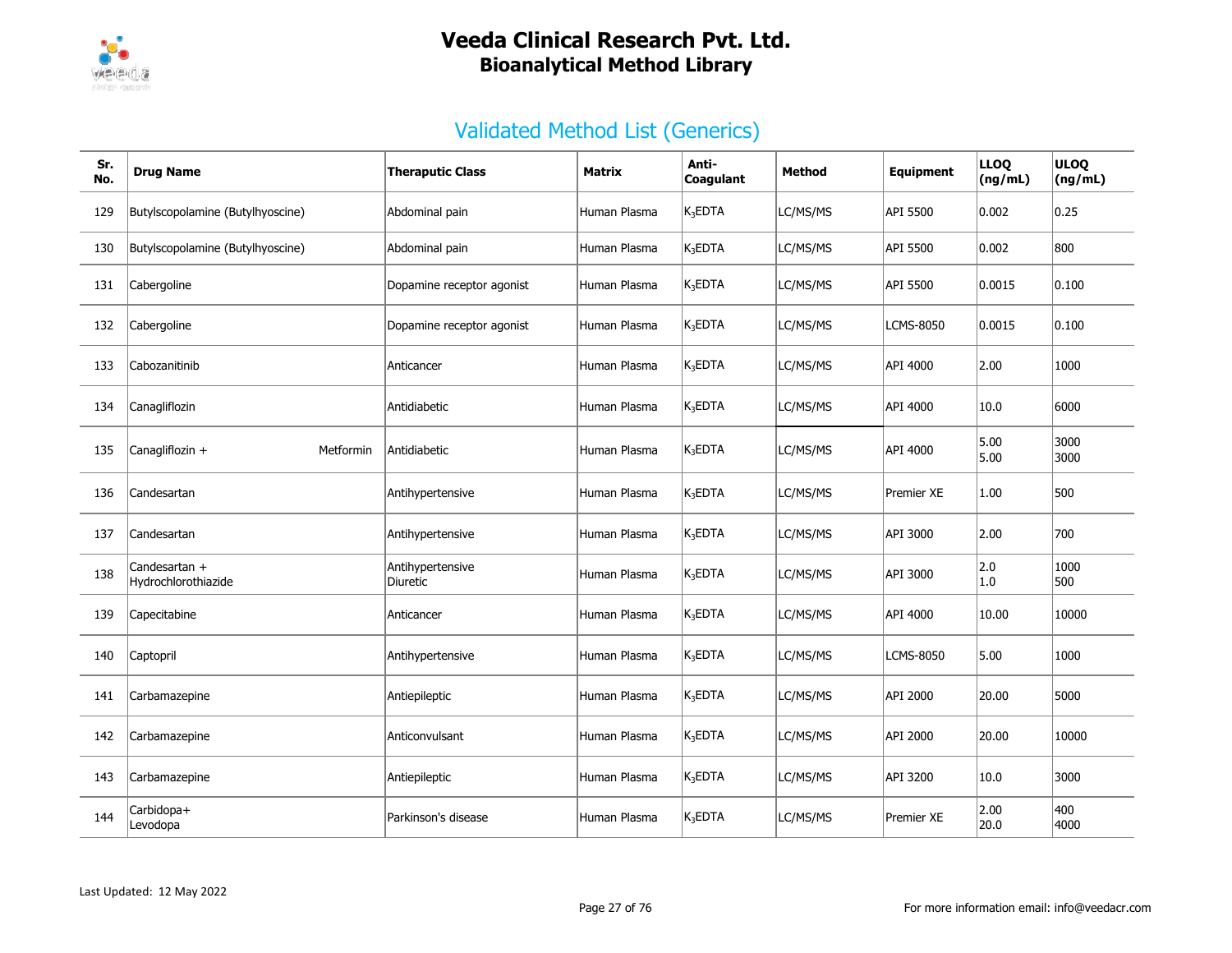

| Sr.<br>No. | <b>Drug Name</b>                          | <b>Theraputic Class</b>                       | <b>Matrix</b> | Anti-<br><b>Coagulant</b> | <b>Method</b>  | <b>Equipment</b> | <b>LLOQ</b><br>(ng/mL) | <b>ULOQ</b><br>(ng/mL) |
|------------|-------------------------------------------|-----------------------------------------------|---------------|---------------------------|----------------|------------------|------------------------|------------------------|
| 145        | Carbidopa +<br>Levodopa                   | Parkinson's disease                           | Human Plasma  | $K_3$ EDTA                | LC/MS/MS       | API 5500         | 0.25<br>20.0           | 150<br>4000            |
| 146        | Carvedilo +<br>4-Hydroxyphenyl Carvedilol | Beta-blocker                                  | Human Plasma  | $K_3$ EDTA                | LC/MS/MS       | Premier XE       | 0.5 <br>0.150          | 100<br>30.0            |
| 147        | Carglumic Acid                            | Carbamoyl Phosphate Synthetase 1<br>activator | Human Plasma  | $K_3$ EDTA                | LC/MS/MS       | API 4000         | 50.0                   | 10000                  |
| 148        | Carglumic Acid                            | Carbamoyl Phosphate Synthetase 1<br>activator | Human Plasma  | $K_3$ EDTA                | LC/MS/MS       | LCMS-8060        | 10.00                  | 1000                   |
| 149        | Cefaclor                                  | Antibacterial                                 | Human Plasma  | CPDA, EDTA                | <b>HPLC</b>    | HPLC-UV          | 500                    | 50000                  |
| 150        | Cefaclor                                  | Antibiotic                                    | Human Plasma  | $K_3$ EDTA                | LC/MS/MS       | API 2000         | 200                    | 20000                  |
| 151        | Cefadroxil                                | Antibiotic                                    | Human Plasma  | CPDA, EDTA                | LC/MS/MS       | API 2000         | 300                    | 60000                  |
| 152        | Cefadroxil                                | Antibiotic                                    | Human Plasma  | $K_3$ EDTA                | LC/MS/MS       | API 2000         | 200                    | 40000                  |
| 153        | Cefditoren                                | Antibiotic                                    | Human Plasma  | $K_3$ EDTA                | LC/MS/MS       | Premier XE       | 25.0                   | 5000                   |
| 154        | Cefixime                                  | Antibacterial                                 | Human Plasma  | <b>EDTA</b>               | <b>HPLC-UV</b> | HPLC-UV          | 100                    | 20000                  |
| 155        | Cefixime                                  | Cephalosporin Antibiotic                      | Human Plasma  | $K_3EDTA$                 | LC/MS/MS       | API 4000         | 25.00                  | 15000                  |
| 156        | Cefixime                                  | Antibacterial                                 | Human Plasma  | $K_3$ EDTA                | LC/MS/MS       | API 2000         | 100                    | 20000                  |
| 157        | Cefpodoxime acid                          | Antibacterial                                 | Human Plasma  | <b>EDTA</b>               | LC/MS/MS       | API 2000         | 20.0                   | 3000                   |
| 158        | Cefpodoxime acid                          | Antibacterial                                 | Human Plasma  | <b>EDTA</b>               | <b>HPLC-UV</b> | <b>HPLC-UV</b>   | 200                    | 10000                  |
| 159        | Cefuroxime acid                           | Antibacterial                                 | Human Plasma  | <b>EDTA</b>               | HPLC-UV        | <b>HPLC-UV</b>   | 150                    | 30000                  |
| 160        | Cefuroxime acid                           | Antibacterial                                 | Human Plasma  | $K_3EDTA$                 | LC/MS/MS       | API 2000         | 75.0                   | 1500                   |
| 161        | Cefuroxime                                | Antibacterial                                 | Human Plasma  | $K_3$ EDTA                | LC/MS/MS       | API 3200         | 60.0                   | 12000                  |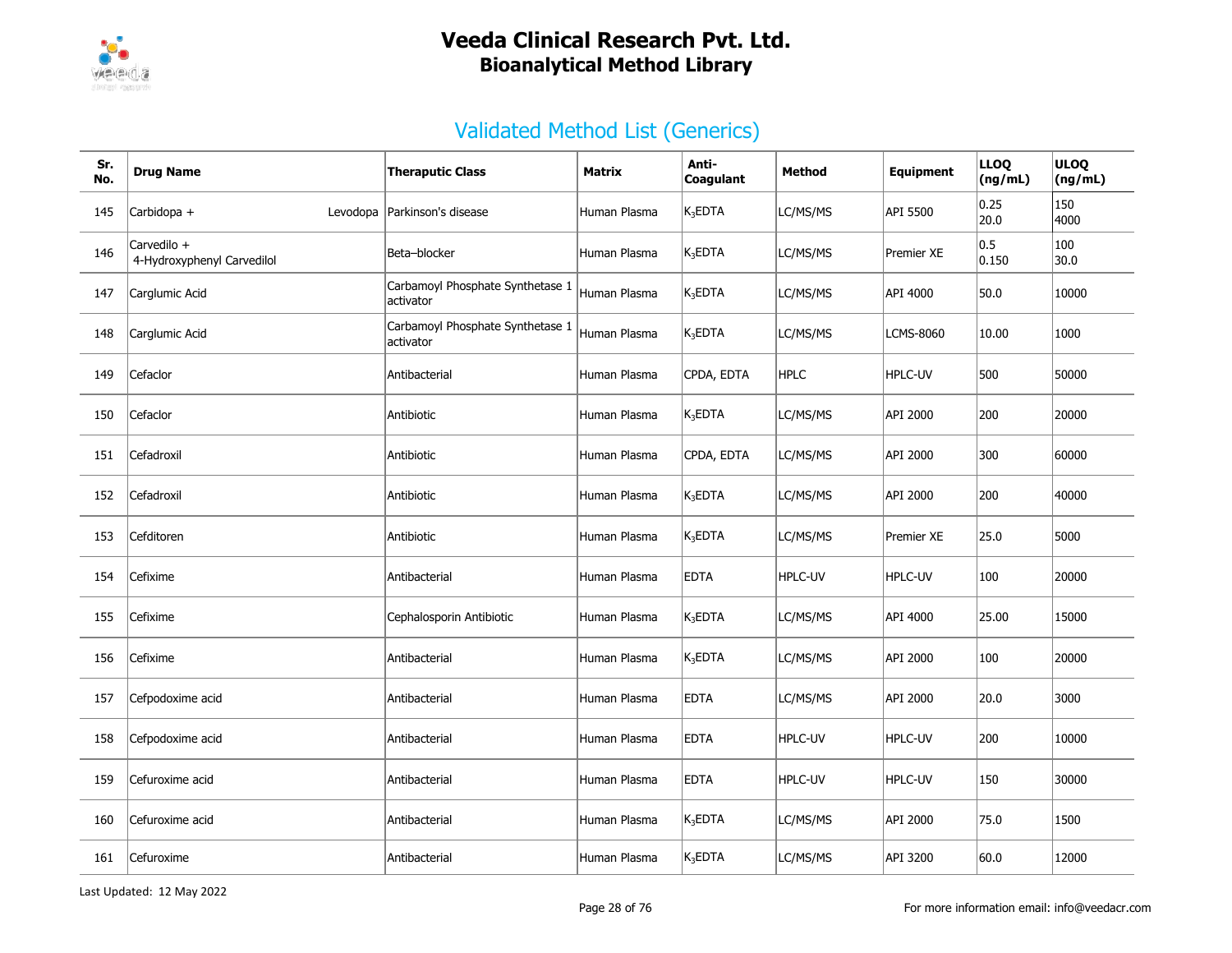

| Sr.<br>No. | <b>Drug Name</b>                             | <b>Theraputic Class</b>       | <b>Matrix</b> | Anti-<br>Coagulant  | Method      | Equipment         | <b>LLOQ</b><br>(ng/mL) | <b>ULOQ</b><br>(ng/mL) |
|------------|----------------------------------------------|-------------------------------|---------------|---------------------|-------------|-------------------|------------------------|------------------------|
| 162        | Celecoxib                                    | <b>NSAID</b>                  | Human Plasma  | $K_3$ EDTA          | LC/MS/MS    | API 4000          | 20.0                   | 5000                   |
| 163        | Celecoxib                                    | <b>NSAID</b>                  | Human Plasma  | $K_3EDTA$           | LC/MS/MS    | API 4000          | 5.00                   | 2500                   |
| 164        | Cephalexin                                   | Antibacterial                 | Human Plasma  | <b>EDTA</b>         | <b>HPLC</b> | <b>HPLC-UV</b>    | 200                    | 120000                 |
| 165        | Cephalexin                                   | Antibacterial                 | Human Plasma  | K <sub>3</sub> EDTA | LC/MS/MS    | API 4000          | 500                    | 50000                  |
| 166        | Cephalexin                                   | Antibacterial                 | Human Plasma  | K <sub>3</sub> EDTA | LC/MS/MS    | API 3200          | 50.0                   | 25000                  |
| 167        | Cetirizine                                   | Non-sedative Antihistamine    | Human Plasma  | $K_3$ EDTA          | LC/MS/MS    | API 3000          | 5.00                   | 1000                   |
| 168        | Chlorogenic acid                             | antioxidant                   | Human Plasma  | $K_3$ EDTA          | LC/MS/MS    | API 4000          | 1.00                   | 2000                   |
| 169        | Chlorpheniramine +<br>Phenylephrine          | Antihistamine<br>Decongestant | Human Plasma  | $K_3EDTA$           | LC/MS/MS    | API 4000          | 0.10<br> 0.05          | 20.0<br>10.0           |
| 170        | Chlorpromazine +<br>7-Hydroxy Chlorpromazine | Antipsychotic                 | Human Plasma  | $K_3$ EDTA          | LC/MS/MS    | API 4000          | 0.50<br> 0.20          | 250<br>100             |
| 171        | Chlorpromazine +<br>7-Hydroxy Chlorpromazine | Antipsychotic                 | Human Plasma  | K <sub>3</sub> EDTA | LC/MS/MS    | LCMS-8050         | 0.020<br>0.020         | 20.0<br>20.0           |
| 172        | Chlorthalidone                               | Diruretic                     | Human Plasma  | $K_3EDTA$           | LC/MS/MS    | LC 8040           | 20.0                   | 8000                   |
| 173        | Chlorthalidone                               | <b>Diruretic</b>              | Human Plasma  | K3EDTA              | LC/MS/MS    | <b>LCMS-8040</b>  | 2.00                   | 1000                   |
| 174        | Chlorthalidone +<br>Telmisartan              | Antihypertensive              | Human Plasma  | K <sub>3</sub> EDTA | LC/MS/MS    | <b>LCMS-8050</b>  | 1.00<br> 2.00          | 250<br>500             |
| 175        | Chlorzoxazone                                | Muscle relaxant               | Human Plasma  | $K_3$ EDTA          | LC/MS/MS    | <b>LCMS-8050</b>  | 50.0                   | 20000                  |
| 176        | Chlorzoxazone                                | Muscle relaxant               | Human Plasma  | $K_3$ EDTA          | LC/MS/MS    | API 3200          | 200                    | 80000                  |
| 177        | Cinnargine                                   | Antihistamine                 | Human Plasma  | <b>EDTA</b>         | LC/MS/MS    | <b>Premier XE</b> | 5.00                   | 750                    |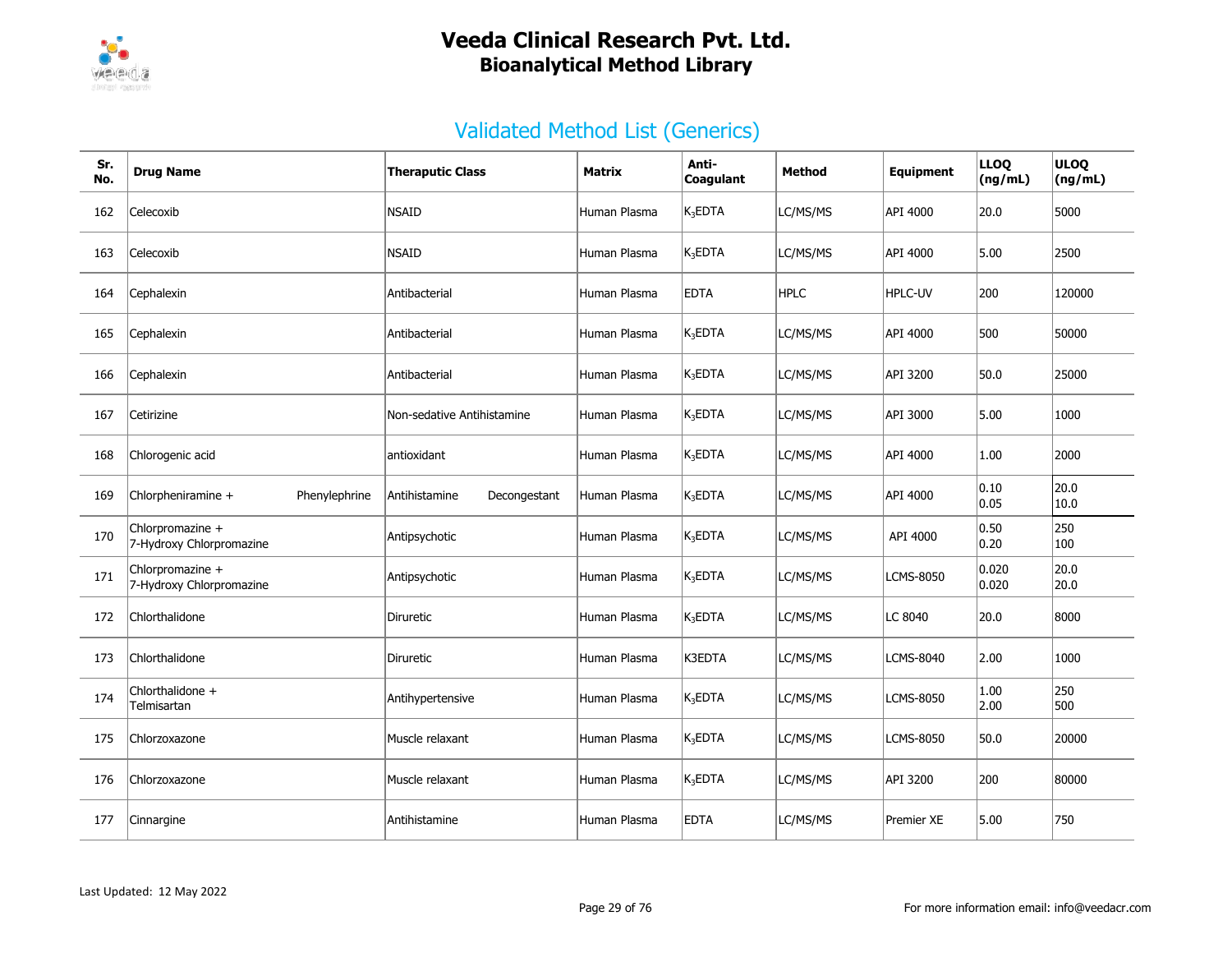

| Sr.<br>No. | <b>Drug Name</b>                                 | <b>Theraputic Class</b> | Matrix       | Anti-<br>Coagulant | Method   | <b>Equipment</b> | <b>LLOQ</b><br>(ng/mL)  | <b>ULOQ</b><br>(ng/mL) |
|------------|--------------------------------------------------|-------------------------|--------------|--------------------|----------|------------------|-------------------------|------------------------|
| 178        | Ciprofloxacin                                    | Antibacterial           | Human Plasma | $K_3$ EDTA         | LC/MS/MS | API 2000         | 100                     | 10000                  |
| 179        | Citric Acid                                      | urinary alkalinizers    | Human Urine  | NА                 | LC/MS/MS | <b>LCMS-8040</b> | 5.0                     | 1000                   |
| 180        | Clarithromycin                                   | Antibacterial           | Human Plasma | <b>EDTA</b>        | LC/MS/MS | API 3000         | 50.0                    | 10000                  |
| 181        | Clarithromycin +<br>14(R)-hydroxy-Clarithromycin | Antibacterial           | Human Plasma | <b>EDTA</b>        | LC/MS/MS | API 3000         | 40.0<br>15.0            | 8000<br>3000           |
| 182        | Clarithromycin                                   | Antibacterial           | Human Plasma | $K_3EDTA$          | LC/MS/MS | API 2000         | 10.0                    | 5000                   |
| 183        | Clindamycin                                      | Antibacterial           | Human Plasma | $K_3EDTA$          | LC/MS/MS | API 3200         | 10.0                    | 8000                   |
| 184        | Clobazam +<br>N-Desmethyl Clobazam               | Antiepileptic           | Human Plasma | $K_3$ EDTA         | LC/MS/MS | Premier XE       | 5.00<br>1.00            | 1500<br>300            |
| 185        | Clomipramine $+$<br>Desmethyl Clomipramine       | Antidepressant          | Human Plasma | $K_3EDTA$          | LC/MS/MS | API 3000         | 1.00<br>1.00            | 300<br>300             |
| 186        | Desmethyl<br>Clomipramine +<br>Clomipramine      | Antidepressant          | Human Plasma | $K_3$ EDTA         | LC/MS/MS | <b>LCMS-8050</b> | 0.20<br> 0.80           | 50.0<br>200            |
| 187        | Clomipramine +<br>Desmethylclomipramine          | Antidepressant          | Human Plasma | $K_3$ EDTA         | LC/MS/MS | <b>LCMS-8050</b> | $ 0.10\rangle$<br>0.050 | 6.0<br>30.0            |
| 188        | Clonazepam                                       | Antiepileptic           | Human Plasma | $K_3$ EDTA         | LC/MS/MS | Premier XE       | 0.20                    | 30.0                   |
| 189        | Clonazepam                                       | Antiepileptic           | Human Plasma | $K_3$ EDTA         | LC/MS/MS | <b>LCMS-8050</b> | 0.050                   | 20.0                   |
| 190        | Clonidine                                        | Antihypertensive        | Human Plasma | $K_3$ EDTA         | LC/MS/MS | API 4000         | 0.025                   | 2.50                   |
| 191        | Clonidine                                        | Antihypertensive        | Human Plasma | $K_3$ EDTA         | LC/MS/MS | <b>LCMS-8060</b> | 0.003                   | 1.50                   |
| 192        | Clopidogrel                                      | Anti-platelet           | Human Plasma | CPDA, EDTA         | LC/MS/MS | API 2000         | $ 0.20\rangle$          | 25.0                   |
| 193        | Clopidogrel                                      | Anti-platelet           | Human Plasma | $K_3$ EDTA         | LC/MS/MS | API 4000         | 0.050                   | 10.0                   |
| 194        | Clopidogrel                                      | Anti-platelet           | Human Plasma | K3EDTA             | LC/MS/MS | API 5500         | 0.005                   | 5.00                   |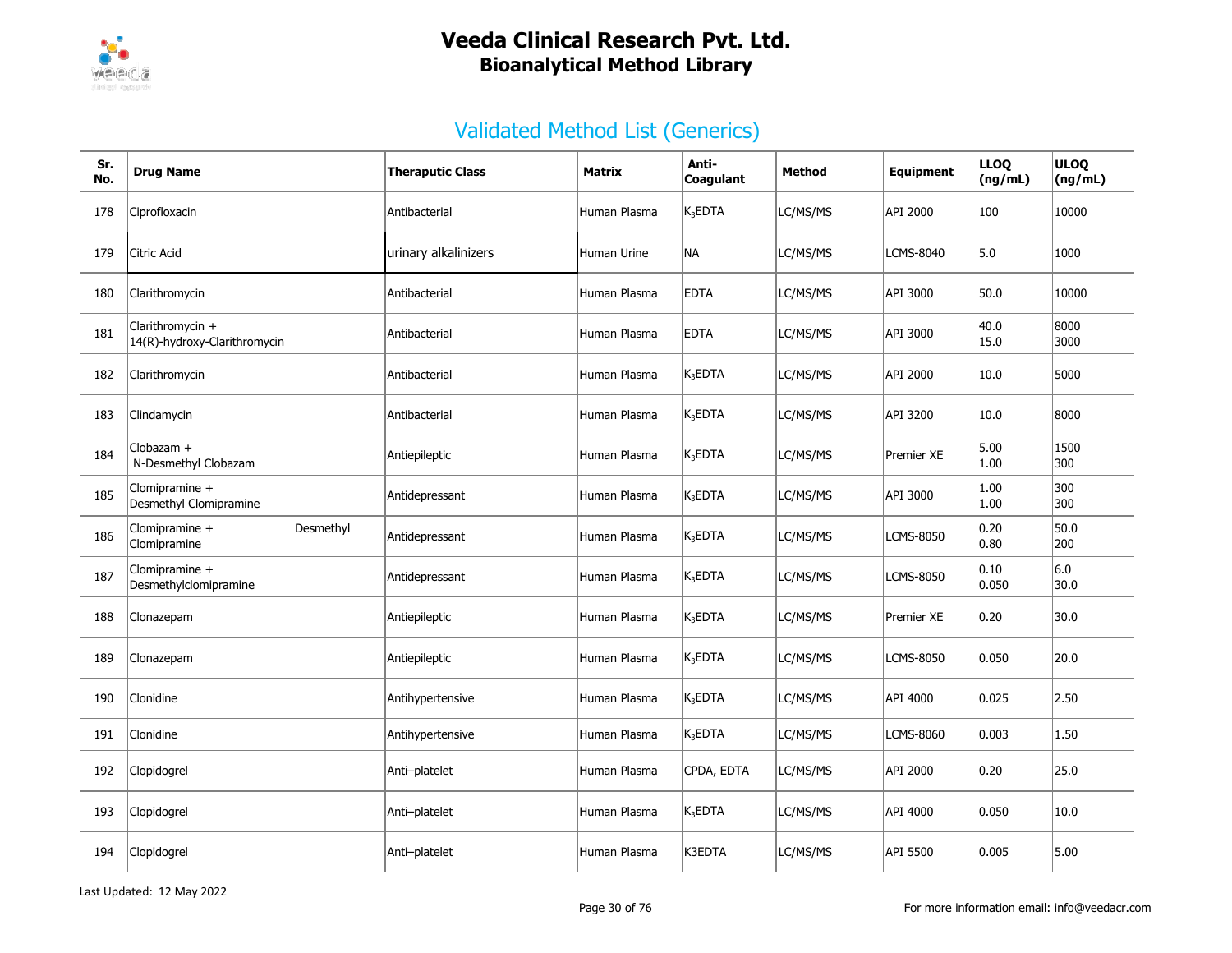

| Sr.<br>No. | <b>Drug Name</b>                            | <b>Theraputic Class</b>                   | Matrix       | Anti-<br>Coagulant  | <b>Method</b> | <b>Equipment</b> | <b>LLOQ</b><br>(ng/mL) | <b>ULOQ</b><br>(ng/mL) |
|------------|---------------------------------------------|-------------------------------------------|--------------|---------------------|---------------|------------------|------------------------|------------------------|
| 195        | Clopidogrel                                 | Anti-platelet                             | Human Plasma | $K_3$ EDTA          | LC/MS/MS      | <b>LCMS-8050</b> | 0.010                  | 10.0                   |
| 196        | Clopidogrel+<br>Clopidogrel Carboxylic acid | Anti-platelet                             | Human Plasma | $K_3$ EDTA          | LC/MS/MS      | API 4000         | 0.05<br>50.0           | 10.0<br>10000          |
| 197        | Clopidogrel Carboxylic acid                 | NА                                        | Human Plasma | K <sub>3</sub> EDTA | LC/MS/MS      | Premier XE       | 50.0                   | 10000                  |
| 198        | Clozapine                                   | Antipsychotic                             | Human Plasma | K <sub>3</sub> EDTA | LC/MS/MS      | API 4000         | 10.0                   | 1000                   |
| 199        | Cyclobenzaprine                             | Muscle spasm                              | Human Plasma | K <sub>3</sub> EDTA | LC/MS/MS      | API 4000         | 0.050                  | 20.0                   |
| 200        | Cyclosporin (Ciclosporin)                   | Immunosuppressant                         | Human Blood  | $K_3EDTA$           | LC/MS/MS      | Premier XE       | 5.00                   | 2000                   |
| 201        | Dabigatran (free)                           | Thrombin Inhibitor                        | Human Plasma | Na-Citrate          | LC/MS/MS      | API 4000         | 1.00                   | 300                    |
| 202        | Dalfampridine                               | Multiple sclerosis                        | Human Plasma | $K_3$ EDTA          | LC/MS/MS      | LCMS-8050        | 0.40                   | 100                    |
| 203        | Dapagliflozine                              | Antidiabetic                              | Human Plasma | $K_3$ EDTA          | LC/MS/MS      | LCMS-8050        | 1.00                   | 500                    |
| 204        | Dapsone                                     | Antileprotic                              | Human Plasma | $K_3$ EDTA          | LC/MS/MS      | API 4000         | 25.0                   | 5000                   |
| 205        | Dapsone +<br>N-Acetyl Dapsone               | Antileprotic                              | Human Plasma | $K_3$ EDTA          | LC/MS/MS      | LCMS-8050        | 0.045<br> 0.015        | 18.0<br>6.00           |
| 206        | S-Dapoxetine                                | Selective serotonin reuptake<br>inhibitor | Human Plasma | <b>EDTA</b>         | LC/MS/MS      | API 4000         | 1.00                   | 1000                   |
| 207        | Dapoxetine +<br>Tadalafil                   | Erectile dysfunction                      | Human Plasma | K <sub>3</sub> EDTA | LC/MS/MS      | LCMS-8050        | 2.00<br>2.00           | 800<br>800             |
| 208        | Darifenacin                                 | Urinary incontinence                      | Human Plasma | K3EDTA              | LC/MS/MS      | LCMS-8050        | 0.025                  | 5.00                   |
| 209        | Darifenacin                                 | Urinary incontinence                      | Human Plasma | $K_3$ EDTA          | LC/MS/MS      | <b>LCMS-8050</b> | 0.025                  | 12.0                   |
| 210        | Darunavir                                   | Antiretroviral                            | Human Plasma | $K_3$ EDTA          | LC/MS/MS      | Premier XE       | 50.0                   | 20000                  |
| 211        | Darunavir                                   | Antiretroviral                            | Human Plasma | $K_3$ EDTA          | LC/MS/MS      | Premiere XE      | 50.0                   | 20000                  |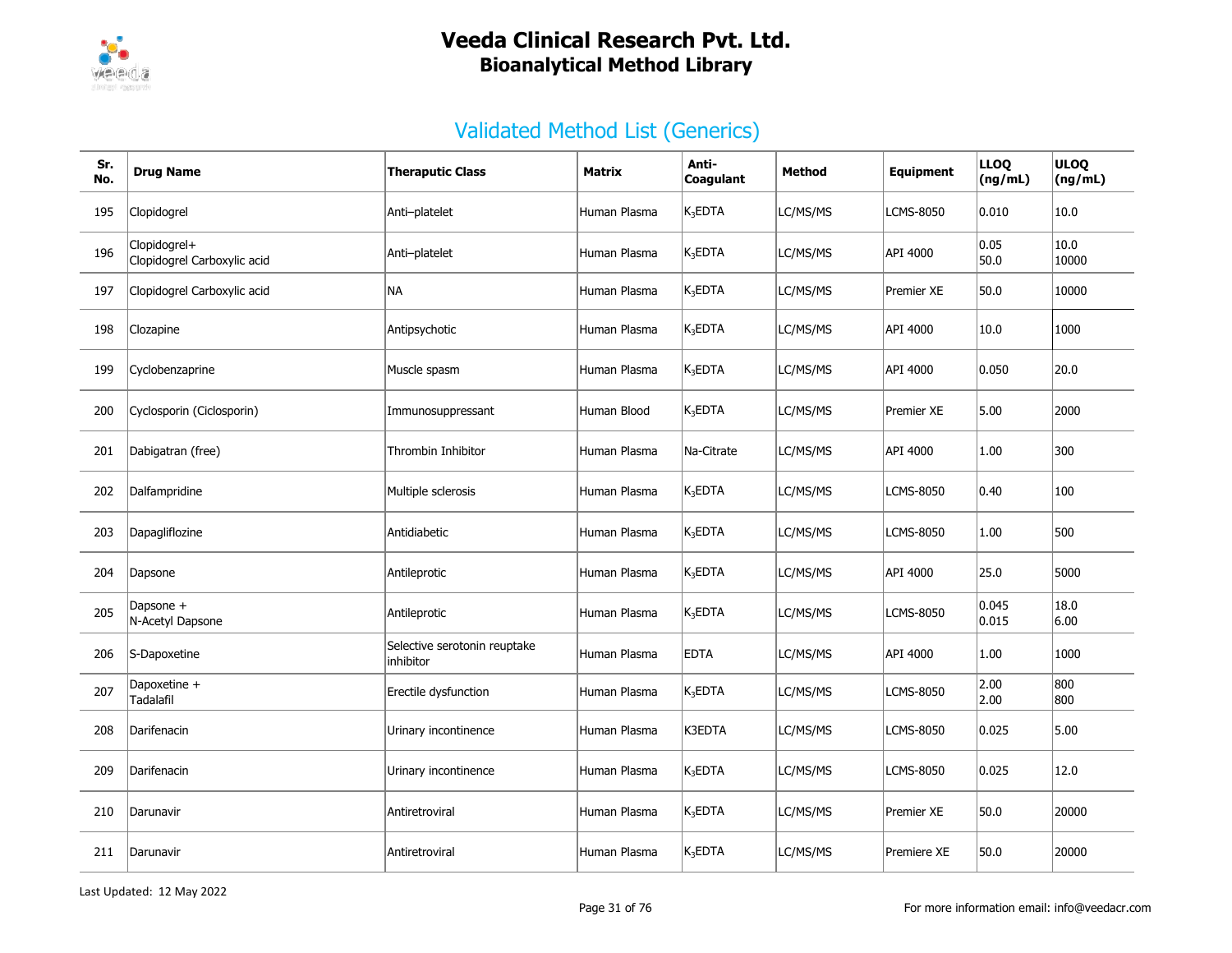

| Sr.<br>No. | <b>Drug Name</b>                           | <b>Theraputic Class</b>                         | Matrix       | Anti-<br>Coagulant  | <b>Method</b> | <b>Equipment</b>  | <b>LLOQ</b><br>(ng/mL) | <b>ULOQ</b><br>(ng/mL) |
|------------|--------------------------------------------|-------------------------------------------------|--------------|---------------------|---------------|-------------------|------------------------|------------------------|
| 212        | Dasatinib                                  | Anticancer                                      | Human Plasma | K <sub>3</sub> EDTA | LC/MS/MS      | API 2000          | 1.00                   | 400                    |
| 213        | Dasatinib                                  | Anticancer                                      | Human Plasma | K3EDTA              | LC/MS/MS      | API 4000          | 1.00                   | 400                    |
| 214        | Deferasirox                                | Iron Chelator                                   | Human Plasma | $K_3EDTA$           | LC/MS/MS      | API 2000          | 100                    | 60000                  |
| 215        | Deferasirox                                | Iron Chelator                                   | Human Plasma | $K_3$ EDTA          | LC/MS/MS      | <b>LCMS-8050</b>  | 100                    | 60000                  |
| 216        | Deferiprone +<br>Deferiprone Glucuronide   | Iron Chelator                                   | Human Plasma | Na Heparin          | LC/MS/MS      | API 2000          | 250<br>125             | 40000<br>20000         |
| 217        | Deferiprone                                | Iron chelators                                  | Human Plasma | Na Heparin          | LC/MS/MS      | API 3000          | 250.00                 | 40000                  |
| 218        | Desipramine                                | Antidepressant                                  | Human Plasma | $K_3$ EDTA          | LC/MS/MS      | API4000           | 0.50                   | 150                    |
| 219        | Desipramine +<br>2-Hydroxy Desipramine     | Antidepressant                                  | Human Plasma | $K_3$ EDTA          | LC/MS/MS      | API 4000          | 0.5 <br>0.15           | 150<br>45              |
| 220        | Desloratadine                              | Antihistamine                                   | Human Plasma | CPDA, EDTA          | LC/MS/MS      | API 4000          | 0.20                   | 10.0                   |
| 221        | Desloratadine +<br>3-Hydroxy Desloratidine | Antihistamine                                   | Human Plasma | $K_3EDTA$           | LC/MS/MS      | API 4000          | 0.05                   | 10.0                   |
| 222        | Desloratidine +<br>3-Hydroxy Desloratidine | Antihistamine                                   | Human Plasma | <b>EDTA</b>         | LC/MS/MS      | API 4000          | 0.05                   | 10.0                   |
| 223        | Desloratidine +<br>3-Hydroxy desloratidine | Antihistamine                                   | Human Plasma | K3EDTA              | LC/MS/MS      | LCMS-8050         | 0.025<br>0.025         | 7.50<br>7.50           |
| 224        | Desmopressin                               | Synthetic replacement of<br>vasopressin harmone | Human Plasma | $K_3$ EDTA          | LC/MS/MS      | APi5500           | 0.002                  | 0.250                  |
| 225        | Desvenlafaxine                             | Antidepressant                                  | Human Plasma | K3EDTA              | LC/MS/MS      | <b>LCMS-8050</b>  | 2.00                   | 700                    |
| 226        | Dexamethasone                              | Corticosteroid                                  | Human Plasma | $K_3$ EDTA          | LC/MS/MS      | <b>Premier XE</b> | 2.00                   | 600                    |
| 227        | Dexamethasone                              | Corticosteroid                                  | Human Plasma | $K_3$ EDTA          | LC/MS/MS      | API 4000          | 0.25                   | 100                    |
| 228        | Dexamethasone                              | Corticosteroid                                  | Human Plasma | $K_3$ EDTA          | LC/MS/MS      | API 4000          | 0.50                   | 150                    |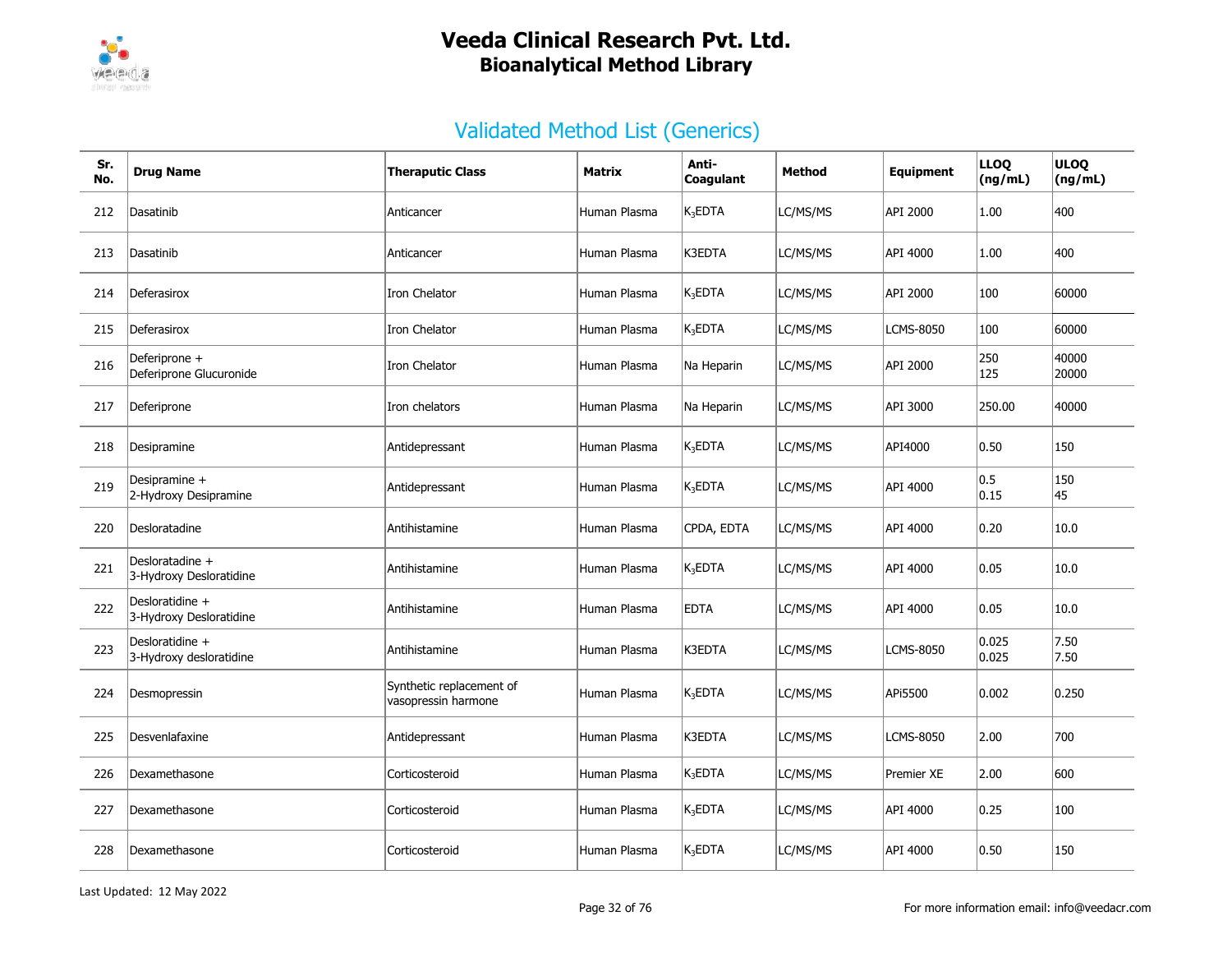

| Sr.<br>No. | <b>Drug Name</b>                   | <b>Theraputic Class</b>          | <b>Matrix</b> | Anti-<br>Coagulant  | <b>Method</b> | <b>Equipment</b> | <b>LLOQ</b><br>(ng/mL) | <b>ULOO</b><br>(ng/mL) |
|------------|------------------------------------|----------------------------------|---------------|---------------------|---------------|------------------|------------------------|------------------------|
| 229        | Dexlansoprazole                    | Proton pump inhibitor            | Human Plasma  | K <sub>3</sub> EDTA | LC/MS/MS      | API 2000         | 5.00                   | 2500                   |
| 230        | Dextromethorphan +<br>Dextrorphan  | Cough Suppressant                | Human Plasma  | K <sub>3</sub> EDTA | LC/MS/MS      | API 3000         | $ 0.10\rangle$<br>10.0 | 20.0<br>2000           |
| 231        | Dextromethorphan+<br>Dextrorphan   | Cough Suppressant                | Human Plasma  | K <sub>3</sub> EDTA | LC/MS/MS      | <b>LCMS-8050</b> | 0.030<br> 0.030        | 15.0<br>15.0           |
| 232        | Dextromethorphan +<br>Guanafenesin | Cough Suppressant<br>Expectorant | Human Plasma  | K <sub>3</sub> EDTA | LC/MS/MS      | API 3000         | $ 0.10\rangle$<br>25.0 | 20.0<br>5000           |
| 233        | Diacerein +<br>Rhein               | Osteoarthritis                   | Human Plasma  | K <sub>3</sub> EDTA | LC/MS/MS      | <b>LCMS-8050</b> | 15.0<br>15.0           | 6000<br>6000           |
| 234        | Diazepam                           | Benzodiazepines                  | Human Plasma  | $K_3$ EDTA          | LC/MS/MS      | API 4000         | 1.00                   | 800                    |
| 235        | Diazoxide                          | Hyperinsulinism                  | Human Plasma  | K <sub>3</sub> EDTA | LC/MS/MS      | API 4000         | 30.0                   | 12000                  |
| 236        | <b>Diclofenac</b>                  | Analgesic                        | Human Plasma  | K <sub>3</sub> EDTA | LC/MS/MS      | API 3000         | 25.0                   | 4000                   |
| 237        | Diclofenac                         | Analgesic                        | Human Plasma  | K3EDTA              | LC/MS/MS      | <b>LCMS-8040</b> | 10.0                   | 4000                   |
| 238        | Diclofenac                         | Analgesic                        | Human Plasma  | $K_3EDTA$           | LC/MS/MS      | API 2000         | 50.0                   | 15000                  |
| 239        | Dilclofenac                        | Analgesic                        | Human Plasma  | $K_3EDTA$           | LC/MS/MS      | API 4000         | 2.00                   | 4000                   |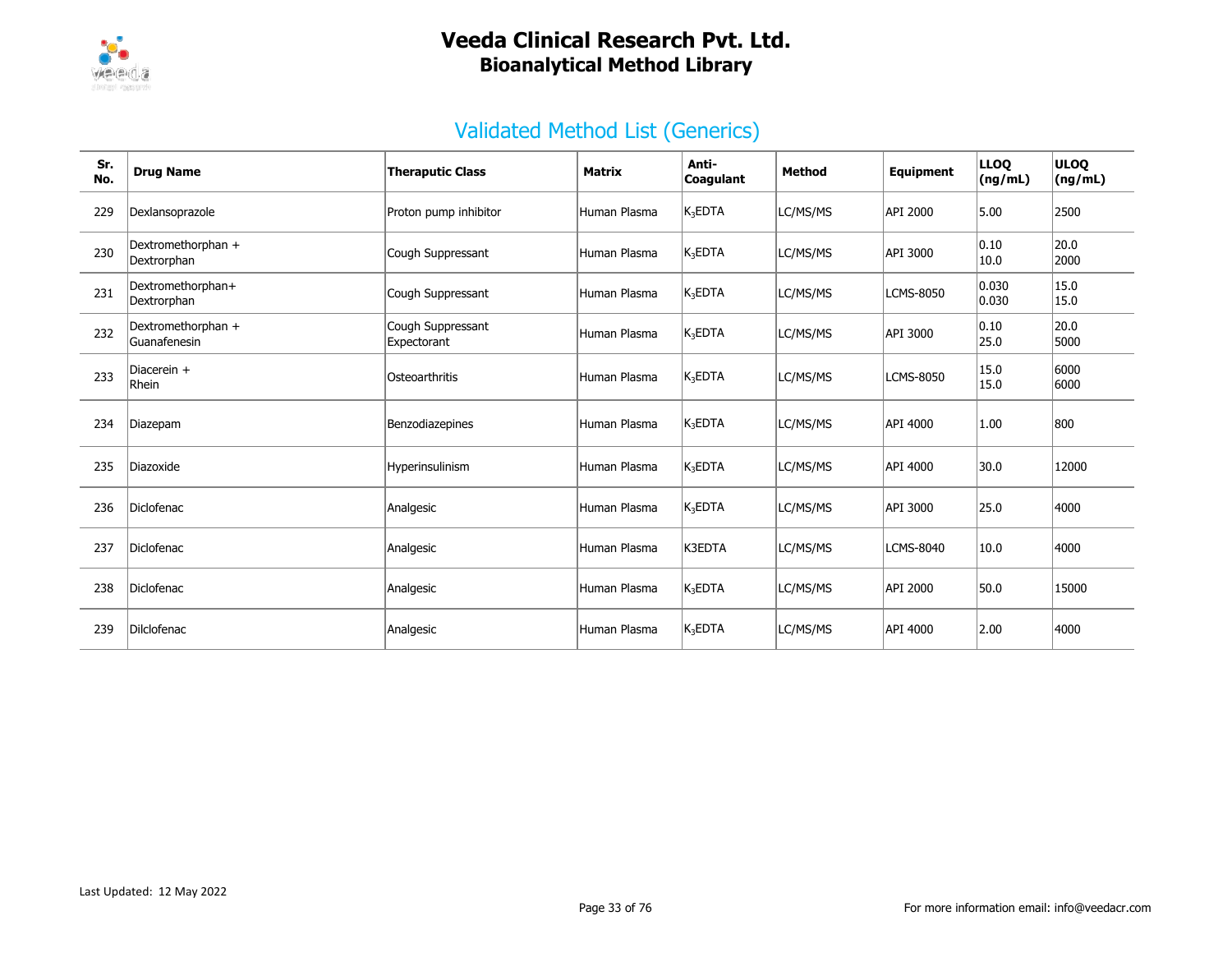

| Sr.<br>No. | <b>Drug Name</b>                                                   | <b>Theraputic Class</b>                   | Matrix       | Anti-<br>Coagulant  | Method   | Equipment        | <b>LLOQ</b><br>(ng/mL) | <b>ULOQ</b><br>(ng/mL) |
|------------|--------------------------------------------------------------------|-------------------------------------------|--------------|---------------------|----------|------------------|------------------------|------------------------|
| 240        | Diclofenac                                                         | Analgesic                                 | Human Plasma | $K_3EDTA$           | LC/MS/MS | API 4000         | 40.0                   | 40000                  |
| 241        | Diclofenac +<br>Esomeprazole                                       | Analgesic<br>Proton pump inhibitor        | Human Plasma | $K_3$ EDTA          | LC/MS/MS | API 4000         | 8.00<br>4.00           | 4000<br>2000           |
| 242        | Dicloxacillin                                                      | Antibacterial                             | Human Plasma | K3EDTA              | LC/MS/MS | API 4000         | 200                    | 80000                  |
| 243        | Dicyclomine (Dicycloverine)                                        | Antispasmodic                             | Human Plasma | $K_3EDTA$           | LC/MS/MS | <b>LCMS-8040</b> | 0.50                   | 120                    |
| 244        | Dihydroartemisinin                                                 | Anitmalerial                              | Human Plasma | K <sub>3</sub> EDTA | LC/MS/MS | API 4000         | 2.00                   | 1000                   |
| 245        | Dihydrotetrabenazine                                               | Huntington's disease                      | Human Plasma | $K_3$ EDTA          | LC/MS/MS | <b>LCMS-8050</b> | 1.00                   | 200                    |
| 246        | Diltiazem<br>$+$<br>N-Desmethyl Diltiazem +<br>Desacetyl Diltiazem | Antihypertensive                          | Human Plasma | K <sub>3</sub> EDTA | LC/MS/MS | API 3000         | 1.5<br> 0.5<br> 0.5    | 450<br>150<br>150      |
| 247        | Diltiazem +<br>N-Desmethyl diltiazem +<br>Desacetyl diltazem       | Antihypertensive                          | Human Plasma | K <sub>3</sub> EDTA | LC/MS/MS | <b>LCMS-8040</b> | 4.00<br> 1.00<br> 0.50 | 1200<br>300<br>150     |
| 248        | Diphendydramine +<br>Naproxen                                      | Antihistamine<br><b>NSAID</b>             | Human Plasma | $K_3$ EDTA          | LC/MS/MS | API 4000         | 0.50<br>500            | 150<br>150000          |
| 249        | Dipyridamole                                                       | Vasodilator                               | Human Plasma | $K_3$ EDTA          | LC/MS/MS | API 2000         | 5.00                   | 4500                   |
| 250        | Dipyridamole                                                       | Vasodilator                               | Human Plasma | K <sub>3</sub> EDTA | LC/MS/MS | API 2000         | 5.00                   | 5000                   |
| 251        | Disulfiram Metabolite 2                                            | For Chronic Alcoholism (Disulfiram)       | Human Plasma | $K_3$ EDTA          | LC/MS/MS | <b>LCMS-8050</b> | 0.50                   | 250                    |
| 252        | Disulfiram Primary Metabolite                                      | NA (Inactive Metabolite of<br>Disulfiram) | Human Plasma | $K_3EDTA$           | HPLC-UV  | Shimadzu LC20    | 2.00                   | 200                    |
| 253        | Docetaxel(Total)                                                   | Anticancer                                | Human Plasma | $K_3$ EDTA          | LC/MS/MS | API 4000         | 10.0                   | 6000                   |
| 254        | Dofetilide                                                         | Antiarrhythmic                            | Human Plasma | K3EDTA              | LC/MS/MS | API 4000         | 0.010                  | 5.00                   |
| 255        | Dolutegravir                                                       | Antiviral                                 | Human Plasma | $K_3EDTA$           | LC/MS/MS | API 5500         | 20.0                   | 8000                   |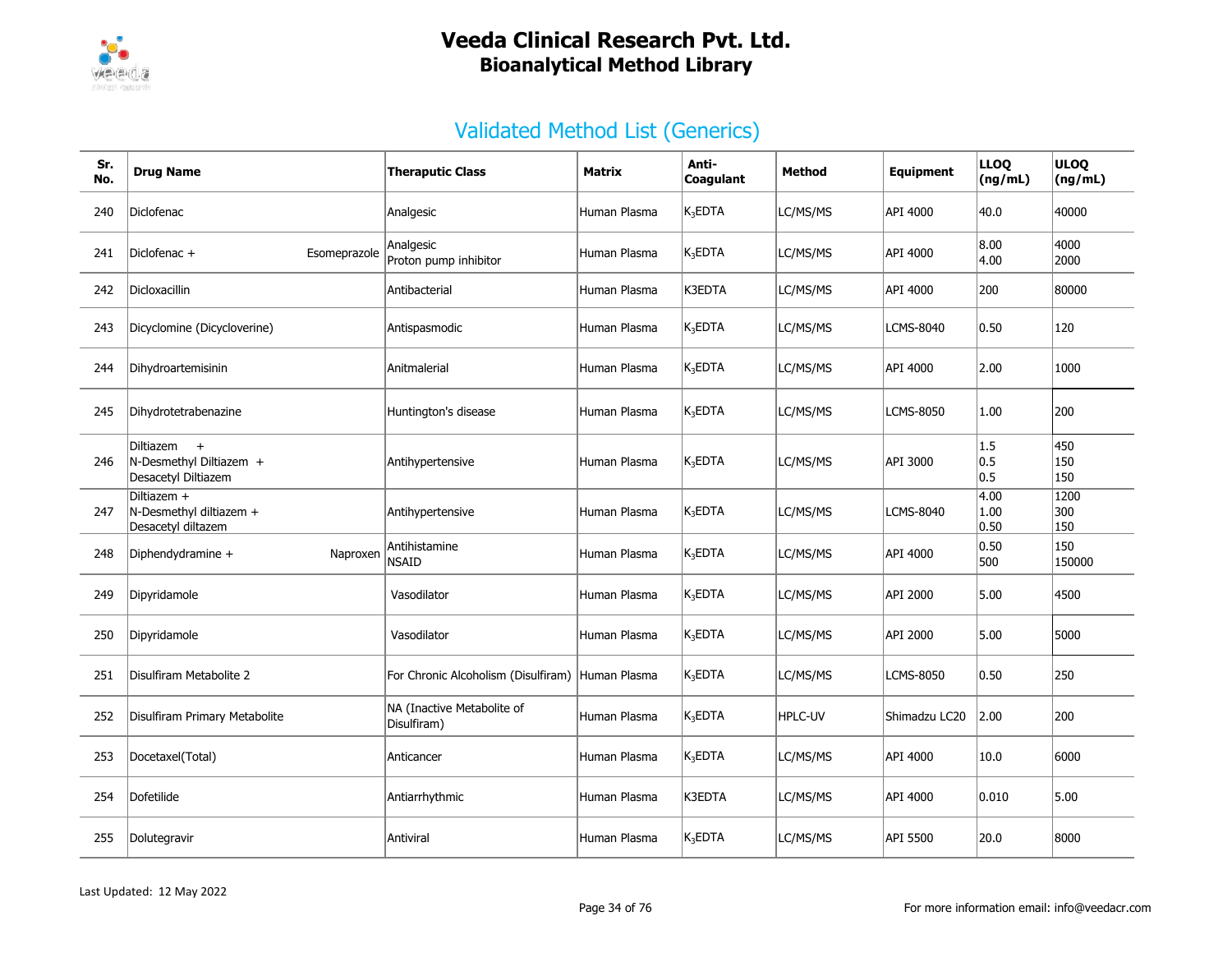

| Sr.<br>No. | <b>Drug Name</b>                                         | <b>Theraputic Class</b>       | <b>Matrix</b> | Anti-<br>Coagulant  | <b>Method</b> | Equipment         | <b>LLOQ</b><br>(ng/mL) | <b>ULOQ</b><br>(ng/mL) |
|------------|----------------------------------------------------------|-------------------------------|---------------|---------------------|---------------|-------------------|------------------------|------------------------|
| 256        | Doltegravir +<br>Emtricitabine+<br>Tenofovir Alafenamide | Antiviral                     | Human Plasma  | $K_3$ EDTA          | LC/MS/MS      | <b>LCMS-8040</b>  | 30.0<br>20.0<br>2.00   | 7500<br>5000<br>500    |
| 257        | Dolutegravir & Repaglinide                               | Antiviral & antihyperglycemic | Human Plasma  | K <sub>3</sub> EDTA | LC/MS/MS      | API 4000          | 20.0<br>0.05           | 4000<br>10.0           |
| 258        | Donepezil                                                | Alzheimer                     | Human Plasma  | $K_3$ EDTA          | LC/MS/MS      | Premier XE        | 0.50                   | 200                    |
| 259        | Donepezil                                                | Alzheimer                     | Human Plasma  | K <sub>3</sub> EDTA | LC/MS/MS      | <b>LCMS-8040</b>  | 0.20                   | 50.0                   |
| 260        | Donepezil +<br>Memantine                                 | Alzheimer                     | Human Plasma  | $K_3$ EDTA          | LC/MS/MS      | API 4000          | 0.50<br>0.50           | 200<br>200             |
| 261        | Donepezil +<br>Memantine                                 | Alzheimer                     | Human Plasma  | $K_3$ EDTA          | LC/MS/MS      | <b>LCMS-8040</b>  | 0.20<br> 0.30          | 60.0<br> 90.0          |
| 262        | Dosulepin                                                | Antidepressant                | Human Plasma  | $K_3$ EDTA          | LC/MS/MS      | <b>LCMS-8040</b>  | 0.20                   | 120                    |
| 263        | Doxazosin                                                | Antihypertensive              | Human Plasma  | K3EDTA              | LC/MS/MS      | <b>LCMS-8050</b>  | 0.20                   | 50.0                   |
| 264        | Doxepin +<br>Nordoxepin                                  | Antidepressant                | Human Plasma  | $K_3$ EDTA          | LC/MS/MS      | <b>LCMS-8040</b>  | 0.20<br>0.050          | 80.0<br>20.0           |
| 265        | Doxepin +<br>Nordoxepin                                  | Antidepressant                | Human Plasma  | $K_3EDTA$           | LC/MS/MS      | LCMS-8050         | 0.005<br>0.005         | 10.0<br>10.0           |
| 266        | Doxepin $+$<br>Nordoxepin                                | Alzheimer                     | Human Plasma  | $K_3$ EDTA          | LC/MS/MS      | <b>LCMS-8040</b>  | 0.20<br>0.050          | 160<br>40.0            |
| 267        | Doxorubicin (Total)                                      | Anticancer                    | Human Plasma  | $K_3$ EDTA          | LC/MS/MS      | API 3000          | 150                    | 60000                  |
| 268        | Doxycycline                                              | Antibacterial                 | Human Plasma  | Na Heparin          | LC/MS/MS      | <b>Premier XE</b> | 10.0                   | 5000                   |
| 269        | Doxycycline                                              | Antibacterial                 | Human Plasma  | <b>EDTA</b>         | LC/MS/MS      | <b>Premier XE</b> | 10.0                   | 1500                   |
| 270        | Doxycycline                                              | Antibacterial                 | Human Plasma  | $K_3EDTA$           | LC/MS/MS      | API3000           | 10.0                   | 7000                   |
| 271        | Doxycycline                                              | Antibacterial                 | Human Plasma  | $K_3$ EDTA          | LC/MS/MS      | API 3000          | 10.0                   | 7000                   |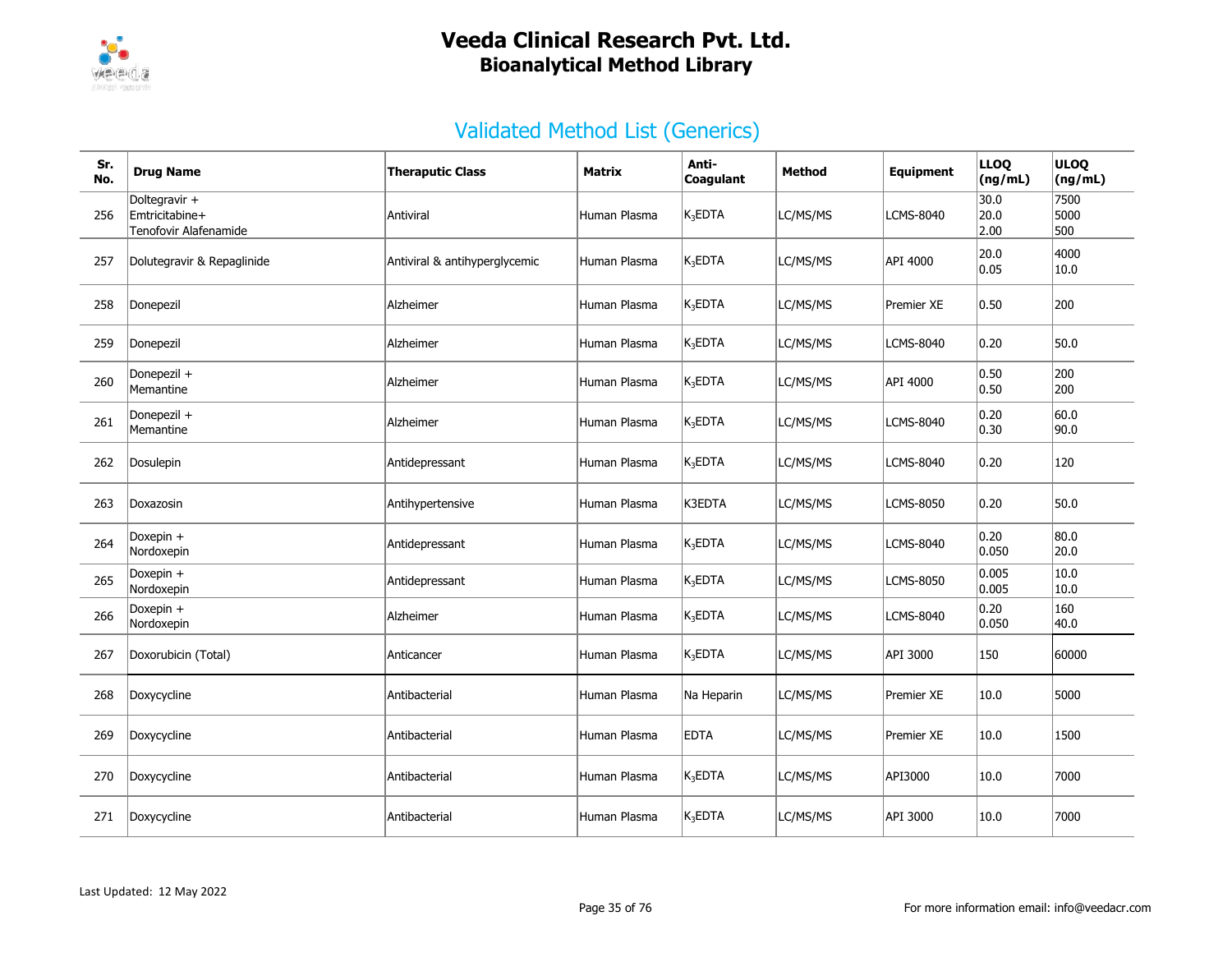

| Sr.<br>No. | <b>Drug Name</b>                     | <b>Theraputic Class</b>            | Matrix       | Anti-<br>Coagulant  | <b>Method</b> | Equipment        | <b>LLOQ</b><br>(ng/mL)  | <b>ULOQ</b><br>(ng/mL) |
|------------|--------------------------------------|------------------------------------|--------------|---------------------|---------------|------------------|-------------------------|------------------------|
| 272        | Dronedarone+<br>Desbutyl Dronedarone | Antiarrhythmic                     | Human Plasma | $K_3$ EDTA          | LC/MS/MS      | Premier XE       | 0.50 <br> 0.50          | 300<br>300             |
| 273        | Drospirenone                         | Progestogen                        | Human Plasma | $K_3$ EDTA          | LC/MS/MS      | API 5500         | 0.20                    | 100                    |
| 274        | Droxidopa                            | Parkinson's disease                | Human Plasma | $K_3$ EDTA          | LC/MS/MS      | API 4000         | 10.0                    | 6000                   |
| 275        | Droxidopa                            | Parkinson's disease                | Human Plasma | $K_3$ EDTA          | LC/MS/MS      | API 4000         | 10.0                    | 6000                   |
| 276        | Duloxetine                           | Antidepressant                     | Human Plasma | $K_3$ EDTA          | LC/MS/MS      | API 2000         | $ 0.40\rangle$          | 150                    |
| 277        | Duloxetine                           | Antidepressant                     | Human Plasma | $K_3$ EDTA          | LC/MS/MS      | API 2000         | 0.50                    | 100                    |
| 278        | Dutastaride                          | 5-alpha-reductase inhibitor        | Human Plasma | $K_3$ EDTA          | LC/MS/MS      | API-4000         | 0.10                    | 25.0                   |
| 279        | Dutasteride                          | Benign prostatic hyperplasia       | Human Plasma | $K_3$ EDTA          | LC/MS/MS      | <b>LCMS-8050</b> | 0.010                   | 10.0                   |
| 280        | Dutasteride +<br>Tamsulosin          | BPH (Benign prostatic hyperplasia) | Human Plasma | $K_3$ EDTA          | LC/MS/MS      | <b>LCMS-8050</b> | 0.020<br>$ 0.10\rangle$ | 10.0<br>50.0           |
| 281        | Efavirenz                            | Antiviral                          | Human Plasma | <b>EDTA</b>         | <b>HPLC</b>   | <b>HPLC-UV</b>   | 50.0                    | 9000                   |
| 282        | Efavirenz                            | Antiviral                          | Human Plasma | K <sub>3</sub> EDTA | LC/MS/MS      | API 2000         | 30.0                    | 6000                   |
| 283        | Eletriptan                           | Anti-Migraine                      | Human Plasma | Na Heparin          | LC/MS/MS      | Premier XE       | 0.50                    | 250                    |
| 284        | Eliglustat                           | Gaucher's disease                  | Human Plasma | K <sub>3</sub> EDTA | LC/MS/MS      | LCMS-8050        | $ 0.10\rangle$          | 100                    |
| 285        | Eltrombopag                          | Thrombocytopenia                   | Human Plasma | K3EDTA              | LC/MS/MS      | Premier XE       | 50.0                    | 30000                  |
| 286        | Empagliflozin                        | Antidiabetic                       | Human Plasma | $K_3$ EDTA          | LC/MS/MS      | <b>LCMS-8050</b> | 3.00                    | 1200                   |
| 287        | Emtricitabin                         | Antiviral                          | Human Plasma | $K_3EDTA$           | LC/MS/MS      | API 3000         | 30.0                    | 3000                   |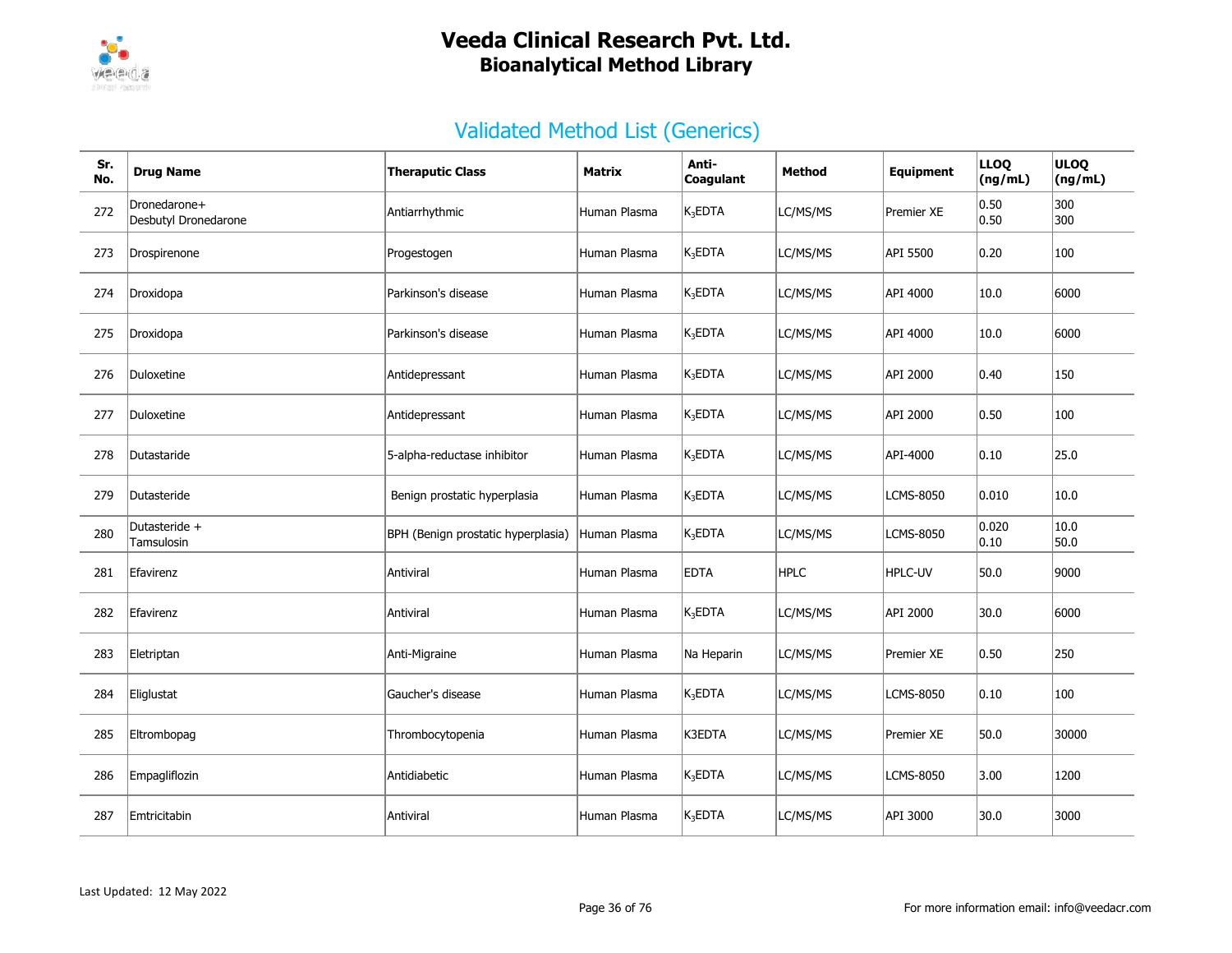

| Sr.<br>No. | <b>Drug Name</b>                            | <b>Theraputic Class</b>                                   | <b>Matrix</b> | Anti-<br>Coagulant  | Method      | Equipment        | <b>LLOQ</b><br>(ng/mL) | <b>ULOQ</b><br>(ng/mL) |
|------------|---------------------------------------------|-----------------------------------------------------------|---------------|---------------------|-------------|------------------|------------------------|------------------------|
| 288        | Emtricitabine +<br>Tenofovir                | Antiviral                                                 | Human Plasma  | K <sub>3</sub> EDTA | LC/MS/MS    | API 3000         | 20.0<br>4.00           | 4000<br>800            |
| 289        | Emtricitabine +<br>Tenofovir<br>Alafenamide | Antiviral                                                 | Human Plasma  | $K_3$ EDTA          | LC/MS/MS    | <b>LCMS-8040</b> | 20.0<br> 2.00          | 5000<br>500            |
| 290        | Enalapril +<br>Enalaprilat                  | Antihypertensive                                          | Human Plasma  | <b>EDTA</b>         | LC/MS/MS    | API 3000         | 5.00<br>2.00           | 1000<br>450            |
| 291        | Enalapril +<br>Enalaprilate                 | Antihypertensive                                          | Human Plasma  | K <sub>3</sub> EDTA | LC/MS/MS    | API 4000         | 1.00<br> 0.50          | 500<br>250             |
| 292        | Enalapril +<br>Enalaprilate                 | Antihypertensive                                          | Human Plasma  | $K_3$ EDTA          | LC/MS/MS    | API 4000         | 1.00<br> 0.50          | 500<br>250             |
| 293        | Entacapone +<br>Metabolite                  | Parkinson's disease                                       | Human Plasma  | $K_3$ EDTA          | <b>HPLC</b> | HPLC-UV          | 50.0                   | 6000                   |
| 294        | Entacapone +<br>Metabolite                  | Parkinson's disease                                       | Human Plasma  | $K_3EDTA$           | LC/MS/MS    | Premier XE       | 25.0                   | 6000                   |
| 295        | E-Entacapone                                | Parkinson's disease                                       | Human Plasma  | $K_3$ EDTA          | LC/MS/MS    | API 4000         | 10.0                   | 5000                   |
| 296        | Entecavir                                   | Antiviral                                                 | Human Plasma  | $K_3$ EDTA          | LC/MS/MS    | API 5500         | 0.040                  | 20.0                   |
| 297        | Enzalutamide                                | Metastatic castration-resistant<br>prostate cancer (CRPC) | Human Plasma  | K <sub>3</sub> EDTA | LC/MS/MS    | API 2000         | 10.0                   | 10000                  |
| 298        | Enzalutamide                                | Metastatic castration-resistant<br>prostate cancer (CRPC) | Human Plasma  | $K_3$ EDTA          | LC/MS/MS    | API 2000         | 20.0                   | 10000                  |
| 299        | Eplerenone                                  | <b>Chronic Heart Failure</b>                              | Human Plasma  | $K_3$ EDTA          | LC/MS/MS    | LCMS-8050        | 10.0                   | 4000                   |
| 300        | Eprosartan                                  | Antihypertensive                                          | Human Plasma  | $K_3EDTA$           | LC/MS/MS    | API 3000         | 30.0                   | 4000                   |
| 301        | Eprosartan +<br>Hydrochlorothiazide         | Antihypertensive<br>Diuretic                              | Human Plasma  | $K_3$ EDTA          | LC/MS/MS    | API 3000         | 30.0<br>1.00           | 7500<br>500            |
| 302        | Eprosartan                                  | Antihypertensive                                          | Human Plasma  | $K_3$ EDTA          | LC/MS/MS    | API 3000         | 30.0                   | 6000                   |
| 303        | Erdosteine                                  | Thiol derivative                                          | Human Plasma  | $K_3EDTA$           | LC/MS/MS    | Premier XE       | 15.00                  | 3000                   |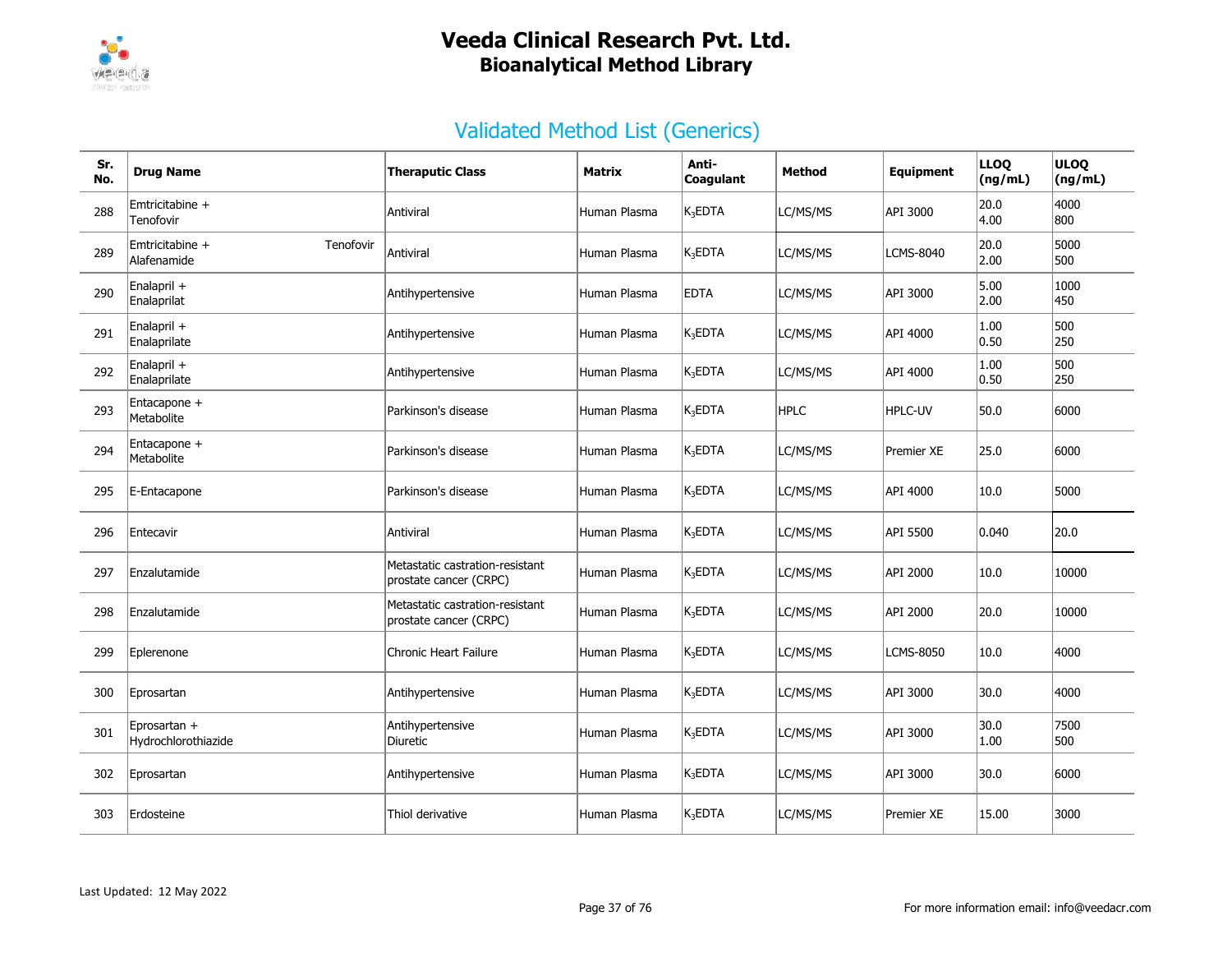

| Sr.<br>No. | <b>Drug Name</b>                            | <b>Theraputic Class</b>               | <b>Matrix</b> | Anti-<br>Coaqulant       | Method   | <b>Equipment</b>        | <b>LLOQ</b><br>(ng/mL) | <b>ULOQ</b><br>(ng/mL) |
|------------|---------------------------------------------|---------------------------------------|---------------|--------------------------|----------|-------------------------|------------------------|------------------------|
| 304        | Erlotinib                                   | Anticancer                            | Human Plasma  | $K_3EDTA$                | LC/MS/MS | <b>Premier XE</b>       | 12.5                   | 2500                   |
| 305        | Erlotinib                                   | Anticancer                            | Human Plasma  | $K_3$ EDTA               | LC/MS/MS | API 4000                | 1.00                   | 2500                   |
| 306        | Erythromycin                                | Antibacterial                         | Human Plasma  | <b>EDTA</b>              | LC/MS/MS | API 2000                | 20.0                   | 2000                   |
| 307        | Erythromycin                                | Antimicrobial                         | Human Plasma  | $K_3EDTA$                | LC/MS/MS | Premier XE /<br>API4000 | 10.0                   | 4000                   |
| 308        | Escitalopram                                | Antidepressant                        | Human Plasma  | CPDA, EDTA               | LC/MS/MS | API 4000                | 0.30                   | 200                    |
| 309        | Escitalopram                                | Antidepressant                        | Human Plasma  | $K_3EDTA$                | LC/MS/MS | API 4000                | 0.20                   | 50.0                   |
| 310        | Escitalopram +<br>S (+) Desmethylcitalopram | Antidepressant                        | Human Plasma  | $K_3$ EDTA               | LC/MS/MS | API 4000                | 0.20<br>0.040          | 50.0<br>10.0           |
| 311        | Eslicarbazepine                             | Antiepileptic                         | Human Plasma  | K3EDTA                   | LC/MS/MS | API 2000                | 100                    | 30000                  |
| 312        | Esomeprazole                                | Proton pump inhibitor                 | Human Plasma  | CPDA, EDTA               | LC/MS/MS | API 2000                | 10.0                   | 3500                   |
| 313        | Esomeprazole (Sensitive)                    | Proton pump inhibitor                 | Human Plasma  | <b>EDTA</b>              | LC/MS/MS | API 2000                | 5.00                   | 3500                   |
| 314        | Esomeprazole                                | Proton pump inhibitor                 | Human Plasma  | $K_3$ EDTA               | LC/MS/MS | API 4000                | 10.0                   | 4000                   |
| 315        | Esomeprazole                                | Proton pump inhibitor                 | Human Plasma  | $K_3EDTA$                | LC/MS/MS | API 3000                | 2.00                   | 800                    |
| 316        | Esomeprazole                                | Proton pump inhibitor                 | Human Plasma  | $K_3EDTA$                | LC/MS/MS | API 2000                | 2.00                   | 800                    |
| 317        | Esomeprazole +<br>Naproxen                  | Proton pump inhibitor<br><b>NSAID</b> | Human Plasma  | $K_3$ EDTA               | LC/MS/MS | API 4000                | 5.0<br>500             | 1500<br>150000         |
| 318        | Esomeprazole+<br>Naproxen                   | Proton pump inhibitor<br><b>NSAID</b> | Human Plasma  | <b>K<sub>3</sub>EDTA</b> | LC/MS/MS | API 4000                | 2.0<br>500             | 600<br>150000          |
| 319        | Ethinyl Esterdiol +<br>Levonorgetral        | Oestrogen                             | Human Plasma  | Sodium Heparin           | LC/MS/MS | API 5500                | 0.004<br> 0.10         | 0.50<br>20.0           |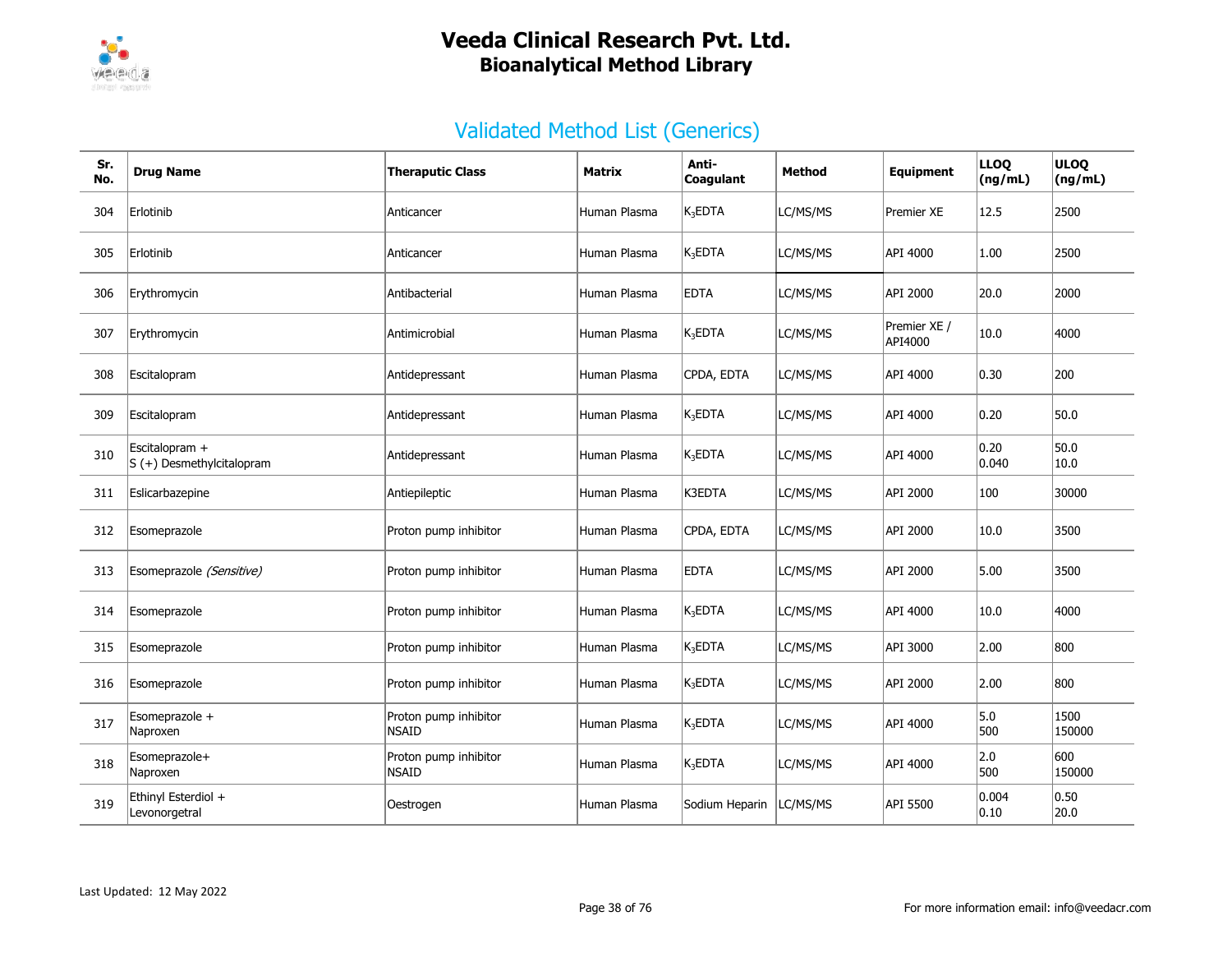

| Sr.<br>No. | <b>Drug Name</b>                             | <b>Theraputic Class</b>         | Matrix       | Anti-<br>Coagulant  | Method   | <b>Equipment</b>  | <b>LLOQ</b><br>(ng/mL) | <b>ULOQ</b><br>(ng/mL) |
|------------|----------------------------------------------|---------------------------------|--------------|---------------------|----------|-------------------|------------------------|------------------------|
| 320        | Ethosuximide                                 | Anticonvulsant                  | Human Plasma | $K_3$ EDTA          | LC/MS/MS | LCMS-8050         | 50.0                   | 20000                  |
| 321        | Ethosuximide                                 | Antiepileptic                   | Human Plasma | K <sub>3</sub> EDTA | LC/MS/MS | API 4000          | 800                    | 200000                 |
| 322        | Etodolac                                     | Non-steroidal Anti-inflammatory | Human Plasma | $K_3$ EDTA          | LC/MS/MS | API 2000          | 500                    | 80000                  |
| 323        | Etodolac                                     | Nonsteroidal anti-inflammatory  | Human Plasma | $K_3$ EDTA          | LC/MS/MS | <b>Premier XE</b> | 250                    | 80000                  |
| 324        | Etoposide                                    | Anticancer                      | Human Plasma | $K_3EDTA$           | LC/MS/MS | <b>Premier XE</b> | 20.0                   | 8000                   |
| 325        | Etoricoxib                                   | COX-2 selective inhibitor       | Human Plasma | $K_3$ EDTA          | LC/MS/MS | API2000           | 10.0                   | 5000                   |
| 326        | Etravirine                                   | Antiviral                       | Human Plasma | $K_3$ EDTA          | LC/MS/MS | LCMS-8050         | 2.00                   | 1200                   |
| 327        | Everolimus                                   | Anticancer                      | Human Blood  | K <sub>3</sub> EDTA | LC/MS/MS | API3000           | 0.30                   | 200                    |
| 328        | Exemestane                                   | Aromatase inhibitor, Anticancer | Human Plasma | $K_3$ EDTA          | LC/MS/MS | API 4000          | 0.10                   | 40.0                   |
| 329        | Ezetimib +<br>Ezetimibe-O-beta-glucuronide   | Antihyperlipidemic              | Human Plasma | Na Heparin          | LC/MS/MS | LCMS-8050         | 0.10<br>1.00           | 25.0<br>250            |
| 330        | Ezetimibe +<br>Ezetimibe Phenoxy Glucuronide | Antihyperlipidemic              | Human Plasma | $K_3EDTA$           | LC/MS/MS | API 5500          | 0.10<br>1.00           | 30.0<br>300            |
| 331        | Ezetimibe(Unconjugated)                      | Antihyperlipidemic              | Human Plasma | $K_3$ EDTA          | LC/MS/MS | API 4000          | 0.13                   | 20.0                   |
| 332        | Ezetimib (Total)                             | Antihyperlipidemic              | Human Plasma | $K_3EDTA$           | LC/MS/MS | LCMS-8040         | 1.00                   | 200                    |
| 333        | Ezetimibe+<br>Ezetimibe Phenoxygluconoride   | Antihyperlipidemic              | Human Plasma | $K_3$ EDTA          | LC/MS/MS | API 4000          | 0.10<br>1.00           | 15.0<br>150            |
| 334        | Famotidine                                   | Antihistamine (H2 Antagonist)   | Human Plasma | $K_3$ EDTA          | LC/MS/MS | API 4000          | 1.00                   | 300                    |
| 335        | Febuxostat                                   | Inhibitor of Xanthine Oxidase   | Human Plasma | $K_3EDTA$           | LC/MS/MS | API 4000          | 50                     | 10000                  |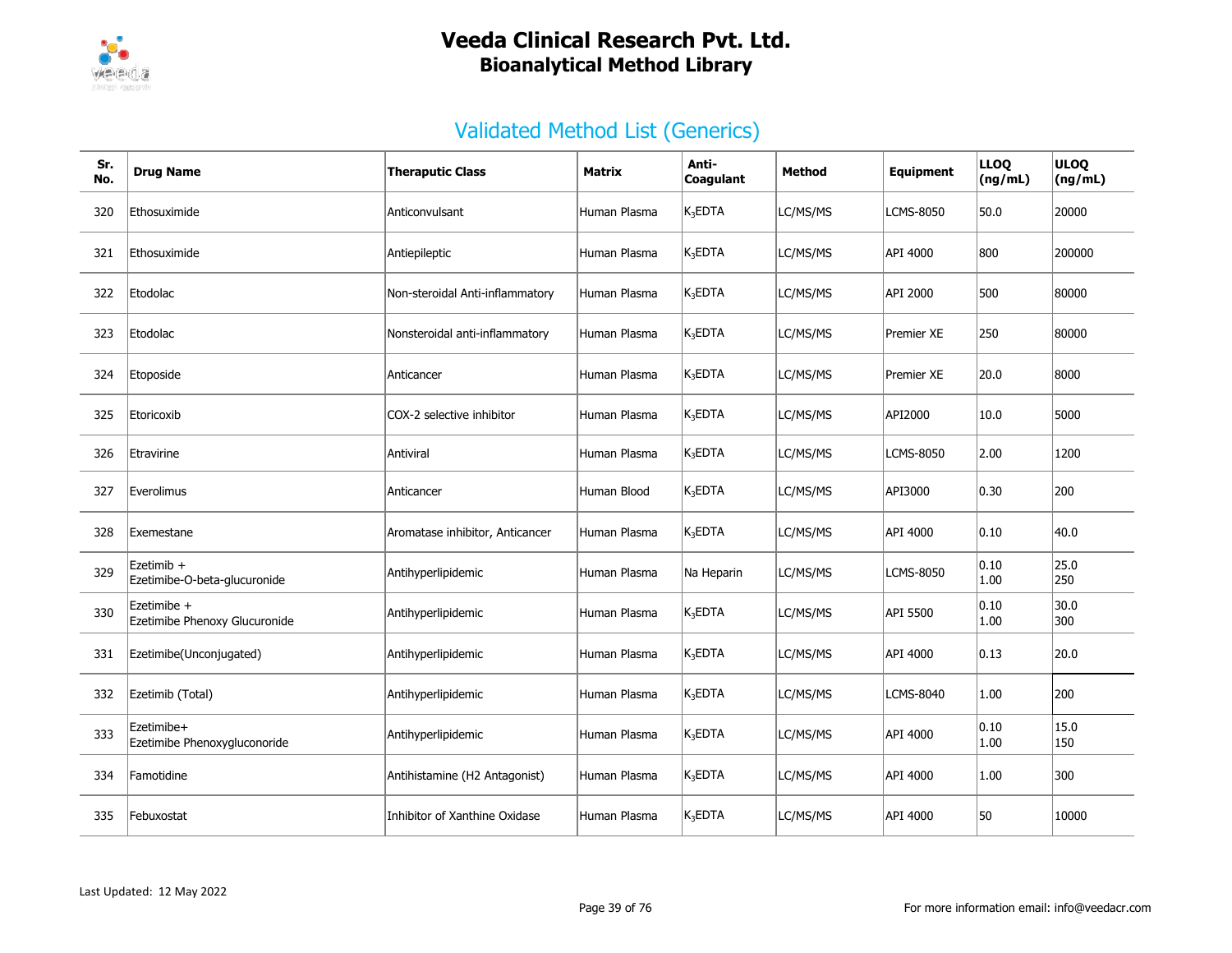

| Sr.<br>No. | <b>Drug Name</b>                                | <b>Theraputic Class</b>                     | <b>Matrix</b> | Anti-<br>Coagulant  | Method   | <b>Equipment</b>  | <b>LLOQ</b><br>(ng/mL) | <b>ULOQ</b><br>(ng/mL) |
|------------|-------------------------------------------------|---------------------------------------------|---------------|---------------------|----------|-------------------|------------------------|------------------------|
| 336        | Felodipine                                      | Antihypertensive                            | Human Plasma  | CPDA, EDTA          | LC/MS/MS | API 4000          | 0.20                   | 10.0                   |
| 337        | Felodipine                                      | Calcium channel blocker                     | Human Plasma  | K <sub>3</sub> EDTA | LC/MS/MS | API 4000          | 0.10                   | 10.0                   |
| 338        | Felodipine                                      | Antihypertensive                            | Human Plasma  | $K_3$ EDTA          | LC/MS/MS | <b>LCMS-8050</b>  | 0.015                  | 15.0                   |
| 339        | Fenofibric Acid                                 | Antihyperlipidemic                          | Human Plasma  | $K_3EDTA$           | LC/MS/MS | API 2000          | 25.0                   | 10000                  |
| 340        | Fenofibric Acid                                 | Antihyperlipidemic                          | Human Plasma  | K <sub>3</sub> EDTA | LC/MS/MS | API 2000          | 50.0                   | 20000                  |
| 341        | Fenofibric Acid                                 | Antihyperlipidemic                          | Human Plasma  | $K_3$ EDTA          | LC/MS/MS | API 2000          | 50.0                   | 20000                  |
| 342        | Fenoprofen                                      | Non-steroidal Anti-inflammatory             | Human Plasma  | $K_3EDTA$           | LC/MS/MS | API 3000          | 250                    | 100000                 |
| 343        | Fesoterodine +<br>5-Hydyroxy methyl tolterodine | Urinary Iincontinence                       | Human Plasma  | K <sub>3</sub> EDTA | LC/MS/MS | API 5500          | 0.001<br> 0.02         | 0.750<br>15.0          |
| 344        | Fexofenadine                                    | Antihistamine                               | Human Plasma  | CPDA, EDTA          | LC/MS/MS | API 2000          | 8.00                   | 1000                   |
| 345        | Fexofenadine                                    | Antihistamine                               | Human Plasma  | $K_3$ EDTA          | LC/MS/MS | API 3000          | 4.00                   | 2000                   |
| 346        | Fexofenadine                                    | Antihistamine                               | Human Plasma  | $K_3EDTA$           | LC/MS/MS | API 3000          | 4.00                   | 2000                   |
| 347        | Fexofenadine +<br>Pseudoephedrine               | Antihistamine                               | Human Plasma  | $K_3EDTA$           | LC/MS/MS | API 4000          | 2.00                   | 1500                   |
| 348        | Fexofenadine +<br>Pseudoephedrine (Sensitive)   | Antihistamine                               | Human Plasma  | $K_3EDTA$           | LC/MS/MS | Premier XE        | 1.00<br>2.00           | 500<br>1000            |
| 349        | Flibanserin                                     | HypoactiveSsexual Desire Disorder<br>(HSDD) | Human Plasma  | $K_3$ EDTA          | LC/MS/MS | API 4000          | 4.00                   | 1400                   |
| 350        | Fingolimod                                      | Multiple sclerosis                          | Human Blood   | K <sub>2</sub> EDTA | LC/MS/MS | API 5500          | 0.010                  | 5.00                   |
| 351        | Flecainide                                      | Anti-arrhythmic                             | Human Plasma  | $K_3EDTA$           | LC/MS/MS | <b>Premier XE</b> | 2.00                   | 800                    |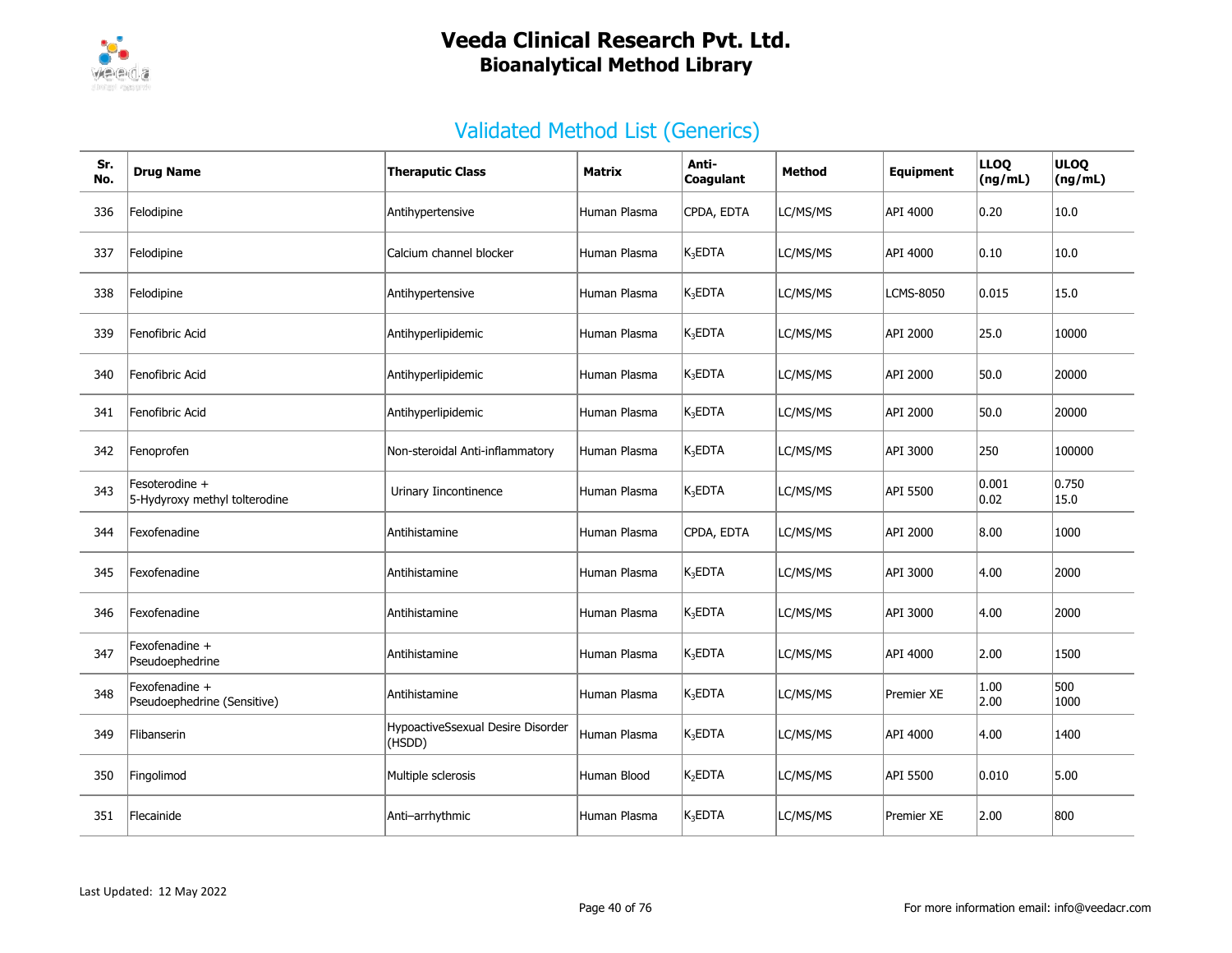

| Sr.<br>No. | <b>Drug Name</b>              | <b>Theraputic Class</b> | <b>Matrix</b> | Anti-<br>Coagulant  | Method   | Equipment         | <b>LLOQ</b><br>(ng/mL) | <b>ULOQ</b><br>(ng/mL) |
|------------|-------------------------------|-------------------------|---------------|---------------------|----------|-------------------|------------------------|------------------------|
| 352        | Fluconazole                   | Antifungal              | Human Plasma  | CPDA, EDTA          | LC/MS/MS | API 2000          | 50                     | 10000                  |
| 353        | Fluconazole                   | Antifungal              | Human Plasma  | $K_3EDTA$           | LC/MS/MS | API 3000          | 20.0                   | 8000                   |
| 354        | Flucytosine                   | Antimycotic             | Human Plasma  | $K_3EDTA$           | LC/MS/MS | API 4000          | 0.10                   | 30.0                   |
| 355        | Flucytosine                   | Antifungal              | Human Plasma  | K <sub>3</sub> EDTA | LC/MS/MS | API 4000          | 0.10                   | 30.0                   |
| 356        | Fludrocortisone               | Glucocorticoid          | Human Plasma  | $K_3$ EDTA          | LC/MS/MS | API 5500          | 0.025                  | 2.50                   |
| 357        | Fluoxetine                    | Antidepressant          | Human Plasma  | $K_3EDTA$           | LC/MS/MS | API 4000          | 0.20                   | 100                    |
| 358        | Fluoxetine +<br>Norfluoxetine | Antidepressant          | Human Plasma  | <b>EDTA</b>         | LC/MS/MS | API 4000          | 2.00                   | 400                    |
| 359        | Fluphenazine                  | Antipsychotic           | Human Plasma  | K3EDTA              | LC/MS/MS | LCMS-8040         | 0.020                  | 5.00                   |
| 360        | Free Dabigatran               | Thrombin Inhibitor      | Human Plasma  | Sodium citrate      | LC/MS/MS | <b>LCMS-8050</b>  | 1.000                  | 400                    |
| 361        | Fulvestrant                   | Anticancer              | Human Plasma  | $K_3EDTA$           | LC/MS/MS | API3000           | 0.10                   | 25.0                   |
| 362        | Furosemide                    | Diuretic                | Human Plasma  | $K_3EDTA$           | LC/MS/MS | LCMS-8050         | 20.0                   | 6000                   |
| 363        | Gabapentin                    | Anticonvulsant          | Human Plasma  | <b>EDTA</b>         | LC/MS/MS | <b>API 2000</b>   | 40.0                   | 10000                  |
| 364        | Gabapentin                    | Anticonvulsant          | Human Plasma  | $K_3$ EDTA          | LC/MS/MS | API 2000          | 40.0                   | 6000                   |
| 365        | Galantamine                   | Alzheimer's disease     | Human Plasma  | $K_3EDTA$           | LC/MS/MS | Premier XE        | 0.25                   | 150                    |
| 366        | Gefitinib                     | Anticancer              | Human Plasma  | $K_3EDTA$           | LC/MS/MS | API 4000          | 0.50                   | 250                    |
| 367        | Gefitinib                     | Anticancer              | Human Plasma  | $K_3$ EDTA          | LC/MS/MS | <b>Premier XE</b> | 1.50                   | 450                    |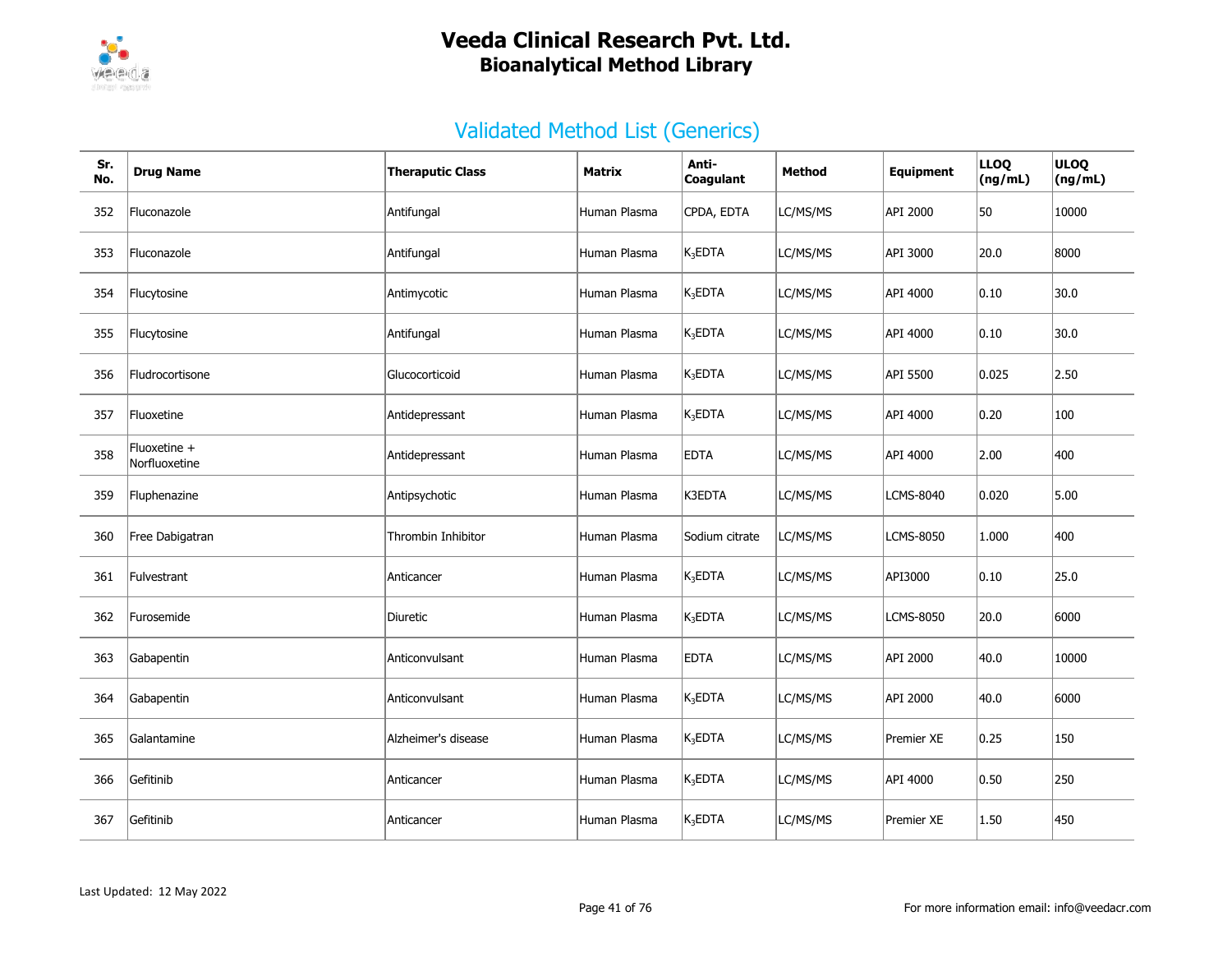

| Sr.<br>No. | <b>Drug Name</b>                    | <b>Theraputic Class</b> | Matrix       | Anti-<br>Coagulant | Method   | Equipment        | <b>LLOQ</b><br>(ng/mL) | <b>ULOQ</b><br>(ng/mL) |
|------------|-------------------------------------|-------------------------|--------------|--------------------|----------|------------------|------------------------|------------------------|
| 368        | Glibenclamide (Glyburide)           | Antidiabetic            | Human Plasma | <b>EDTA</b>        | LC/MS/MS | API 3000         | 1.00                   | 500                    |
| 369        | Glibenclamide (Glyburide)           | Antidiabetic            | Human Plasma | $K_3$ EDTA         | LC/MS/MS | API 2000         | 2.00                   | 800                    |
| 370        | Glibenclamide +<br><b>Metformin</b> | Antidiabetic            | Human Plasma | $K_3EDTA$          | LC/MS/MS | LCMS-8050        | 2.00<br>10.0           | 600<br>3000            |
| 371        | Gliclazide                          | Antidiabetic            | Human Plasma | $K_3$ EDTA         | LC/MS/MS | API 2000         | 50.0                   | 5000                   |
| 372        | Gliclazide                          | Antidiabetic            | Human Plasma | $K_3$ EDTA         | LC/MS/MS | API 2000         | 50.0                   | 12000                  |
| 373        | Glimepiride                         | Antidiabetic            | Human Plasma | <b>EDTA</b>        | LC/MS/MS | API 3000         | 1.00                   | 500                    |
| 374        | Glimpiride                          | Antidiabetic            | Human Plasma | $K_3$ EDTA         | LC/MS/MS | API 3000         | 1.00                   | 500                    |
| 375        | Glimepiride                         | Antidiabetic            | Human Plasma | $K_3$ EDTA         | LC/MS/MS | API 3000         | 2.00                   | 800                    |
| 376        | Glimepiride                         | Antidiabetic            | Human Plasma | $K_3$ EDTA         | LC/MS/MS | API 3000         | 2.00                   | 800                    |
| 377        | Glimepiride                         | Antidiabetic            | Human Plasma | $K_3EDTA$          | LC/MS/MS | API 3000         | 0.50                   | 200                    |
| 378        | Glipizide                           | Antidiabetic            | Human Plasma | $K_3$ EDTA         | LC/MS/MS | API 2000         | 5.00                   | 2000                   |
| 379        | Glycopyrronium                      | Anticholinergic         | Human Plasma | $K_3$ EDTA         | LC/MS/MS | <b>LCMS-8050</b> | 0.50 pg/mL             | 500 pg/mL              |
| 380        | Griseofulvin                        | Antifungal              | Human Plasma | $K_3$ EDTA         | LC/MS/MS | API 2000         | 10.0                   | 4000                   |
| 381        | Granisetron                         | Anti-emetic             | Human Plasma | <b>EDTA</b>        | LC/MS/MS | API 2000         | 0.15                   | 15                     |
| 382        | Granisetron                         | Anti-emetic             | Human Plasma | $K_3$ EDTA         | LC/MS/MS | API 3000         | 0.10                   | 30.0                   |
| 383        | Granisetron                         | Anti-emetic             | Human Plasma | $K_3$ EDTA         | LC/MS/MS | LCMS-8040        | 0.15                   | 150                    |
| 384        | Griseofulvin                        | Antifungal              | Human Plasma | $K_3$ EDTA         | LC/MS/MS | API 2000         | 10.0                   | 5000                   |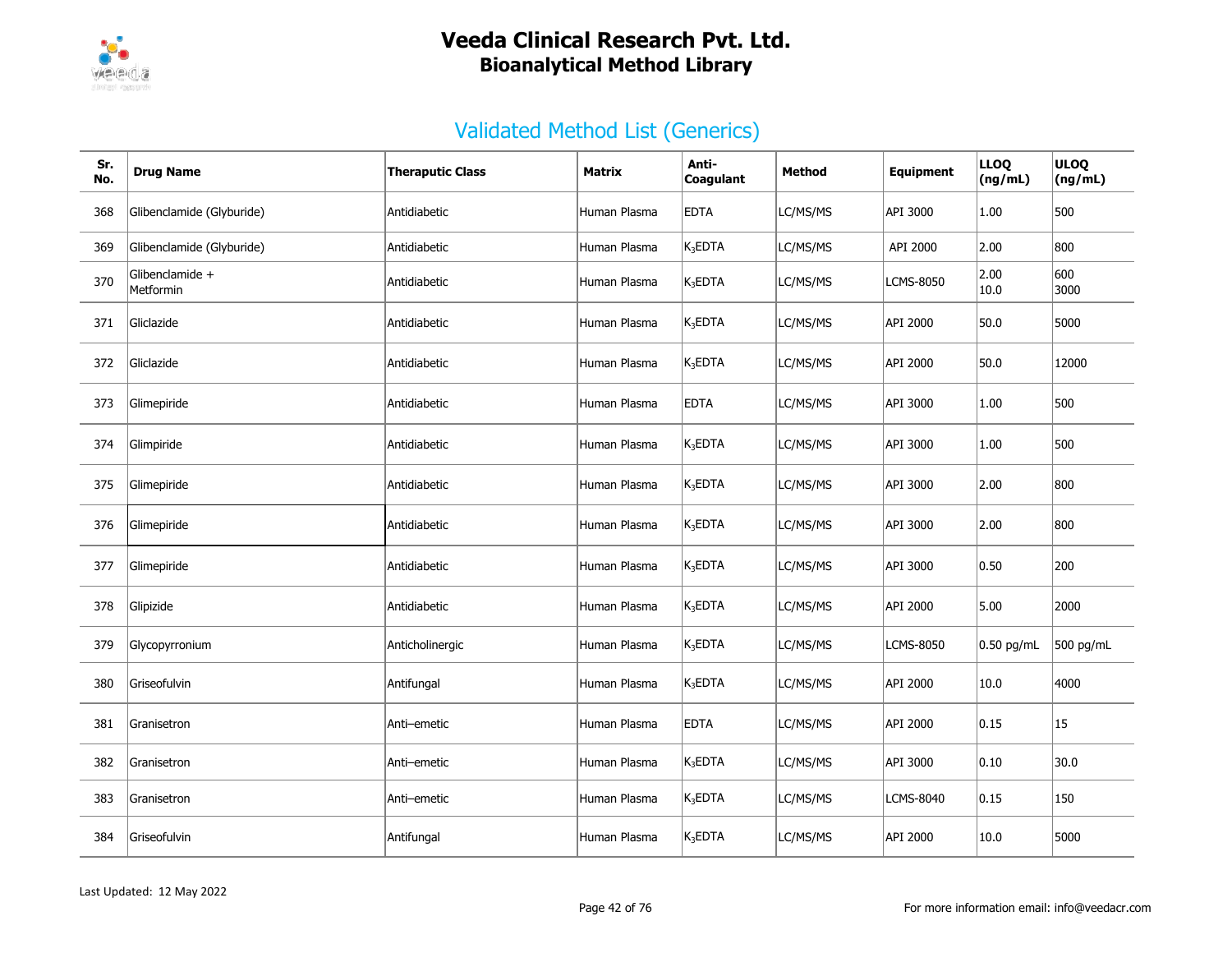

| Sr.<br>No. | <b>Drug Name</b>                     | <b>Theraputic Class</b>      | Matrix       | Anti-<br>Coagulant  | Method   | Equipment        | <b>LLOQ</b><br>(ng/mL) | <b>ULOQ</b><br>(ng/mL) |
|------------|--------------------------------------|------------------------------|--------------|---------------------|----------|------------------|------------------------|------------------------|
| 385        | Guaifenesin                          | Expectorant                  | Human Plasma | $K_3$ EDTA          | LC/MS/MS | API 2000         | 43.77                  | 5606                   |
| 386        | Guaifenesin                          | Expectorant                  | Human Plasma | $K_3$ EDTA          | LC/MS/MS | Premier XE       | 15.0                   | 6000                   |
| 387        | Guaifenesin                          | Expectorant                  | Human Plasma | $K_3$ EDTA          | LC/MS/MS | Premier XE       | 12.5                   | 5000                   |
| 388        | Guanfacine                           | Antihypertensive             | Human Plasma | $K_3$ EDTA          | LC/MS/MS | API 5500         | 0.025                  | 10.0                   |
| 389        | Guanfacine                           | Antihypertensive             | Human Plasma | K <sub>3</sub> EDTA | LC/MS/MS | API 5500         | 0.05                   | 20.0                   |
| 390        | Hydralazine                          | Antihypertensive             | Human Plasma | $K_3$ EDTA          | LC/MS/MS | LCMS-8050        | 0.20                   | 200                    |
| 391        | Hydrochlorothiazide                  | Diuretic                     | Human Plasma | <b>EDTA</b>         | LC/MS/MS | API 2000         | 5.00                   | 500                    |
| 392        | Hydrochlorothiazide                  | Diuretic                     | Human Plasma | <b>EDTA</b>         | LC/MS/MS | API 3000         | 1.00                   | 500                    |
| 393        | Hydrochlorothiazide                  | Antihypertensive             | Human Plasma | $K_3$ EDTA          | LC/MS/MS | API 3000         | 1.00                   | 250                    |
| 394        | Hydrochlorothiazide +<br>Irbesartan  | Antihypertensive<br>Diuretic | Human Plasma | $K_3$ EDTA          | LC/MS/MS | API 3000         | 1.00<br>30.0           | 250<br>7500            |
| 395        | Hydrochlorothiazine +<br>Telmisartan | Antihypertensive             | Human Plasma | $K_3$ EDTA          | LC/MS/MS | API 4000         | 1.50<br>5.00           | 300<br>1000            |
| 396        | Hydrochlorothiazide +<br>Metoprolol  | Antihypertensive             | Human Plasma | K <sub>3</sub> EDTA | LC/MS/MS | API 4000         | 1.00<br> 0.15          | 500<br>75.0            |
| 397        | Hydrocortisone                       | Glucocorticoid               | Human Plasma | $K_3$ EDTA          | LC/MS/MS | API 4000         | 0.50                   | 1000                   |
| 398        | Hydrocortisone (Free)                | Glucocorticoid               | Human Plasma | $K_3$ EDTA          | LC/MS/MS | <b>LCMS-8050</b> | $ 0.10\rangle$         | 80.0                   |
| 399        | Hydrocortisone (Free)                | Glucocorticoid               | Human Plasma | $K_3$ EDTA          | LC/MS/MS | <b>LCMS-8050</b> | 0.10                   | 50.0                   |
| 400        | Hydrocortisone (Total)               | Glucocorticoid               | Human Plasma | K <sub>3</sub> EDTA | LC/MS/MS | <b>LCMS-8050</b> | 1.00                   | 500                    |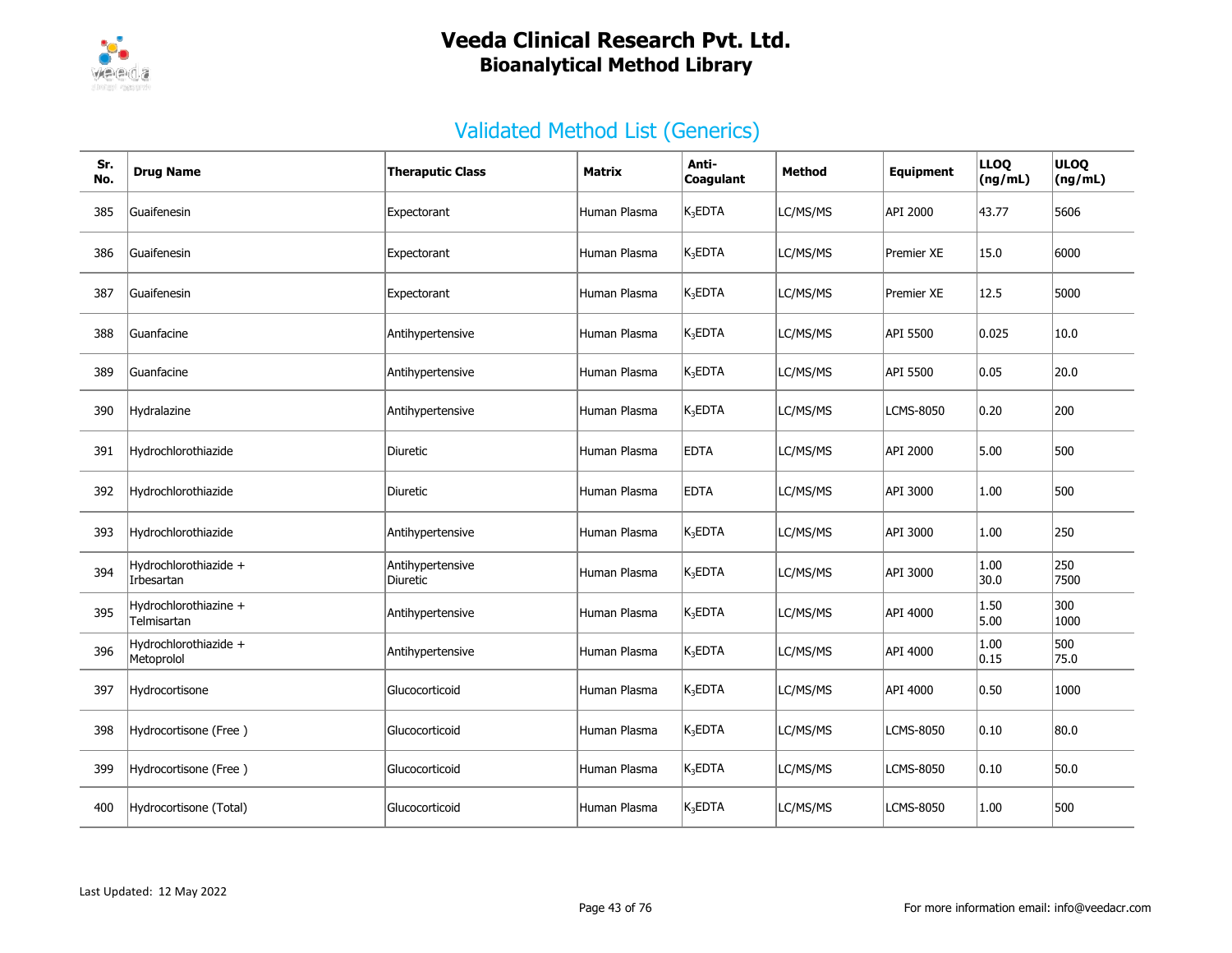

| Sr.<br>No. | <b>Drug Name</b>                     | <b>Theraputic Class</b>          | Matrix       | Anti-<br>Coagulant  | Method   | Equipment         | <b>LLOQ</b><br>(ng/mL) | <b>ULOQ</b><br>(ng/mL) |
|------------|--------------------------------------|----------------------------------|--------------|---------------------|----------|-------------------|------------------------|------------------------|
| 401        | Hydroxycarbamide (Hydroxyurea)       | Anticancer                       | Human Plasma | $K_3$ EDTA          | LC/MS/MS | API 4000          | 100                    | 30000                  |
| 402        | Hydroxycarbamide(Hydroxyurea)        | antimetabolites                  | Human Plasma | $K_3$ EDTA          | LC/MS/MS | <b>LCMS-8040</b>  | 100                    | 30000                  |
| 403        | Hydroxychloroquine                   | Antimalarial                     | Human Plasma | $K_3EDTA$           | LC/MS/MS | API 2000          | 2.00                   | 600                    |
| 404        | Ibrutinib                            | Anticancer                       | Human Plasma | $K_3$ EDTA          | LC/MS/MS | API 4000          | 0.50                   | 100                    |
| 405        | Ibuprofen                            | <b>NSAID</b>                     | Human Plasma | $K_3EDTA$           | LC/MS/MS | Premier XE        | 500                    | 100000                 |
| 406        | Ibuprofen                            | <b>NSAID</b>                     | Human Plasma | $K_3EDTA$           | LC/MS/MS | <b>Premier XE</b> | 150                    | 30000                  |
| 407        | Ibuprofen                            | <b>NSAID</b>                     | Human Plasma | K <sub>3</sub> EDTA | LC/MS/MS | API 4000          | 250                    | 100000                 |
| 408        | Ibuprofen and Paracetamol            | anti-inflammatory & antipyretics | Human Plasma | $K_3$ EDTA          | LC/MS/MS | API 3200          | 100.00<br>30.00        | 30000<br>9000          |
| 409        | Idelasisib                           | Chronic lymphocytic leukemia     | Human Plasma | $K_3$ EDTA          | LC/MS/MS | API 3200          | 10.0                   | 4000                   |
| 410        | Imatinib                             | Anticancer                       | Human Plasma | $K_3$ EDTA          | LC/MS/MS | API2000           | 25.0                   | 8000                   |
| 411        | Imatinib                             | Anticancer                       | Human Plasma | K <sub>3</sub> EDTA | LC/MS/MS | API 2000          | 25.00                  | 6000                   |
| 412        | Imatinib $+$<br>N-Desmethyl Imatinib | Anticancer                       | Human Plasma | $K_3$ EDTA          | LC/MS/MS | API 3200          | 20.0<br> 2.00          | 10000<br>1000          |
| 413        | Indapamide                           | Antihypertensive                 | Human Blood  | $K_3$ EDTA          | LC/MS/MS | API 4000          | 0.20                   | 100                    |
| 414        | Indomethacin                         | Nonsteroidal anti-inflammatory   | Human Plasma | $K_3$ EDTA          | LC/MS/MS | API 2000          | 25.0                   | 5000                   |
| 415        | Indoramin                            | Antihypertensive                 | Human Plasma | $K_3$ EDTA          | LC/MS/MS | API 5500          | 0.04                   | 80                     |
| 416        | Ipratropium                          | Asthma                           | Human Plasma | $K_3$ EDTA          | LC/MS/MS | <b>LCMS-8060</b>  | $0.60$ pg/mL           | $180$ pg/mL            |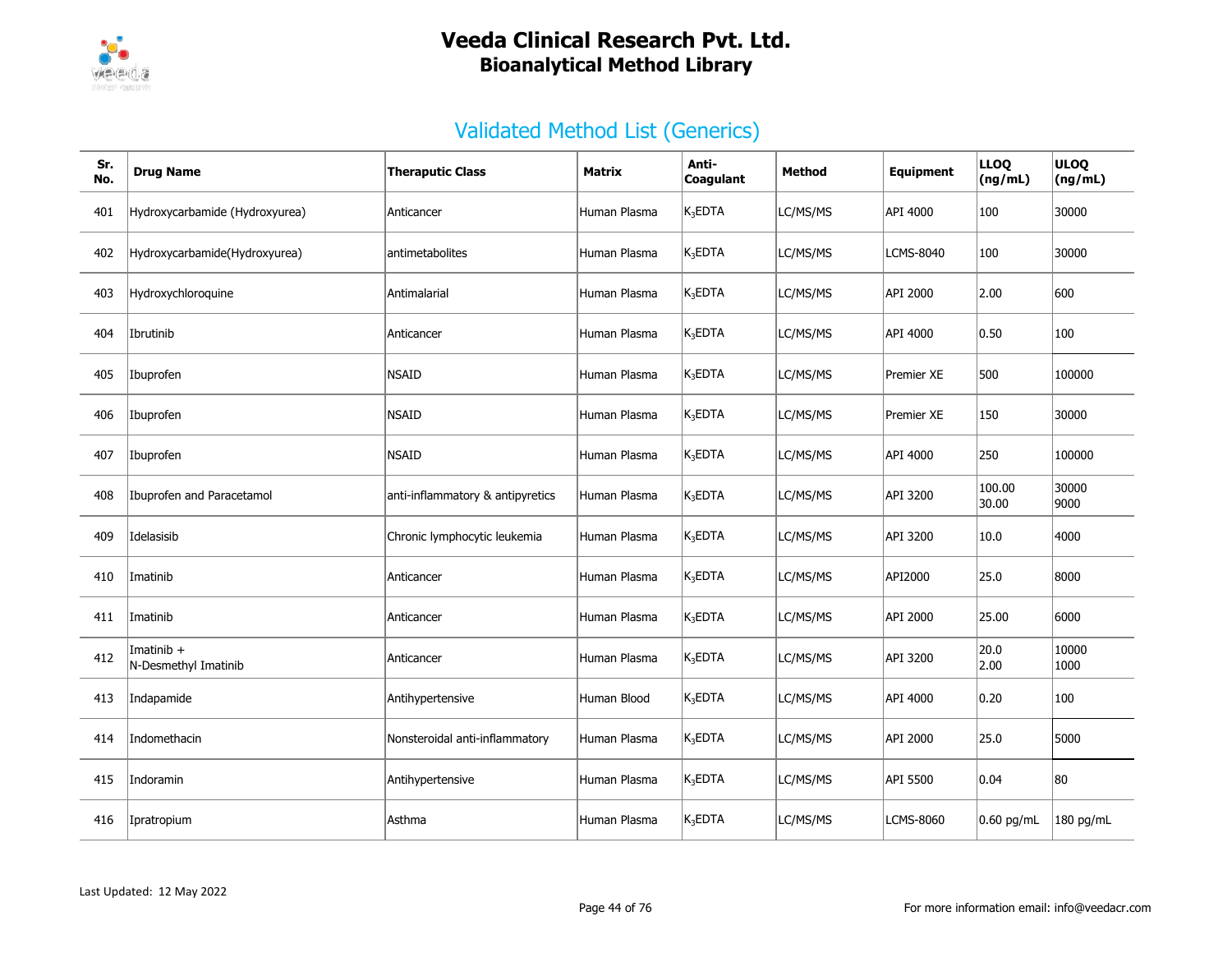

| Sr.<br>No. | <b>Drug Name</b>                       | <b>Theraputic Class</b>                      | <b>Matrix</b> | Anti-<br>Coagulant  | Method   | Equipment         | <b>LLOQ</b><br>(ng/mL) | <b>ULOQ</b><br>(ng/mL) |
|------------|----------------------------------------|----------------------------------------------|---------------|---------------------|----------|-------------------|------------------------|------------------------|
| 417        | Irbesartan +<br>Hydrochlorothiazide    | Antihypertensive<br>Diuretic                 | Human Plasma  | $K_3$ EDTA          | LC/MS/MS | API 3000          | 10.0<br>1.00           | 5000<br>500            |
| 418        | Irbesartan                             | Antihypertensive                             | Human Plasma  | K <sub>3</sub> EDTA | LC/MS/MS | API 3000          | 30.0                   | 7500                   |
| 419        | Iron                                   | Iron Defficiency Anaemia                     | Human Plasma  | $K_3$ EDTA          | ICP OES  | Optima 8000       | 400                    | 20000                  |
| 420        | Isosorbide 5-mononitrate               | Angina Pectoris, Congestive<br>Heart Failure | Human Plasma  | $K_3$ EDTA          | LC/MS/MS | API 5500          | 10.0                   | 1000                   |
| 421        | Isotretinoin                           | Anti-acne                                    | Human Plasma  | $K_3EDTA$           | LC/MS/MS | <b>LCMS-8050</b>  | 0.50                   | 2000                   |
| 422        | Isotretinoin                           | Anti-acne                                    | Human Plasma  | $K_3$ EDTA          | LC/MS/MS | <b>LCMS-8050</b>  | 0.50                   | 1000                   |
| 423        | Itraconazole                           | Antifungal                                   | Human Plasma  | CPDA, EDTA          | LC/MS/MS | API 4000          | 2.00                   | 600                    |
| 424        | Itraconazole                           | Antifungal                                   | Human Plasma  | $K_3$ EDTA          | LC/MS/MS | <b>LCMS-8050</b>  | 1.00                   | 1000                   |
| 425        | Itraconazole +<br>Hydroxy Itraconazole | Antifungal                                   | Human Plasma  | $K_3$ EDTA          | LC/MS/MS | API 3000          | 2.00                   | 600                    |
| 426        | Ivabradine                             | Heart rate lowering agent                    | Human Plasma  | $K_3$ EDTA          | LC/MS/MS | <b>Premier XE</b> | 0.25                   | 100                    |
| 427        | Ivabradine +<br>N-desmethyi ivabradine | Heart rate lowering agent                    | Human Plasma  | $K_3$ EDTA          | LC/MS/MS | API 4000          | 0.20<br>0.050          | 100<br>25.0            |
| 428        | Ivacaftor                              | Cystic fibrosis                              | Human Plasma  | K <sub>3</sub> EDTA | LC/MS/MS | API 3200          | 2.00                   | 2000                   |
| 429        | Ivermectin                             | anthelmintics                                | Human Plasma  | $K_3$ EDTA          | LC/MS/MS | API 4000          | 0.20                   | 80.0                   |
| 430        | Ketoprofen                             | Anti-Inflammatory, Analgesic                 | Human Plasma  | $K_3$ EDTA          | LC/MS/MS | API 3000          | 20.0                   | 10000                  |
| 431        | Ketorolac                              | Antihistamine                                | Human Plasma  | $K_3EDTA$           | LC/MS/MS | <b>LCMS-8050</b>  | 10.0                   | 2000                   |
| 432        | Ketotifen                              | <b>NSAID</b>                                 | Human Plasma  | $K_3$ EDTA          | LC/MS/MS | <b>LCMS-8060</b>  | 0.002                  | 1.00                   |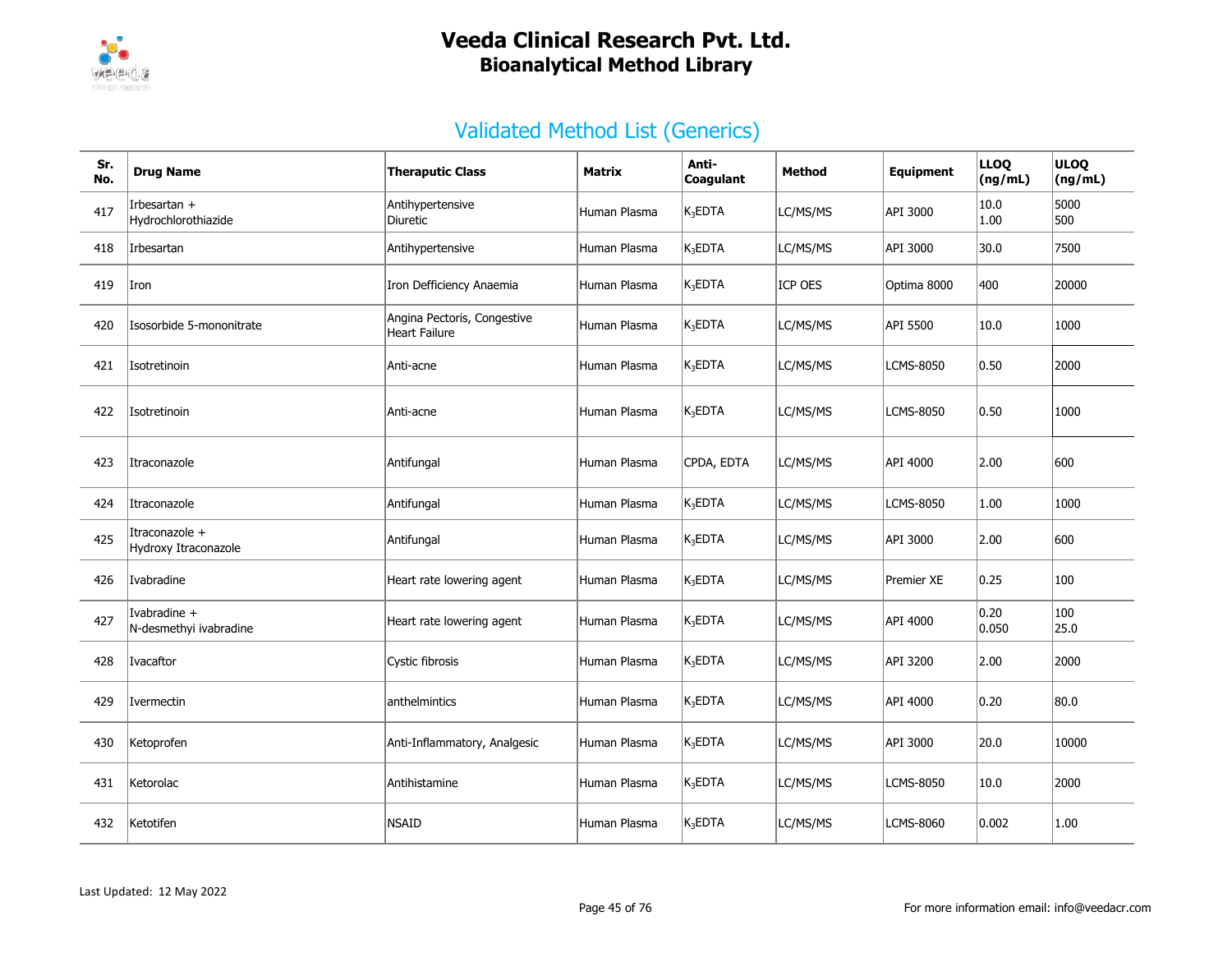

| Sr.<br>No. | <b>Drug Name</b>                           | <b>Theraputic Class</b>        | Matrix       | Anti-<br>Coagulant  | <b>Method</b> | <b>Equipment</b> | <b>LLOQ</b><br>(ng/mL) | <b>ULOQ</b><br>(ng/mL) |
|------------|--------------------------------------------|--------------------------------|--------------|---------------------|---------------|------------------|------------------------|------------------------|
| 433        | Lacosamide                                 | Antiepileptic                  | Human Plasma | $K_3$ EDTA          | LC/MS/MS      | <b>LCMS-8040</b> | 50.0                   | 10000                  |
| 434        | Labetalol                                  | Antihypertensive               | Human Plasma | K3EDTA              | LC/MS/MS      | Premier XE       | 1.0                    | 500                    |
| 435        | Lacosamide                                 | Antiepileptic                  | Human Plasma | K3EDTA              | LC/MS/MS      | <b>LCMS-8040</b> | 50.0                   | 20000                  |
| 436        | Lamivudine                                 | Antiviral                      | Human Plasma | $K_3$ EDTA          | LC/MS/MS      | API 3000         | 60.0                   | 6000                   |
| 437        | Lamivudine                                 | Antiviral                      | Human Plasma | $K_3$ EDTA          | LC/MS/MS      | API 2000         | 20.0                   | 6000                   |
| 438        | Lamivudine +<br>Tenofovir                  | Antiviral                      | Human Plasma | $K_3$ EDTA          | LC/MS/MS      | API 3200         | 20.0<br>5.00           | 4000<br>1000           |
| 439        | Lamivudine +<br>Zidovudine                 | Antiviral                      | Human Plasma | $K_3EDTA$           | LC/MS/MS      | API 2000         | 40.0<br>60.0           | 4000<br>6000           |
| 440        | Lamivudine +<br>Abacavir                   | Antiviral                      | Human Plasma | <b>EDTA</b>         | LC/MS/MS      | API 3000         | 55.0<br>30.0           | 11000<br>6000          |
| 441        | Lamivudine +<br>Nevirapine +<br>Zidovudine | Antiviral                      | Human Plasma | $K_3$ EDTA          | LC/MS/MS      | API 2000         | 50.0                   | 6000                   |
| 442        | Lamuvudine +<br>Nevirapine +<br>Zidovudine | Antiviral                      | Human Plasma | $K_3$ EDTA          | LC/MS/MS      | API 2000         | 40.0<br>50.0<br>60.0   | 4000<br>5000<br>6000   |
| 443        | Lamotrigine                                | Anticonvulsant, Anti-epileptic | Human Plasma | K <sub>2</sub> EDTA | LC/MS/MS      | Premier XE       | 40.0                   | 10000                  |
| 444        | Lamotrigine                                | Anticonvulsant, Anti-epileptic | Human Plasma | $K_3$ EDTA          | LC/MS/MS      | API 4000         | 5.00                   | 4000                   |
| 445        | Lamotrigine                                | Anticonvulsant, Anti-epileptic | Human Plasma | $K_3$ EDTA          | LC/MS/MS      | API 3200         | 20.0                   | 10000                  |
| 446        | Lansoprazole                               | Proton pump inhibitor          | Human Plasma | <b>EDTA</b>         | LC/MS/MS      | API 4000         | 5.00                   | 2000                   |
| 447        | Lansoprazole                               | Proton pump inhibitor          | Human Plasma | <b>EDTA</b>         | LC/MS/MS      | API 4000         | 2.00                   | 2000                   |
| 448        | Lansoprazole                               | Proton-pump inhibitor          | Human Plasma | $K_3EDTA$           | LC/MS/MS      | API 4000         | 5.00                   | 2500                   |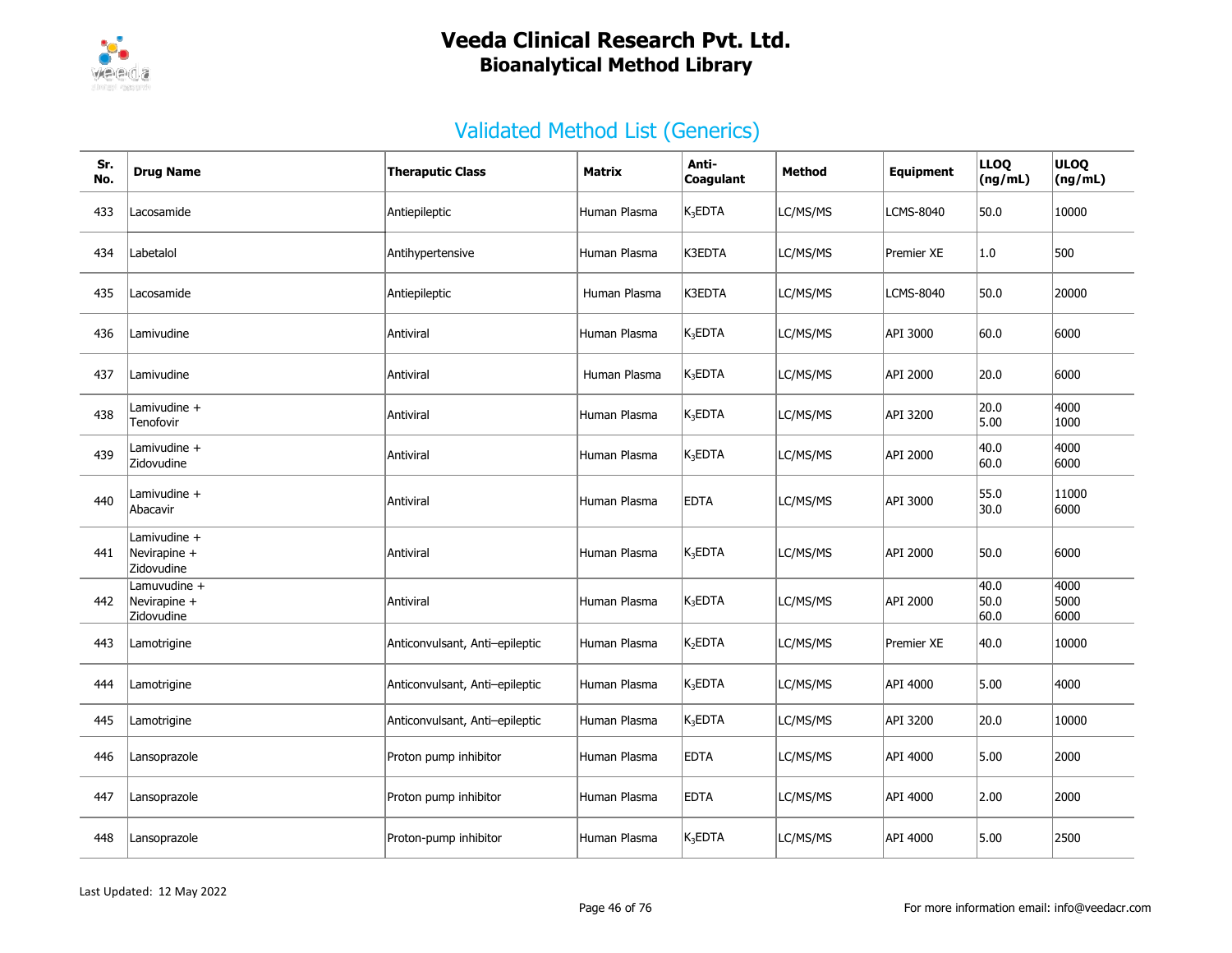

| Sr.<br>No. | <b>Drug Name</b>           | <b>Theraputic Class</b>                  | Matrix       | Anti-<br>Coagulant | Method   | Equipment         | <b>LLOQ</b><br>(ng/mL) | <b>ULOQ</b><br>(ng/mL) |
|------------|----------------------------|------------------------------------------|--------------|--------------------|----------|-------------------|------------------------|------------------------|
| 449        | Lansoprazole               | Proton pump inhibitor                    | Human Plasma | $K_3EDTA$          | LC/MS/MS | API 4000          | 2.50                   | 2500                   |
| 450        | Lansoprazole               | Proton pump inhibitor                    | Human Plasma | $K_3EDTA$          | LC/MS/MS | API 4000          | 2.50                   | 2500                   |
| 451        | Lapatinib                  | Anticancer                               | Human Plasma | $K_3$ EDTA         | LC/MS/MS | API 4000          | 10.0                   | 5000                   |
| 452        | Lapatinib                  | Anticancer                               | Human Plasma | $K_3EDTA$          | LC/MS/MS | API 3200          | 3.00                   | 1500                   |
| 453        | Ledipasvir +<br>Sofosbuvir | Antiviral                                | Human Plasma | $K_3$ EDTA         | LC/MS/MS | LCMS - 8050       | 2.00<br>3.00           | 1000<br>1500           |
| 454        | Lenalidomide               | Anticancer (Multiple myeloma)            | Human Plasma | $K_3EDTA$          | LC/MS/MS | LCMS-8040         | 2.00                   | 1000                   |
| 455        | Lenalidomide               | Anticancer (Multiple myeloma)            | Human Plasma | $K_3EDTA$          | LC/MS/MS | <b>LCMS-8040</b>  | 0.50                   | 100                    |
| 456        | Lenalidomide               | Anticancer (Multiple myeloma)            | Human Plasma | $K_3EDTA$          | LC/MS/MS | <b>LCMS-8040</b>  | 0.50                   | 100                    |
| 457        | Lenvatinib                 | Anticancer                               | Human Plasma | $K_3$ EDTA         | LC/MS/MS | Premier XE        | 0.40                   | 400                    |
| 458        | Letrozole                  | Anticancer                               | Human Plasma | $K_3EDTA$          | LC/MS/MS | Premier XE        | 0.50                   | 100                    |
| 459        | Letrozole                  | <b>Breast Cancer</b>                     | Human Plasma | $K_3$ EDTA         | LC/MS/MS | API 3200          | 1.00                   | 400                    |
| 460        | Leuprolide (Leuprorelin)   | Prostate cancer, Breast cancer           | Human Serum  | <b>NA</b>          | LC/MS/MS | API 5500          | 0.050                  | 50.0                   |
| 461        | Leuprolide (Leuprorelin)   | Prostate cancer, Breast cancer           | Human Serum  | NA)                | LC/MS/MS | LCMS-8050         | 0.50                   | 200                    |
| 462        | Leuprolide (Leuprorelin)   | Prostate cancer, Breast cance            | Human Serum  | NA)                | LC/MS/MS | LCMS-8050         | 0.020                  | 120                    |
| 463        | Levetiracetam              | Anti-epileptic                           | Human Plasma | $K_3EDTA$          | LC/MS/MS | Premier XE        | 300                    | 60000                  |
| 464        | Levetiracetam              | Anti-epileptic                           | Human Plasma | $K_3$ EDTA         | LC/MS/MS | <b>Premier XE</b> | 300                    | 60000                  |
| 465        | Levocarnitine              | Primary systemic carnitine<br>deficiency | Human Plasma | $K_3EDTA$          | LC/MS/MS | <b>LCMS-8040</b>  | 100                    | 20000                  |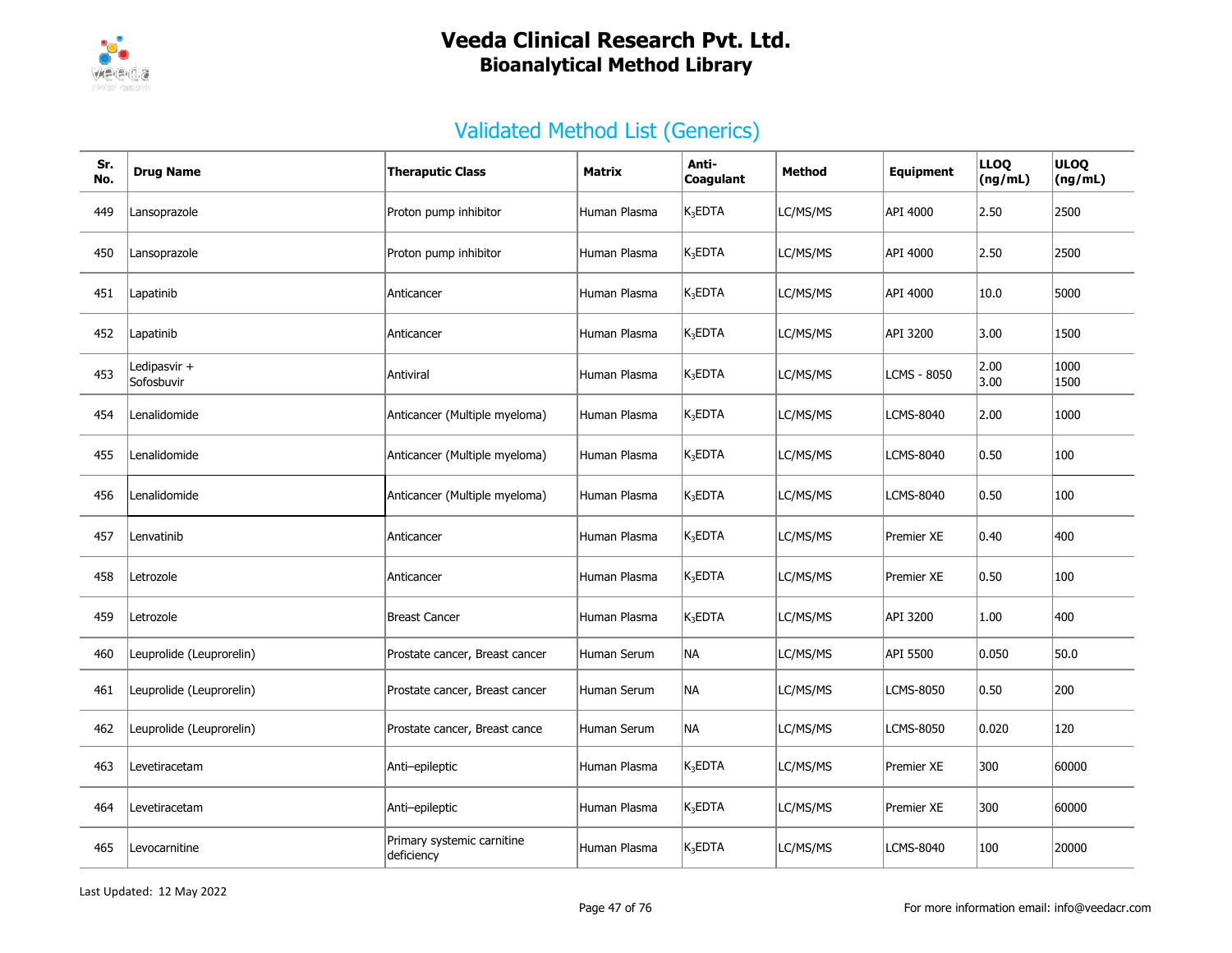

| Sr.<br>No. | <b>Drug Name</b>                | <b>Theraputic Class</b>     | Matrix       | Anti-<br>Coagulant  | <b>Method</b> | <b>Equipment</b>  | <b>LLOQ</b><br>(ng/mL) | <b>ULOQ</b><br>(ng/mL) |
|------------|---------------------------------|-----------------------------|--------------|---------------------|---------------|-------------------|------------------------|------------------------|
| 466        | Levocetirizine                  | Non-sedative antihistamine  | Human Plasma | $K_3EDTA$           | LC/MS/MS      | API 3000          | 10.0                   | 600                    |
| 467        | Levofloxacin                    | Antibacterial               | Human Plasma | $K_3$ EDTA          | LC/MS/MS      | API 2000          | 100                    | 16000                  |
| 468        | Levofloxacin                    | Antibacterial               | Human Plasma | $K_3$ EDTA          | LC/MS/MS      | API 2000          | 80.0                   | 20000                  |
| 469        | Levofloxacin                    | Antibacterial               | Human Plasma | $K_3$ EDTA          | LC/MS/MS      | API 2000          | 80.0                   | 20000                  |
| 470        | Levomepromazine                 | Antipsychotic               | Human Plasma | K <sub>3</sub> EDTA | LC/MS/MS      | <b>LCMS-8050</b>  | 0.025                  | 15.0                   |
| 471        | Levosalbutamol                  | Ashtma                      | Human Plasma | $K_3$ EDTA          | LC/MS/MS      | <b>LCMS-8050</b>  | 0.005                  | 1.00                   |
| 472        | Levothyroxine                   | Thyroid Hormone Defficiency | Human Serum  | NA)                 | LC/MS/MS      | <b>Premier XE</b> | 10.0                   | 1000                   |
| 473        | Levothyroxine +<br>Liothyronine | Thyroid Hormone Defficiency | Human Serum  | NA                  | LC/MS/MS      | <b>LCMS-8050</b>  | 20.0<br>0.30           | 1000<br>15.0           |
| 474        | Levothyroxine +<br>Liothyronine | Thyroid Hormone Defficiency | Human Serum  | NA                  | LC/MS/MS      | <b>LCMS-8050</b>  | 20.0<br> 0.30          | 800<br>12.0            |
| 475        | Lidocaine                       | <b>Local Anesthetic</b>     | Human Plasma | $K_3$ EDTA          | LC/MS/MS      | API 4000          | 0.200                  | 200                    |
| 476        | Lidocaine +<br>Prilocaine       | Local Anesthetic            | Human Plasma | K <sub>2</sub> EDTA | LC/MS/MS      | API 4000          | 0.60<br>0.40           | 300<br>200             |
| 477        | Linagliptin                     | Antidiabetic                | Human Plasma | $K_3$ EDTA          | LC/MS/MS      | <b>LCMS-8050</b>  | 0.035                  | 14.0                   |
| 478        | Linezolid                       | Antibiotic                  | Human Plasma | $K_3$ EDTA          | LC/MS/MS      | API 3000          | 100                    | 24000                  |
| 479        | Lisinopril                      | Antihypertensive            | Human Plasma | <b>EDTA</b>         | LC/MS/MS      | API 4000          | 1.00                   | 200                    |
| 480        | Lisinopril                      | Antihypertensive            | Human Plasma | $K_3EDTA$           | LC/MS/MS      | API 4000          | 0.50                   | 60                     |
| 481        | Lisinopril                      | Antihypertensive            | Human Plasma | $K_3$ EDTA          | LC/MS/MS      | <b>LCMS-8050</b>  | 0.20                   | 200                    |
| 482        | Lisinopril                      | Antihypertensive            | Human Plasma | K <sub>3</sub> EDTA | LC/MS/MS      | API 4000          | 1.00                   | 700                    |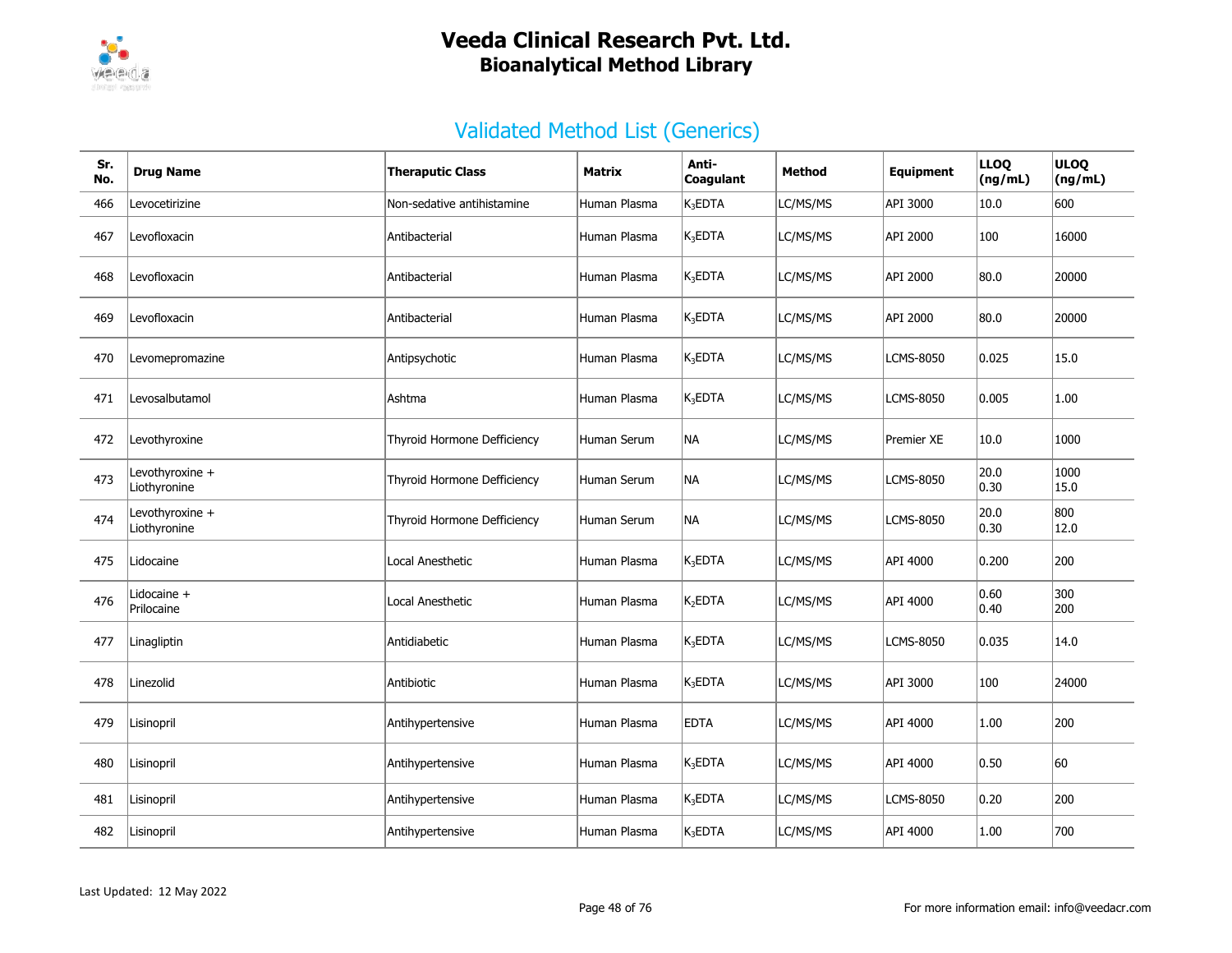

| Sr.<br>No. | <b>Drug Name</b>                       | <b>Theraputic Class</b>                         | Matrix       | Anti-<br>Coagulant | <b>Method</b>  | <b>Equipment</b> | <b>LLOQ</b><br>(ng/mL) | <b>ULOQ</b><br>(ng/mL) |
|------------|----------------------------------------|-------------------------------------------------|--------------|--------------------|----------------|------------------|------------------------|------------------------|
| 483        | Lithium                                | Antidepressant                                  | Human Plasma | $K_3$ EDTA         | ICP OES        | Optima 8000      | 50.0                   | 5000                   |
| 484        | Loperamide                             | Antidiarrheal                                   | Human Plasma | $K_3$ EDTA         | LC/MS/MS       | API 5500         | 0.010                  | 4.00                   |
| 485        | Loperamide                             | Antidiarrheal                                   | Human Plasma | $K_3$ EDTA         | LC/MS/MS       | API 5500         | 0.005                  | 6.00                   |
| 486        | Loperamide +<br>N-Desmethyl Loperamide | Antidiarrheal                                   | Human Plasma | $K_3EDTA$          | LC/MS/MS       | API 5500         | 0.010<br> 0.010        | 4.00<br>4.00           |
| 487        | Lopinavir +<br>Ritonavir               | Antiretroviral                                  | Human Plasma | $K_3$ EDTA         | LC/MS/MS       | Premier XE       | 30.0<br>3.00           | 15000<br>1500          |
| 488        | Loratadine +<br>Desloratadine          | Antihistamine                                   | Human Plasma | CPDA, EDTA         | LC/MS/MS       | API 4000         | 0.20                   | 50.0                   |
| 489        | Loratadine                             | Antihistamine                                   | Human Plasma | $K_3$ EDTA         | LC/MS/MS       | LCMS-8050        | 0.075                  | 25.0                   |
| 490        | Lorcaserin                             | <b>Weight Loss</b>                              | Human Plasma | $K_3$ EDTA         | LC/MS/MS       | API 4000         | 0.40                   | 200                    |
| 491        | Losartan                               | Angiotensin II Receptor Antagonist Human Plasma |              | $K_3$ EDTA         | LC/MS/MS       | API 3000         | 1.00                   | 500                    |
| 492        | Lumefantrine                           | Antimalarial                                    | Human Plasma | Na Heparin         | LC/MS/MS       | Premier XE       | 50.0                   | 20000                  |
| 493        | Lumafantrine                           | Antimalarial                                    | Human Plasma | $K_3$ EDTA         | LC/MS/MS       | API 3200         | 50.0                   | 30000                  |
| 494        | Lurasidone                             | Antipsychotic                                   | Human Serum  | NA                 | LC/MS/MS       | API4000          | 0.25                   | 150                    |
| 495        | Lurasidone                             | Antipsychotic                                   | Human Plasma | $K_3EDTA$          | LC/MS/MS       | API 4000         | 0.25                   | 150                    |
| 496        | Magnesium                              | Hypomagnesaemia                                 | Human Serum  | <b>NA</b>          | <b>ICP OES</b> | Optima 8000      | 2000                   | 150000                 |
| 497        | Magnesium                              | Hypomagnesaemia                                 | Human Urine  | <b>NA</b>          | <b>ICP OES</b> | Optima 8000      | 2000                   | 350000                 |
| 498        | Macitentan                             | Antihypertensive                                | Human Plasma | $K_3$ EDTA         | LC/MS/MS       | API 4000         | 1.00                   | 500                    |
| 499        | Maraviroc                              | Antiviral                                       | Human Plasma | $K_3EDTA$          | LC/MS/MS       | API 4000         | 0.50                   | 500                    |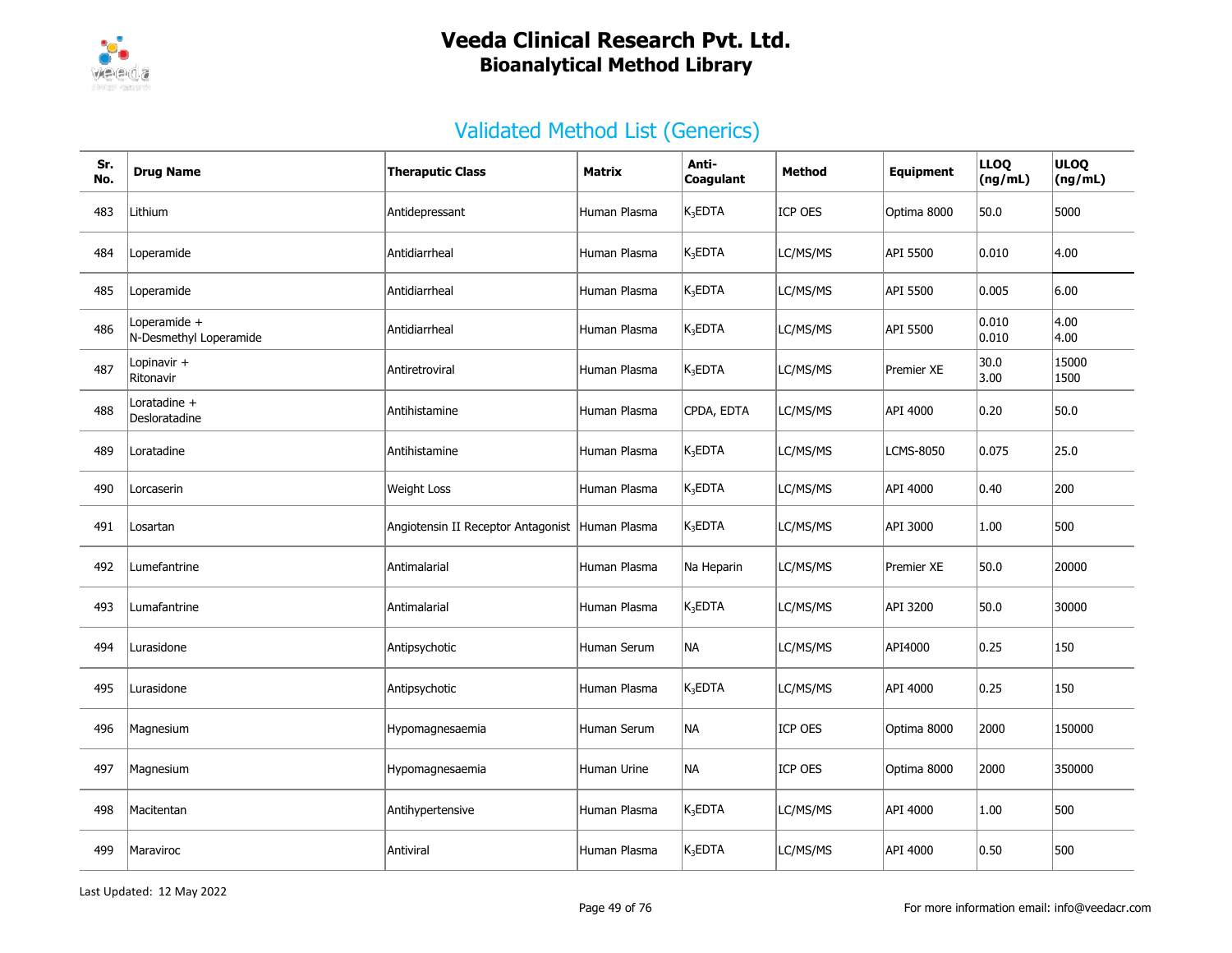

| Sr.<br>No. | <b>Drug Name</b>            | <b>Theraputic Class</b>         | Matrix       | Anti-<br>Coagulant | <b>Method</b> | <b>Equipment</b>   | <b>LLOQ</b><br>(ng/mL) | <b>ULOQ</b><br>(ng/mL) |
|------------|-----------------------------|---------------------------------|--------------|--------------------|---------------|--------------------|------------------------|------------------------|
| 500        | Mebendazole                 | Anthelmintic                    | Human Plasma | $K_3$ EDTA         | LC/MS/MS      | <b>LCMS-8050</b>   | 0.020                  | 30.0                   |
| 501        | Meclizine                   | Antihistamine                   | Human Plasma | $K_3$ EDTA         | LC/MS/MS      | <b>LCMS-8040</b>   | 0.50                   | 300                    |
| 502        | Mefenamic Acid (Sensitive)  | Non-steroidal Anti-inflammatory | Human Plasma | $K_3EDTA$          | LC/MS/MS      | API 2000           | 40.5                   | 12000                  |
| 503        | Mefenamic Acid (Sensitive)  | Non-steroidal Anti-inflammatory | Human Plasma | $K_3$ EDTA         | LC/MS/MS      | API 3000           | 20.0                   | 11000                  |
| 504        | Mefenamic acid              | Non steroial anti inflammatory  | Human Plasma | $K_3EDTA$          | LC/MS/MS      | API2000            | 30.0                   | 12000                  |
| 505        | Meloxicam                   | <b>NSAID</b>                    | Human Plasma | $K_3EDTA$          | LC/MS/MS      | API 4000           | 20.0                   | 8000                   |
| 506        | Memantine                   | Anti-Alzheimer's                | Human Plasma | <b>EDTA</b>        | LC/MS/MS      | API 3000           | 0.50                   | 100                    |
| 507        | Mexiletine                  | Antiarrhythmic                  | Human Plasma | $K_3$ EDTA         | LC/MS/MS      | <b>LCMS-8040</b>   | 2.00                   | 1000                   |
| 508        | Mercaptopurine              | Immunosuppressant               | Human Plasma | $K_3$ EDTA         | LC/MS/MS      | API 4000           | 0.50                   | 80.0                   |
| 509        | Mesalamine                  | Anti-inflammatory               | Human Plasma | $K_3EDTA$          | LC/MS/MS      | API 4000           | 2.0                    | 3500                   |
| 510        | Mesalamine                  | Anti-inflammatory               | Human Plasma | $K_3$ EDTA         | LC/MS/MS      | API 4000           | 2.00                   | 2000                   |
| 511        | Mesalamine                  | Anti-inflammatory               | Human Plasma | $K_3$ EDTA         | LC/MS/MS      | API 4000           | 2.00                   | 2000                   |
| 512        | Mesalamine                  | Anti-inflammatory               | Human Plasma | $K_3$ EDTA         | LC/MS/MS      | <b>Waters QPXE</b> | 25.0                   | 12500                  |
| 513        | Mesalamine & Its Metabolite | Anti-inflammatory               | Human Urine  | <b>NA</b>          | LC/MS/MS      | API 4000           | 50.000<br>100.000      | 10000<br>20000         |
| 514        | Metaxalone                  | Muscle Relaxant                 | Human Plasma | $K_3$ EDTA         | LC/MS/MS      | API 2000           | 10.0                   | 5000                   |
| 515        | Metformin                   | Antidiabetic                    | Human Plasma | <b>EDTA</b>        | <b>HPLC</b>   | <b>HPLC-UV</b>     | 40.0                   | 7500                   |
| 516        | Metformin                   | Antidiabetic                    | Human Plasma | $K_3$ EDTA         | LC/MS/MS      | API 2000           | 40.0                   | 7500                   |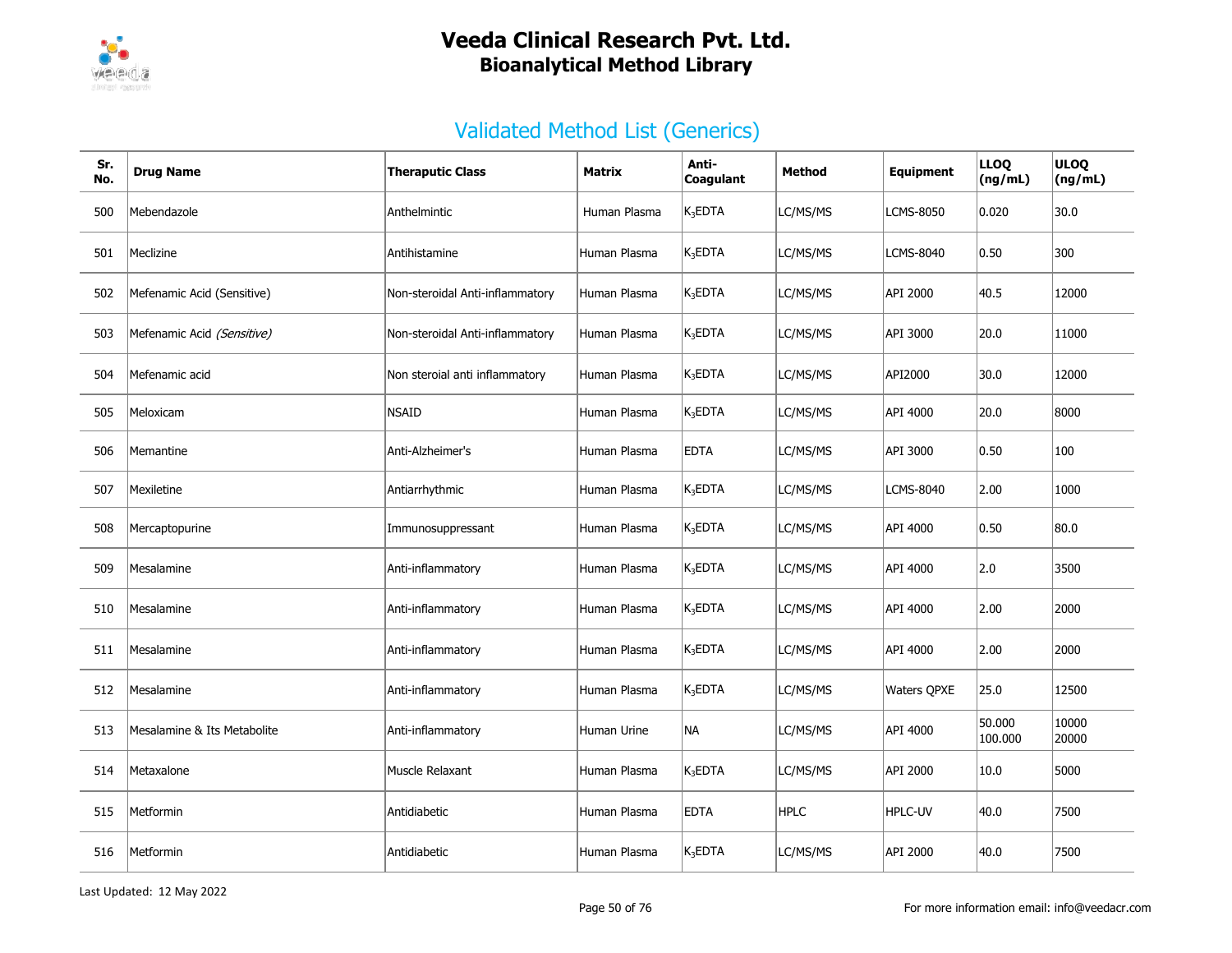

| Sr.<br>No. | <b>Drug Name</b>            | <b>Theraputic Class</b>  | <b>Matrix</b> | Anti-<br>Coaqulant | <b>Method</b> | <b>Equipment</b>   | <b>LLOQ</b><br>(ng/mL) | <b>ULOQ</b><br>(ng/mL) |
|------------|-----------------------------|--------------------------|---------------|--------------------|---------------|--------------------|------------------------|------------------------|
| 517        | Metformin                   | Antidiabetic             | Human Plasma  | $K_3$ EDTA         | LC/MS/MS      | API 3000           | 20.0                   | 7500                   |
| 518        | Metformin                   | Antidiabetic             | Human Plasma  | $K_3$ EDTA         | LC/MS/MS      | API 3000           | 4.00                   | 800                    |
| 519        | Metformin                   | Antidiabetic             | Human Plasma  | $K_3$ EDTA         | LC/MS/MS      | <b>LCMS-8040</b>   | 2.0                    | 250                    |
| 520        | Metformin +<br>Sitagliptin  | Antidiabetic             | Human Plasma  | $K_3$ EDTA         | LC/MS/MS      | API 4000           | 10.0<br>2.00           | 4000<br>800            |
| 521        | Metformin +<br>Vildagliptin | Antidiabetic             | Human Plasma  | $K_3$ EDTA         | LC/MS/MS      | API 4000           | 10.0<br>2.00           | 4000<br>800            |
| 522        | Metformin +<br>Vildagliptin | Antidiabetic             | Human Plasma  | K3EDTA             | LC/MS/MS      | API 4000           | 5.00<br>2.00           | 4000<br>1600           |
| 523        | Methenamine                 | Urinary Tract Infection  | Human Plasma  | $K_3$ EDTA         | LC/MS/MS      | API 3200           | 0.050                  | 20.0                   |
| 524        | Methimazole                 | Antithyroid              | Human Plasma  | $K_3$ EDTA         | LC/MS/MS      | <b>LCMS-8050</b>   | 1.00                   | 500                    |
| 525        | Methocarbamol               | Musculoskeletal relaxant | Human Plasma  | $K_3$ EDTA         | LC/MS/MS      | <b>Premiere XE</b> | 100                    | 30000                  |
| 526        | Methotrexate                | Anticancer               | Human Plasma  | <b>EDTA</b>        | LC/MS/MS      | Premier XE         | 1.00                   | 250                    |
| 527        | Methotrexate                | Anticancer               | Human Plasma  | $K_3$ EDTA         | LC/MS/MS      | API 4000           | 2.00                   | 600                    |
| 528        | Methoxsalen                 | Dermatological           | Human Plasma  | <b>EDTA</b>        | LC/MS/MS      | API 4000           | 1.00                   | 200                    |
| 529        | Methoxsalen (Sensitive)     | Dermatological           | Human Plasma  | <b>EDTA</b>        | LC/MS/MS      | API 4000           | 0.10                   | 100                    |
| 530        | Methyl Ergonovine           | Postpartum Hemorrhage    | Human Plasma  | $K_3$ EDTA         | LC/MS/MS      | <b>LCMS-8050</b>   | 0.040                  | 10.0                   |
| 531        | Methylphenidate             | <b>CNS Stimulant</b>     | Human Plasma  | $K_3$ EDTA         | LC/MS/MS      | API 4000           | 0.20                   | 100                    |
| 532        | Methyl Prednisolone         | corticosteroid hormone   | Human Plasma  | $K_3$ EDTA         | LC/MS/MS      | <b>LCMS-8050</b>   | 0.050                  | 40                     |
| 533        | Methyl Prednisolone         | Glucocorticoid           | Human Plasma  | $K_3$ EDTA         | LC/MS/MS      | API 3000           | 0.20                   | 100                    |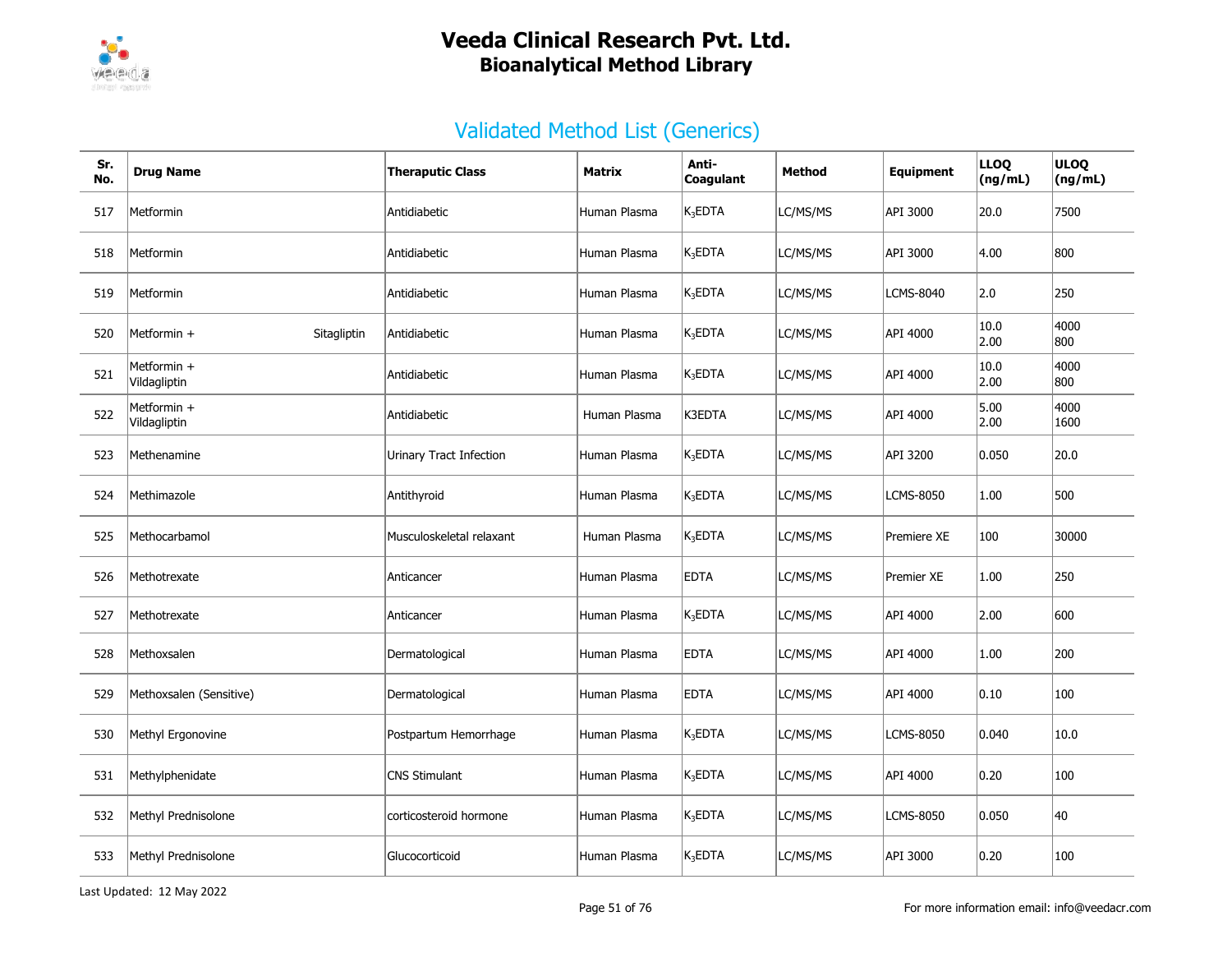

| Sr.<br>No. | <b>Drug Name</b>                    | <b>Theraputic Class</b> | <b>Matrix</b> | Anti-<br>Coagulant  | <b>Method</b> | <b>Equipment</b> | <b>LLOQ</b><br>(ng/mL) | <b>ULOQ</b><br>(ng/mL) |
|------------|-------------------------------------|-------------------------|---------------|---------------------|---------------|------------------|------------------------|------------------------|
| 534        | Methyl Prednisolone                 | Glucocorticoid          | Human Plasma  | $K_3$ EDTA          | LC/MS/MS      | <b>LCMS-8040</b> | 5.00                   | 4000                   |
| 535        | Metolazone                          | Diuretic                | Human Plasma  | $K_3$ EDTA          | LC/MS/MS      | API 5500         | 0.15                   | 150                    |
| 536        | Metolazone                          | Diuretic                | Human Plasma  | $K_3$ EDTA          | LC/MS/MS      | API 5500         | 0.20                   | 250                    |
| 537        | Metopimazine +<br>Metopimazine Acid | Antiemetic              | Human Plasma  | $K_3$ EDTA          | LC/MS/MS      | LCMS-8050        | 0.20<br> 0.40          | 100<br>200             |
| 538        | Metoprolol                          | Antihypertensive        | Human Plasma  | $K_3$ EDTA          | LC/MS/MS      | API 2000         | 0.30                   | 300                    |
| 539        | Metoprolol                          | Antihypertensive        | Human Plasma  | <b>EDTA</b>         | LC/MS/MS      | API 4000         | 0.30                   | 300                    |
| 540        | Metoprolol                          | Antihypertensive        | Human Plasma  | $K_3$ EDTA          | LC/MS/MS      | API 4000         | 0.30                   | 300                    |
| 541        | Metronidazole                       | Antiamoebic             | Human Plasma  | CPDA, EDTA          | <b>HPLC</b>   | HPLC-UV          | 100                    | 40000                  |
| 542        | Metronidazole                       | Antiamoebic             | Human Plasma  | $K_3$ EDTA          | LC/MS/MS      | Premier XE       | 100                    | 40000                  |
| 543        | Metronidazole                       | Antiamoebic             | Human Stool   | NА                  | LC/MS/MS      | API-4000         | 0.50                   | 250                    |
| 544        | Midazolam +<br>1-Hydroxy Midazolam  | Anxiolytic              | Human Plasma  | $K_3$ EDTA          | LC/MS/MS      | <b>LCMS-8050</b> | 0.30<br> 0.10          | 60.0<br>20.0           |
| 545        | Midostaurin                         | Antineoplastic agents   | Human Plasma  | $K_3$ EDTA          | LC/MS/MS      | LCMS-8050        | 5.00                   | 2500.0                 |
| 546        | Minocycline                         | Antibiotic              | Human Plasma  | Na Heparin          | LC/MS/MS      | API 4000         | 10.0                   | 3000                   |
| 547        | Minocycline                         | Antibiotic              | Human Plasma  | K <sub>2</sub> EDTA | LC/MS/MS      | API 4000         | 10.0                   | 3000                   |
| 548        | Mirabegron                          | Urinary incontinence    | Human Plasma  | Na Heparin          | LC/MS/MS      | API 5500         | 0.100                  | 80.0                   |
| 549        | Mirtazapine                         | Antidepressants         | Human Plasma  | $K_3$ EDTA          | LC/MS/MS      | <b>LCMS-8050</b> | 0.30                   | 240                    |
| 550        | Mometasone                          | Corticosteroid, Asthma  | Human Plasma  | $K_3$ EDTA          | LC/MS/MS      | LCMS-8060        | $0.20$ pg/mL           | 30.0 pg/mL             |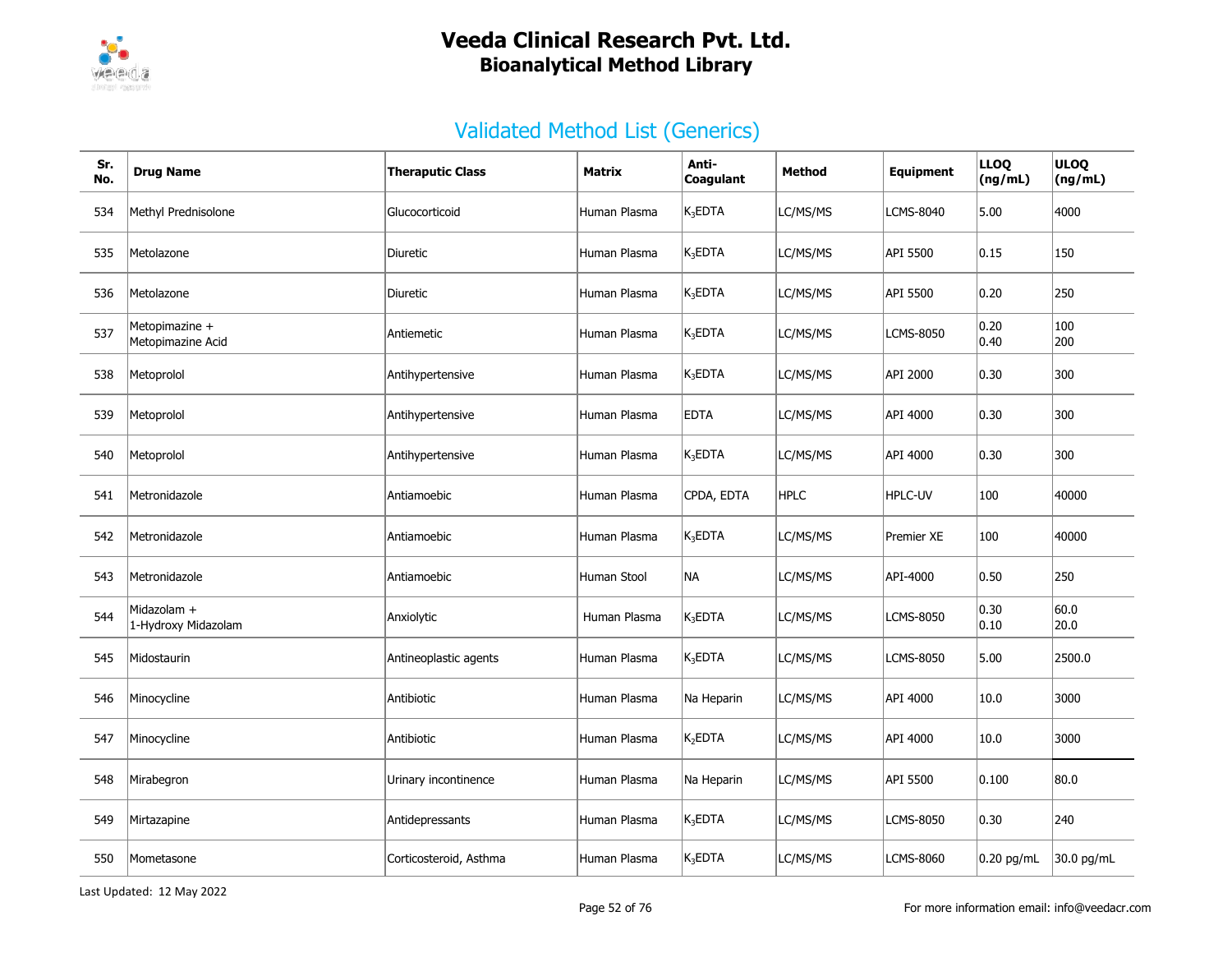

| Sr.<br>No. | <b>Drug Name</b>            | <b>Theraputic Class</b>                          | <b>Matrix</b> | Anti-<br>Coagulant  | <b>Method</b> | <b>Equipment</b>  | <b>LLOQ</b><br>(ng/mL) | <b>ULOQ</b><br>(ng/mL) |
|------------|-----------------------------|--------------------------------------------------|---------------|---------------------|---------------|-------------------|------------------------|------------------------|
| 551        | Mono Methyl Fumarate        | Multiple Sclerosis                               | Human Plasma  | $K_3EDTA$           | LC/MS/MS      | API 3000          | 10.0                   | 5000                   |
| 552        | Montalukast+<br>Fexofenadin | leukotriene receptor antagonist<br>Antihistamine | Human Plasma  | $K_3$ EDTA          | LC/MS/MS      | API 4000          | 2.00                   | 1000                   |
| 553        | Montelukast                 | Lukotriene receptor antagonist                   | Human Plasma  | $K_3EDTA$           | LC/MS/MS      | API 4000          | 5.00                   | 1000                   |
| 554        | Montelukast                 | leukotriene receptor antagonist                  | Human Plasma  | <b>EDTA</b>         | LC/MS/MS      | API 4000          | 5.00                   | 1000                   |
| 555        | Montelukast                 | Lukotriene receptor antagonist                   | Human Plasma  | K <sub>3</sub> EDTA | LC/MS/MS      | API 4000          | 1.00                   | 400                    |
| 556        | Moxifloxacin                | Antibacterial                                    | Human Plasma  | K <sub>3</sub> EDTA | LC/MS/MS      | API 2000          | 40.0                   | 5000                   |
| 557        | Moxifloxacin                | Antibacterial                                    | Human Plasma  | K <sub>3</sub> EDTA | LC/MS/MS      | API 3000          | 40.0                   | 10000                  |
| 558        | Moxifloxacin                | Antibacterial                                    | Human Plasma  | $K_3$ EDTA          | LC/MS/MS      | API 4000          | 30.0                   | 15000                  |
| 559        | Mycophenolic acid           | Immunosuppressant                                | Human Plasma  | CPDA, EDTA          | LC/MS/MS      | API 4000          | 300                    | 50000                  |
| 560        | Mycophenolic acid           | Immunosuppressant                                | Human Plasma  | $K_3$ EDTA          | LC/MS/MS      | API 3000          | 40.5                   | 20000                  |
| 561        | Mycophenolate Acid          | Immunosuppressant                                | Human Plasma  | K <sub>3</sub> EDTA | LC/MS/MS      | API 3000          | 40.0                   | 20000                  |
| 562        | Mycophenolic Acid           | Immunosuppressant                                | Human Plasma  | $K_3EDTA$           | LC/MS/MS      | <b>Premier XE</b> | 200                    | 50000                  |
| 563        | Mycophenolic Acid           | Immunosuppressant                                | Human Plasma  | $K_3$ EDTA          | LC/MS/MS      | API 4000          | 40.0                   | 20000                  |
| 564        | Mycophenolic Acid           | Immunosuppressant                                | Human Plasma  | K <sub>3</sub> EDTA | LC/MS/MS      | API 3000          | 60.0                   | 30000                  |
| 565        | Mycophenolic acid           | Immunosuppressant                                | Human Plasma  | $K_3EDTA$           | LC/MS/MS      | API 4000          | 100                    | 50000                  |
| 566        | Mycophnolic Acid            | Immunosuppressant                                | Human Plasma  | $K_3EDTA$           | LC/MS/MS      | API 3000          | 60.0                   | 30000                  |
| 567        | Mycophenolate Mofetil       | Immunosuppressant                                | Human Plasma  | CPDA, EDTA          | LC/MS/MS      | API 4000          | 20.0                   | 800                    |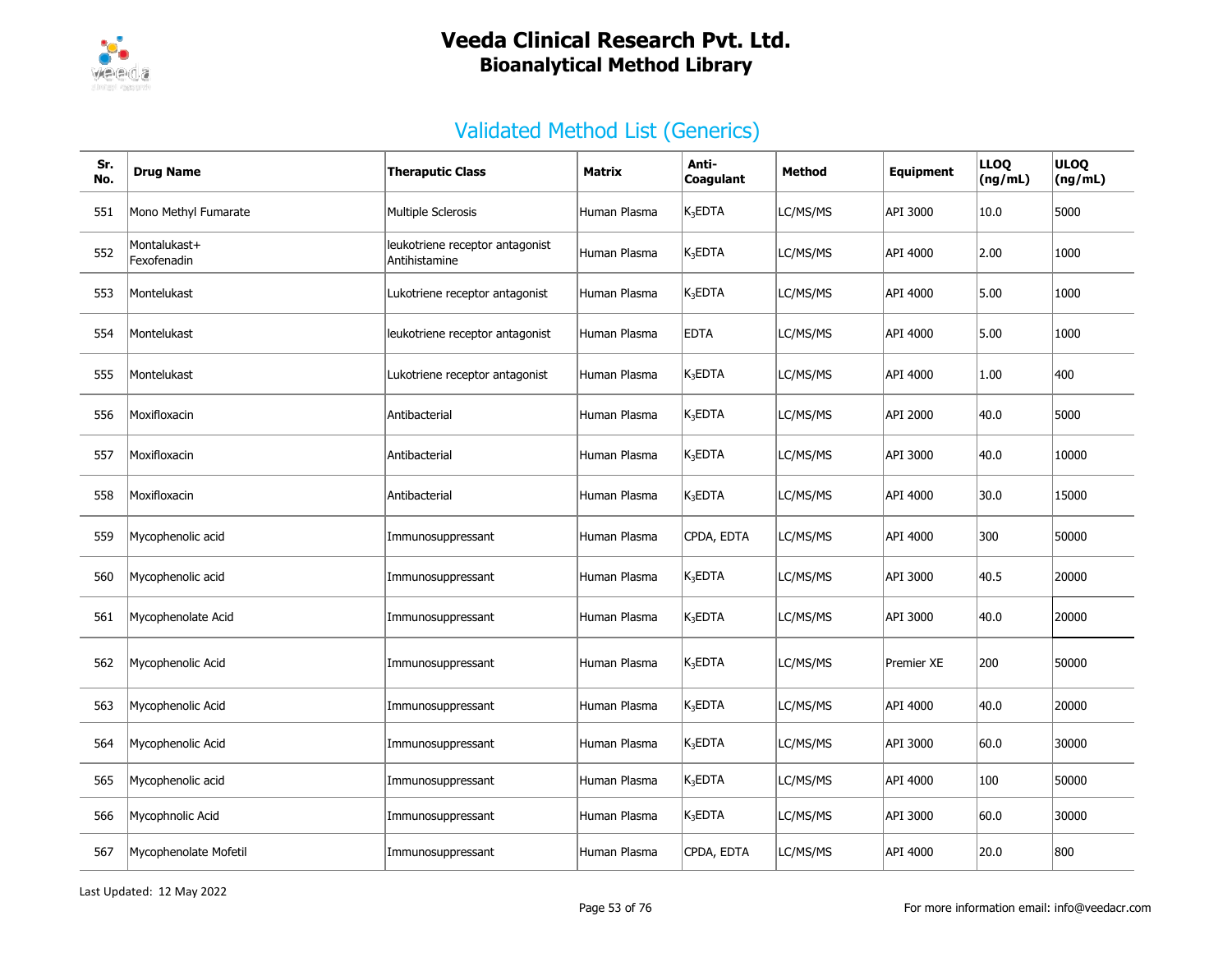

| Sr.<br>No. | <b>Drug Name</b>              | <b>Theraputic Class</b> | Matrix       | Anti-<br>Coagulant  | Method   | Equipment         | <b>LLOQ</b><br>(ng/mL) | <b>ULOQ</b><br>(ng/mL) |
|------------|-------------------------------|-------------------------|--------------|---------------------|----------|-------------------|------------------------|------------------------|
| 568        | Mycophenolate Mofetil         | Immunosuppressant       | Human Plasma | <b>EDTA</b>         | LC/MS/MS | API 4000          | 0.10                   | 16.0                   |
| 569        | Mycophenolate Mofetil         | Immunosuppressant       | Human Plasma | $K_3$ EDTA          | LC/MS/MS | API 5500          | 0.01                   | 10.0                   |
| 570        | Nadolol                       | Antihypertensive        | Human Plasma | K <sub>3</sub> EDTA | LC/MS/MS | API 3000          | 1.00                   | 600                    |
| 571        | Nafithromycin                 | Antibiotic              | Human Plasma | $K_3$ EDTA          | LC/MS/MS | <b>Premier XE</b> | 10.0                   | 5000                   |
| 572        | Naltrexone +<br>66 Naltrexone | Opioid antagonist       | Human Plasma | K <sub>3</sub> EDTA | LC/MS/MS | <b>LCMS-8050</b>  | 0.10<br> 0.50          | 35.0<br>175            |
| 573        | Naproxen                      | <b>NSAID</b>            | Human Plasma | $K_3$ EDTA          | LC/MS/MS | API 4000          | 10.0                   | 10000                  |
| 574        | Naproxen                      | Analgesic               | Human Plasma | $K_3EDTA$           | LC/MS/MS | API 4000          | 500                    | 150000                 |
| 575        | Naproxen                      | <b>NSAID</b>            | Human Plasma | $K_3$ EDTA          | LC/MS/MS | API 3200          | 400                    | 200000                 |
| 576        | Naratriptan                   | Anti-migraine           | Human Plasma | $K_3$ EDTA          | LC/MS/MS | Premier XE        | 0.10                   | 20.0                   |
| 577        | Naratriptan                   | Anti-migraine           | Human Plasma | $K_3$ EDTA          | LC/MS/MS | <b>Premier XE</b> | 0.050                  | 25.0                   |
| 578        | Nateglinide                   | Antidiabetic            | Human Plasma | <b>EDTA</b>         | LC/MS/MS | API 3000          | 50.0                   | 12000                  |
| 579        | Nebivolol                     | Antihypertensive        | Human Plasma | <b>EDTA</b>         | LC/MS/MS | API 4000          | 0.05                   | 5.00                   |
| 580        | Nebivolol                     | Antihypertensive        | Human Plasma | $K_3$ EDTA          | LC/MS/MS | API 4000          | 0.04                   | 15.0                   |
| 581        | Nebivolol                     | Antihypertensive        | Human Plasma | $K_3$ EDTA          | LC/MS/MS | API 5500          | 0.030                  | 40.0                   |
| 582        | Nefopam                       | Analgesic               | Human Plasma | $K_3$ EDTA          | LC/MS/MS | API 4000          | 1.00                   | 200                    |
| 583        | Nefopam                       | Analgesic               | Human Plasma | $K_3$ EDTA          | LC/MS/MS | <b>LCMS-8040</b>  | 0.50                   | 200                    |
| 584        | Nevirapine                    | Antiviral               | Human Plasma | $K_3$ EDTA          | LC/MS/MS | API 2000          | 50.00                  | 5000                   |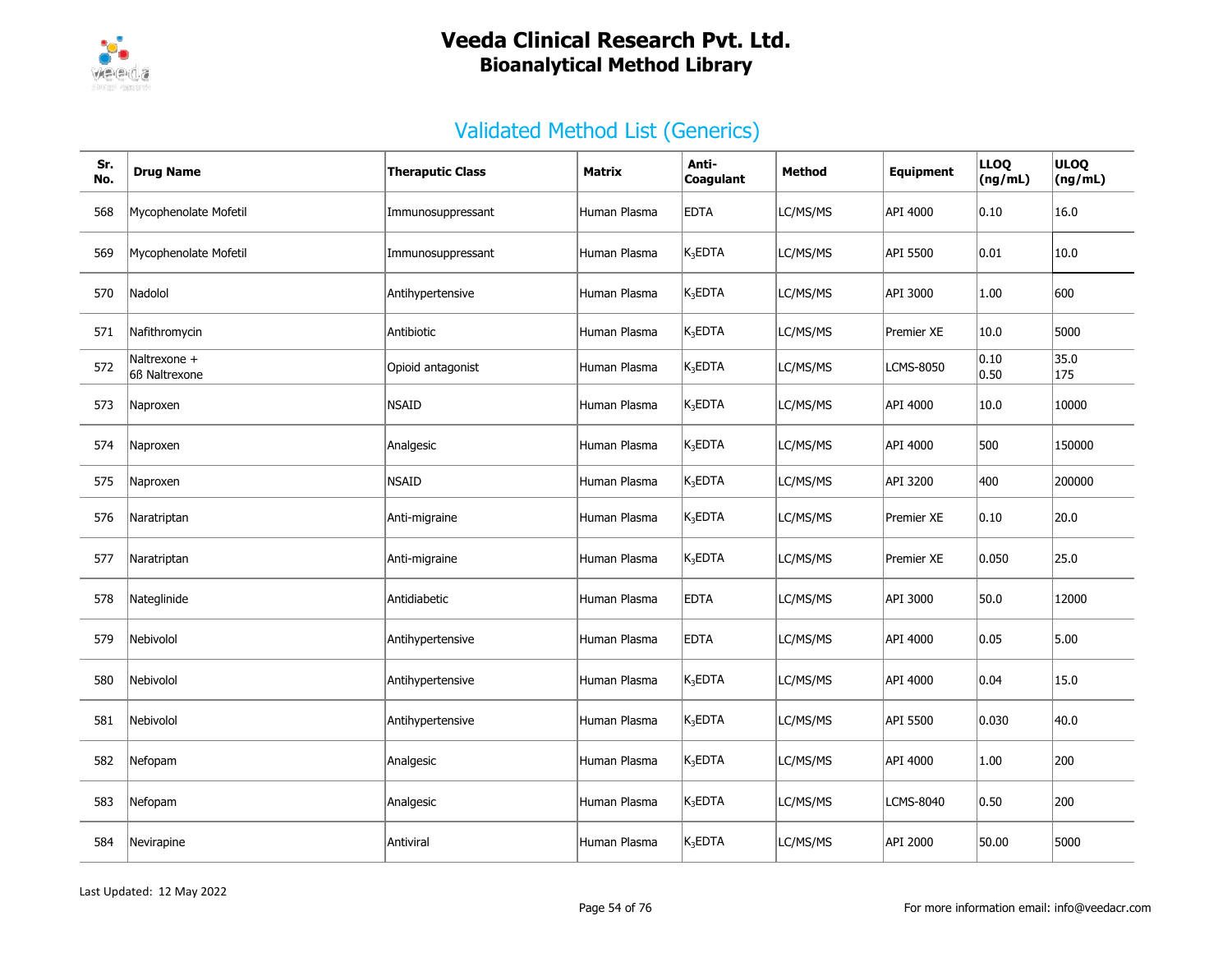

| Sr.<br>No. | <b>Drug Name</b> | <b>Theraputic Class</b>                  | Matrix       | Anti-<br>Coagulant | <b>Method</b> | <b>Equipment</b> | <b>LLOQ</b><br>(ng/mL) | <b>ULOQ</b><br>(ng/mL) |
|------------|------------------|------------------------------------------|--------------|--------------------|---------------|------------------|------------------------|------------------------|
| 585        | Nicardipine      | Antihypertensive                         | Human Plasma | $K_3$ EDTA         | LC/MS/MS      | <b>LCMS-8050</b> | $ 0.20\rangle$         | 130                    |
| 586        | Nifedipine       | Antihypertensive                         | Human Plasma | <b>EDTA</b>        | LC/MS/MS      | API 4000         | 0.40                   | 200                    |
| 587        | Nifedipine       | Antihypertensive                         | Human Plasma | $K_3EDTA$          | LC/MS/MS      | Premier XE       | $ 0.10\rangle$         | 50.0                   |
| 588        | Nifedipine       | Antihypertensive                         | Human Plasma | $K_3$ EDTA         | LC/MS/MS      | Premier XE       | 0.25                   | 100                    |
| 589        | Nifedipine       | Antihypertensive                         | Human Plasma | $K_3$ EDTA         | LC/MS/MS      | Premier XE       | 0.50                   | 250                    |
| 590        | Nilutamide       | Antiandrogen                             | Human Plasma | $K_3$ EDTA         | LC/MS/MS      | API 4000         | 40.0                   | 8000                   |
| 591        | Nilotinib        | Anticancer                               | Human Plasma | $K_3$ EDTA         | LC/MS/MS      | API 3000         | 6.00                   | 3000                   |
| 592        | Nilotinib        | Anticancer                               | Human Plasma | $K_3$ EDTA         | LC/MS/MS      | API 3000         | 12.0                   | 6000                   |
| 593        | Nilotinib        | Anticancer                               | Human Plasma | $K_3$ EDTA         | LC/MS/MS      | API 3000         | 3.00                   | 1800                   |
| 594        | Nimodipine       | Antihypertensive                         | Human Plasma | $K_3$ EDTA         | LC/MS/MS      | LCMS-8040        | 0.20                   | 50.0                   |
| 595        | Nintedanib       | Idiopathic pulmonary fibrosis (IPF)      | Human Plasma | $K_3$ EDTA         | LC/MS/MS      | API 4000         | 0.10                   | 30.0                   |
| 596        | Nintedanib       | Anti cancer                              | Human Plasma | $K_3$ EDTA         | LC/MS/MS      | API 4000         | $ 0.30\rangle$         | 120.0                  |
| 597        | Nitisinone       | Hereditary tyrosinemia type 1 (HT-<br>1) | Human Serum  | <b>NA</b>          | LC/MS/MS      | API 4000         | 10.0                   | 10000                  |
| 598        | Nitrofurantoin   | Antibiotic                               | Human Plasma | $K_3$ EDTA         | LC/MS/MS      | API 4000         | 10.0                   | 1500                   |
| 599        | Nitrofurantoin   | Antibiotic                               | Human Plasma | $K_3$ EDTA         | LC/MS/MS      | API 4000         | 2.00                   | 600                    |
| 600        | Nitrofurantoin   | Antibiotic                               | Human Plasma | $K_3$ EDTA         | LC/MS/MS      | API 5500         | 0.75                   | 1500                   |
| 601        | Nitrofurantoin   | Antibiotic                               | Human Plasma | $K_3$ EDTA         | LC/MS/MS      | API 5500         | 0.750                  | 1500                   |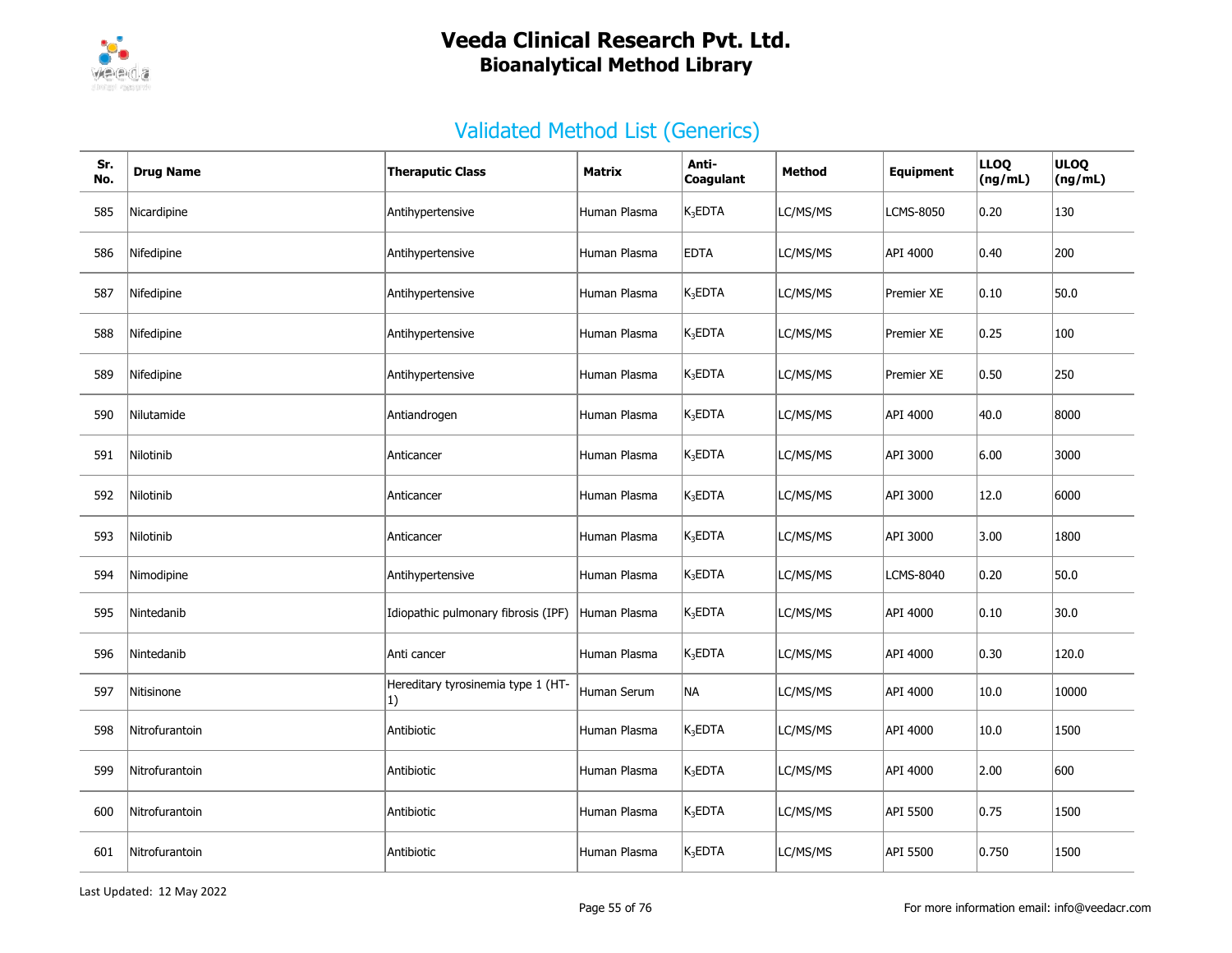

| Sr.<br>No. | <b>Drug Name</b>                              | <b>Theraputic Class</b>                        | <b>Matrix</b> | Anti-<br>Coagulant  | Method   | Equipment        | <b>LLOQ</b><br>(ng/mL) | <b>ULOQ</b><br>(ng/mL) |
|------------|-----------------------------------------------|------------------------------------------------|---------------|---------------------|----------|------------------|------------------------|------------------------|
| 602        | Nizatidine                                    | Antihistamine                                  | Human Plasma  | $K_3$ EDTA          | LC/MS/MS | API 4000         | 20.0                   | 5000                   |
| 603        | Norethisterone (Norethindrone)                | Progestogen                                    | Human Plasma  | K <sub>3</sub> EDTA | LC/MS/MS | API 5500         | 0.50                   | 100                    |
| 604        | Norfloxacin                                   | Antibacterial                                  | Human Plasma  | $K_3$ EDTA          | LC/MS/MS | API 2000         | 25.0                   | 8000                   |
| 605        | Nortriptyline                                 | Antidepressant                                 | Human Plasma  | <b>EDTA</b>         | LC/MS/MS | API 3000         | 0.50                   | 220                    |
| 606        | Nortriptyline                                 | Antidepressant                                 | Human Plasma  | $K_3$ EDTA          | LC/MS/MS | Premier XE       | 0.20                   | 50.0                   |
| 607        | Nortryptiline +<br>E-10-Hydroxy Nortryptiline | Antidepressant                                 | Human Plasma  | $K_3$ EDTA          | LC/MS/MS | <b>LCMS-8050</b> | 0.10<br>0.20           | 50.0<br>100            |
| 608        | Octreotide                                    | Growth hormone producing tumors Human Plasma   |               | $K_3$ EDTA          | LC/MS/MS | <b>LCMS-8060</b> | 0.050                  | 15.0                   |
| 609        | Ofloxacin                                     | Antibacterial                                  | Human Plasma  | K <sub>3</sub> EDTA | LC/MS/MS | API 2000         | 25.0                   | 8000                   |
| 610        | Olanzapine                                    | Antipsychotic                                  | Human Plasma  | <b>EDTA</b>         | LC/MS/MS | API 3000         | 0.50                   | 50.0                   |
| 611        | Olaparib                                      | Anticancer                                     | Human Plasma  | K3EDTA              | LC/MS/MS | API 3200         | 50.0                   | 20000                  |
| 612        | Olmesartan                                    | Angiotensin II receptor antagonist             | Human Plasma  | $K_3$ EDTA          | LC/MS/MS | API 4000         | 10.0                   | 3000                   |
| 613        | Olmesartan $+$<br>Hydrochlorothiazide         | Angiotensin II receptor antagonist<br>Diuretic | Human Plasma  | $K_3$ EDTA          | LC/MS/MS | API 4000         | 10.0<br>1.00           | 3000<br>300            |
| 614        | Olanzepine                                    | Antipsychotic                                  | Human Plasma  | $K_3$ EDTA          | LC/MS/MS | API 4000         | 0.10                   | 30.0                   |
| 615        | Olanzapine                                    | Antipsychotic                                  | Human Plasma  | K <sub>3</sub> EDTA | LC/MS/MS | API 3200         | 0.30                   | 120                    |
| 616        | Olsalazine                                    | Ulcerative colitis                             | Human Plasma  | $K_3$ EDTA          | LC/MS/MS | API 4000         | 20.0                   | 2000                   |
| 617        | Omeprazole                                    | Proton pump inhibitor                          | Human Plasma  | $K_3$ EDTA          | LC/MS/MS | API 2000         | 5.00                   | 2000                   |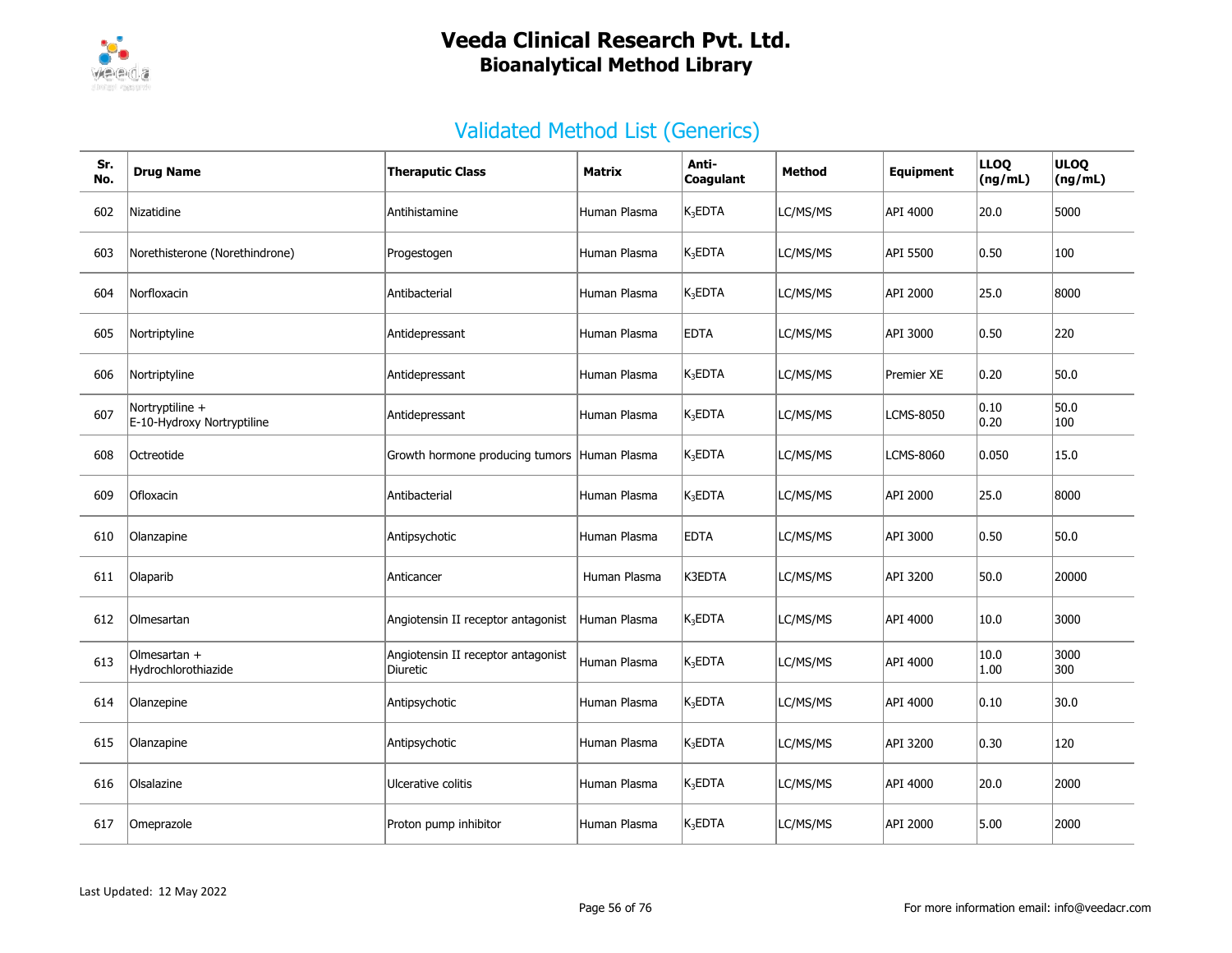

| Sr.<br>No. | <b>Drug Name</b>                                           | <b>Theraputic Class</b> | Matrix       | Anti-<br>Coagulant  | Method   | Equipment        | <b>LLOQ</b><br>(ng/mL) | <b>ULOQ</b><br>(ng/mL) |
|------------|------------------------------------------------------------|-------------------------|--------------|---------------------|----------|------------------|------------------------|------------------------|
| 618        | Omeprazole                                                 | Proton Pump Inhibitor   | Human Plasma | $K_3$ EDTA          | LC/MS/MS | API 2000         | 2.00                   | 2000                   |
| 619        | Ondansetron                                                | Anti-emetic             | Human Plasma | K3EDTA              | LC/MS/MS | API 5500         | 0.20                   | 80.0                   |
| 620        | Orphenadrine                                               | Antihistamine           | Human Plasma | K <sub>3</sub> EDTA | LC/MS/MS | API 2000         | 4.00                   | 800                    |
| 621        | Oseltamivir +<br>Oseltamivir Carobxylate                   | Antiviral               | Human Plasma | $K_3$ EDTA          | LC/MS/MS | <b>LCMS-8050</b> | 0.50<br>2.00           | 250<br>1000            |
| 622        | Oseltamivir +<br>Oseltamivir Carboxylate                   | Antiviral               | Human Plasma | $K_3$ EDTA          | LC/MS/MS | API 3000         | 0.50<br>2.00           | 200<br>800             |
| 623        | Osimertinib                                                | Anticancer              | Human Plasma | K <sub>2</sub> EDTA | LC/MS/MS | API 4000         | 0.25                   | 200                    |
| 624        | Ospemifene                                                 | Dyspareunia             | Human Serum  | NА                  | LC/MS/MS | <b>LCMS-8040</b> | 5.00                   | 2000                   |
| 625        | Oxaprozin Total                                            | <b>NSAID</b>            | Human Plasma | $K_3$ EDTA          | LC/MS/MS | <b>LCMS-8040</b> | 500                    | 160000                 |
| 626        | Oxazepam                                                   | Benzodiazepines         | Human Plasma | $K_3EDTA$           | LC/MS/MS | <b>LCMS-8040</b> | 3.00                   | 3000                   |
| 627        | Oxcarbazepine +<br>10, 11-Dihydro-10-hydroxy-Carbamazepine | Anticonvulsant          | Human Plasma | $K_3$ EDTA          | LC/MS/MS | API 2000         | 20.0<br>75.0           | 4000<br>15000          |
| 628        | Oxybutynin +<br>Metabolite- N-Desethyl Oxybutynin          | Anticholinergic         | Human Plasma | $K_3$ EDTA          | LC/MS/MS | API 4000         | 0.05<br>0.50           | 10.0<br>100            |
| 629        | Oxybutynin +<br>N-Desethyl Oxybutynin                      | Anticholinergic         | Human Plasma | $K_3$ EDTA          | LC/MS/MS | API 4000         | 0.050<br> 0.20         | 50.0<br>200            |
| 630        | Paclitaxel (Total)                                         | Anticancer              | Human Plasma | Na Heparin          | LC/MS/MS | API 4000         | 5.00                   | 15000                  |
| 631        | Paclitaxel (Total)                                         | Anticancer              | Human Plasma | Na Heparin          | LC/MS/MS | API 4000         | 80.0                   | 40000                  |
| 632        | Palbociclib                                                | Anticancer              | Human Plasma | $K_3$ EDTA          | LC/MS/MS | API 4000         | 0.50                   | 200                    |
| 633        | Paliperidone                                               | Antipsychotic           | Human Plasma | $K_3$ EDTA          | LC/MS/MS | API 4000         | 0.10                   | 150                    |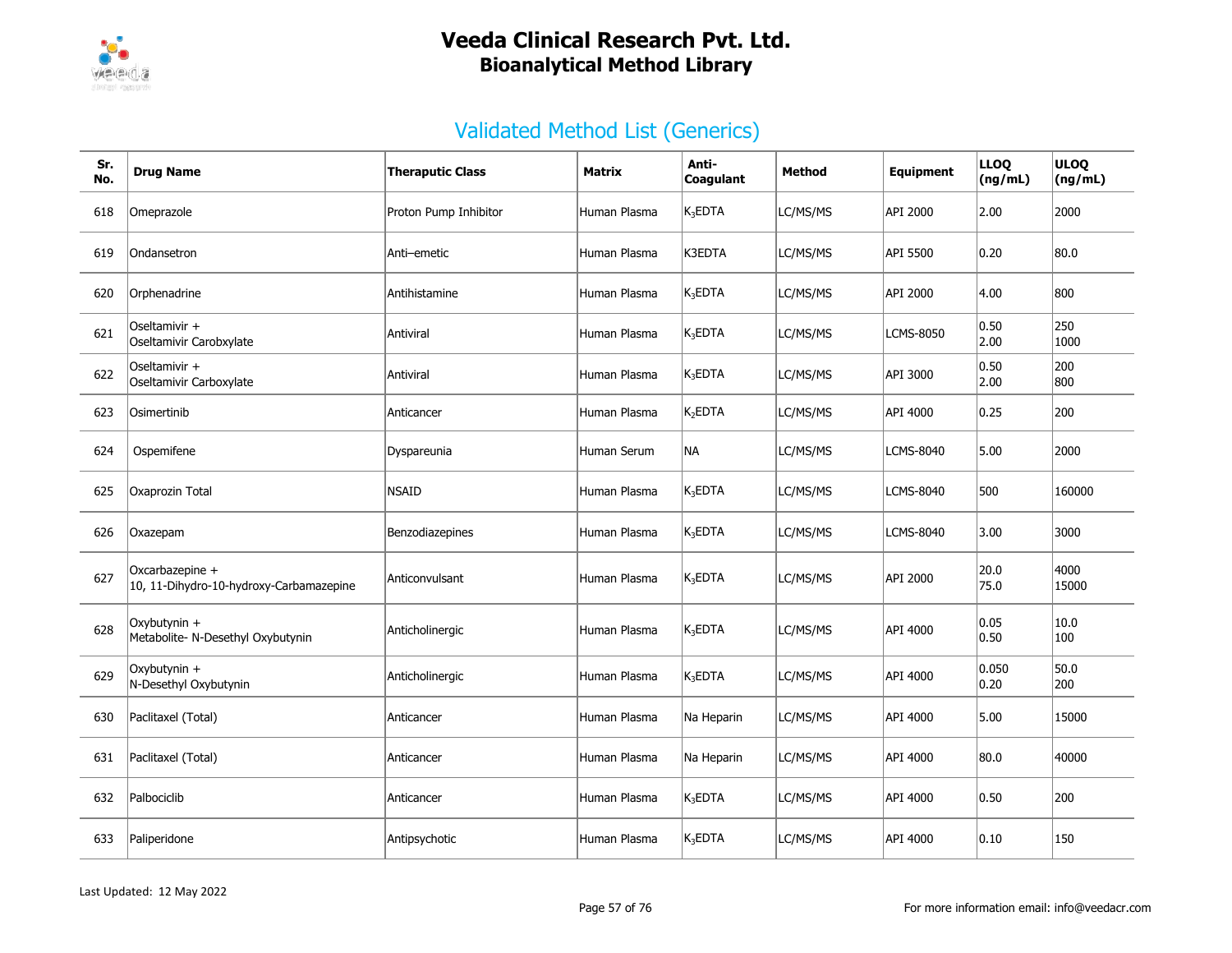

| Sr.<br>No. | <b>Drug Name</b> | <b>Theraputic Class</b> | <b>Matrix</b> | Anti-<br>Coagulant  | Method   | Equipment        | <b>LLOQ</b><br>(ng/mL) | <b>ULOQ</b><br>(ng/mL) |
|------------|------------------|-------------------------|---------------|---------------------|----------|------------------|------------------------|------------------------|
| 634        | Paliperidone     | Antipsychotic           | Human Plasma  | $K_3$ EDTA          | LC/MS/MS | API 4000         | 0.10                   | 50.0                   |
| 635        | Paliperidone     | Antipsychotic           | Human Plasma  | $K_3EDTA$           | LC/MS/MS | API 4000         | 0.050                  | 50.0                   |
| 636        | Paliperidone     | Antipsychotic           | Human Plasma  | $K_3EDTA$           | LC/MS/MS | API 4000         | 0.50                   | 250                    |
| 637        | Paliperidone     | Antipsychotic           | Human Plasma  | K <sub>2</sub> EDTA | LC/MS/MS | API 4000         | 0.20                   | 120                    |
| 638        | Pantoprazole     | Proton pump inhibitor   | Human Plasma  | $K_3EDTA$           | LC/MS/MS | API 2000         | 15.0                   | 5000                   |
| 639        | Pantoprazole     | Proton pump inhibitor   | Human Plasma  | $K_3EDTA$           | LC/MS/MS | <b>API 2000</b>  | 10.0                   | 6000                   |
| 640        | Pantoprazole     | Proton pump inhibitor   | Human Plasma  | $K_3$ EDTA          | LC/MS/MS | API 2000         | 10.0                   | 8000                   |
| 641        | Pantoprazole     | Proton pump inhibitor   | Human Plasma  | $K_3$ EDTA          | LC/MS/MS | API 3000         | 10.00                  | 8000                   |
| 642        | Pantoprazole     | Proton pump inhibitor   | Human Plasma  | $K_3EDTA$           | LC/MS/MS | API 3000         | 10.00                  | 8000                   |
| 643        | Paracetamol      | Antipyretic, Analgesic  | Human Plasma  | $K_3EDTA$           | LC/MS/MS | <b>LCMS-8040</b> | 0.20                   | 60.0                   |
| 644        | Paroxetine       | Antidepressant          | Human Plasma  | $K_3EDTA$           | LC/MS/MS | API 3000         | 0.40                   | 200                    |
| 645        | Paroxetine       | Antidepressant          | Human Plasma  | CPDA, EDTA          | LC/MS/MS | API 2000         | 0.40                   | 60.0                   |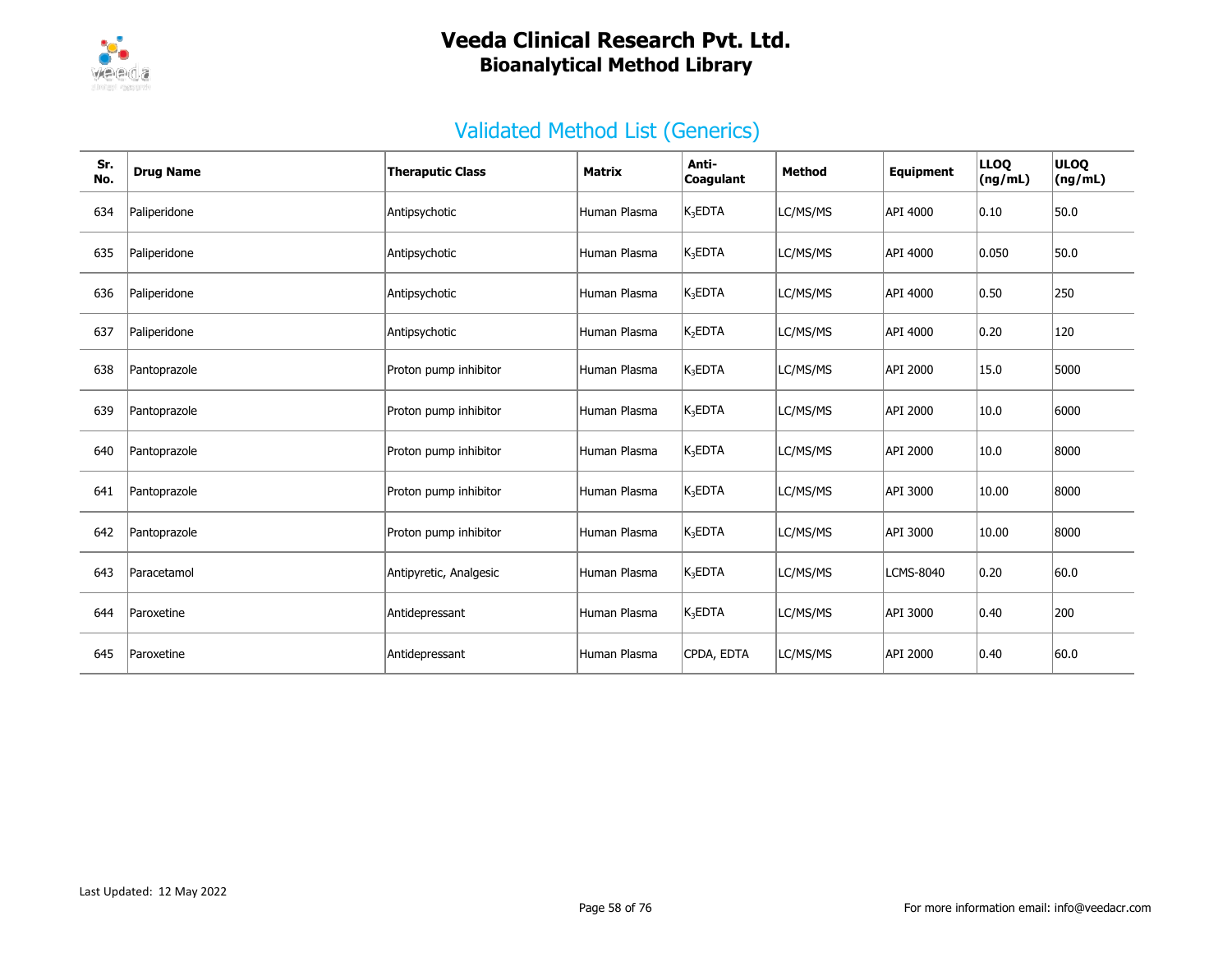

| Sr.<br>No. | <b>Drug Name</b>                            | <b>Theraputic Class</b>         | Matrix       | Anti-<br>Coagulant  | Method   | Equipment  | <b>LLOQ</b><br>(ng/mL) | <b>ULOQ</b><br>(ng/mL) |
|------------|---------------------------------------------|---------------------------------|--------------|---------------------|----------|------------|------------------------|------------------------|
| 646        | Paroxetine                                  | Antidepressant                  | Human Plasma | K <sub>3</sub> EDTA | LC/MS/MS | LCMS-8040  | 0.040                  | 24.0                   |
| 647        | Pazopanib                                   | Anticancer                      | Human Plasma | K <sub>2</sub> EDTA | LC/MS/MS | API 4000   | 100                    | 40000                  |
| 648        | Pazopanib                                   | Anticancer                      | Human Plasma | $K_3$ EDTA          | LC/MS/MS | API 4000   | 100                    | 80000                  |
| 649        | Pazopanib                                   | Anticancer                      | Human Plasma | K3EDTA              | LC/MS/MS | API 3200   | 300                    | 150000                 |
| 650        | Pazopanib                                   | Anticancer                      | Human Plasma | K <sub>2</sub> EDTA | LC/MS/MS | API 4000   | 300                    | 150000                 |
| 651        | Pemetrexed                                  | Lung Cancer                     | Human Plasma | $K_3$ EDTA          | LC/MS/MS | API 3200   | 500                    | 200000                 |
| 652        | Perampanel                                  | Antiepileptic                   | Human Plasma | $K_3$ EDTA          | LC/MS/MS | Premier XE | 1.00                   | 1000                   |
| 653        | Phenobarbital                               | Antiepileptic                   | Human Plasma | K <sub>2</sub> EDTA | LC/MS/MS | Premier XE | 10.0                   | 4000                   |
| 654        | Phenobarbital                               | Antiepileptic                   | Human Plasma | $K_3EDTA$           | LC/MS/MS | API 4000   | 500                    | 100000                 |
| 655        | Phenytoin                                   | Antiepileptic                   | Human Plasma | $K_3$ EDTA          | LC/MS/MS | API 4000   | 10.0                   | 5000                   |
| 656        | Phenytoin                                   | Antiepileptic                   | Human Plasma | K3EDTA              | LC/MS/MS | API 3200   | 60.0                   | 12000                  |
| 657        | Phloroglucinol                              | Antispasmodic                   | Human Plasma | $K_3EDTA$           | LC/MS/MS | LCMS-8050  | 10.0                   | 2500                   |
| 658        | Phloroglucinol                              | Antispasmodic                   | Human Plasma | $K_3$ EDTA          | LC/MS/MS | LCMS-8050  | 10.0                   | 2500                   |
| 659        | Pimozide                                    | Antipsychotic                   | Human Plasma | $K_3$ EDTA          | LC/MS/MS | LCMS-8050  | 0.02                   | 5.00                   |
| 660        | Pindolol                                    | Beta Blocker                    | Human Plasma | $K_3$ EDTA          | LC/MS/MS | API 2000   | 1.00                   | 400                    |
| 661        | Pioglitazone +<br>Hydroxy Pioglitazone M IV | Antihyperglycemic, antidiabetic | Human Plasma | $K_3EDTA$           | LC/MS/MS | API 2000   | 10.0<br>5.00           | 3000<br>1500           |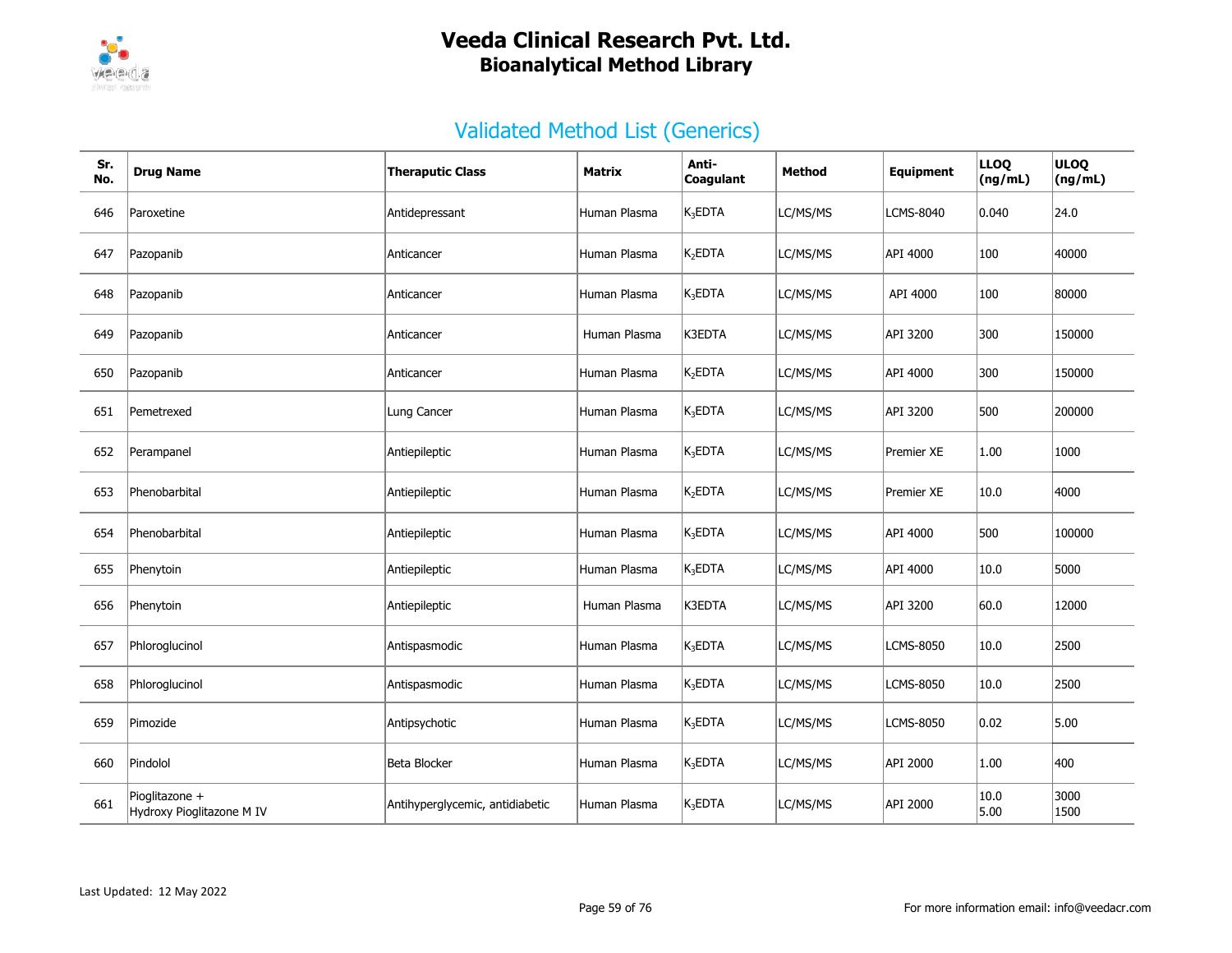

| Sr.<br>No. | <b>Drug Name</b> | <b>Theraputic Class</b>                          | Matrix       | Anti-<br>Coagulant  | Method   | Equipment        | <b>LLOQ</b><br>(ng/mL) | <b>ULOQ</b><br>(ng/mL) |
|------------|------------------|--------------------------------------------------|--------------|---------------------|----------|------------------|------------------------|------------------------|
| 662        | Piperaquine      | Antimalarial                                     | Human Plasma | $K_3$ EDTA          | LC/MS/MS | API 4000         | 2.00                   | 300                    |
| 663        | Piribedil        | Antiparkinsonian                                 | Human Plasma | $K_3$ EDTA          | LC/MS/MS | API 4000         | 0.50                   | 200                    |
| 664        | Pirfenidone      | Idiopathic pulmonary fibrosis (IPF) Human Plasma |              | $K_3$ EDTA          | LC/MS/MS | <b>LCMS-8050</b> | 50.0                   | 25000                  |
| 665        | Pirfenidone      | Idiopathic pulmonary fibrosis (IPF)              | Human Plasma | K <sub>3</sub> EDTA | LC/MS/MS | LCMS-8050        | 50.0                   | 30000                  |
| 666        | Pirfenidone      | Idiopathic pulmonary fibrosis (IPF)              | Human Plasma | $K_3$ EDTA          | LC/MS/MS | LCMS-8050        | 10.0                   | 10000                  |
| 667        | Piroxicam        | <b>NSAID</b>                                     | Human Plasma | $K_3$ EDTA          | LC/MS/MS | Premier XE       | 10.0                   | 10000                  |
| 668        | Pomalidomide     | Anticancer (Multiple Myeloma)                    | Human Plasma | K <sub>3</sub> EDTA | LC/MS/MS | LCMS-8050        | 0.50                   | 150                    |
| 669        | Posaconazole     | Antifungal                                       | Human Plasma | $K_3$ EDTA          | LC/MS/MS | API3000          | 2.00                   | 2000                   |
| 670        | Posaconazole     | Antifungal                                       | Human Plasma | K <sub>3</sub> EDTA | LC/MS/MS | LCMS-8040        | 2.00                   | 2000                   |
| 671        | Pramipexole      | Antiparkinsonian                                 | Human Plasma | <b>EDTA</b>         | LC/MS/MS | API 4000         | 0.02                   | 4.00                   |
| 672        | Pravastatin      | Antihyperlipidemic                               | Human Plasma | $K_3EDTA$           | LC/MS/MS | LCMS-8040        | 0.40                   | 200                    |
| 673        | Pravastatin      | Antihyperlipidemic                               | Human Plasma | <b>EDTA</b>         | LC/MS/MS | API 4000         | 0.30                   | 200                    |
| 674        | Praziquantel     | Anthelmintic                                     | Human Plasma | $K_3EDTA$           | LC/MS/MS | API 3000         | 10.0                   | 4000                   |
| 675        | Praziquantel     | Anthelmintic                                     | Human Plasma | $K_3$ EDTA          | LC/MS/MS | API 3000         | 2.00                   | 2000                   |
| 676        | Prazosin         | Antihypertensive                                 | Human Plasma | $K_3$ EDTA          | LC/MS/MS | API 4000         | 0.20                   | 60.0                   |
| 677        | Pregabalin       | Anticonvulsant                                   | Human Plasma | $K_3$ EDTA          | LC/MS/MS | Premier XE       | 30.0                   | 15000                  |
| 678        | Pregabalin       | Anticonvulsant                                   | Human Plasma | $K_3EDTA$           | LC/MS/MS | Premier XE       | 15.0                   | 4000                   |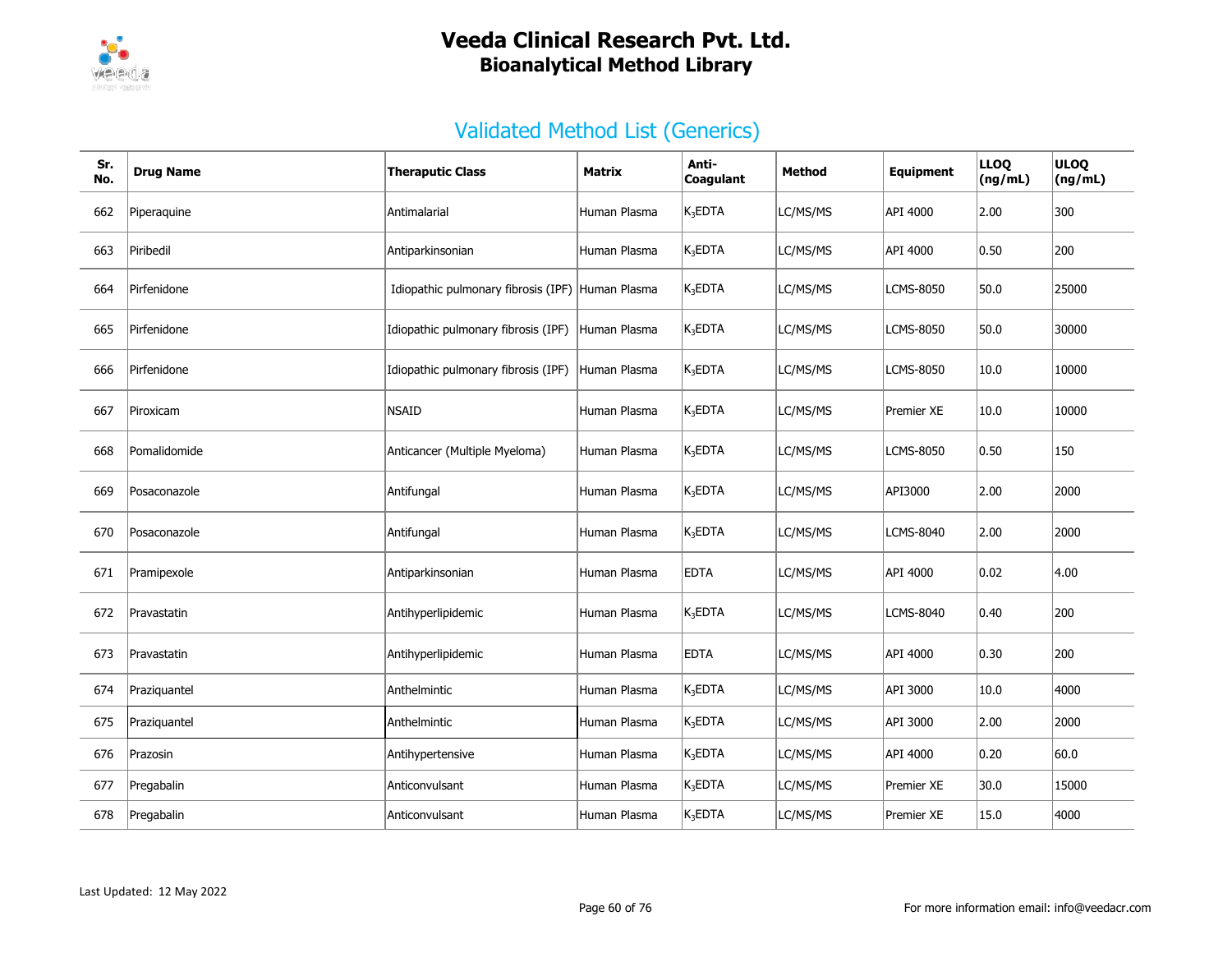

| Sr.<br>No. | <b>Drug Name</b>                                              | <b>Theraputic Class</b>           | <b>Matrix</b> | Anti-<br>Coagulant  | Method   | <b>Equipment</b>  | <b>LLOQ</b><br>(ng/mL)      | <b>ULOQ</b><br>(ng/mL)          |
|------------|---------------------------------------------------------------|-----------------------------------|---------------|---------------------|----------|-------------------|-----------------------------|---------------------------------|
| 679        | Pregabalin+<br>Gabapentin+<br>Carbamazepine+<br>Levetiracetam | Antiepileptic                     | Human Plasma  | K2EDTA              | LC/MS/MS | Premier XE        | 30.0<br>100<br>10.0<br>60.0 | 6000<br>20000<br>2000<br>120000 |
| 680        | Primaquine                                                    | Antimalarial                      | Human Plasma  | $K_3$ EDTA          | LC/MS/MS | API 3200          | 0.50                        | 200                             |
| 681        | Primidone                                                     | Anticonvulsant                    | Human Plasma  | K <sub>3</sub> EDTA | LC/MS/MS | API 4000          | 50.00                       | 40000                           |
| 682        | Primidone                                                     | Anticonvulsant                    | Human Plasma  | K <sub>3</sub> EDTA | LC/MS/MS | API 4000          | 10.0                        | 3000                            |
| 683        | $5-$<br>Propafenone+<br>Hydroxy Propafenone                   | Antiarrhythmic                    | Human Plasma  | $K_3$ EDTA          | LC/MS/MS | API 4000          | 0.20<br>0.20                | 400<br>400                      |
| 684        | Pottasium                                                     | Hypokalaemia                      | Human Urine   | NA                  | ICP OES  | Optima 8000       | 20000                       | 3000000                         |
| 685        | Prasugrel Metabolite R95913                                   | Platelet Inhibitor (Prasugrel)    | Human Plasma  | $K_2EDTA$           | LC/MS/MS | API 4000          | $ 0.50\rangle$              | 100                             |
| 686        | Prochlorperazine                                              | Tranquilliser                     | Human Plasma  | $K_3$ EDTA          | LC/MS/MS | API 5500          | 0.002                       | 0.600                           |
| 687        | Prochlorperazine                                              | Tranquilliser                     | Human Plasma  | $K_3EDTA$           | LC/MS/MS | API 5500          | $ 0.01\rangle$              | 3.00                            |
| 688        | Procyclidine                                                  | Anticholinergic, Antiparkinsonian | Human Plasma  | $K_3EDTA$           | LC/MS/MS | API 3200          | 1.00                        | 300                             |
| 689        | Proguanil                                                     | Antimalarial                      | Human Plasma  | $K_3$ EDTA          | LC/MS/MS | API 3000          | 5.00                        | 1000                            |
| 690        | Promazine                                                     | phenothiazines                    | Human Plasma  | $K_3$ EDTA          | LC/MS/MS | API 4000          | 0.10                        | 50.0                            |
| 691        | Promethazine                                                  | Antihistaminic                    | Human Plasma  | K <sub>3</sub> EDTA | LC/MS/MS | API2000           | $ 0.20\rangle$              | 60.0                            |
| 692        | Propofol                                                      | Sedative-hypnotic                 | Human Plasma  | $K_3$ EDTA          | LC/MS/MS | API 5500          | 5.00                        | 5000                            |
| 693        | Propafenone +<br>5-Hydroxy metabolite                         | Anti-arrhythmic                   | Human Plasma  | $K_3$ EDTA          | LC/MS/MS | <b>Premier XE</b> | 5.00<br>2.50                | 1000<br>500                     |
| 694        | Propranolol +<br>4-Hydroxy Propranolol(Free)                  | Antihypertensive                  | Human Plasma  | $K_3$ EDTA          | LC/MS/MS | API 3000          | 0.10<br> 0.30               | 100<br>30.0                     |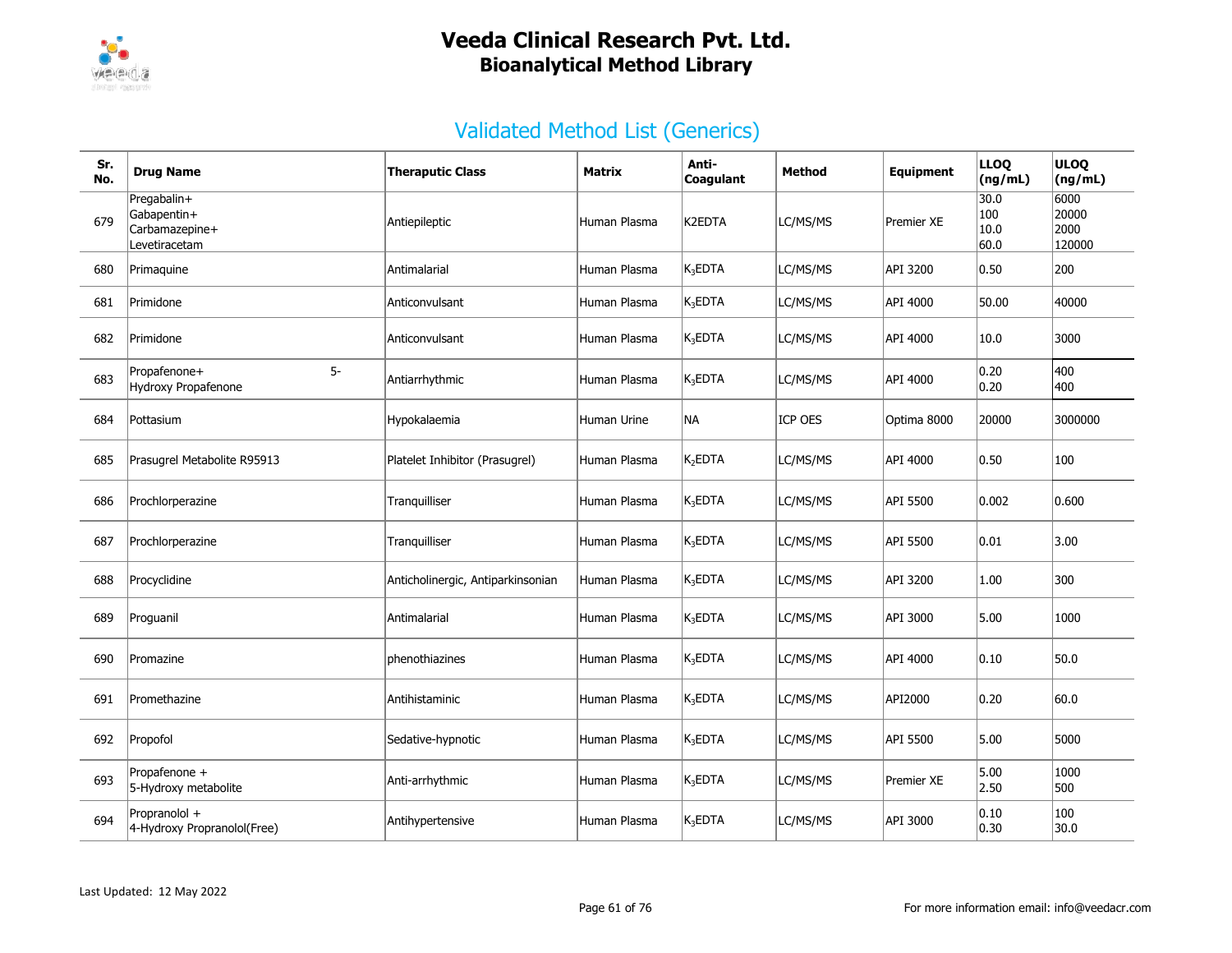

| Sr.<br>No. | <b>Drug Name</b> | <b>Theraputic Class</b>     | Matrix       | Anti-<br>Coagulant  | <b>Method</b> | <b>Equipment</b>  | <b>LLOQ</b><br>(ng/mL) | <b>ULOQ</b><br>(ng/mL) |
|------------|------------------|-----------------------------|--------------|---------------------|---------------|-------------------|------------------------|------------------------|
| 695        | Pyrazinamide     | Antitubercular              | Human Plasma | Na Heparin          | LC/MS/MS      | <b>LCMS-8050</b>  | 200                    | 60000                  |
| 696        | Pyridostigmine   | Anticholinesterase          | Human Plasma | $K_3EDTA$           | LC/MS/MS      | Premier XE        | 0.50                   | 150                    |
| 697        | Pyridostigmine   | Anticholinesterase          | Human Plasma | $K_3EDTA$           | LC/MS/MS      | API 5500          | 0.50                   | 150                    |
| 698        | Pyrimethamine    | Antibacterial, Antimalarial | Human Plasma | $K_3EDTA$           | LC/MS/MS      | API 3200          | 2.00                   | 1000                   |
| 699        | Quetiapine       | Antipsychotic               | Human Plasma | <b>EDTA</b>         | LC/MS/MS      | <b>Premier XE</b> | 2.00                   | 2000                   |
| 700        | Quetiapine       | Antipsychotic               | Human Plasma | $K_3$ EDTA          | LC/MS/MS      | <b>Premier XE</b> | 0.20                   | 200                    |
| 701        | Quetiapine       | Antipsychotic               | Human Plasma | $K_3$ EDTA          | LC/MS/MS      | API 4000          | 1.00                   | 600                    |
| 702        | Quinine          | Antimalarial                | Human Plasma | $K_3$ EDTA          | LC/MS/MS      | API 2000          | 40.0                   | 8000                   |
| 703        | Quinidine        | Antianginal                 | Human Plasma | $K_3$ EDTA          | LC/MS/MS      | <b>LCMS-8050</b>  | 4.0                    | 4000                   |
| 704        | Rabeprazole      | Proton pump inhibitor       | Human Plasma | <b>EDTA</b>         | LC/MS/MS      | API 2000          | 3.00                   | 2000                   |
| 705        | Rabeprazole      | Proton pump inhibitor       | Human Plasma | $K_3$ EDTA          | LC/MS/MS      | API 2000          | 3.00                   | 1000                   |
| 706        | Rabeprazole      | Proton pump inhibitor       | Human Plasma | $K_3$ EDTA          | LC/MS/MS      | API 2000          | 4.00                   | 2000                   |
| 707        | Raltegravir      | Antiviral                   | Human Plasma | $K_3EDTA$           | LC/MS/MS      | API 4000          | 20.0                   | 3000                   |
| 708        | Raltegravir      | Antiviral                   | Human Plasma | $K_3$ EDTA          | LC/MS/MS      | API 4000          | 20.0                   | 10000                  |
| 709        | Raltegravir      | Antiviral                   | Human Plasma | K <sub>3</sub> EDTA | LC/MS/MS      | API 4000          | 5.00                   | 10000                  |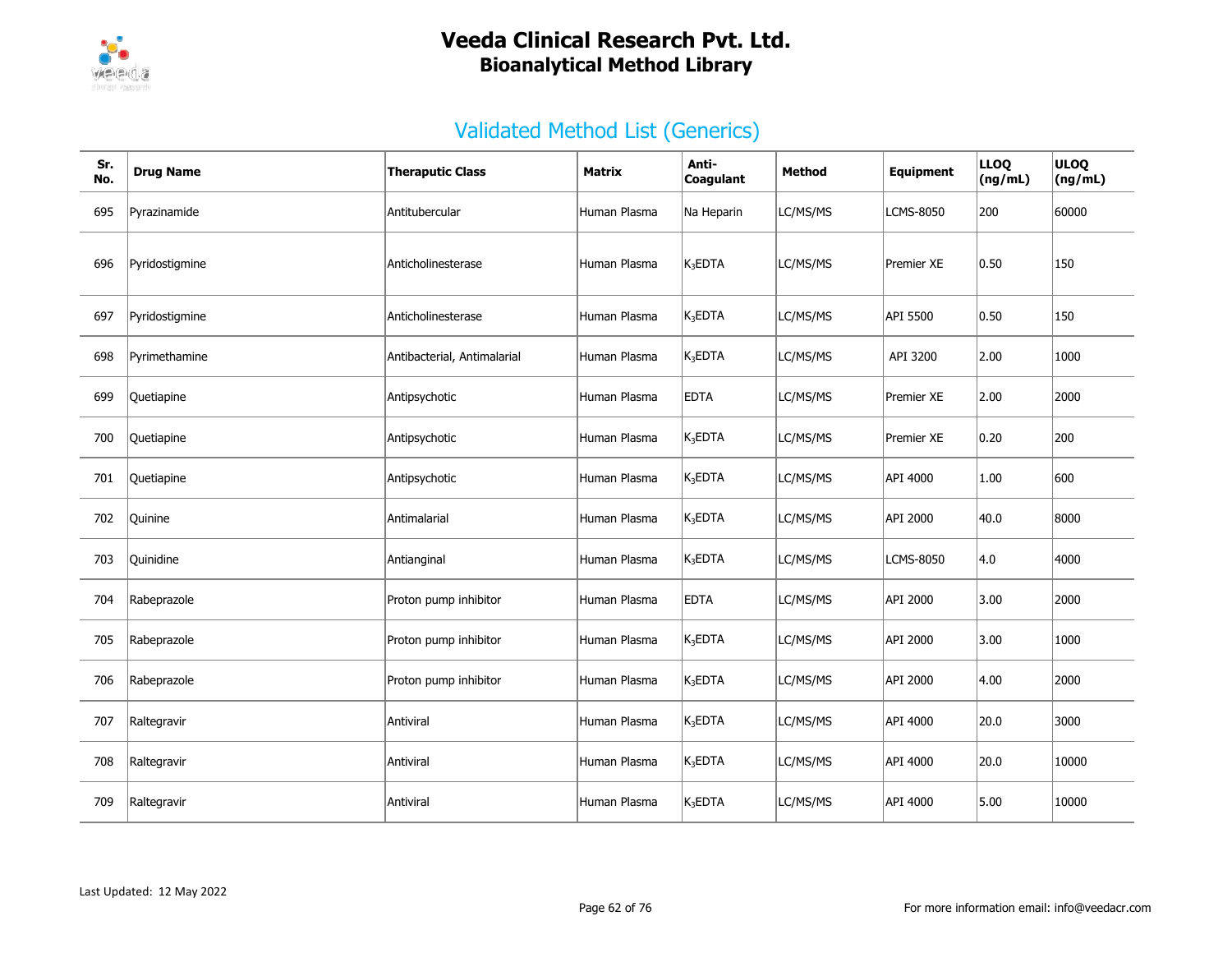

| Sr.<br>No. | <b>Drug Name</b>                        | <b>Theraputic Class</b>                           | <b>Matrix</b> | Anti-<br>Coagulant  | <b>Method</b> | <b>Equipment</b> | <b>LLOQ</b><br>(ng/mL) | <b>ULOQ</b><br>(ng/mL) |
|------------|-----------------------------------------|---------------------------------------------------|---------------|---------------------|---------------|------------------|------------------------|------------------------|
| 710        | Ramipril                                | Antihypertensive                                  | Human Plasma  | <b>EDTA</b>         | LC/MS/MS      | API 3000         | 0.20                   | 100                    |
| 711        | Ramipril+<br>Ramiprilat                 | Antihypertensive                                  | Human Plasma  | $K_3$ EDTA          | LC/MS/MS      | Premier XE       | 0.20                   | 100                    |
| 712        | Ranitidine                              | Antihistamine (H2 Antagonist)                     | Human Plasma  | <b>EDTA</b>         | LC/MS/MS      | API 2000         | 5.00                   | 1000                   |
| 713        | Ranitidine                              | Antihistamine                                     | Human Plasma  | $K_3EDTA$           | LC/MS/MS      | API 3000         | 10.0                   | 3000                   |
| 714        | Ranolazine                              | Antianginal                                       | Human Plasma  | $K_3$ EDTA          | LC/MS/MS      | Premier XE       | 4.00                   | 8000                   |
| 715        | Ranolazine                              | Antianginal                                       | Human Plasma  | $K_3$ EDTA          | LC/MS/MS      | Premiere XE      | 10.0                   | 6000                   |
| 716        | Rasagiline                              | Parkinsons disease                                | plasma        | $K_3$ EDTA          | LC/MS/MS      | Waters           | $ 0.02\rangle$         | 10.0                   |
| 717        | Repaglinide                             | Antidiabetic                                      | Human Plasma  | <b>EDTA</b>         | LC/MS/MS      | API 3000         | 0.50                   | 200                    |
| 718        | Repaglinide +<br>3-Hydroxy Repaglinide  | Antidiabetic                                      | Human Plasma  | K3EDTA              | LC/MS/MS      | LCMS-8050        | 0.050<br>0.050         | 10.0<br> 10.0          |
| 719        | Rifampicin                              | Antitubercular                                    | Human Plasma  | K <sub>3</sub> EDTA | LC/MS/MS      | <b>LCMS-8060</b> | 0.50                   | 200                    |
| 720        | Rifapentine                             | antimycobacterials                                | Human Plasma  | $K_3$ EDTA          | LC/MS/MS      | API 3000         | 30.00                  | 12000                  |
| 721        | Rifampicin +<br>25-Desacetyl Rifampicin | Antitubercular                                    | Human Plasma  | K3EDTA              | LC/MS/MS      | API 4000         | 100<br>10.0            | 20000<br>2000          |
| 722        | Rifaximin                               | Antibiotic                                        | Human Plasma  | K <sub>3</sub> EDTA | LC/MS/MS      | API 4000         | 0.025                  | 10.0                   |
| 723        | Rifaximin                               | Antibiotic                                        | Human Plasma  | $K_3$ EDTA          | LC/MS/MS      | <b>LCMS-8050</b> | 0.009                  | 12.0                   |
| 724        | Rilpivirin                              | Non-nucleoside Reverse<br>Transcriptase Inhibitor | Human Plasma  | $K_3$ EDTA          | LC/MS/MS      | API 2000         | 2.00                   | 500                    |
| 725        | Riluzole                                | Amyotrophic lateral sclerosis                     | Human Plasma  | $K_3EDTA$           | LC/MS/MS      | API 4000         | 1.00                   | 500                    |
| 726        | Risperidone +<br>9-Hydroxy Risperidone  | Antipsychotic                                     | Human Plasma  | $K_3EDTA$           | LC/MS/MS      | Premier XE       | 0.20<br> 0.20          | 100<br>100             |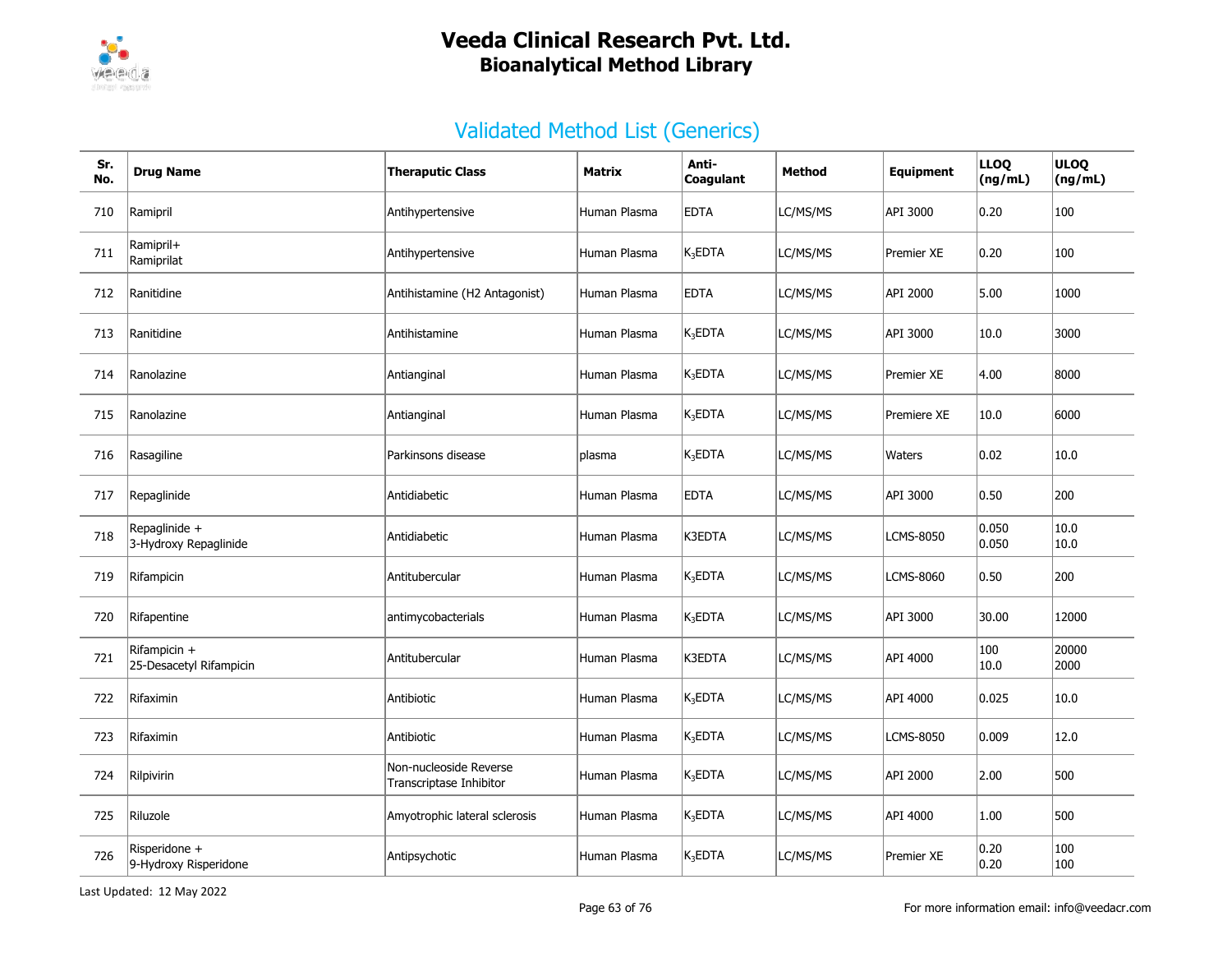

| Sr.<br>No. | <b>Drug Name</b>                             | <b>Theraputic Class</b>                                | Matrix       | Anti-<br>Coagulant  | Method   | <b>Equipment</b> | <b>LLOQ</b><br>(ng/mL) | <b>ULOQ</b><br>(ng/mL)        |
|------------|----------------------------------------------|--------------------------------------------------------|--------------|---------------------|----------|------------------|------------------------|-------------------------------|
| 727        | Ritonavir                                    | Antiretroviral                                         | Human Plasma | K <sub>3</sub> EDTA | LC/MS/MS | Premier XE       | 2.50                   | 1500                          |
| 728        | Rivoroxaban                                  | Oral Anticoagulant                                     | Human Plasma | $K_3$ EDTA          | LC/MS/MS | API 2000         | 1.00                   | 800                           |
| 729        | Rivaroxaban                                  | Oral Anticoagulant                                     | Human Plasma | $K_3$ EDTA          | LC/MS/MS | Premier XE       | $ 0.50\rangle$         | 500                           |
| 730        | Rivaroxaban                                  | Oral Anticoagulant                                     | Human Plasma | $K_3$ EDTA          | LC/MS/MS | Premier XE       | $ 0.50\rangle$         | 800                           |
| 731        | Rivastigmine                                 | Alzheimer's&Parkinson's Disease                        | Human Plasma | $K_3$ EDTA          | LC/MS/MS | Premier XE       | 0.10                   | 50.0                          |
| 732        | Rivastigmine                                 | Alzheimer's & Parkinson's Disease                      | Human Plasma | $K_3$ EDTA          | LC/MS/MS | API 5500         | 0.03                   | 30.0                          |
| 733        | Rizatriptan                                  | Anti-migraine                                          | Human Plasma | K <sub>3</sub> EDTA | LC/MS/MS | Premier XE       | 0.10                   | 100                           |
| 734        | Rizatriptan                                  | Anti-Migraine                                          | Human Plasma | K <sub>3</sub> EDTA | LC/MS/MS | Premier XE       | $ 0.10\rangle$         | 60.0                          |
| 735        | Roflumilast                                  | Severe COPD associated with<br>chronic bronchitis      | Human Plasma | $K_3$ EDTA          | LC/MS/MS | API 4000         | 0.100                  | 20.0                          |
| 736        | Roflumilast +<br>Roflumilast N-Oxide         | Severe COPD associated with<br>chronic bronchitis      | Human Plasma | $K_3$ EDTA          | LC/MS/MS | Premier XE       | 0.20<br> 0.25          | 40.0<br>50.0                  |
| 737        | Ropinirole                                   | Antiparkinsonian                                       | Human Plasma | <b>EDTA</b>         | LC/MS/MS | API 4000         | 0.02                   | 4.00                          |
| 738        | Ropinirole                                   | Antiparkinsonian                                       | Human Plasma | $K_3$ EDTA          | LC/MS/MS | API 4000         | 0.02                   | 4.00                          |
| 739        | Rosiglitazone +<br>Metformin                 | Antidiabetic                                           | Human Plasma | <b>EDTA</b>         | LC/MS/MS | API 2000         | 6.00<br>40.0           | 1100<br>7600                  |
| 740        | Rosiglitazone +<br>N-Desmethyl Rosiglitazone | Antidiabetic                                           | Human Plasma | $K_3$ EDTA          | LC/MS/MS | API 2000         | 5.00<br> 2.50          | 1000<br>500                   |
| 741        | Rosuvastatin+Dextromethorphan+Midazolam      | Antihyperlipidemic +<br>antitussives + Benzodiazepines | Human Plasma | $K_3$ EDTA          | LC/MS/MS | <b>LCMS-8050</b> | 0.05<br> 0.01<br>0.05  | 10<br> 2.0<br>10 <sup>1</sup> |
| 742        | Rosuvastatin                                 | Antihyperlipidemic                                     | Human Plasma | K <sub>3</sub> EDTA | LC/MS/MS | Premier XE       | 0.60                   | 100                           |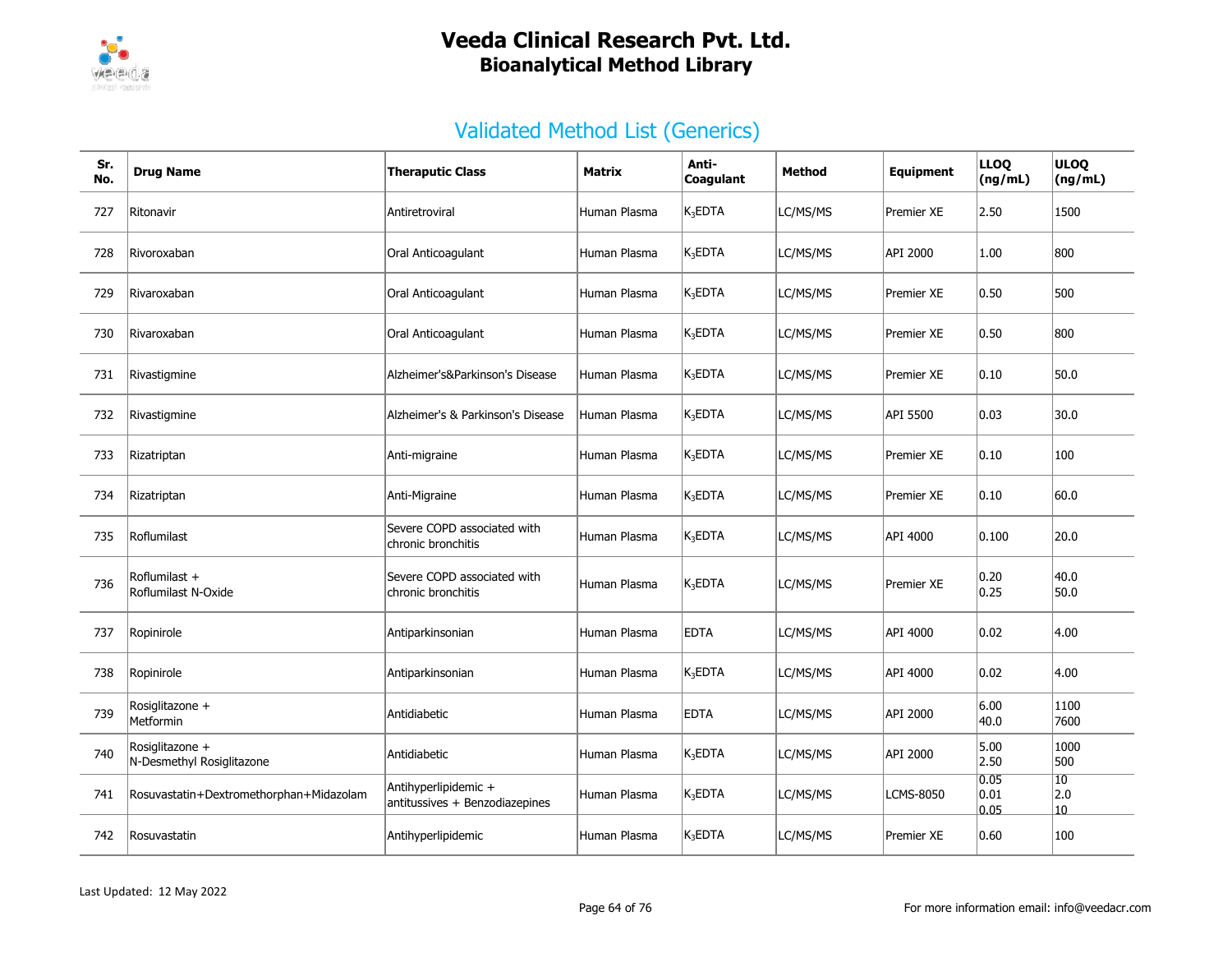

| Sr.<br>No. | <b>Drug Name</b>                            | <b>Theraputic Class</b>                   | Matrix       | Anti-<br>Coagulant | <b>Method</b> | Equipment        | <b>LLOQ</b><br>(ng/mL) | <b>ULOQ</b><br>(ng/mL) |
|------------|---------------------------------------------|-------------------------------------------|--------------|--------------------|---------------|------------------|------------------------|------------------------|
| 743        | Rosuvastatin                                | Lowering Cholesterol                      | Human Plasma | $K_3$ EDTA         | LC/MS/MS      | Premier XE       | 0.50                   | 150                    |
| 744        | Rosuvastatin                                | Antihyperlipidemic                        | Human Plasma | K3EDTA             | LC/MS/MS      | API 4000         | 0.50                   | 200                    |
| 745        | Rosuvastatin                                | Antihyperlipidemic                        | Human Plasma | $K_3$ EDTA         | LC/MS/MS      | API 5500         | 0.10                   | 50.0                   |
| 746        | Rosuvastatin                                | Antihyperlipidemic                        | Human Urine  | NA                 | LC/MS/MS      | API 3200         | 1.00                   | 2000                   |
| 747        | Rotigotine                                  | Antiparkinsonian                          | Human Plasma | $K_3$ EDTA         | LC/MS/MS      | <b>LCMS-8050</b> | 0.002                  | 1.20                   |
| 748        | Rufinamide                                  | Anticonvulsant                            | Human Plasma | $K_3$ EDTA         | LC/MS/MS      | API 4000         | 30.0                   | 9000                   |
| 749        | Salmeterol                                  | Asthma                                    | Human Plasma | K3EDTA             | LC/MS/MS      | <b>LCMS-8050</b> | $ 0.001\rangle$        | 0.50                   |
| 750        | Sacubitril +<br>Valsartan                   | Antihypertensive                          | Human Plasma | $K_3$ EDTA         | LC/MS/MS      | API 4000         | 15.0<br>25.0           | 6000<br>10000          |
| 751        | Sacubitril +<br>Sacubitrilat +<br>Valsartan | Antihypertensive                          | Human Plasma | $K_3$ EDTA         | LC/MS/MS      | API 4000         | 15.0<br>50.0<br>25.0   | 6000<br>20000<br>10000 |
| 752        | Scopolamine                                 | Anticholinergic                           | Human Plasma | $K_3$ EDTA         | LC/MS/MS      | API 4000         | 0.005                  | 0.50                   |
| 753        | Secnidazole                                 | Antiamoebic                               | Human Plasma | $K_3$ EDTA         | LC/MS/MS      | API 3200         | 200                    | 80000                  |
| 754        | Secnidazole                                 | Antiamoebic                               | Human Plasma | K3EDTA             | LC/MS/MS      | API 3000         | 200                    | 80000                  |
| 755        | Sertraline                                  | Antidepressant                            | Human Plasma | CPDA, EDTA         | LC/MS/MS      | API 2000         | 1.50                   | 300                    |
| 756        | Sertraline                                  | Antidepressant                            | Human Plasma | $K_3$ EDTA         | LC/MS/MS      | <b>LCMS-8040</b> | 0.20                   | 80.0                   |
| 757        | Sildenafil                                  | Antihypertensive, Erectile<br>dysfunction | Human Plasma | $K_3EDTA$          | LC/MS/MS      | API 3000         | 8.00                   | 1040                   |
| 758        | Sildenafil +<br>Metabolite                  | Antihypertensive, Erectile<br>dysfunction | Human Plasma | $K_3$ EDTA         | LC/MS/MS      | API 3000         | 2.00                   | 1000                   |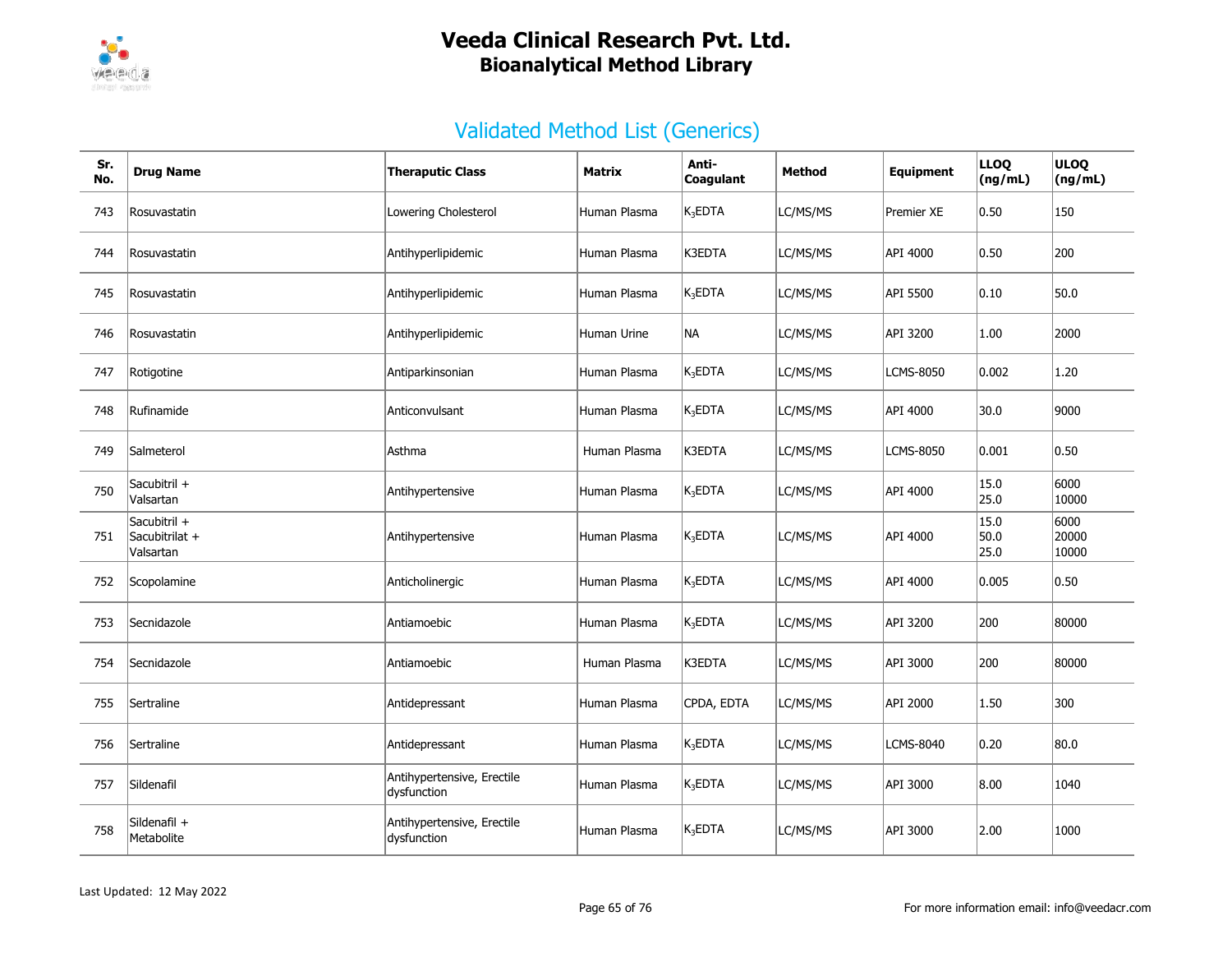

| Sr.<br>No. | <b>Drug Name</b>                                  | <b>Theraputic Class</b>                   | Matrix       | Anti-<br>Coaqulant  | Method   | <b>Equipment</b> | <b>LLOQ</b><br>(ng/mL) | <b>ULOQ</b><br>(ng/mL) |
|------------|---------------------------------------------------|-------------------------------------------|--------------|---------------------|----------|------------------|------------------------|------------------------|
| 759        | Sildenafil +<br>Piperazine N-desmethyl Sildenafil | Antihypertensive, Erectile<br>dysfunction | Human Plasma | $K_3$ EDTA          | LC/MS/MS | API 3000         | 5.00<br>1.00           | 2000<br>400            |
| 760        | Sildenafil +<br>N-desmethyl sildenafil            | Antihypertensive, Erectile<br>dysfunction | Human Plasma | K <sub>3</sub> EDTA | LC/MS/MS | API 4000         | 1.00<br> 0.20          | 500<br>100             |
| 761        | Sildenafil +<br>N-desmethyl Sildenafil            | Antihypertensive, Erectile<br>dysfunction | Human Plasma | K3EDTA              | LC/MS/MS | <b>LCMS-8050</b> | 1.00<br> 0.20          | 500<br>100             |
| 762        | Silodosin $+$<br>Silodsoin Glucuronide            | Benign prostatic hyperplasia              | Human Plasma | K <sub>3</sub> EDTA | LC/MS/MS | <b>LCMS-8050</b> | 0.50<br> 0.40          | 300<br>240             |
| 763        | Siimvastatin                                      | Antihyperlipidemic                        | Human Plasma | Na Heparin          | LC/MS/MS | <b>LCMS-8050</b> | 0.040                  | 20.0                   |
| 764        | Simvastatin                                       | Antihyperlipidemic                        | Human Plasma | $K_3EDTA$           | LC/MS/MS | <b>LCMS-8050</b> | 0.040                  | 32.0                   |
| 765        | Simvastatin Acid                                  | Antihyperlipidemic                        | Human Plasma | Na Heparin          | LC/MS/MS | LCMS-8050        | 0.02                   | 7.50                   |
| 766        | Simvastatin Acid                                  | Antihyperlipidemic                        | Human Plasma | K <sub>3</sub> EDTA | LC/MS/MS | <b>LCMS-8050</b> | 0.015                  | 12.0                   |
| 767        | Simvastatin +<br>$\beta$ - hydroxy Acid           | Antihyperlipidemic                        | Human Plasma | <b>EDTA</b>         | LC/MS/MS | API 4000         | 0.50                   | 100                    |
| 768        | Simvastatin +<br>$\beta$ - hydroxy Acid           | Antihyperlipidemic                        | Human Plasma | <b>EDTA</b>         | LC/MS/MS | API 4000         | 0.25                   | 32.0                   |
| 769        | Simvastatin +<br>Simvastatin acid                 | Antihyperlipidemic                        | Human Plasma | $K_3$ EDTA          | LC/MS/MS | API 4000         | 0.200<br>0.200         | 100<br>100             |
| 770        | Simvastatin +<br>Simvastatin Acid                 | Antihyperlipidemic                        | Human Plasma | Na Heparin          | LC/MS/MS | API 4000         | 0.50<br> 0.50          | 200<br>200             |
| 771        | Simvastatin +<br>Simvastatin Hydroxy Acid         | Antihyperlipidemic                        | Human Plasma | $K_3$ EDTA          | LC/MS/MS | API 5500         | 0.20<br> 0.10          | 200<br>100             |
| 772        | Sirolimus                                         | Immunosuppressant                         | Human Blood  | <b>EDTA</b>         | LC/MS/MS | API 4000         | 0.40                   | 40.0                   |
| 773        | Sirolimus (Sensitive)                             | Immunosuppressant                         | Human Blood  | K <sub>3</sub> EDTA | LC/MS/MS | Premier XE       | 0.10                   | 50.0                   |
| 774        | Sirolimus                                         | immunosuppressants                        | Human blood  | K <sub>3</sub> EDTA | LC/MS/MS | <b>LCMS-8040</b> | 0.10                   | 40.0                   |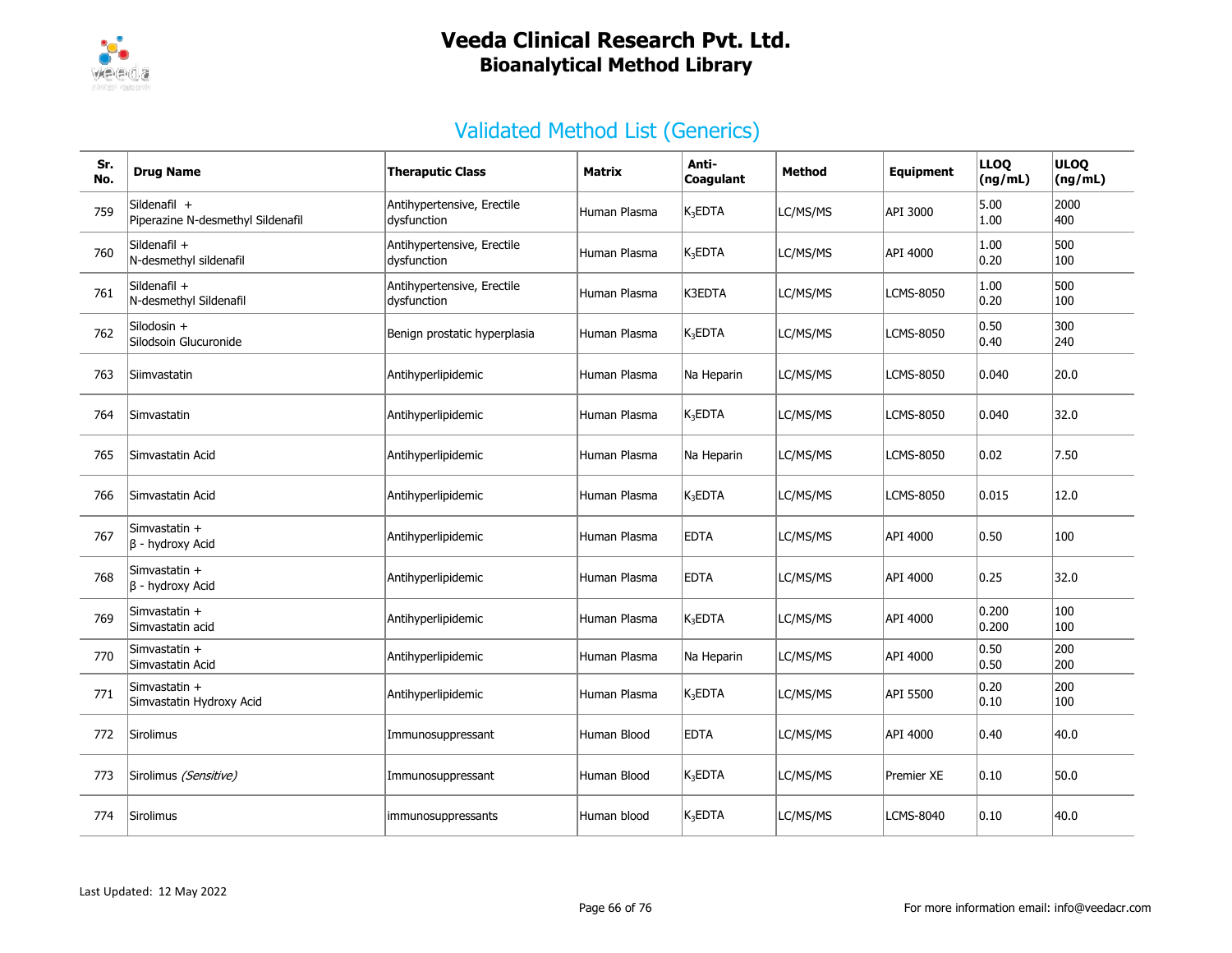

| Sr.<br>No. | <b>Drug Name</b>                                                                           | <b>Theraputic Class</b>                  | Matrix       | Anti-<br>Coagulant | <b>Method</b> | <b>Equipment</b>            | <b>LLOQ</b><br>(ng/mL)                       | <b>ULOQ</b><br>(ng/mL)             |
|------------|--------------------------------------------------------------------------------------------|------------------------------------------|--------------|--------------------|---------------|-----------------------------|----------------------------------------------|------------------------------------|
| 775        | Sitagliptin                                                                                | Antihyperglycemic                        | Human Plasma | $K_3$ EDTA         | LC/MS/MS      | API 4000                    | 2.00                                         | 800                                |
| 776        | Sitagliptin & Dapagliflozin                                                                | Antidiabetic                             | Human Plasma | $K_3$ EDTA         | LC/MS/MS      | API 4000                    | 3.000<br>1.000                               | 900<br>300                         |
| 777        | Sodium Phenyl Butyrate +<br>Metabolite Phenyl acetate+<br>Metabolite Phenylacetylglutamine | For Urea cycle disorders                 | Human Plasma | $K_3$ EDTA         | LC/MS/MS      | API 2000                    | $5 \mu g/mL$<br>$1 \mu g/mL$<br>$2 \mu g/mL$ | 750 µg/mL<br>750µg/mL<br>300 µg/mL |
| 778        | Sofosbuvir                                                                                 | Antiviral                                | Human Plasma | $K_3EDTA$          | LC/MS/MS      | LCMS-8040                   | 5.00                                         | 2000                               |
| 779        | Sofosbuvir +<br>Sofosbuvir GS331007                                                        | Antiviral                                | Human Plasma | $K_3$ EDTA         | LC/MS/MS      | LC 8040                     | 5.00<br>10.0                                 | 1500<br>3000                       |
| 780        | Solifenacin                                                                                | Urinary antispasmodic                    | Human Plasma | $K_3$ EDTA         | LC/MS/MS      | Premier XE                  | 0.50                                         | 125                                |
| 781        | Solifenacin (Sensitive)                                                                    | Antimuscarinic                           | Human Plasma | $K_3$ EDTA         | LC/MS/MS      | API 4000                    | 0.20                                         | 130                                |
| 782        | Sorafenib                                                                                  | Anticancer                               | Human Plasma | $K_3$ EDTA         | LC/MS/MS      | <b>Premier XE</b>           | 50.0                                         | 10000                              |
| 783        | Sorafenib                                                                                  | Anticancer                               | Human Plasma | $K_3$ EDTA         | LC/MS/MS      | API 2000                    | 20.0                                         | 8000                               |
| 784        | Sotalol                                                                                    | Antiarrhythmic                           | Human Plasma | $K_3$ EDTA         | LC/MS/MS      | <b>LCMS-8050</b>            | 10.0                                         | 3000                               |
| 785        | Spironolactone                                                                             | Antihypertensive                         | Human Plasma | $K_3$ EDTA         | LC/MS/MS      | Premier XE                  | 0.50                                         | 250                                |
| 786        | Spironolactone                                                                             | Antihypertensive                         | Human Plasma | $K_3$ EDTA         | LC/MS/MS      | Premier XE                  | 0.50                                         | 250                                |
| 787        | Sulfadiazine                                                                               | Antibacterial                            | Human Plasma | $K_3$ EDTA         | LC/MS/MS      | API 3000                    | 250                                          | 40000                              |
| 788        | Sulphamethoxazole +<br>Trimethoprim                                                        | Antibacterial                            | Human Plasma | $K_3$ EDTA         | LC/MS/MS      | API 4000                    | 0.50<br>0.025                                | 100<br>5.00                        |
| 789        | Sulfamethoxazole +<br>Trimethoprim                                                         | Antibacterial                            | Human Plasma | $K_3$ EDTA         | LC/MS/MS      | API 4000 / LCMS-150<br>8050 | 5.00                                         | 30000<br>1000                      |
| 790        | Sumatripatan                                                                               | Anti-migraine                            | Human Plasma | $K_3$ EDTA         | LC/MS/MS      | Premier XE                  | 0.20                                         | 100                                |
| 791        | Sumatriptan                                                                                | selective serotonin receptor<br>agonists | Human Plasma | $K_3$ EDTA         | LC/MS/MS      | LCMS-8040                   | 0.50                                         | 200                                |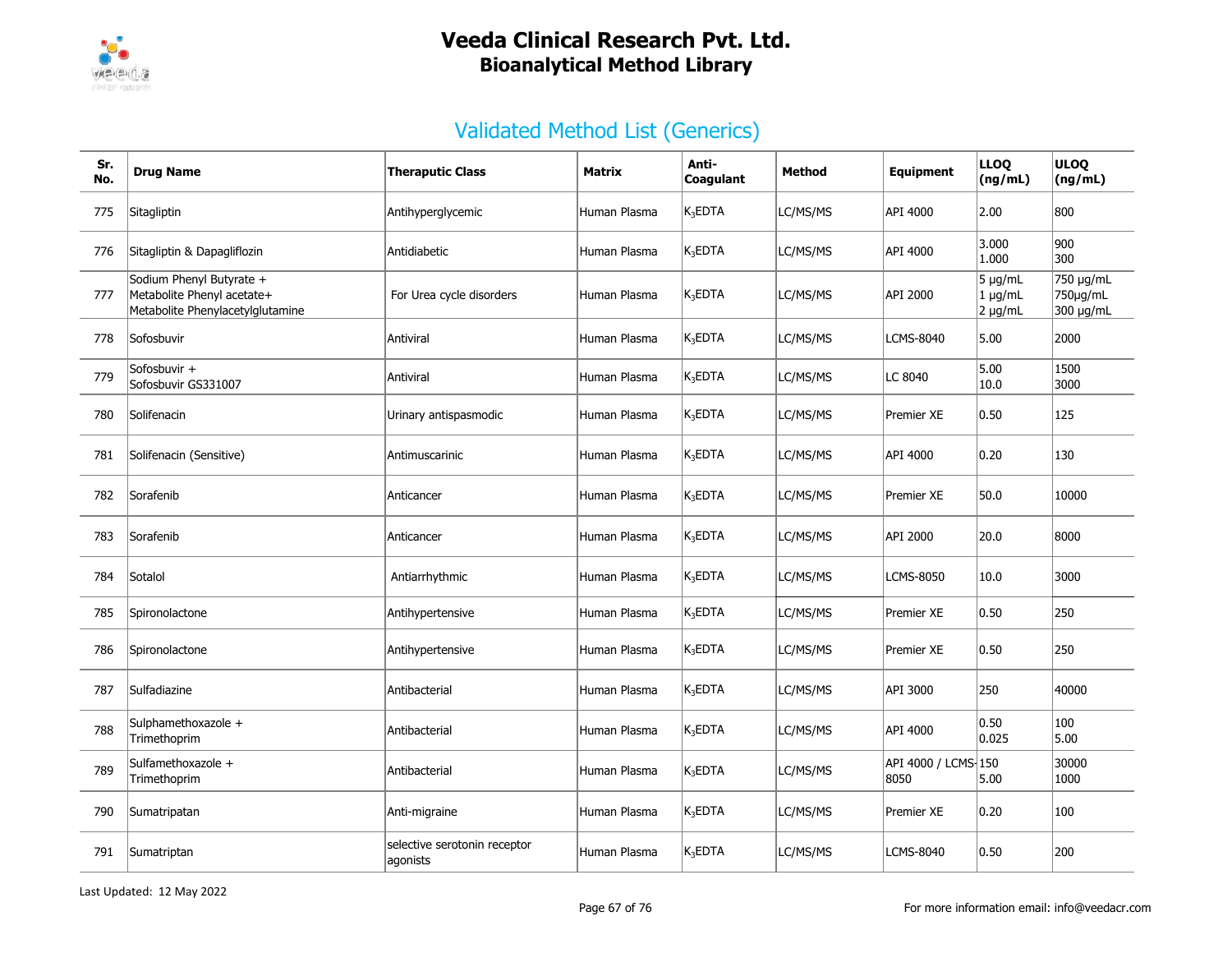

| Sr.<br>No. | <b>Drug Name</b>            | <b>Theraputic Class</b>                   | Matrix       | Anti-<br>Coagulant | Method   | Equipment        | <b>LLOQ</b><br>(ng/mL) | <b>ULOQ</b><br>(ng/mL) |
|------------|-----------------------------|-------------------------------------------|--------------|--------------------|----------|------------------|------------------------|------------------------|
| 792        | Sumatriptan                 | Selective serotonin receptor<br>agonists  | Human Plasma | $K_3$ EDTA         | LC/MS/MS | <b>LCMS-8050</b> | 0.10                   | 50.0                   |
| 793        | Sunitinib                   | Anticancer                                | Human Plasma | K3EDTA             | LC/MS/MS | API 4000         | 0.25                   | 100                    |
| 794        | Sunitinib                   | Anticancer                                | Human Plasma | $K_3$ EDTA         | LC/MS/MS | API 5500         | 0.05                   | 25.00                  |
| 795        | Sulfadoxine                 | Antibacterial                             | Human Plasma | $K_3$ EDTA         | LC/MS/MS | API 3200         | 1000                   | 400000                 |
| 796        | Tacrolimus                  | Immunosuppressant                         | Human Blood  | <b>EDTA</b>        | LC/MS/MS | Premier XE       | 0.50                   | 100                    |
| 797        | Tacrolimus                  | Immunosuppressant                         | Human Blood  | <b>EDTA</b>        | LC/MS/MS | Premier XE       | 0.25                   | 75.0                   |
| 798        | Tacrolimus                  | Immunosuppressant                         | Human Blood  | $K_3$ EDTA         | LC/MS/MS | <b>LCMS-8050</b> | 0.050                  | 75.0                   |
| 799        | Tadalafil                   | Antihypertensive, Erectile<br>dysfunction | Human Plasma | $K_3$ EDTA         | LC/MS/MS | LCMS-8050        | 2.00                   | 800                    |
| 800        | Tamsulosin                  | Prostatic hyperplasia                     | Human Plasma | $K_3$ EDTA         | LC/MS/MS | <b>LCMS-8050</b> | 0.050                  | 30.0                   |
| 801        | Tamsulosin                  | $a_{1a}$ -selective alpha blocker         | Human Plasma | $K_3$ EDTA         | LC/MS/MS | Premier XE       | 0.20                   | 100                    |
| 802        | Tamsulosin                  | Prostatic hyperplasia                     | Human Plasma | $K_3$ EDTA         | LC/MS/MS | API 4000         | 0.05                   | 60.0                   |
| 803        | Tapentadol                  | Analgesic                                 | Human Plasma | $K_3$ EDTA         | LC/MS/MS | LCMS-8050        | 0.10                   | 200                    |
| 804        | Telmisartan                 | Antihypertensive                          | Human Plasma | <b>EDTA</b>        | LC/MS/MS | API 4000         | 3.00                   | 1200                   |
| 805        | Telmisartan                 | Antihypertensive                          | Human Plasma | <b>EDTA</b>        | LC/MS/MS | API 4000         | 5.00                   | 1000                   |
| 806        | Telmisartan                 | Antihypertensive                          | Human Plasma | $K_3$ EDTA         | LC/MS/MS | LCMS-8040        | 2.00                   | 500                    |
| 807        | Amlodipine<br>Telmisartan + | Antihypertensive                          | Human Plasma | $K_3$ EDTA         | LC/MS/MS | API 4000         | 2.50<br>0.075          | 500<br>15.0            |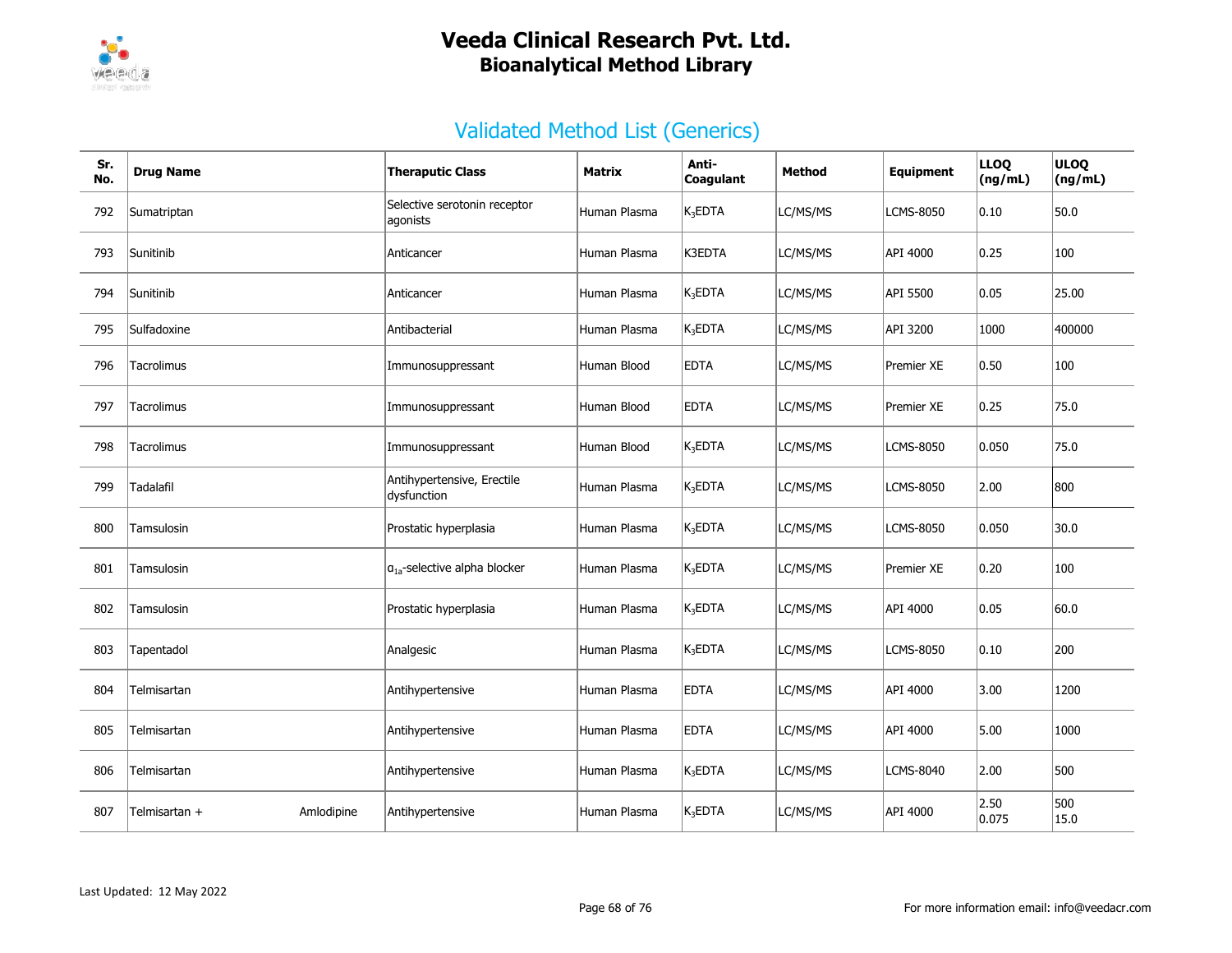

| Sr.<br>No. | <b>Drug Name</b>                              | <b>Theraputic Class</b> | Matrix       | Anti-<br>Coagulant  | <b>Method</b> | Equipment         | <b>LLOQ</b><br>(ng/mL) | <b>ULOQ</b><br>(ng/mL) |
|------------|-----------------------------------------------|-------------------------|--------------|---------------------|---------------|-------------------|------------------------|------------------------|
| 808        | Temozolamide                                  | Anticancer              | Human Plasma | $K_3$ EDTA          | LC/MS/MS      | <b>Premier XE</b> | 100                    | 20000                  |
| 809        | Temozolomide                                  | Anticancer              | Human Plasma | $K_3EDTA$           | LC/MS/MS      | API 4000          | 100                    | 20000                  |
| 810        | Tenofovir                                     | Antiviral               | Human Serum  | NA                  | LC/MS/MS      | API 2000          | 5.00                   | 1000                   |
| 811        | Tenofovir                                     | Antiviral               | Human Plasma | $K_3EDTA$           | LC/MS/MS      | API 2000          | 5.00                   | 1000                   |
| 812        | Tenofovir                                     | Antiviral               | Human Plasma | $K_3$ EDTA          | LC/MS/MS      | LCMS-8050         | 0.40                   | 50.0                   |
| 813        | Tenofovir +<br>Emtricitabine +<br>Lamivudine  | Antiviral               | Human Plasma | <b>EDTA</b>         | LC/MS/MS      | API 4000          | 4.00<br>15.0<br>20.0   | 800<br>3000<br>4000    |
| 814        | Tenofovir                                     | Antiviral               | Human Plasma | $\mathsf{K}_3$ EDTA | LC/MS/MS      | API 2000          | 5.00                   | 1000                   |
| 815        | Tenofovir+<br>Emtricitabine                   | Antiviral               | Human Plasma | $K_3EDTA$           | LC/MS/MS      | API 2000          | 8.00<br>30.0           | 1600<br>6000           |
| 816        | Tenofovir +<br>Emtricitabine +<br>Rilpivirine | Antiritroviral          | Human Plasma | $K_3EDTA$           | LC/MS/MS      | API 4000          | 4.00<br>20.0<br>1.00   | 800<br>4000<br>200     |
| 817        | Tenofovir +<br>Emtricitabine +<br>Nevirapine  | Antiritroviral          | Human Plasma | $K_3EDTA$           | LC/MS/MS      | API 4000          | 4.00<br>20.0<br>20.0   | 800<br>4000<br>4000    |
| 818        | Tenofovir Alafenamide                         | Antiviral               | Human Plasma | $ K_3EDTA$          | LC/MS/MS      | LCMS-8050         | 2.00                   | 1000                   |
| 819        | Tenofovir Alafenamide +<br>Lamivudine         | Antiviral               | Human Plasma | K3EDTA              | LC/MS/MS      | API 3200          | 2.00<br>20.0           | 500<br>5000            |
| 820        | Terbinafine                                   | Antifungal              | Human Plasma | <b>EDTA</b>         | <b>HPLC</b>   | HPLC-UV           | 25.0                   | 5000                   |
| 821        | Terbinafine                                   | Antifungal              | Human Plasma | $K_3$ EDTA          | LC/MS/MS      | Premier XE        | 10.0                   | 3000                   |
| 822        | Teriflunomide                                 | Multiple sclerosis      | Human Plasma | $K_3$ EDTA          | LC/MS/MS      | API 3000          | 10.0                   | 4000                   |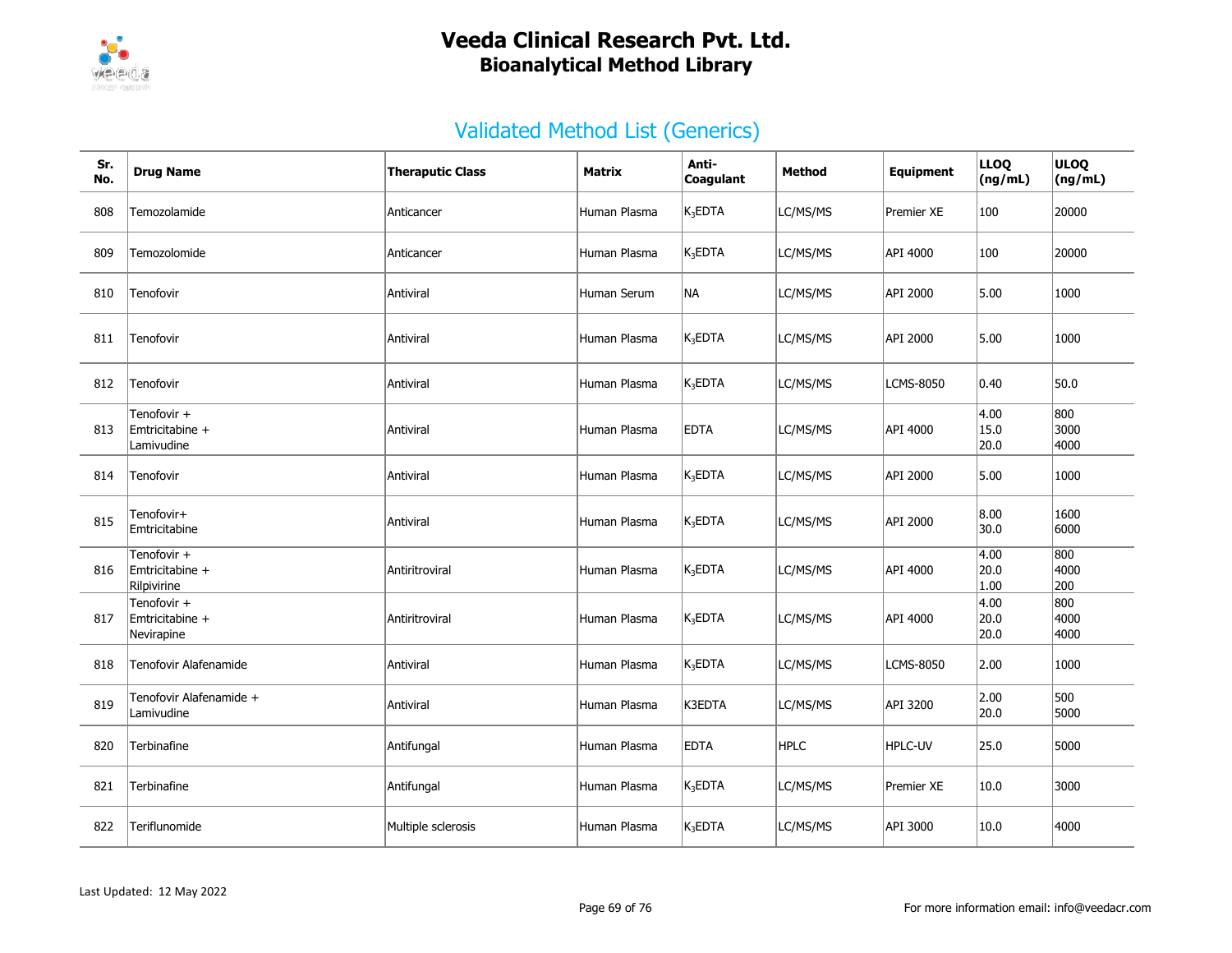

| Sr.<br>No. | <b>Drug Name</b>                           | <b>Theraputic Class</b>                                         | Matrix       | Anti-<br>Coagulant  | Method   | Equipment        | <b>LLOQ</b><br>(ng/mL) | <b>ULOQ</b><br>(ng/mL) |
|------------|--------------------------------------------|-----------------------------------------------------------------|--------------|---------------------|----------|------------------|------------------------|------------------------|
| 823        | Tetrabenazine                              | Huntington's disease                                            | Human Plasma | $K_3$ EDTA          | LC/MS/MS | LCMS-8050        | 0.01                   | 2.00                   |
| 824        | Tetracycline                               | Antibiotic                                                      | Human Plasma | K <sub>3</sub> EDTA | LC/MS/MS | API 4000         | 20.0                   | 8000                   |
| 825        | Theophylline                               | xanthines                                                       | Human Plasma | Na Heparin          | LC/MS/MS | API 3200         | 50.000                 | 40000                  |
| 826        | Thiamine                                   | Vtamin B1                                                       | Human Plasma | $K_3EDTA$           | LC/MS/MS | <b>LCMS-8050</b> | 0.20                   | 30.0                   |
| 827        | Tiagabine                                  | Anticonvulsant                                                  | Human Plasma | $K_3$ EDTA          | LC/MS/MS | API 4000         | 0.50                   | 250                    |
| 828        | Ticagrelor                                 | Platelet aggregation inhibitor                                  | Human Plasma | $K_3$ EDTA          | LC/MS/MS | API 4000         | 2.50                   | 1200                   |
| 829        | Ticagrelor                                 | Platelet aggregation inhibitor                                  | Human Plasma | K <sub>3</sub> EDTA | LC/MS/MS | Premiere XE      | 5.00                   | 2500                   |
| 830        | Ticagrelor+<br>Desethoxyhydroxy Ticagrelor | Platelet aggregation inhibitor                                  | Human Plasma | $K_3$ EDTA          | LC/MS/MS | API 4000         | 2.50<br> 1.00          | 1250<br>500            |
| 831        | Tinidazole                                 | Antiprotozoal                                                   | Human Plasma | K <sub>3</sub> EDTA | LC/MS/MS | Premier XE       | 50.0                   | 30000                  |
| 832        | Tizanidine                                 | Muscle Relexant                                                 | Human Plasma | $K_3$ EDTA          | LC/MS/MS | Premier XE       | 0.10                   | 20.0                   |
| 833        | Tizanidine                                 | Muscle Relexant                                                 | Human Plasma | $K_3$ EDTA          | LC/MS/MS | Premier XE       | 0.075                  | 20.0                   |
| 834        | Tizanidine                                 | Muscle Relexant                                                 | Human Plasma | $K_3EDTA$           | LC/MS/MS | <b>LCMS-8050</b> | 0.01                   | 10.0                   |
| 835        | Tizoxanide                                 | Antiparasitic                                                   | Human Plasma | $K_3$ EDTA          | LC/MS/MS | <b>LCMS-8050</b> | 50.0                   | 25000                  |
| 836        | Tofacitinib                                | Rheumatoid arthritis                                            | Human Plasma | $K_3EDTA$           | LC/MS/MS | API 3200         | 0.20                   | 100                    |
| 837        | Tolbutamide                                | Antidiabetic                                                    | Human Plasma | $K_3$ EDTA          | LC/MS/MS | API 3200         | 500                    | 100000                 |
| 838        | Tolcapone +<br>3-O-Methyltolcapone         | Reversible inhibitor of catechol-O-<br>methyltransferase (COMT) | Human Plasma | $K_3$ EDTA          | LC/MS/MS | API 4000         | 40.0<br> 2.00          | 8000<br>400            |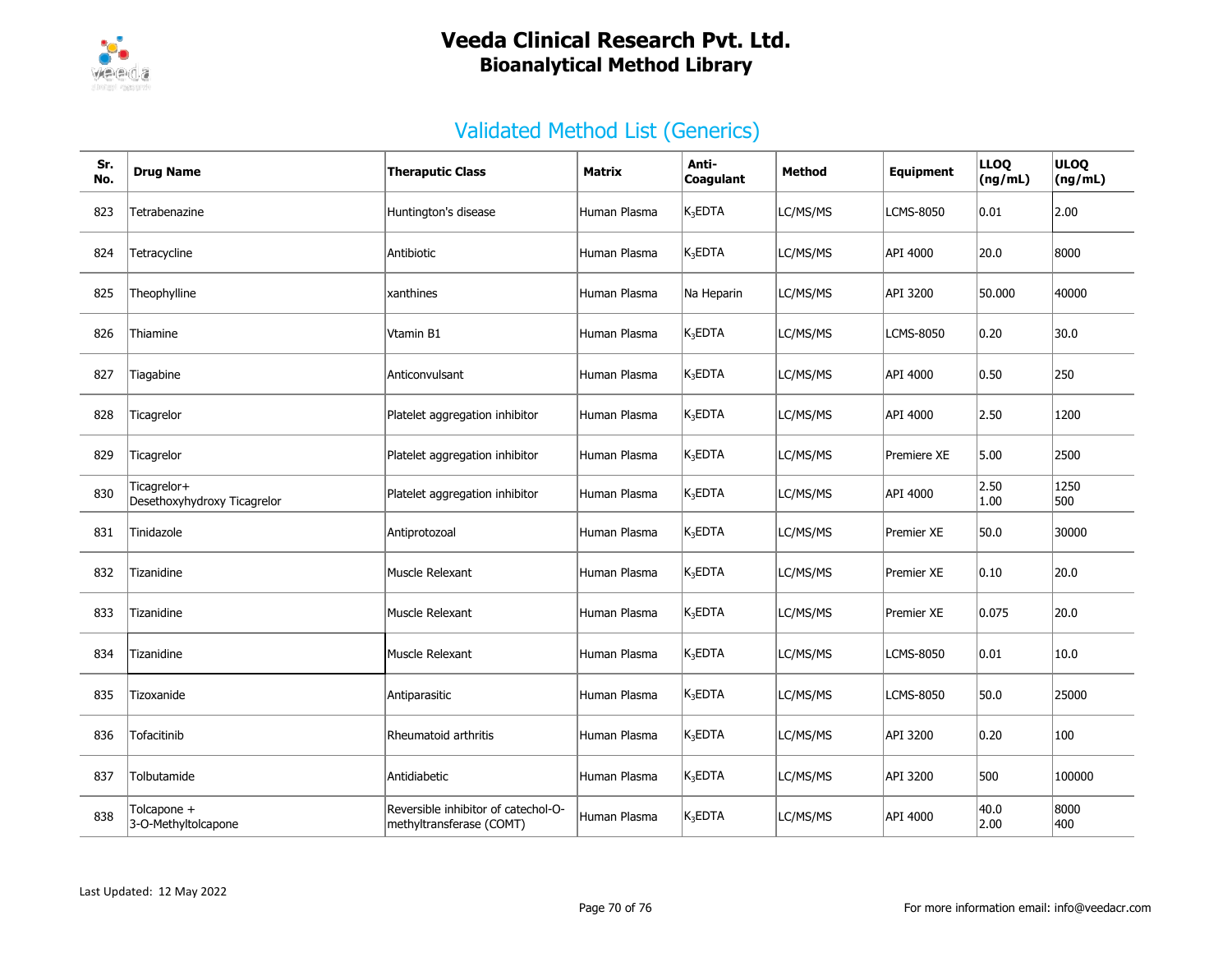

| Sr<br>No. | <b>Drug Name</b> | Theraputic Class      | Matrix       | Anti-<br>Coagulant | Method   | <b>Equipment</b> | <b>LLOO</b><br>(ng/mL) | <b>ULOO</b><br>(ng/mL) |
|-----------|------------------|-----------------------|--------------|--------------------|----------|------------------|------------------------|------------------------|
| 839       | Tolterodine      | Urinary Iincontinence | Human Plasma | <b>EDTA</b>        | LC/MS/MS | API 3000         | 0.10                   | 20.0                   |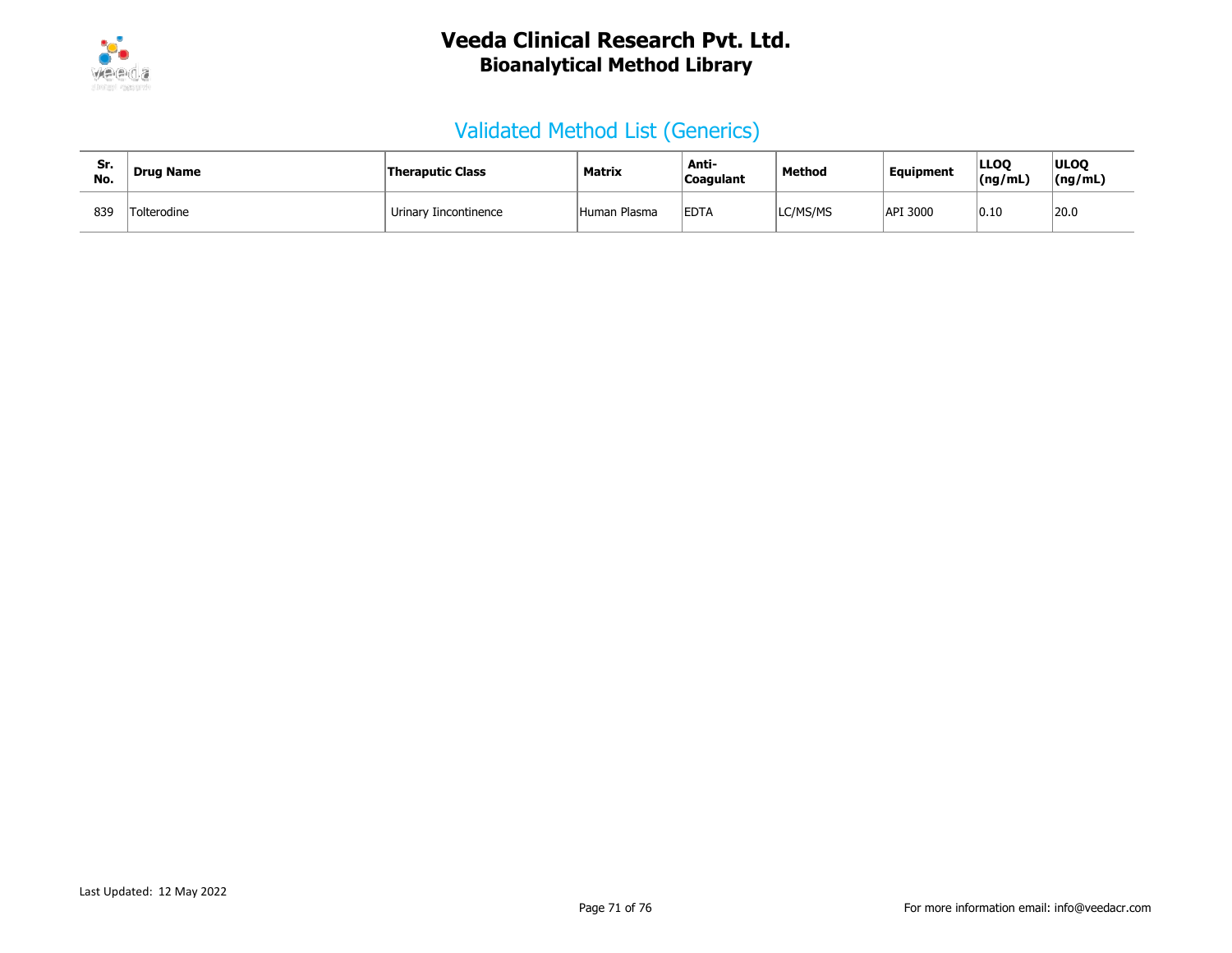

| Sr.<br>No. | <b>Drug Name</b>                              | <b>Theraputic Class</b>    | <b>Matrix</b> | Anti-<br>Coaqulant  | <b>Method</b> | <b>Equipment</b> | <b>LLOQ</b><br>(ng/mL) | <b>ULOQ</b><br>(ng/mL) |
|------------|-----------------------------------------------|----------------------------|---------------|---------------------|---------------|------------------|------------------------|------------------------|
| 840        | Tolterodine +<br>5-Hydroxy Methyl Tolterodine | Antimuscarinic             | Human Plasma  | <b>EDTA</b>         | LC/MS/MS      | API 3000         | 0.03                   | 10.0                   |
| 841        | Tolterodine+<br>5-Hydroxymethyl Tolterodine   | Antimuscarinic             | Human Plasma  | $K_3$ EDTA          | LC/MS/MS      | API 3000         | 0.025<br>0.025         | 10.0<br> 10.0          |
| 842        | Tolterodine +<br>5-Hydroxymethyl Tolterodine  | Urinary Iincontinence      | Human Plasma  | $K_3$ EDTA          | LC/MS/MS      | API 4000         | 0.10<br> 0.10          | 10.0<br>10.0           |
| 843        | Tolvaptan                                     | Vasopressin antagonists    | Human Plasma  | $K_3EDTA$           | LC/MS/MS      | API 4000         | 4.0                    | 1600                   |
| 844        | Topiramate                                    | Anticonvulsant             | Human Plasma  | CPDA, EDTA          | LC/MS/MS      | API 4000         | 18.0                   | 5000                   |
| 845        | Topiramate                                    | Anticonvulsant             | Human Plasma  | <b>EDTA</b>         | LC/MS/MS      | API 4000         | 5.00                   | 5000                   |
| 846        | Topiramate                                    | Anticonvulsant             | Human Plasma  | $K_3EDTA$           | LC/MS/MS      | API 4000         | 5.00                   | 5000                   |
| 847        | Topiramate                                    | Anticonvulsant             | Human Plasma  | $K_3$ EDTA          | LC/MS/MS      | API 4000         | 2.00                   | 1000                   |
| 848        | Torsemide                                     | Antihypertensive           | Human Plasma  | <b>EDTA</b>         | LC/MS/MS      | API 3000         | 20.0                   | 6000                   |
| 849        | Torsemide                                     | Diuretic, Antihypertensive | Human Plasma  | $K_3$ EDTA          | LC/MS/MS      | API 2000         | 25.0                   | 12000                  |
| 850        | Torsemide                                     | Antihypertensive           | Human Plasma  | $K_3$ EDTA          | LC/MS/MS      | API 2000         | 100                    | 25000                  |
| 851        | <b>Total Iron</b>                             | Iron Defficiency Anaemia   | Human Serum   | <b>NA</b>           | ICP OES       | Optima 8000      | 500                    | 60000                  |
| 852        | Tramadol hydrochloride                        | Analgesic                  | Human Plasma  | $K_3$ EDTA          | LC/MS/MS      | <b>LCMS-8050</b> | 3.00                   | 750                    |
| 853        | Trametinib                                    | Anticancer                 | Human Plasma  | K <sub>2</sub> EDTA | LC/MS/MS      | <b>LCMS-8050</b> | 0.25                   | 250                    |
| 854        | Tranexamic Acid                               | Antifibrinolytics          | Human Plasma  | $K_3$ EDTA          | LC/MS/MS      | Premier XE       | 100.0                  | 25000                  |
| 855        | Transferrin Bound Iron                        | <b>NA</b>                  | Human Serum   | <b>NA</b>           | ICP OES       | Optima 8000      | 500.00                 | 16000                  |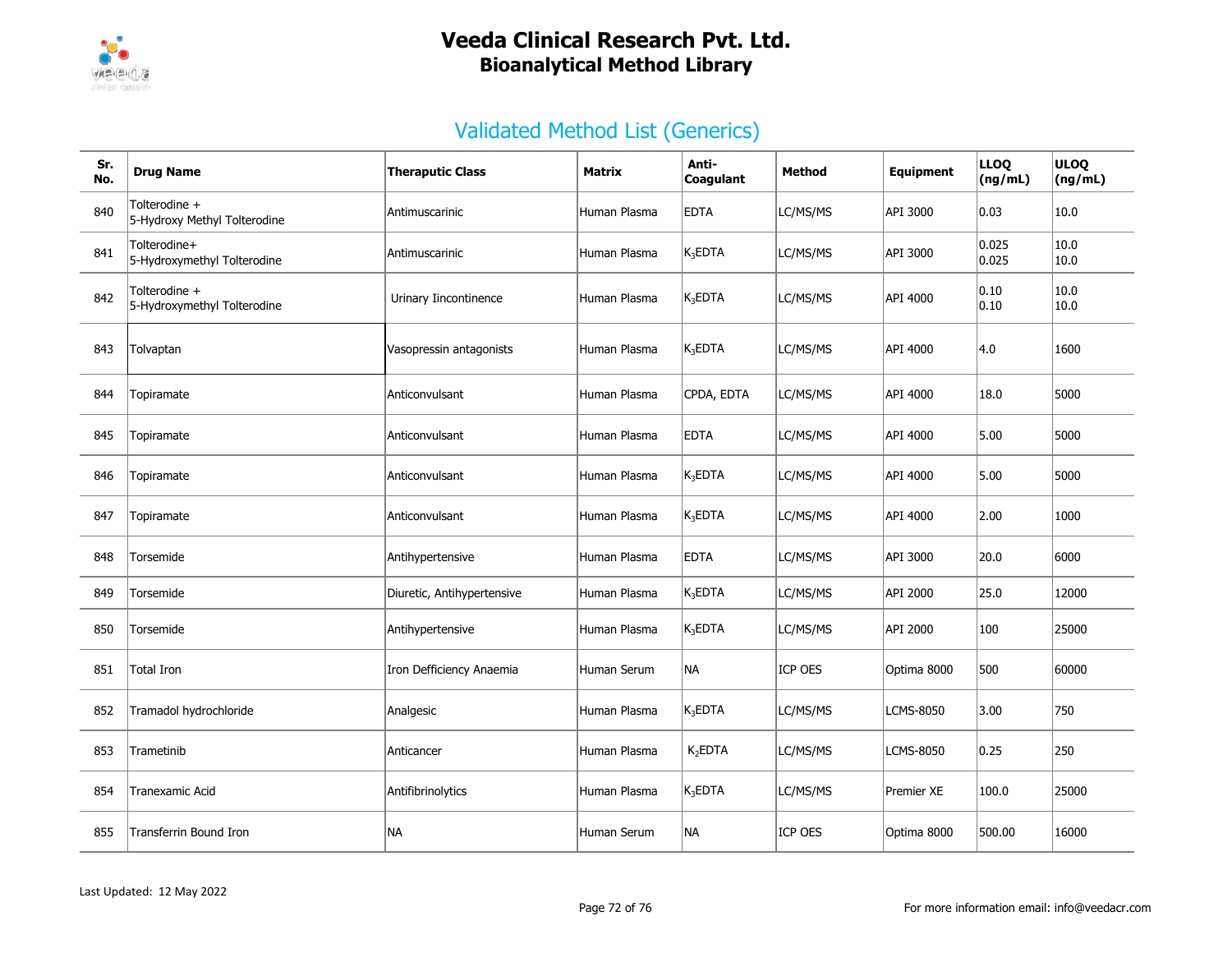

| Sr.<br>No. | <b>Drug Name</b>         | <b>Theraputic Class</b>                                                                             | Matrix       | Anti-<br>Coagulant  | Method         | <b>Equipment</b>  | <b>LLOQ</b><br>(ng/mL) | <b>ULOQ</b><br>(ng/mL) |
|------------|--------------------------|-----------------------------------------------------------------------------------------------------|--------------|---------------------|----------------|-------------------|------------------------|------------------------|
| 856        | Transerrin Bound Iron    | For Estimation of transferrin bound<br>Iron after Ferrmoxytol and Ferric<br>carboxy maltose therapy | Dog Serum    | <b>NA</b>           | <b>ICP OES</b> | Optima 8000       | 500                    | 20000                  |
| 857        | Tranylcypromine          | Antidepressant and Anxiolytic                                                                       | Human Plasma | $K_3$ EDTA          | LC/MS/MS       | API 4000          | 0.30                   | 150                    |
| 858        | Trazodone                | Antidepressant                                                                                      | Human Plasma | <b>EDTA</b>         | LC/MS/MS       | API 4000          | 10.0                   | 3000                   |
| 859        | Trazodone                | Antidepressant                                                                                      | Human Plasma | <b>EDTA</b>         | LC/MS/MS       | API 3000          | 10.0                   | 3000                   |
| 860        | Triamcinolone acetonide  | Glucocorticoid                                                                                      | Human Plasma | $K_3$ EDTA          | LC/MS/MS       | <b>LCMS-8050</b>  | 0.020                  | 6.00                   |
| 861        | Triamcinolone Acetonide  | Glucocorticoid                                                                                      | Human Plasma | K <sub>3</sub> EDTA | LC/MS/MS       | <b>LCMS-8060</b>  | 0.005                  | 2.00                   |
| 862        | Trifluoperazine          | Antipsychotic                                                                                       | Human Plasma | K <sub>3</sub> EDTA | LC/MS/MS       | LCMS-8050         | 0.025                  | 8.00                   |
| 863        | Trimetazidine            | Antianginal                                                                                         | Human Plasma | K <sub>3</sub> EDTA | LC/MS/MS       | <b>Premier XE</b> | 1.00                   | 202                    |
| 864        | 1,3,5-Trimethoxy Benzene | Antispasmodic                                                                                       | Human Plasma | $K_3$ EDTA          | LC/MS/MS       | <b>LCMS-8050</b>  | 0.25                   | 70.0                   |
| 865        | 1,3,5-Trimethoxy Benzene | Antispasmodic                                                                                       | Human Plasma | K <sub>2</sub> EDTA | LC/MS/MS       | <b>LCMS-8050</b>  | 0.250                  | 70.0                   |
| 866        | Trimethyl Phloroglucinol | Antispasmodic                                                                                       | Human Plasma | $K_3EDTA$           | LC/MS/MS       | <b>LCMS-8050</b>  | 10.0                   | 2500                   |
| 867        | Trospium                 | Overactive bladder                                                                                  | Human Plasma | $K_3$ EDTA          | LC/MS/MS       | Premier XE        | 0.10                   | 20.0                   |
| 868        | Trospium                 | Overactive bladder                                                                                  | Human Plasma | K <sub>3</sub> EDTA | LC/MS/MS       | Premier XE        | 0.02                   | 10.0                   |
| 869        | Trospium                 | Overactive bladder                                                                                  | Human Plasma | $K_3$ EDTA          | LC/MS/MS       | API 4000          | 0.020                  | 20.0                   |
| 870        | Trospium                 | Overactive bladder                                                                                  | Human Plasma | $K_3$ EDTA          | LC/MS/MS       | <b>LCMS-8050</b>  | 0.010                  | 10.0                   |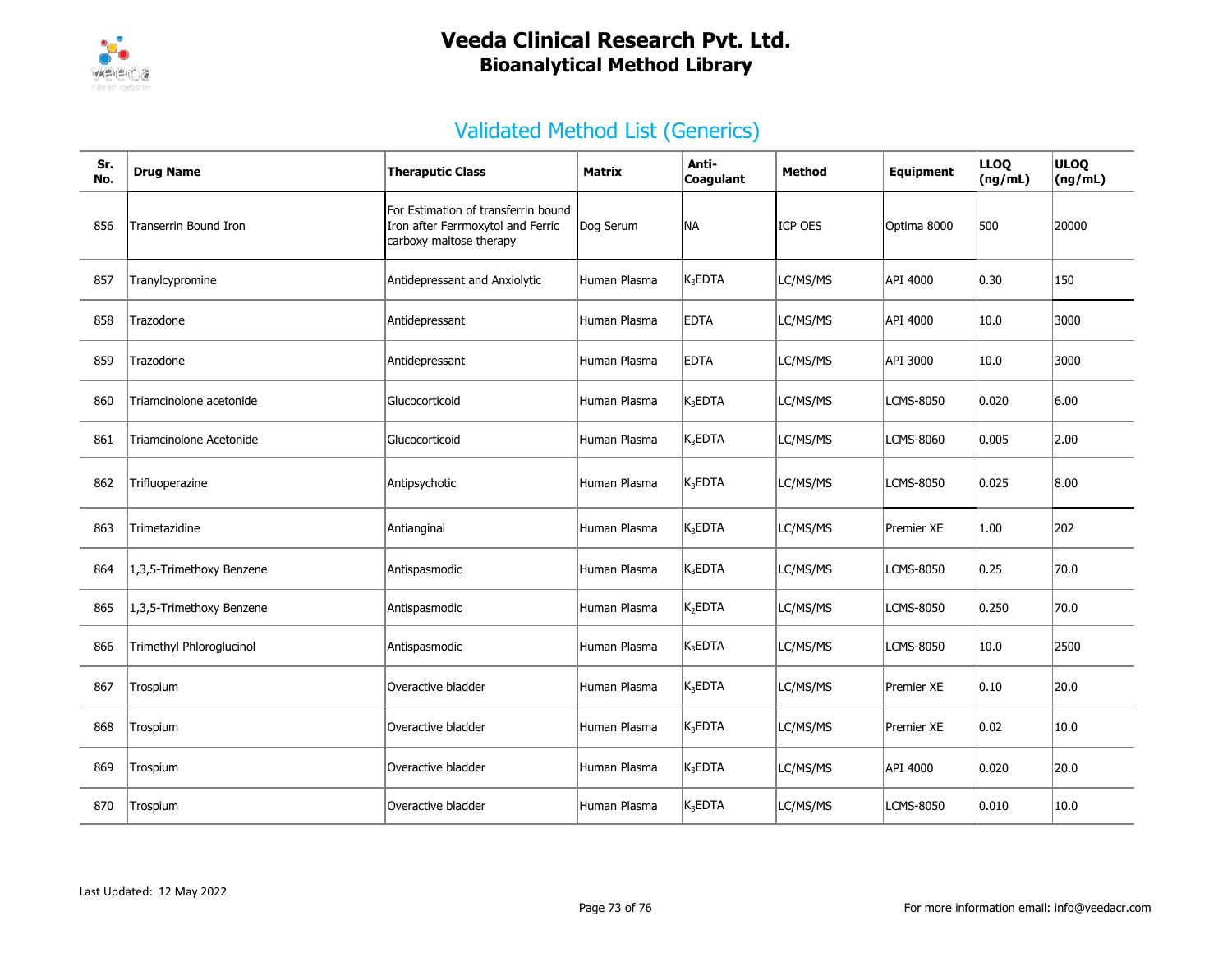

| Sr.<br>No. | <b>Drug Name</b>                   | <b>Theraputic Class</b>                            |              | Anti-<br>Coagulant  | Method   | <b>Equipment</b>  | <b>LLOQ</b><br>(ng/mL) | <b>ULOQ</b><br>(ng/mL) |
|------------|------------------------------------|----------------------------------------------------|--------------|---------------------|----------|-------------------|------------------------|------------------------|
| 871        | Ubenimex                           | Anticancer                                         | Human Plasma | $K_3$ EDTA          | LC/MS/MS | API 3200          | 15.0                   | 6000                   |
| 872        | Ulipristal Acetate                 | Contraceptive                                      | Human Plasma | $K_3$ EDTA          | LC/MS/MS | <b>LCMS-8050</b>  | 0.20                   | 160                    |
| 873        | Valacyclovir +<br>Acyclovir        | Antiviral                                          | Human Plasma | $K_3EDTA$           | LC/MS/MS | API 4000          | 5.00<br>50.0           | 1000<br>10000          |
| 874        | Valacyclovir +<br>Acyclovir        | Antiviral                                          | Human Plasma | $K_3$ EDTA          | LC/MS/MS | API 4000          | 5.00<br>50.0           | 1000<br>10000          |
| 875        | Valganciclovir +<br>Ganciclovir    | Antiviral                                          | Human Plasma | $K_3EDTA$           | LC/MS/MS | <b>Premier XE</b> | 2.00<br>20.0           | 1000<br>10000          |
| 876        | Valganciclovir +<br>Ganciclovir    | Antiviral                                          | Human Plasma | $K_3EDTA$           | LC/MS/MS | API 4000          | 5.00<br>80.0           | 1250<br>20000          |
| 877        | Valproic acid                      | Anticonvulsant                                     | Human Plasma | $K_3$ EDTA          | LC/MS/MS | API 4000          | 400                    | 40000                  |
| 878        | Valproic Acid                      | Anticonvulsant                                     | Human Plasma | $K_3$ EDTA          | LC/MS/MS | API 2000          | 1000                   | 150000                 |
| 879        | Valproic acid                      | Anticonvulsant                                     | Human Plasma | K <sub>2</sub> EDTA | LC/MS/MS | API 4000          | 1000                   | 100000                 |
| 880        | Valproic Acid                      | Anticonvulsant                                     | Human Plasma | <b>EDTA</b>         | LC/MS/MS | API 2000          | 1000                   | 100000                 |
| 881        | Valproic acid                      | Anticonvulsant                                     | Human Plasma | $K_3$ EDTA          | LC/MS/MS | API 4000          | 500                    | 100000                 |
| 882        | Valsartan                          | Antihypertensive                                   | Human Plasma | <b>EDTA</b>         | LC/MS/MS | API 3000          | 5.00                   | 5000                   |
| 883        | Valsartan                          | Antihypertensive                                   | Human Plasma | <b>EDTA</b>         | LC/MS/MS | API 4000          | 20.0                   | 12000                  |
| 884        | Valsartan +<br>Hydrochlorothiazide | Angiotension II Receptor<br>Antagonist<br>Diuretic | Human Plasma | $K_3EDTA$           | LC/MS/MS | API 4000          | 40.0<br>1.00           | 12000<br>300           |
| 885        | Varenicline                        | Nicotine Addiction                                 | Human Plasma | $K_3$ EDTA          | LC/MS/MS | API 5500          | 0.10                   | 20.0                   |
| 886        | Venetoclax                         | Chronic lymphocytic leukemia                       | Human Plasma | K3EDTA              | LC/MS/MS | API 5500          | $10.0\,$               | 3000                   |
| 887        | Venetoclax                         | Chronic lymphocytic leukemia                       | Human Plasma | $K_3$ EDTA          | LC/MS/MS | <b>Premier XE</b> | 2.00                   | 2000                   |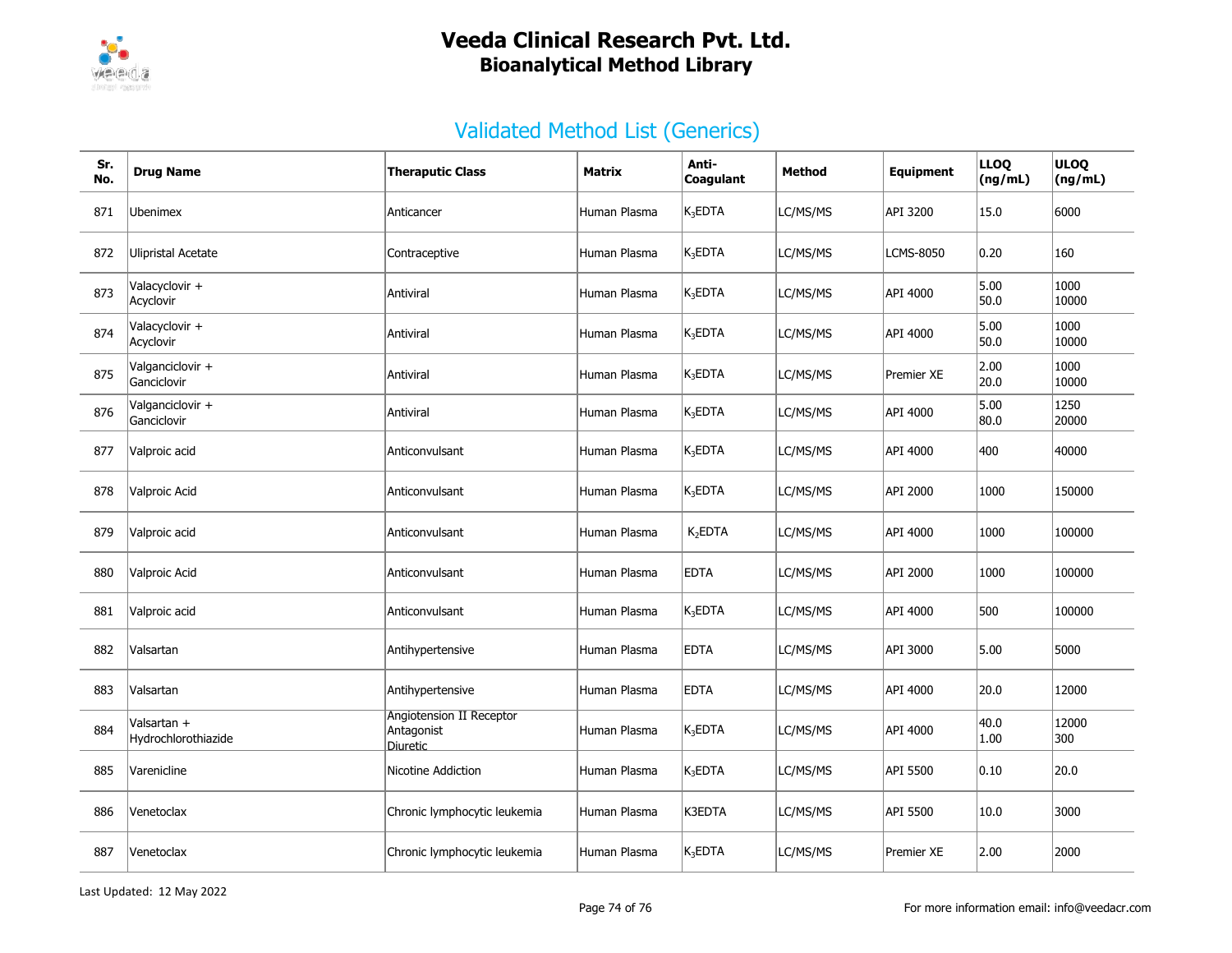

| Sr.<br>No. | <b>Drug Name</b>                                       | <b>Theraputic Class</b>                                 | Matrix       | Anti-<br>Coagulant  | <b>Method</b>  | <b>Equipment</b> | <b>LLOQ</b><br>(ng/mL) | <b>ULOQ</b><br>(ng/mL) |
|------------|--------------------------------------------------------|---------------------------------------------------------|--------------|---------------------|----------------|------------------|------------------------|------------------------|
| 888        | Venlafaxine +<br>O - Desmethyl Venlafaxine             | Antidepressant                                          | Human Plasma | <b>EDTA</b>         | LC/MS/MS       | API 4000         | 2.00<br>3.00           | 500<br>750             |
| 889        | Venlafexine (Sensitive) +<br>O - Desmethyl Venlafaxine | Antidepressant                                          | Human Plasma | K <sub>3</sub> EDTA | LC/MS/MS       | API 4000         | 0.25<br> 0.50          | 100<br>200             |
| 890        | Verapamil +<br>Norverapamil                            | Antihypertensive                                        | Human Plasma | $K_3$ EDTA          | LC/MS/MS       | LCMS-8040        | 2.00<br> 2.00          | 500<br>500             |
| 891        | Vertaric acid                                          | Antihypertensive and Antioxidant                        | Human Plasma | $K_3$ EDTA          | LC/MS/MS       | API 4000         | 100.00                 | 20000                  |
| 892        | Vildagliptin                                           | Antidiabetic                                            | Human Plasma | $K_3$ EDTA          | LC/MS/MS       | API2000          | 2.00                   | 800                    |
| 893        | Vildagliptin                                           | Antidiabetic                                            | Human Plasma | K <sub>3</sub> EDTA | LC/MS/MS       | API 3000         | 3.00                   | 1500                   |
| 894        | Vilazodone                                             | Antidepressant                                          | Human Plasma | $K_3$ EDTA          | LC/MS/MS       | API2000          | $ 0.30\rangle$         | 60                     |
| 895        | Vilazodone                                             | Antidepressant                                          | Human Plasma | K <sub>3</sub> EDTA | LC/MS/MS       | LCMS-8050        | 0.40                   | 250                    |
| 896        | Voriconazole(Sensitive)                                | Antifungal                                              | Human Plasma | <b>EDTA</b>         | LC/MS/MS       | API 3000         | 30.00                  | 9000                   |
| 897        | Voriconazole (Sensitive)                               | Antifungal                                              | Human Plasma | K <sub>3</sub> EDTA | LC/MS/MS       | API 3000         | 25.00                  | 5000                   |
| 898        | Voriconazole                                           | Antifungal                                              | Human Plasma | K3EDTA              | LC/MS/MS       | API 3000         | 5.00                   | 1000                   |
| 899        | Vortioxetine                                           | Antidepressant                                          | Human Plasma | $K_3$ EDTA          | LC/MS/MS       | API 4000         | 0.05                   | 20.0                   |
| 900        | Warfarin                                               | Anticoagulant                                           | Human Plasma | $K_3$ EDTA          | LC/MS/MS       | API 4000         | 1.00                   | 500                    |
| 901        | Warfarin                                               | Anticoagulant                                           | Human Plasma | $K_3$ EDTA          | LC/MS/MS       | API 3200         | 10.0                   | 5000                   |
| 902        | Zidovudine                                             | Antiviral                                               | Human Plasma | <b>EDTA</b>         | <b>HPLC</b>    | HPLC-UV          | 75.00                  | 6000                   |
| 903        | Zidovudine (Sensitive)                                 | Antiviral                                               | Human Plasma | Na Heparin          | <b>HPLC</b>    | HPLC-UV          | 20.00                  | 4000                   |
| 904        | Zinc (Zinc Acetate)                                    | Inhibit the absorption of copper in<br>Wilson's disease | Human Plasma | K <sub>3</sub> EDTA | <b>ICP OES</b> | Optima 8000      | 300                    | 25000                  |